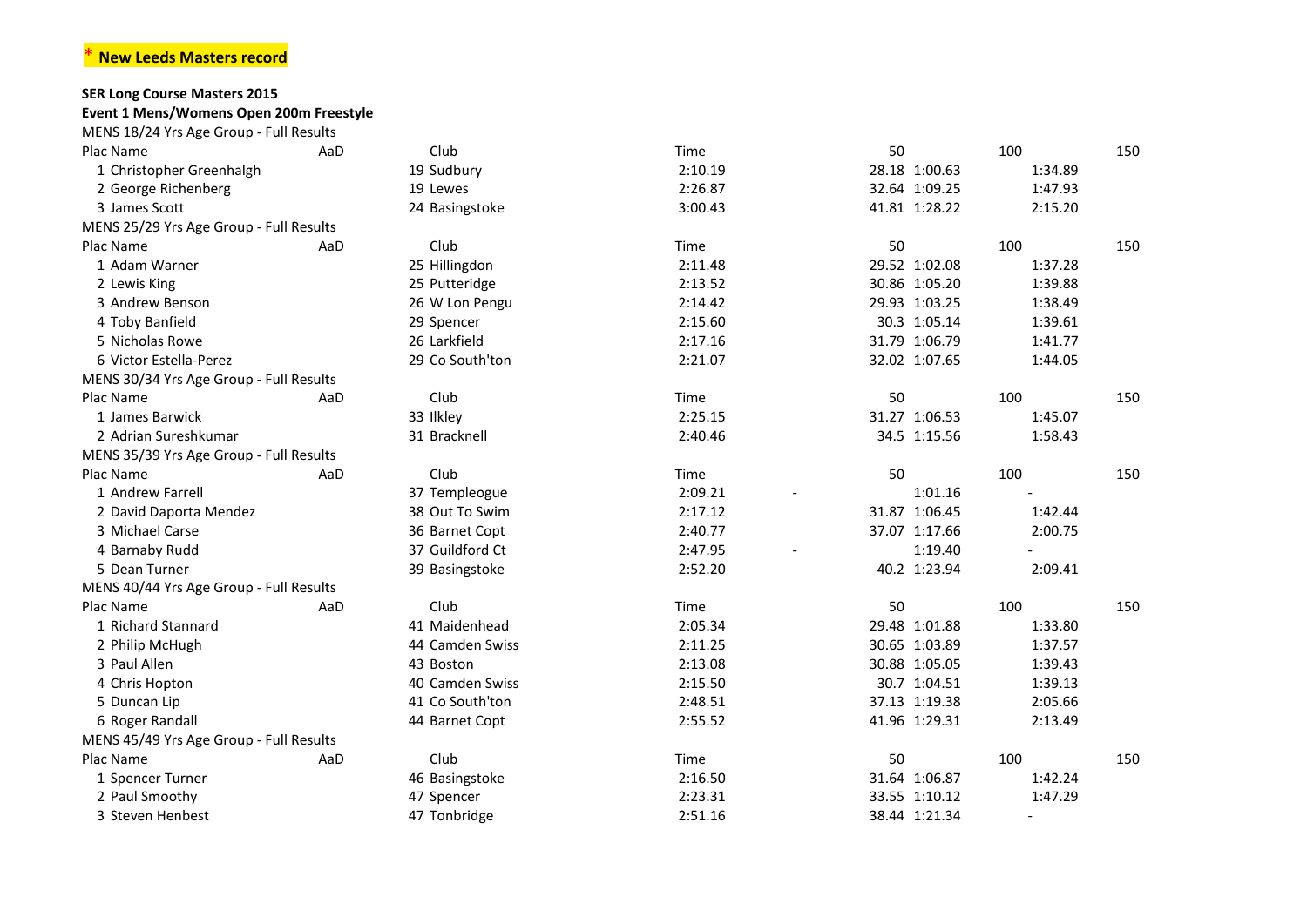| 4 Mark Hitchcott                        |     | 47 East Dorset  | 2:58.19 | 41.52 1:27.01 | 2:13.91                  |     |
|-----------------------------------------|-----|-----------------|---------|---------------|--------------------------|-----|
| MENS 50/54 Yrs Age Group - Full Results |     |                 |         |               |                          |     |
| Plac Name                               | AaD | Club            | Time    | 50            | 100                      | 150 |
| 1 Vilmantas Krasauskas                  |     | 51 Marijampoles | 2:22.95 | 33.22 1:08.09 | 1:44.99                  |     |
| 2 Austin Swain                          |     | 51 Maidenhead   | 2:30.81 | 1:11.52       | $\overline{a}$           |     |
| 3 Terry Wright                          |     | 54 Bracknell    | 2:31.88 | 34.79 1:13.48 | 1:52.77                  |     |
| 4 Adam Lelean                           |     | 53 Diss Otters  | 2:33.12 | 35.39 1:14.20 | 1:53.93                  |     |
| 5 Antony Corben                         |     | 53 Fareham N'ds | 2:36.58 | 1:16.08       | $\overline{\phantom{0}}$ |     |
| 6 Patrick Allen                         |     | 53 Guildford Ct | 2:41.48 | 37.07 1:17.99 | 2:00.57                  |     |
| 7 Keith Roshier                         |     | 52 Tonbridge    | 2:43.21 | 38.94 1:21.49 | 2:03.08                  |     |
| 8 Graham Mortimer                       |     | 50 Lewes        | 2:59.33 | 38.73 1:22.19 | 2:09.90                  |     |
| MENS 55/59 Yrs Age Group - Full Results |     |                 |         |               |                          |     |
| Plac Name                               | AaD | Club            | Time    | 50            | 100                      | 150 |
| 1 Paul Hare                             |     | 55 Croydon Amph | 2:24.39 | 32.29 1:09.12 | 1:47.82                  |     |
| 2 Paul Goudie                           |     | 56 Otter        | 2:24.61 | 1:09.41       |                          |     |
| 3 Pete Kirk                             |     | 59 Otter        | 2:26.98 | 34.75 1:11.99 | 1:50.71                  |     |
| 4 Andy Huckle                           |     | 59 Wycombe Dist | 2:27.62 | 34.58 1:11.27 | 1:49.25                  |     |
| 5 Anthony Ball                          |     | 55 Erith & Dist | 2:30.75 | 35.15 1:13.78 | 1:53.38                  |     |
| 6 Mark Straw                            |     | 57 Basingstoke  | 2:39.94 | 36.02 1:18.11 | 1:59.03                  |     |
| 7 William Widdowson                     |     | 57 AMT Zurich   | 2:46.92 | 39.02 1:23.86 | 2:06.61                  |     |
| 8 Nigel Perrin                          |     | 58 Maidstone    | 2:51.77 | 37.95 1:21.79 | 2:07.33                  |     |
| 9 John Paddington                       |     | 58 Beckenham    | 3:01.73 | 40.95 1:26.59 | 2:15.63                  |     |
| MENS 60/64 Yrs Age Group - Full Results |     |                 |         |               |                          |     |
| Plac Name                               | AaD | Club            | Time    | 50            | 100                      | 150 |
| 1 Peter Rae                             |     | 62 Rochford     | 2:30.27 | 35.01 1:12.90 | 1:52.03                  |     |
| 2 Peter Gruitt                          |     | 63 Co Cant'bury | 2:50.37 | 40.38 1:23.20 | 2:08.05                  |     |
| MENS 65/69 Yrs Age Group - Full Results |     |                 |         |               |                          |     |
| Plac Name                               | AaD | Club            | Time    | 50            | 100                      | 150 |
| 1 Chris Dunn                            |     | 69 Hatfield     | 2:27.32 | 34.48 1:12.71 | 1:50.48                  |     |
| 2 Stuart McLellan                       |     | 66 Sudbury      | 2:45.24 | 38.07 1:20.70 | 2:04.18                  |     |
| 3 Antony Meek                           |     | 65 Sevenoaks    | 2:47.06 | 37.08 1:19.86 | 2:03.78                  |     |
| 4 Terry Thorne                          |     | 65 East Anglian | 2:58.29 | 41.16 1:26.95 | 2:13.32                  |     |
| 5 Terence Mansi                         |     | 66 Sudbury      | 3:02.71 | 42.09 1:29.20 | 2:19.61                  |     |
| 6 Peter Stephens                        |     | 68 Truro City   | 3:03.17 | 1:30.11       |                          |     |
| MENS 70/74 Yrs Age Group - Full Results |     |                 |         |               |                          |     |
| Plac Name                               | AaD | Club            | Time    | 50            | 100                      | 150 |
| 1 Duncan McCreadie                      |     | 70 Maidenhead   | 2:40.31 | 37.68 1:18.77 | 2:00.26                  |     |
| 2 Derek Parr                            |     | 71 Broomfield   | 2:59.50 | 41.4 1:27.00  | 2:13.71                  |     |
| 3 Anthony Ray                           |     | 71 Otter        | 3:27.84 | 46.13 1:38.40 | 2:31.71                  |     |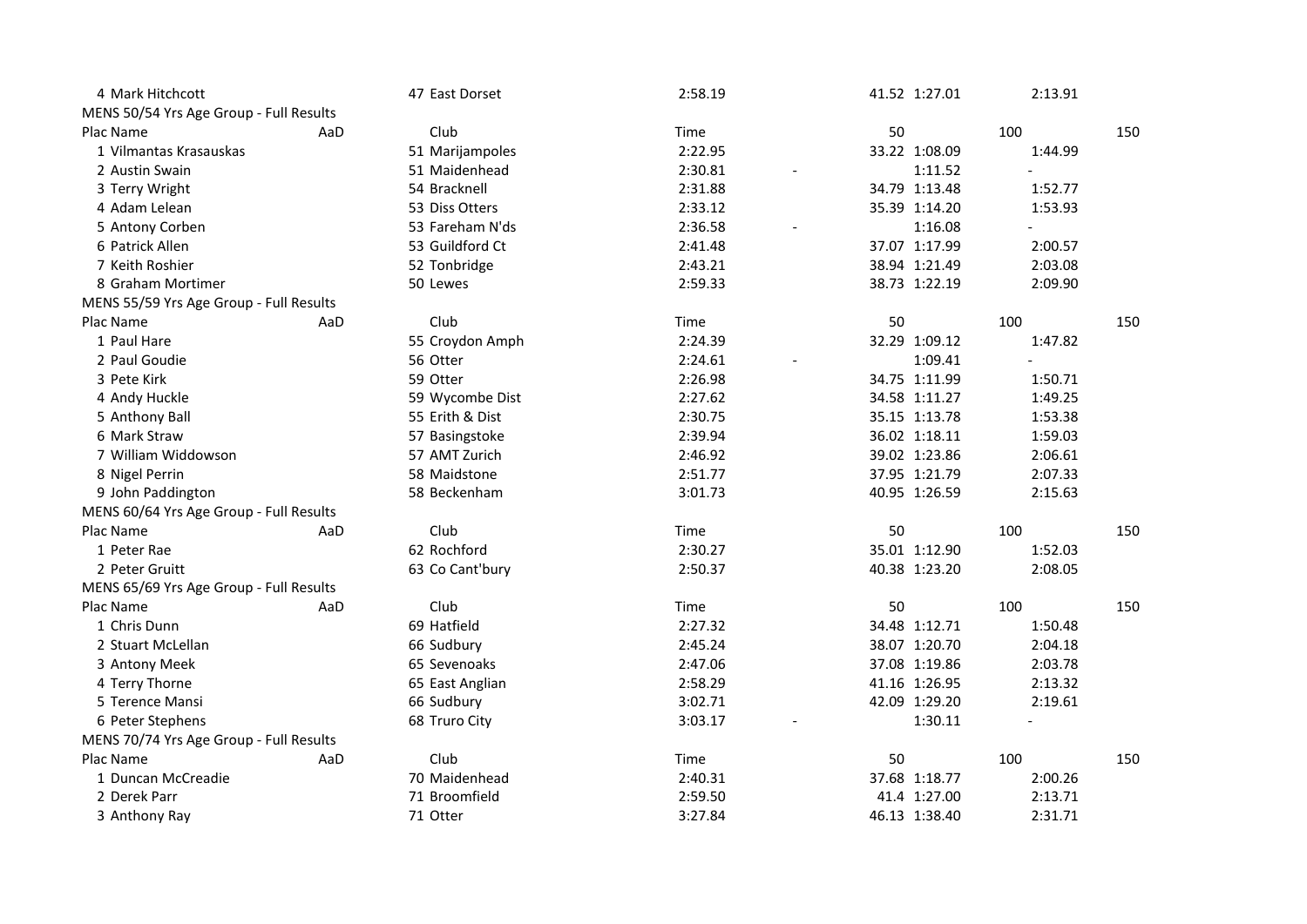| 4 John Williamson                         |     | 74 Bracknell    | 3:45.47 |                       |    | 51.19 1:48.14 | 2:47.89                  |     |
|-------------------------------------------|-----|-----------------|---------|-----------------------|----|---------------|--------------------------|-----|
| MENS 75/79 Yrs Age Group - Full Results   |     |                 |         |                       |    |               |                          |     |
| Plac Name                                 | AaD | Club            | Time    |                       | 50 |               | 100                      | 150 |
| 1 Max Zeller                              |     | 77 Spencer      | 3:34.00 |                       |    | 1:44.89       |                          |     |
| MENS 80/84 Yrs Age Group - Full Results   |     |                 |         |                       |    |               |                          |     |
| Plac Name                                 | AaD | Club            | Time    |                       | 50 |               | 100                      | 150 |
| 1 Ted Evans                               |     | 80 Otter        | 3:51.57 |                       |    | 51.86 1:52.22 | 2:54.12                  |     |
| MENS 85/89 Yrs Age Group - Full Results   |     |                 |         |                       |    |               |                          |     |
| Plac Name                                 | AaD | Club            | Time    |                       | 50 |               | 100                      | 150 |
| 1 Robert Curr                             |     | 86 Serpentine   | 5:36.38 | 1:11.24               |    | 2:42.67       | 4:13.53                  |     |
| WOMENS 18/24 Yrs Age Group - Full Results |     |                 |         |                       |    |               |                          |     |
| Plac Name                                 | AaD | Club            | Time    |                       | 50 |               | 100                      | 150 |
| 1 Jessica Farmer                          |     | 20 Co South'ton | 2:31.25 |                       |    | 34.9 1:12.78  | 1:52.12                  |     |
| 2 Sophie Liddament                        |     | 23 UEA Norwich  | 2:33.64 |                       |    | 35.52 1:14.03 | 1:53.76                  |     |
| 3 Amber Danks                             |     | 24 Serpentine   | 3:16.46 |                       |    | 42.08 1:30.71 | 2:22.53                  |     |
| WOMENS 25/29 Yrs Age Group - Full Results |     |                 |         |                       |    |               |                          |     |
| Plac Name                                 | AaD | Club            | Time    |                       | 50 |               | 100                      | 150 |
| 1 Amy Vaal                                |     | 26 Bracknell    | 2:21.17 |                       |    | 32.77 1:08.36 | 1:44.96                  |     |
| 2 Hannah Lord                             |     | 27 Rushmoor Ryl | 2:28.50 |                       |    | 34.45 1:11.78 | 1:50.80                  |     |
| 3 Sarah Nisbet                            |     | 27 Lewes        | 2:32.38 |                       |    | 34.18 1:12.91 | 1:53.57                  |     |
| 4 Caroline Charpentier                    |     | 26 Camden Swiss | 2:37.18 |                       |    | 1:14.27       | $\mathbf{r}$             |     |
| WOMENS 30/34 Yrs Age Group - Full Results |     |                 |         |                       |    |               |                          |     |
| Plac Name                                 | AaD | Club            | Time    |                       | 50 |               | 100                      | 150 |
| 1 Natasha Morgan                          |     | 33 Cally Mast   | 2:26.50 |                       |    | 1:09.45       |                          |     |
| 2 Jessica Thorpe                          |     | 30 Camden Swiss | 2:27.74 |                       |    | 34.01 1:11.31 | 1:49.21                  |     |
| 3 Cassie Poland                           |     | 32 RTW Masters  | 2:30.28 |                       |    | 31.87 1:09.01 | 1:48.79                  |     |
| 4 Jodie Cox                               |     | 34 Guildford Ct | 2:41.48 |                       |    | 36.41 1:17.03 | 2:00.30                  |     |
| WOMENS 35/39 Yrs Age Group - Full Results |     |                 |         |                       |    |               |                          |     |
| Plac Name                                 | AaD | Club            | Time    |                       | 50 |               | 100                      | 150 |
| 1 Dawn Palmer                             |     | 39 Romford Town | 2:20.34 |                       |    | 31.39 1:06.47 | 1:43.71                  |     |
| 2 Valentina Lugano                        |     | 35 Derthona Nuo | 2:23.91 |                       |    | 34.62 1:11.34 | 1:47.92                  |     |
| 3 Fleur Parker                            |     | 39 Basingstoke  | 2:25.70 |                       |    | 32.44 1:08.12 | 1:46.13                  |     |
| 4 Miriama Owens                           |     | 35 Putteridge   | 2:28.79 |                       |    | 33.17 1:10.67 | 1:49.42                  |     |
| 5 Sharon Burchell                         |     | 39 Crawley      | 2:32.52 | $\tilde{\phantom{a}}$ |    | 1:11.98       | $\overline{\phantom{a}}$ |     |
| 6 Lucy Ogilvie                            |     | 35 Camden Swiss | 2:38.99 |                       |    | 35.52 1:15.70 | 1:57.59                  |     |
| 7 Clarissa Tilley                         |     | 39 Mid Sussex   | 2:51.92 |                       |    | 1:22.54       |                          |     |
| 8 Claire McMahon                          |     | 35 Barnet Copt  | 3:01.61 |                       |    | 42.73 1:29.13 | 2:16.36                  |     |
| 9 Fay Smith                               |     | 37 Sevenoaks    | 3:01.78 |                       |    | 39.2 1:23.62  | 2:13.05                  |     |
| WOMENS 40/44 Yrs Age Group - Full Results |     |                 |         |                       |    |               |                          |     |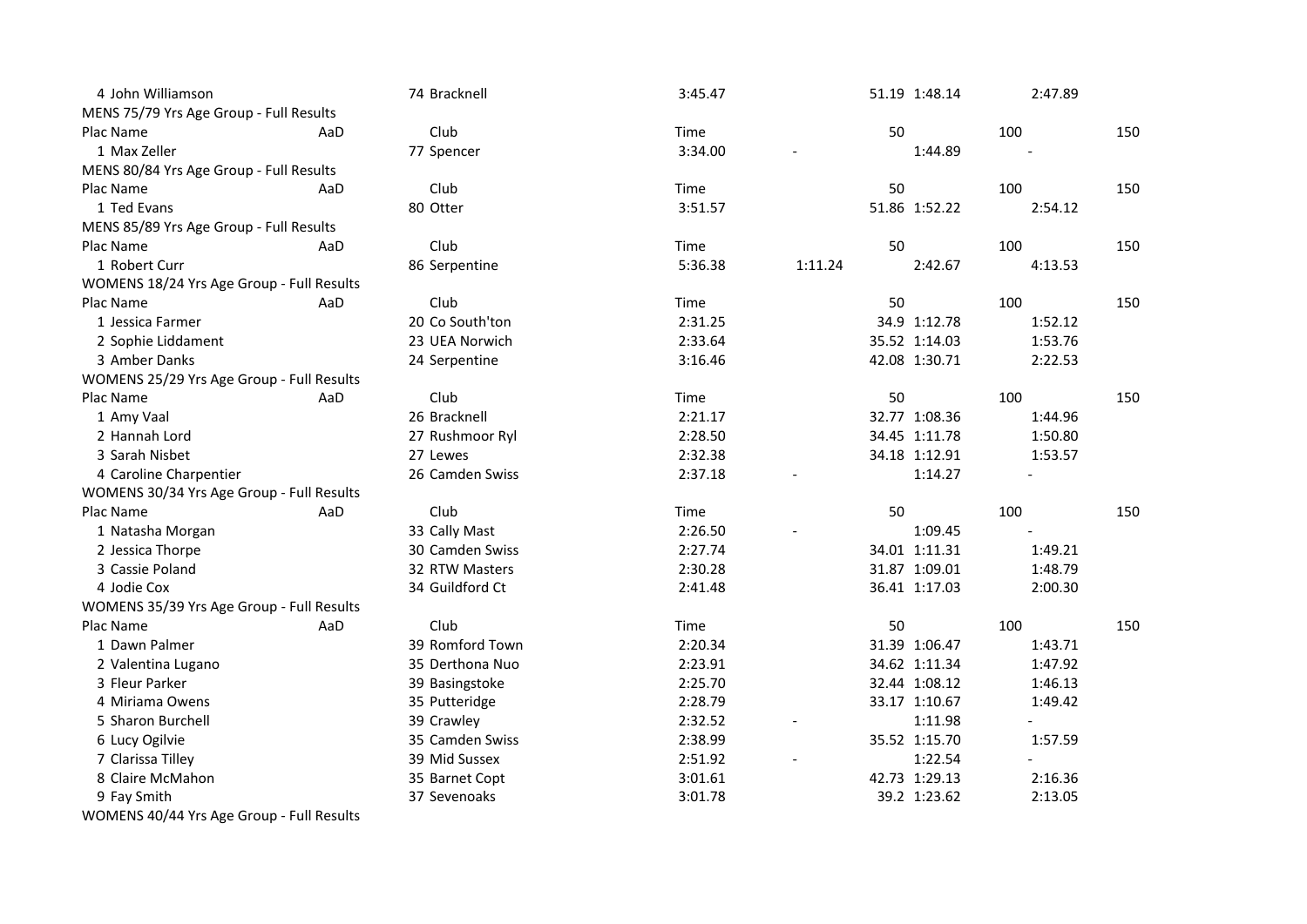| Plac Name                                 | AaD | Club            | Time    | 50 |               | 100              | 150 |
|-------------------------------------------|-----|-----------------|---------|----|---------------|------------------|-----|
| 1 Sarah Moore                             |     | 41 Mid Sussex   | 2:28.82 |    | 33.76 1:11.61 | 1:50.40          |     |
| 2 Rachael Coleman                         |     | 42 Barnet Copt  | 2:29.05 |    | 33.83 1:11.64 | 1:50.77          |     |
| 3 Lara Fenner                             |     | 41 Romford Town | 2:31.97 |    | 34.48 1:12.52 | 1:52.65          |     |
| 4 Lisa Mickel                             |     | 43 Crawley      | 2:36.16 |    | 33.98 1:14.18 | 1:56.10          |     |
| 5 Patricia Ellam-Speed                    |     | 42 Havant & Wat | 2:41.05 |    | 37.35 1:18.40 | 2:00.85          |     |
| WOMENS 45/49 Yrs Age Group - Full Results |     |                 |         |    |               |                  |     |
| Plac Name                                 | AaD | Club            | Time    | 50 |               | 100              | 150 |
| 1 Fiona McEwen                            |     | 45 W Lon Pengu  | 2:29.54 |    | 35.23 1:13.68 | 1:51.89          |     |
| 2 Del Jenkins                             |     | 49 RTW Masters  | 2:35.49 |    | 34.86 1:13.54 | 1:54.78          |     |
| 3 Claudia Goldschmidt                     |     | 48 Maidenhead   | 2:37.44 |    | 37.18 1:17.85 | 1:59.10          |     |
| 4 Susan Bull                              |     | 45 Mid Sussex   | 2:47.23 |    | 1:20.18       |                  |     |
| 5 Lesley Cameron                          |     | 49 Sevenoaks    | 2:49.59 |    | 38.22 1:20.46 | 2:05.29          |     |
| 6 Caroline Butterwick                     |     | 47 Farnham      | 3:18.87 |    | 43.85 1:32.94 | 2:26.24          |     |
| 7 Elizabeth Shaw                          |     | 49 Otter        | 3:27.18 |    | 47.07 1:39.19 | 2:33.98          |     |
| WOMENS 50/54 Yrs Age Group - Full Results |     |                 |         |    |               |                  |     |
| Plac Name                                 | AaD | Club            | Time    | 50 |               | 100              | 150 |
| 1 Karen Graham                            |     | 50 East Leeds   | 2:23.05 |    | 33.45 1:09.83 | $1:46.01*$ (GBR) |     |
| 2 Jennifer Vick                           |     | 52 Erith & Dist | 2:46.58 |    | 39.1 1:21.94  | 2:04.53          |     |
| 3 Sara Allen                              |     | 52 Epsom Dist   | 3:07.75 |    | 41.56 1:30.10 | 2:19.42          |     |
| WOMENS 55/59 Yrs Age Group - Full Results |     |                 |         |    |               |                  |     |
| Plac Name                                 | AaD | Club            | Time    | 50 |               | 100              | 150 |
| 1 Sally Winter                            |     | 55 Bishop Stort | 2:29.13 |    | 34.51 1:12.74 | 1:52.15          |     |
| 2 Laura Hoodless                          |     | 57 Hastings     | 2:37.72 |    | 37.34 1:18.48 | 1:58.74          |     |
| 3 Deb Park                                |     | 55 RTW Masters  | 2:44.77 |    | 36.12 1:17.03 | 2:00.07          |     |
| 4 Susannah Page                           |     | 57 Kings Corm   | 2:45.68 |    | 37.17 1:18.97 | 2:03.40          |     |
| 5 Catherine Hartle                        |     | 57 Spencer      | 2:52.42 |    | 40.76 1:24.33 | 2:09.31          |     |
| 6 Sharon McLellan                         |     | 57 Sudbury      | 3:00.17 |    | 42.2 1:28.00  | 2:14.59          |     |
| 7 Jane Blackwell                          |     | 56 UEA Norwich  | 3:04.79 |    | 42.12 1:29.66 | 2:17.89          |     |
| 8 Pat Reed                                |     | 58 Bexley       | 3:17.09 |    | 46.1 1:37.21  | 2:28.70          |     |
| 9 Babs Collier                            |     | 57 Eastbourne   | 3:33.62 |    | 46 1:39.81    | 2:36.87          |     |
| 10 Jacqueline Patel                       |     | 55 Kings Corm   | 4:01.45 |    | 53 1:54.37    | 2:59.55          |     |
| 11 Camilla Allwood                        |     | 56 Hackney      | 4:01.77 |    | 55.13 1:55.83 | 2:59.47          |     |
| WOMENS 60/64 Yrs Age Group - Full Results |     |                 |         |    |               |                  |     |
| Plac Name                                 | AaD | Club            | Time    | 50 |               | 100              | 150 |
| 1 Christine Ayers                         |     | 62 South Beds   | 3:00.36 |    | 1:28.09       |                  |     |
| 2 Shelley Robinson                        |     | 63 Sevenoaks    | 3:45.06 |    | 47.89 1:44.87 | 2:44.37          |     |
| WOMENS 65/69 Yrs Age Group - Full Results |     |                 |         |    |               |                  |     |
| Plac Name                                 | AaD | Club            | Time    | 50 |               | 100              | 150 |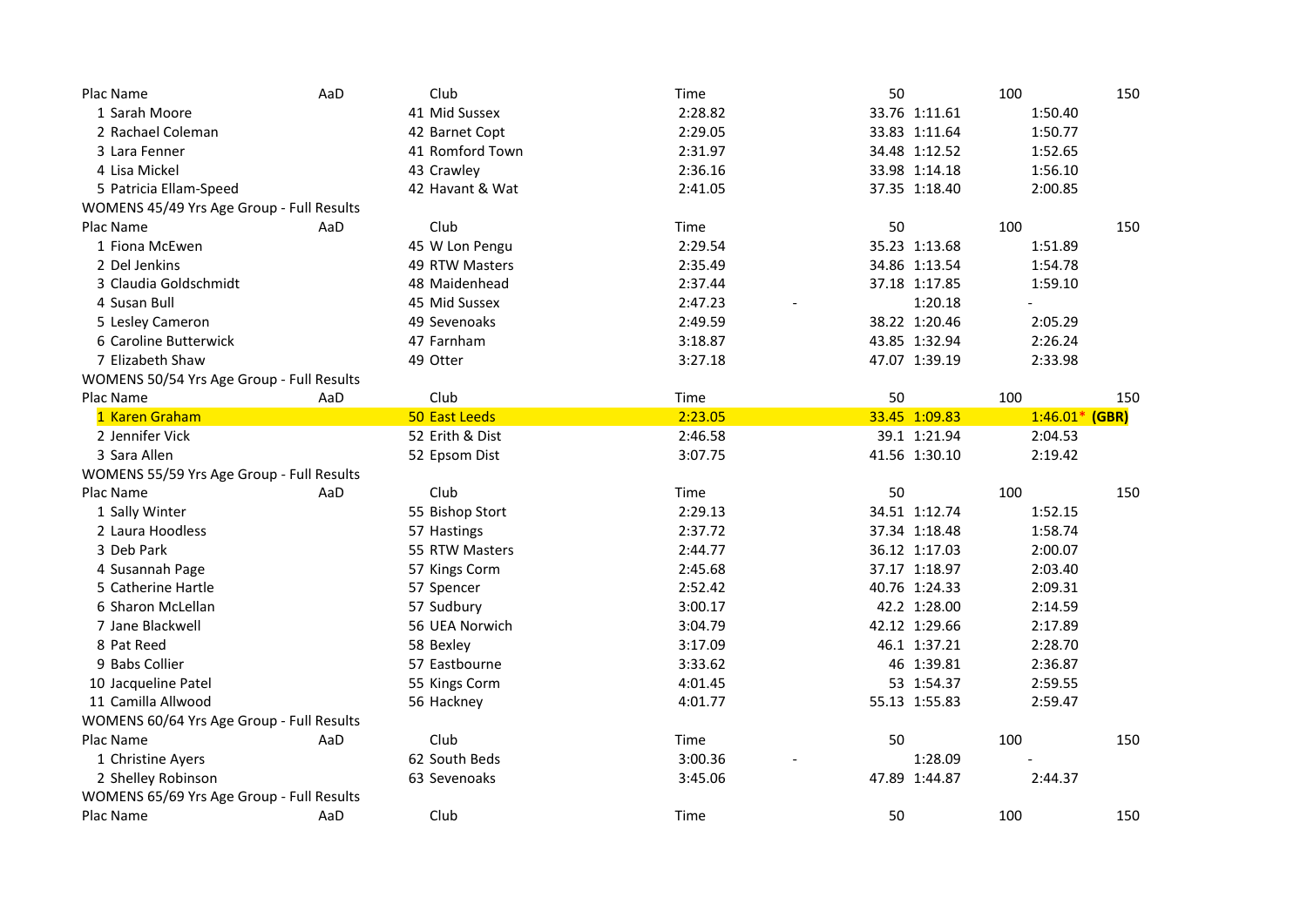| 1 Sandra Vincent                          |     | 65 Black Lion   | 3:02.58 | 41.63 1:27.88 | 2:16.51 |     |
|-------------------------------------------|-----|-----------------|---------|---------------|---------|-----|
| 2 Alison Gwynn                            |     | 67 Spencer      | 3:03.59 | 41.59 1:27.89 | 2:17.47 |     |
| 3 Mary Johnson                            |     | 65 Mid Sussex   | 3:07.48 | 42.87 1:31.08 | 2:20.86 |     |
| 4 Rose Dudeney                            |     | 68 Mid Sussex   | 3:25.09 | 48.17 1:41.90 | 2:34.15 |     |
| 5 Andrea Minor                            |     | 67 South Beds   | 3:36.28 | 47.18 1:42.18 | 2:38.89 |     |
| WOMENS 75/79 Yrs Age Group - Full Results |     |                 |         |               |         |     |
| Plac Name                                 | AaD | Club            | Time    | 50            | 100     | 150 |
| 1 Jenny Ball                              |     | 77 Io Wight Ma  | 3:55.25 | 53.13 1:54.66 | 2:56.13 |     |
| WOMENS 80/84 Yrs Age Group - Full Results |     |                 |         |               |         |     |
| Plac Name                                 | AaD | Club            | Time    | 50            | 100     | 150 |
| 1 Jane Asher                              |     | 84 Kings Corm   | 3:23.02 | 48.56 1:40.66 | 2:32.06 |     |
| Event 2 Womens Open 100m Backstroke       |     |                 |         |               |         |     |
| 18/24 Yrs Age Group - Full Results        |     |                 |         | 50            |         |     |
| Plac Name                                 | AaD | Club            | Time    | 34.72         |         |     |
| 1 Olivia Handley                          |     | 19 Beckenham    | 1:12.83 |               |         |     |
| 2 Amber Danks                             |     | 24 Serpentine   | 1:48.69 |               |         |     |
| 25/29 Yrs Age Group - Full Results        |     |                 |         | 50            |         |     |
| Plac Name                                 | AaD | Club            | Time    |               |         |     |
| 1 Amy Vaal                                |     | 26 Bracknell    | 1:15.01 | 40.66         |         |     |
| 2 Caroline Charpentier                    |     | 26 Camden Swiss | 1:25.97 |               |         |     |
| 30/34 Yrs Age Group - Full Results        |     |                 |         | 50            |         |     |
| Plac Name                                 | AaD | Club            | Time    | 34.4          |         |     |
| 1 Diletta Lugano                          |     | 31 Derthona Nuo | 1:09.98 |               |         |     |
| 35/39 Yrs Age Group - Full Results        |     |                 |         | 50            |         |     |
| Plac Name                                 | AaD | Club            | Time    | 36.81         |         |     |
| 1 Gina Hobson                             |     | 38 Otter        | 1:15.85 | 40.32         |         |     |
| 2 Carrie Page                             |     | 37 Putteridge   | 1:25.25 | 46.72         |         |     |
| 3 Fay Smith                               |     | 37 Sevenoaks    | 1:37.40 |               |         |     |
| 40/44 Yrs Age Group - Full Results        |     |                 |         | 50            |         |     |
| Plac Name                                 | AaD | Club            | Time    | 34.81         |         |     |
| 1 Michelle Ware                           |     | 42 Guildford Ct | 1:12.04 | 42.6          |         |     |
| 2 Charlotte Parkinson                     |     | 41 Sevenoaks    | 1:27.50 |               |         |     |
| 45/49 Yrs Age Group - Full Results        |     |                 |         | 50            |         |     |
| Plac Name                                 | AaD | Club            | Time    | 34.51         |         |     |
| 1 Jo Corben                               |     | 45 Fareham N'ds | 1:09.39 | 40.28         |         |     |
| 2 Penny Stotesbury                        |     | 49 Sevenoaks    | 1:25.08 | 45.41         |         |     |
| 3 Denise Humphries                        |     | 48 Godalming    | 1:36.44 | 53.12         |         |     |
| 4 Caroline Butterwick                     |     | 47 Farnham      | 1:48.01 |               |         |     |
| 50/54 Yrs Age Group - Full Results        |     |                 |         | 50            |         |     |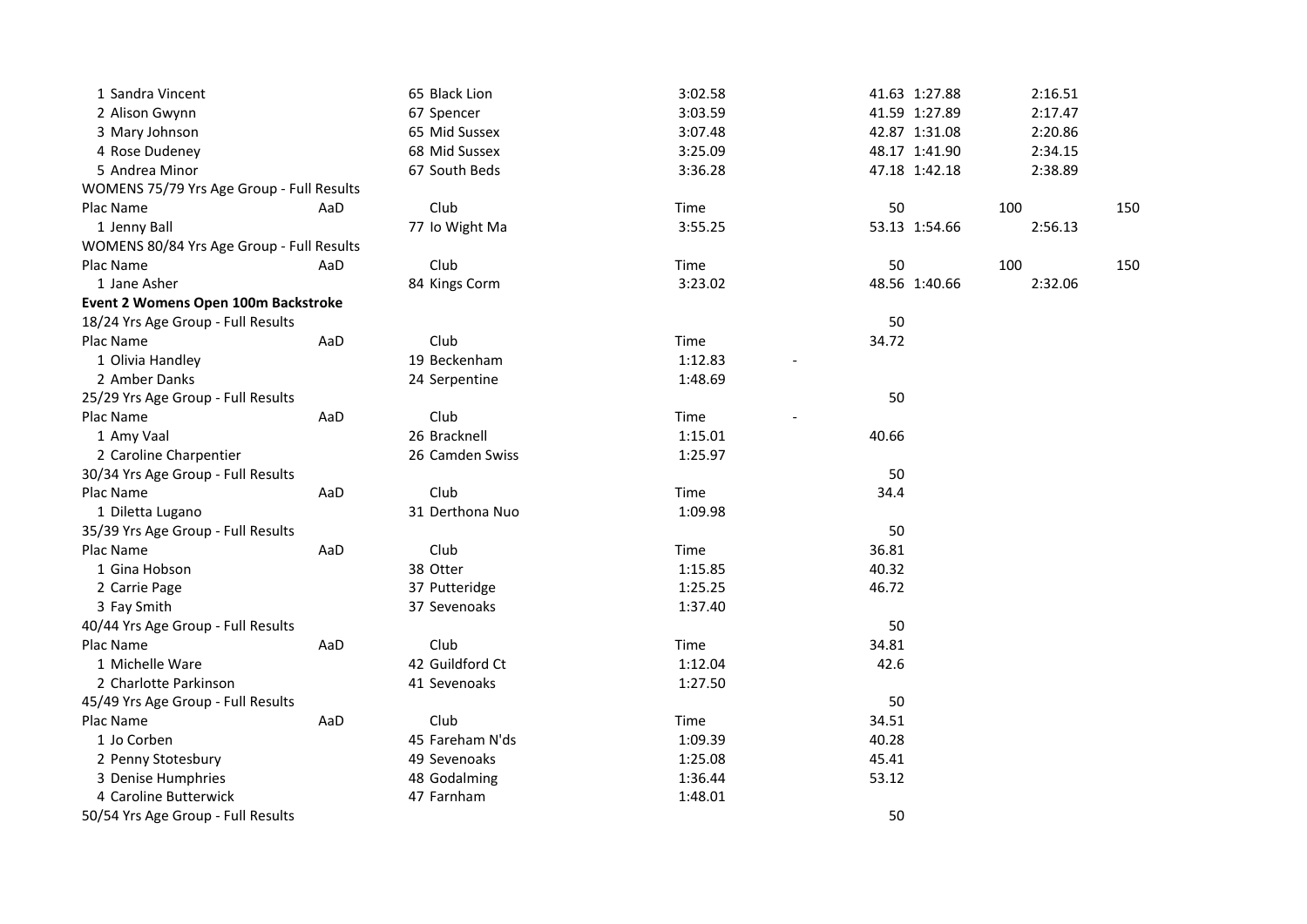| Plac Name                          | AaD | Club            | Time    | 43.87   |
|------------------------------------|-----|-----------------|---------|---------|
| 1 Blan Walker                      |     | 52 Witney       | 1:29.63 | 44.64   |
| 2 Pauline Caven                    |     | 53 Sevenoaks    | 1:30.01 |         |
| 3 Clair Baynton                    |     | 50 Bracknell    | 1:30.71 | 49.31   |
| 4 Roz Robertson                    |     | 53 Spencer      | 1:39.41 |         |
| 55/59 Yrs Age Group - Full Results |     |                 |         | 50      |
| Plac Name                          | AaD | Club            | Time    | 41.57   |
| 1 Deb Park                         |     | 55 RTW Masters  | 1:27.30 | 42.99   |
| 2 Susannah Page                    |     | 57 Kings Corm   | 1:28.30 | 44.24   |
| 3 Fran Baker                       |     | 55 Launceston   | 1:31.75 | 46.59   |
| 4 Ali Sheehan                      |     | 57 South Beds   | 1:39.17 | 49.28   |
| 5 Catherine Hartle                 |     | 57 Spencer      | 1:41.38 | 52.83   |
| 6 Babs Collier                     |     | 57 Eastbourne   | 1:51.05 | 59.74   |
| 7 Shauna King                      |     | 56 RTW Masters  | 2:00.59 |         |
| 60/64 Yrs Age Group - Full Results |     |                 |         | 50      |
| Plac Name                          | AaD | Club            | Time    | 50.85   |
| 1 Marianne Davey                   |     | 62 Crawley      | 1:46.61 | 55.08   |
| 2 Sally Lelean                     |     | 64 Diss Otters  | 1:55.28 | 57.07   |
| 3 Shelley Robinson                 |     | 63 Sevenoaks    | 1:59.79 |         |
| 65/69 Yrs Age Group - Full Results |     |                 |         | 50      |
| Plac Name                          | AaD | Club            | Time    | 57.52   |
| 1 Susan Dewar                      |     | 69 Havant & Wat | 2:02.91 |         |
| 70/74 Yrs Age Group - Full Results |     |                 |         | 50      |
| Plac Name                          | AaD | Club            | Time    | 59.28   |
| 1 Jose Adam                        |     | 74 Brighton Dol | 2:01.93 |         |
| 75/79 Yrs Age Group - Full Results |     |                 |         | 50      |
| Plac Name                          | AaD | Club            | Time    |         |
| 1 Janet Masters                    |     | 75 South Beds   | 1:53.33 | 1:01.49 |
| 2 Jenny Ball                       |     | 77 Io Wight Ma  | 2:03.13 |         |
| 85/89 Yrs Age Group - Full Results |     |                 |         | 50      |
| Plac Name                          | AaD | Club            | Time    | 1:53.94 |
| 1 Susan Halter                     |     | 88 Camden Swiss | 3:45.53 |         |
| Event 3 Mens Open 100m Backstroke  |     |                 |         |         |
| 25/29 Yrs Age Group - Full Results |     |                 |         | 50      |
| Plac Name                          | AaD | Club            | Time    | 31.97   |
| 1 Liam Small                       |     | 29 Co South'ton | 1:05.58 | 35.51   |
| 2 Adam Warner                      |     | 25 Hillingdon   | 1:12.37 | 36.5    |
| 3 Chris White                      |     | 26 Tonbridge    | 1:15.62 |         |
| 30/34 Yrs Age Group - Full Results |     |                 |         | 50      |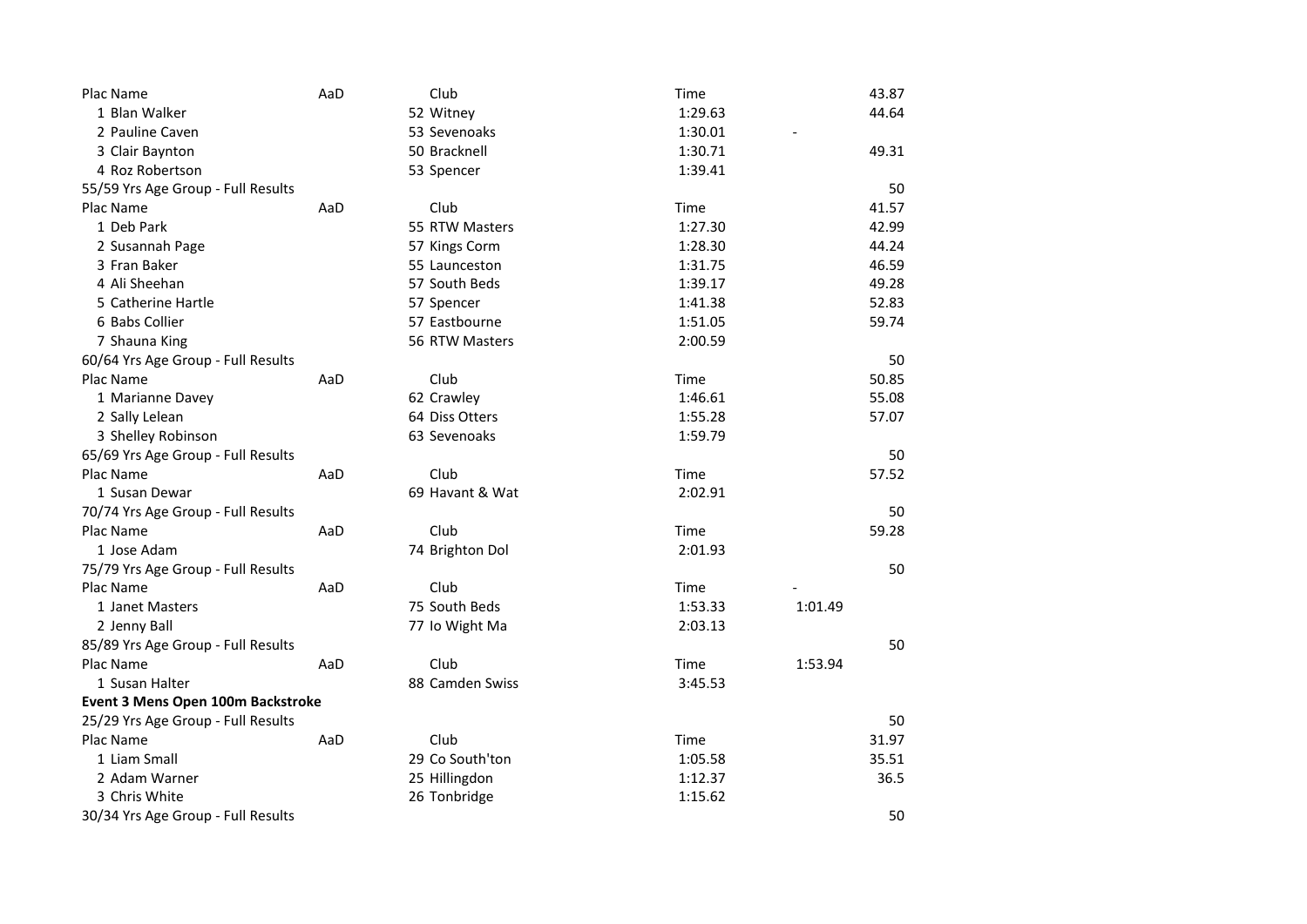| Plac Name                          | AaD | Club            | Time    | 35.06 |
|------------------------------------|-----|-----------------|---------|-------|
| 1 Matt Everett                     |     | 32 Co Oxford    | 1:12.34 |       |
| 35/39 Yrs Age Group - Full Results |     |                 |         | 50    |
| Plac Name                          | AaD | Club            | Time    | 35.04 |
| 1 Mariusz Barcikowski              |     | 39 Black Lion   | 1:12.74 | 36.67 |
| 2 Samuel Chadwick                  |     | 36 Godalming    | 1:15.94 | 37.8  |
| 3 Simon Horler                     |     | 36 RTW Masters  | 1:17.29 | 48.42 |
| 4 Dean Turner                      |     | 39 Basingstoke  | 1:41.32 |       |
| 40/44 Yrs Age Group - Full Results |     |                 |         | 50    |
| Plac Name                          | AaD | Club            | Time    | 32.56 |
| 1 Richard Stannard                 |     | 41 Maidenhead   | 1:05.80 | 32.94 |
| 2 Emiliano Assandri                |     | 42 Derthona Nuo | 1:07.46 |       |
| 3 Richard Gardner                  |     | 42 RTW Masters  | 1:14.15 |       |
| 45/49 Yrs Age Group - Full Results |     |                 |         | 50    |
| Plac Name                          | AaD | Club            | Time    | 36.77 |
| 1 Stefano Guagnini                 |     | 49 Derthona Nuo | 1:16.41 | 38.19 |
| 2 Stephen Atherley                 |     | 49 TigersJersey | 1:16.84 | 37.4  |
| 3 Geoffrey Goodwin                 |     | 48 Crawley      | 1:17.06 |       |
| 4 Hyunho Lee                       |     | 47 RTW Masters  | 1:55.98 |       |
| 50/54 Yrs Age Group - Full Results |     |                 |         | 50    |
| Plac Name                          | AaD | Club            | Time    | 34.92 |
| 1 Guy Emerson                      |     | 52 Amersham     | 1:13.89 | 36.47 |
| 2 Martin Fenner                    |     | 53 Romford Town | 1:14.44 | 36.68 |
| 3 James McCormick                  |     | 50 Guildford Ct | 1:16.21 |       |
| 4 Mark Pincott                     |     | 50 Faversham    | 1:17.70 | 40.86 |
| 5 Glen Isaacs                      |     | 50 Black Lion   | 1:24.18 | 42.22 |
| 6 Keith Roshier                    |     | 52 Tonbridge    | 1:24.29 | 47.53 |
| 7 Graham Cawte                     |     | 54 Co South'ton | 1:34.43 |       |
| 55/59 Yrs Age Group - Full Results |     |                 |         | 50    |
| Plac Name                          | AaD | Club            | Time    | 35.62 |
| 1 Steve Greenfield                 |     | 57 Basingstoke  | 1:13.43 | 38.98 |
| 2 Pete Kirk                        |     | 59 Otter        | 1:19.68 | 40.7  |
| 3 Anthony Ball                     |     | 55 Erith & Dist | 1:24.60 |       |
| 60/64 Yrs Age Group - Full Results |     |                 |         | 50    |
| Plac Name                          | AaD | Club            | Time    |       |
| 1 FRANCOIS RENAUDIE                |     | 63 BORDEAUX ETU | 1:23.56 | 41.66 |
| 2 Godfrey Admans                   |     | 61 Spencer      | 1:27.37 |       |
| 65/69 Yrs Age Group - Full Results |     |                 |         | 50    |
| Plac Name                          | AaD | Club            | Time    | 44.91 |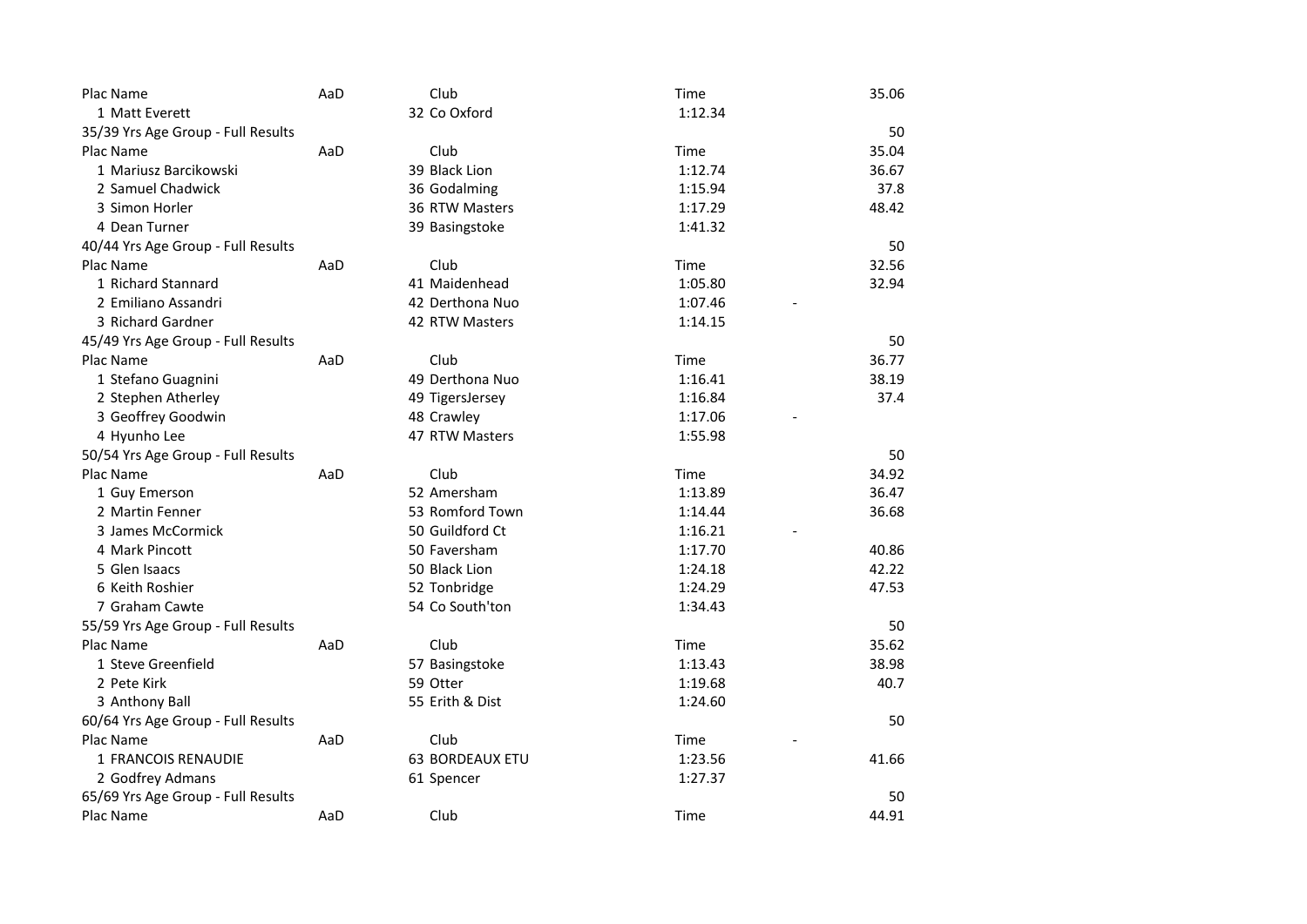| 1 Stuart McLellan                     |     | 66 Sudbury      | 1:33.16 | 54.36                    |
|---------------------------------------|-----|-----------------|---------|--------------------------|
| 2 Chris Jessup                        |     | 69 Salisbury    | 1:53.92 | 58.01                    |
| 3 James Goodall                       |     | 67 East Anglian | 1:56.73 |                          |
| 70/74 Yrs Age Group - Full Results    |     |                 |         | 50                       |
| Plac Name                             | AaD | Club            | Time    | 43.28                    |
| 1 Philip Harper                       |     | 70 Rochford     | 1:30.33 | 49.62                    |
| 2 David Staveley                      |     | 73 Hythe        | 1:41.15 | 56.77                    |
| 3 Anthony Ray                         |     | 71 Otter        | 1:58.54 | 1:23.14                  |
| 4 Stasys Grigas                       |     | 74 Marijampoles | 2:48.37 |                          |
| John Williamson                       |     | 74 Bracknell    | DQ T    |                          |
| 75/79 Yrs Age Group - Full Results    |     |                 |         | 50                       |
| Plac Name                             | AaD | Club            | Time    | 46.56                    |
| 1 Nigel Salsbury                      |     | 75 Spencer      | 1:35.10 | 49.53                    |
| 2 Michael Daniell                     |     | 75 Bracknell    | 1:46.70 | 53.83                    |
| 3 Anthony Gimson                      |     | 78 Mid Sussex   | 1:50.79 |                          |
| 80/84 Yrs Age Group - Full Results    |     |                 |         | 50                       |
| Plac Name                             | AaD | Club            | Time    | 57.58                    |
| 1 Ted Evans                           |     | 80 Otter        | 1:55.14 | 59.87                    |
| 2 Janos Leigh                         |     | 81 Romford Town | 1:57.84 |                          |
| 85/89 Yrs Age Group - Full Results    |     |                 |         | 50                       |
| Plac Name                             | AaD | Club            | Time    | 1:22.40                  |
| 1 Robert Curr                         |     | 86 Serpentine   | 2:59.89 |                          |
| Event 4 Womens Open 100m Breaststroke |     |                 |         |                          |
| 18/24 Yrs Age Group - Full Results    |     |                 |         | 50                       |
| Plac Name                             | AaD | Club            | Time    | 36.13                    |
| 1 Louise Bush                         |     | 24 UEA Norwich  | 1:17.12 | 36.98                    |
| 2 Lou Gates                           |     | 23 Thanet Swim  | 1:20.05 | 43.41                    |
| 3 Jessica Farmer                      |     | 20 Co South'ton | 1:33.46 | 51.19                    |
| 4 Amber Danks                         |     | 24 Serpentine   | 1:46.73 |                          |
| 25/29 Yrs Age Group - Full Results    |     |                 |         | 50                       |
| Plac Name                             | AaD | Club            | Time    | 39.99                    |
| 1 Sarah Nisbet                        |     | 27 Lewes        | 1:27.74 | 42.53                    |
| 2 Camille Vrain                       |     | 27 W Lon Pengu  | 1:32.33 | 45.85                    |
| 3 Sarah Clarke                        |     | 29 Sudbury      | 1:38.29 | 1:25.89                  |
| 4 Zoe Cain                            |     | 29 Crawley      | 3:00.45 |                          |
| 30/34 Yrs Age Group - Full Results    |     |                 |         | 50                       |
| Plac Name                             | AaD | Club            | Time    | 37.33                    |
| 1 Emma Oliver                         |     | 34 Basingstoke  | 1:22.06 | 38.83                    |
| 2 Natasha Morgan                      |     | 33 Cally Mast   | 1:25.38 | $\overline{\phantom{a}}$ |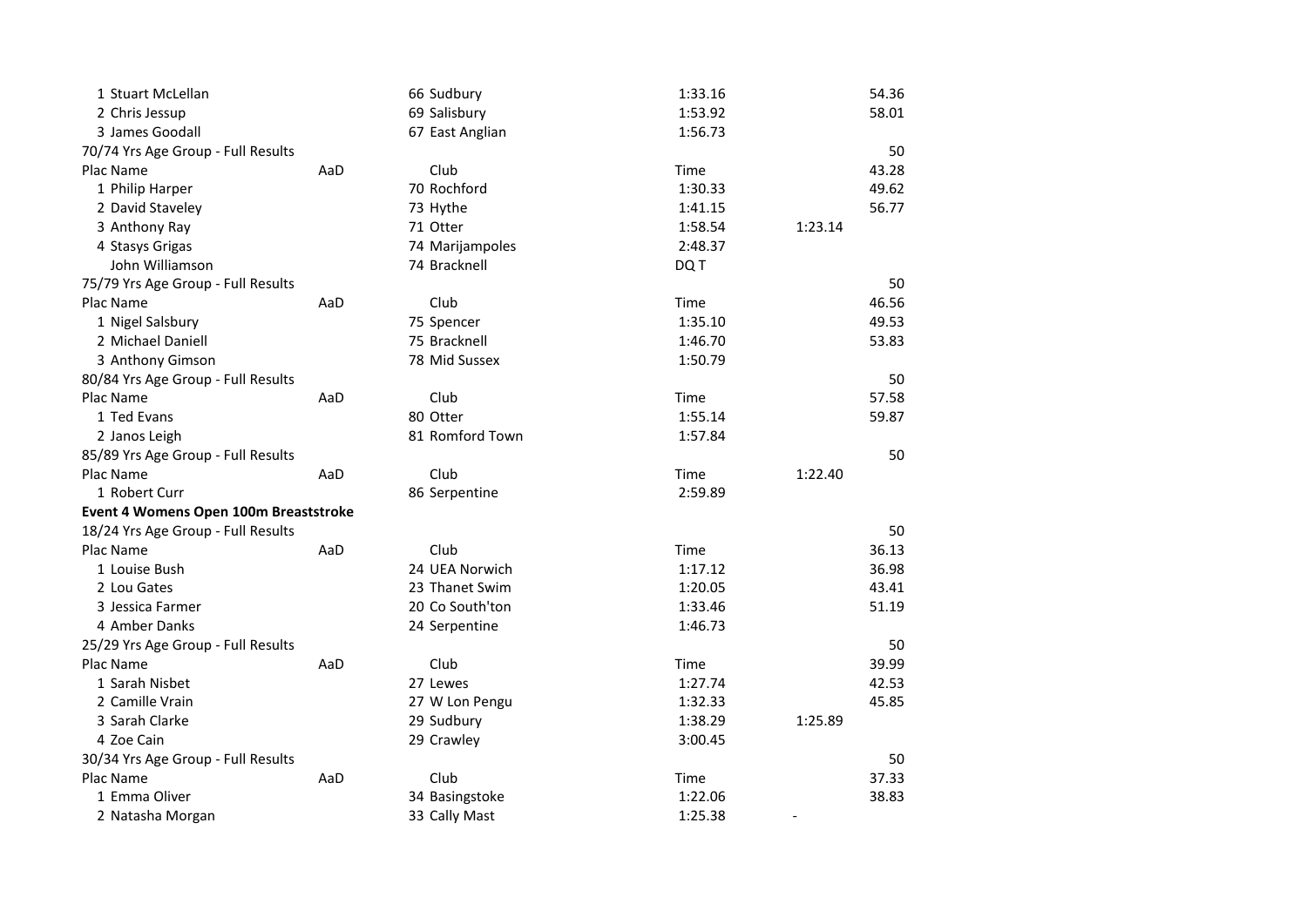| 3 Carly Newman                     |     | 32 Tonbridge    | 1:34.03 |         |
|------------------------------------|-----|-----------------|---------|---------|
| 35/39 Yrs Age Group - Full Results |     |                 |         | 50      |
| Plac Name                          | AaD | Club            | Time    | 39.77   |
| 1 Sharon Burchell                  |     | 39 Crawley      | 1:24.86 | 40.24   |
| 2 Lizzie Price                     |     | 37 RTW Masters  | 1:25.35 | 46.27   |
| 3 Fay Smith                        |     | 37 Sevenoaks    | 1:42.02 |         |
| 40/44 Yrs Age Group - Full Results |     |                 |         | 50      |
| Plac Name                          | AaD | Club            | Time    | 45.46   |
| 1 Charlotte Parkinson              |     | 41 Sevenoaks    | 1:34.22 | 45.82   |
| 2 Caroline Griffin                 |     | 42 Potters Bar  | 1:37.61 |         |
| 45/49 Yrs Age Group - Full Results |     |                 |         | 50      |
| Plac Name                          | AaD | Club            | Time    | 37.96   |
| 1 Sabina Vitaloni                  |     | 45 Derthona Nuo | 1:20.33 |         |
| 2 Sharon Lock                      |     | 46 Melton M'bry | 1:24.71 | 40.63   |
| 3 Karen Leftley                    |     | 45 Bracknell    | 1:27.92 | 44.49   |
| 4 Clare Finbow                     |     | 45 RTW Masters  | 1:34.91 | 45.73   |
| 5 Lesley Cameron                   |     | 49 Sevenoaks    | 1:35.99 | 46      |
| 6 Elizabeth Shaw                   |     | 49 Otter        | 1:36.02 | 54.5    |
| 7 Alison Heasman                   |     | 45 Black Lion   | 1:56.68 |         |
| 50/54 Yrs Age Group - Full Results |     |                 |         | 50      |
| Plac Name                          | AaD | Club            | Time    | 46.42   |
| 1 Sara Allen                       |     | 52 Epsom Dist   | 1:37.84 | 47.88   |
| 2 Anne Raymond                     |     | 52 Croydon Amph | 1:41.85 |         |
| 55/59 Yrs Age Group - Full Results |     |                 |         | 50      |
| Plac Name                          | AaD | Club            | Time    | 42.41   |
| 1 Esther Iseppi                    |     | 57 Spencer      | 1:29.56 | 45.82   |
| 2 Amanda Heath                     |     | 58 Spencer      | 1:35.68 | 49.02   |
| 3 Lucy Dickson                     |     | 55 Sevenoaks    | 1:43.60 |         |
| 60/64 Yrs Age Group - Full Results |     |                 |         | 50      |
| Plac Name                          | AaD | Club            | Time    | 47.69   |
| 1 Christine Ayers                  |     | 62 South Beds   | 1:42.21 |         |
| 2 Teresa Stringer                  |     | 62 Mid Sussex   | 1:54.89 | 56.64   |
| 3 Sally Lelean                     |     | 64 Diss Otters  | 2:00.24 |         |
| 65/69 Yrs Age Group - Full Results |     |                 |         | 50      |
| Plac Name                          | AaD | Club            | Time    | 55.63   |
| 1 Rose Dudeney                     |     | 68 Mid Sussex   | 1:56.71 | 56.55   |
| 2 Andrea Minor                     |     | 67 South Beds   | 1:59.08 | 1:01.19 |
| 3 Susan Dewar                      |     | 69 Havant & Wat | 2:09.53 |         |
| 70/74 Yrs Age Group - Full Results |     |                 |         | 50      |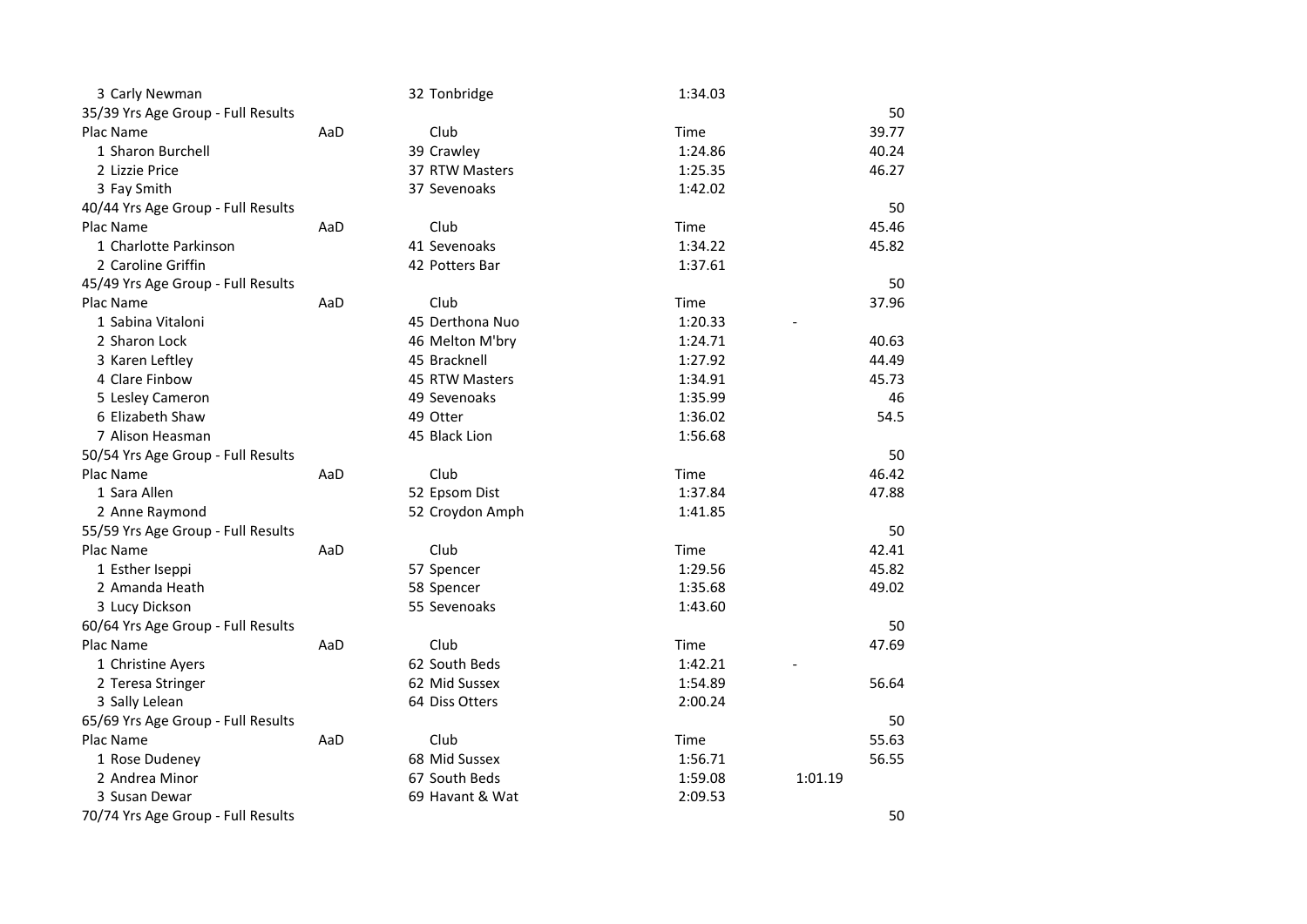| Plac Name                           | AaD | Club            | Time    |       |
|-------------------------------------|-----|-----------------|---------|-------|
| 1 Diane Ford                        |     | 72 Spencer      | 1:44.21 |       |
| Event 5 Mens Open 100m Breaststroke |     |                 |         |       |
| 18/24 Yrs Age Group - Full Results  |     |                 |         | 50    |
| Plac Name                           | AaD | Club            | Time    | 33.47 |
| 1 Christian Parker                  |     | 23 Southend     | 1:15.17 |       |
| 25/29 Yrs Age Group - Full Results  |     |                 |         | 50    |
| Plac Name                           | AaD | Club            | Time    | 32.67 |
| 1 Ian Surrage                       |     | 29 Guildford Ct | 1:08.92 | 34.35 |
| 2 Andrew Benson                     |     | 26 W Lon Pengu  | 1:13.38 | 40.39 |
| 3 Owen Woodland                     |     | 28 RTW Masters  | 1:27.00 |       |
| 4 Valentin Goverdovsky              |     | 28 Beckenham    | 1:37.62 |       |
| 30/34 Yrs Age Group - Full Results  |     |                 |         | 50    |
| Plac Name                           | AaD | Club            | Time    | 33.25 |
| 1 Christopher Jones                 |     | 34 Co South'ton | 1:09.80 | 35.05 |
| 2 Stewart Grant                     |     | 31 Tonbridge    | 1:15.16 |       |
| 35/39 Yrs Age Group - Full Results  |     |                 |         | 50    |
| Plac Name                           | AaD | Club            | Time    | 36.61 |
| 1 Kevin Arundell                    |     | 37 Gravesend    | 1:19.18 | 42.06 |
| 2 Michael Carse                     |     | 36 Barnet Copt  | 1:27.39 | 41.71 |
| 3 Samuel Chadwick                   |     | 36 Godalming    | 1:28.03 | 42.33 |
| 4 Karl Beresford                    |     | 36 RTW Masters  | 1:32.60 |       |
| 40/44 Yrs Age Group - Full Results  |     |                 |         | 50    |
| Plac Name                           | AaD | Club            | Time    | 38.66 |
| 1 Ian Butler                        |     | 43 RTW Masters  | 1:24.00 | 39.36 |
| 2 Jerome Charpy                     |     | 40 Hemel Hemp   | 1:25.84 |       |
| 3 Chris Hopton                      |     | 40 Camden Swiss | 1:30.81 |       |
| 45/49 Yrs Age Group - Full Results  |     |                 |         | 50    |
| Plac Name                           | AaD | Club            | Time    |       |
| 1 Nigel Vickers                     |     | 49 Rushmoor Ryl | 1:17.95 | 37.09 |
| 2 Philip Bradley                    |     | 47 Gravesend    | 1:21.30 | 37.95 |
| 3 Paul Smoothy                      |     | 47 Spencer      | 1:21.54 | 37.92 |
| 4 Neil Mitchell                     |     | 45 Basingstoke  | 1:21.87 |       |
| 5 Geoffrey Goodwin                  |     | 48 Crawley      | 1:25.01 | 45.05 |
| 6 Justin Costley                    |     | 48 Hackney      | 1:34.06 | 44.59 |
| 7 Keith Spence                      |     | 49 Basingstoke  | 1:34.64 | 46.37 |
| 8 David Grant                       |     | 49 Beckenham    | 1:43.98 |       |
| 50/54 Yrs Age Group - Full Results  |     |                 |         | 50    |
| Plac Name                           | AaD | Club            | Time    | 42.4  |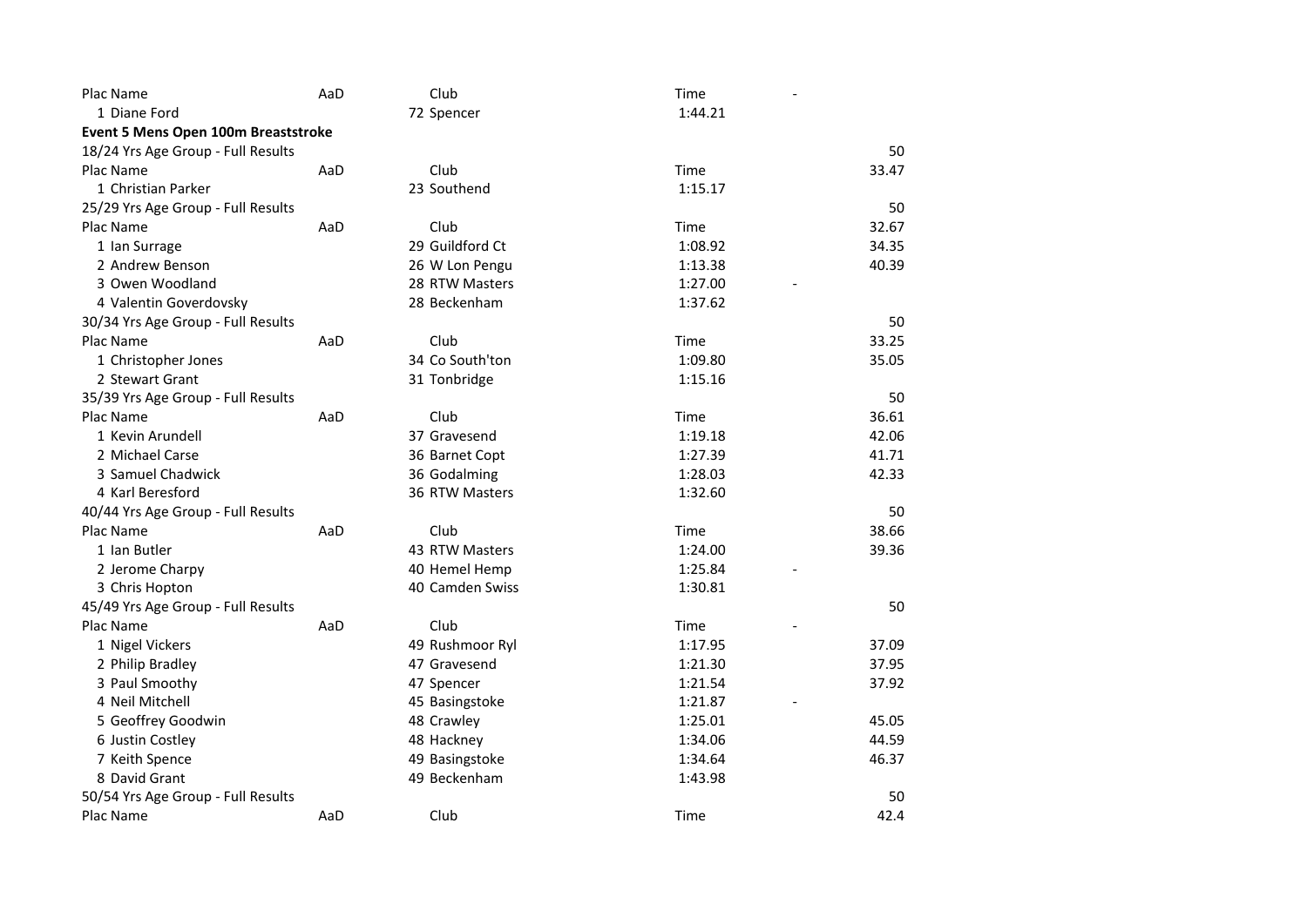| 1 Adam Lelean                            |     | 53 Diss Otters  | 1:29.93 |         | 44.4  |
|------------------------------------------|-----|-----------------|---------|---------|-------|
| 2 David Norwood                          |     | 50 DLL Ebourne  | 1:35.07 |         | 50.13 |
| 3 David Fallon                           |     | 51 W Lon Pengu  | 1:50.35 |         |       |
| 55/59 Yrs Age Group - Full Results       |     |                 |         |         | 50    |
| Plac Name                                | AaD | Club            | Time    |         | 40.36 |
| 1 Steve Greenfield                       |     | 57 Basingstoke  | 1:24.20 |         | 40.08 |
| 2 Tom Morrow                             |     | 59 Co Oxford    | 1:26.41 |         | 42.75 |
| 3 Philip Holme                           |     | 56 Barnet Copt  | 1:32.47 |         | 42.99 |
| 4 William Widdowson                      |     | 57 AMT Zurich   | 1:34.52 |         | 46.97 |
| 5 Simon Goulter                          |     | 59 Spencer      | 1:41.33 |         | 49.11 |
| 6 Stephen Rickards                       |     | 58 Sevenoaks    | 1:44.91 |         |       |
| 60/64 Yrs Age Group - Full Results       |     |                 |         |         | 50    |
| Plac Name                                | AaD | Club            | Time    |         | 38.36 |
| 1 Chris Kaethner                         |     | 60 Hackney      | 1:25.89 |         | 40.97 |
| 2 Colin Mayes                            |     | 60 Team Luton   | 1:29.96 |         |       |
| 65/69 Yrs Age Group - Full Results       |     |                 |         |         | 50    |
| Plac Name                                | AaD | Club            | Time    |         | 51.58 |
| 1 Chris Jessup                           |     | 69 Salisbury    | 1:48.23 |         |       |
| 70/74 Yrs Age Group - Full Results       |     |                 |         |         | 50    |
| Plac Name                                | AaD | Club            | Time    |         | 48.19 |
| 1 Morris Dick                            |     | 73 Spencer      | 1:41.27 |         | 55.13 |
| 2 David Staveley                         |     | 73 Hythe        | 1:56.34 | 1:02.03 |       |
| 3 John Williamson                        |     | 74 Bracknell    | 2:10.88 | 1:12.82 |       |
| 4 Stasys Grigas                          |     | 74 Marijampoles | 2:32.81 |         |       |
| 75/79 Yrs Age Group - Full Results       |     |                 |         |         | 50    |
| Plac Name                                | AaD | Club            | Time    |         | 46.66 |
| 1 Keith Ingram                           |     | 75 Birmingham M | 1:38.60 |         |       |
| 80/84 Yrs Age Group - Full Results       |     |                 |         |         | 50    |
| Plac Name                                | AaD | Club            | Time    |         | 57.5  |
| 1 Ted Evans                              |     | 80 Otter        | 2:01.58 |         |       |
| 85/89 Yrs Age Group - Full Results       |     |                 |         |         | 50    |
| Plac Name                                | AaD | Club            | Time    | 1:16.48 |       |
| 1 James Green                            |     | 87 Redhill & R  | 2:35.79 |         |       |
| <b>Event 6 Womens Open 50m Butterfly</b> |     |                 |         |         |       |
| 18/24 Yrs Age Group - Full Results       |     |                 |         |         |       |
| Plac Name                                | AaD | Club            | Time    |         |       |
| 1 Charlotte Humphreys                    |     | 24 Ealing       | 29.41   |         |       |
| 2 Lou Gates                              |     | 23 Thanet Swim  | 31.97   |         |       |
| 3 Sophie Liddament                       |     | 23 UEA Norwich  | 34.60   |         |       |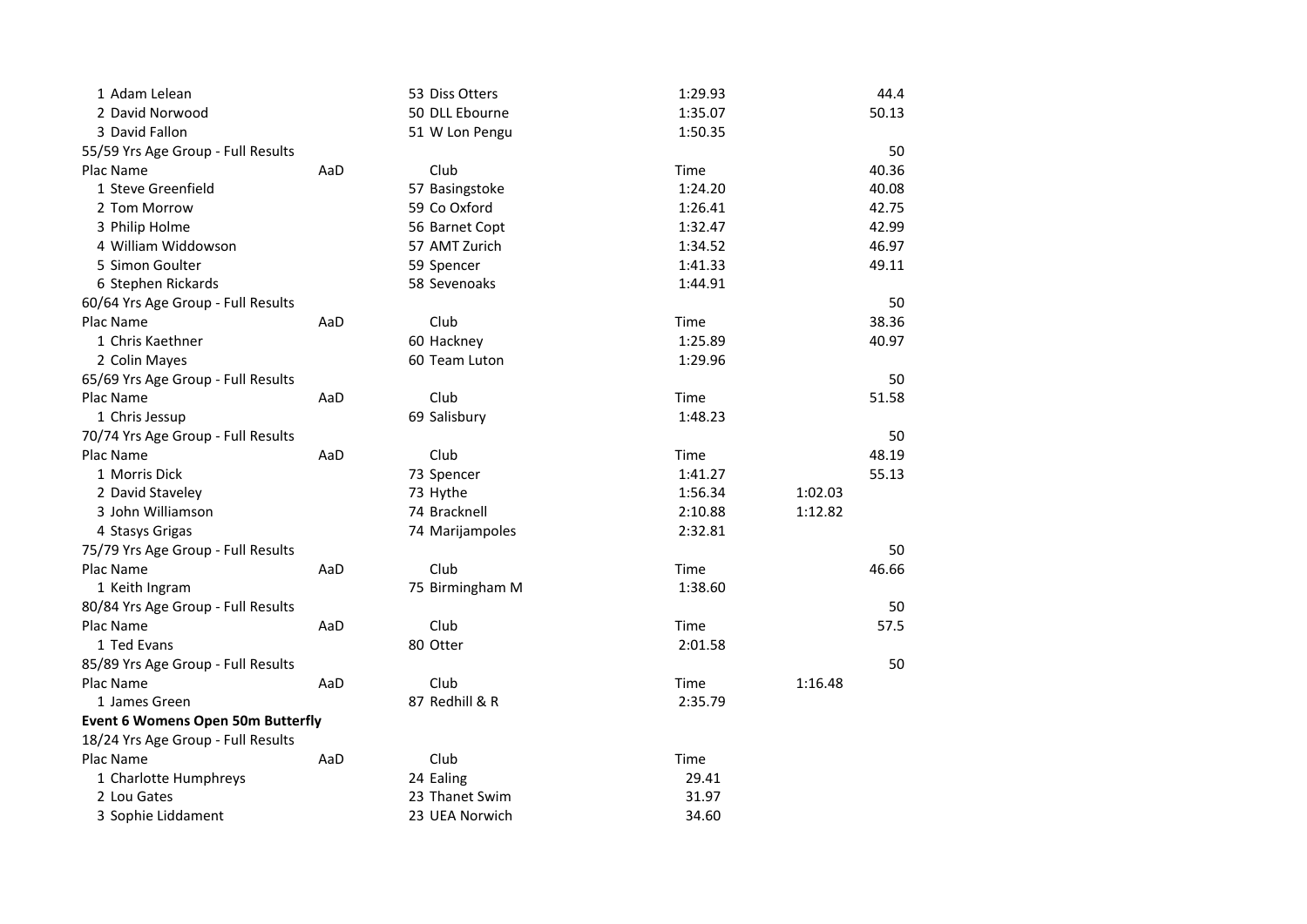| 4 Kate Bradford                    |     | 21 Dorking           | 36.42    |
|------------------------------------|-----|----------------------|----------|
| 5 Amber Danks                      |     | 24 Serpentine        | 53.29    |
| 25/29 Yrs Age Group - Full Results |     |                      |          |
| Plac Name                          | AaD | Club                 | Time     |
| 1 Sara Magrath                     |     | 28 Camden Swiss      | 32.43    |
| 2 Amy Vaal                         |     | 26 Bracknell         | 33.77    |
| 3 Hannah Lord                      |     | 27 Rushmoor Ryl      | 35.16    |
| 4 Sarah Clarke                     |     | 29 Sudbury           | 46.81    |
| 30/34 Yrs Age Group - Full Results |     |                      |          |
| Plac Name                          | AaD | Club                 | Time     |
| 1 Diletta Lugano                   |     | 31 Derthona Nuo      | 30.64    |
| 2 Emma Oliver                      |     | 34 Basingstoke       | 31.88    |
| 3 Cassie Poland                    |     | 32 RTW Masters       | 34.14    |
| 35/39 Yrs Age Group - Full Results |     |                      |          |
| Plac Name                          | AaD | Club                 | Time     |
| 1 Elizabeth Bellinger              |     | 37 Bishop Stort      | 29.75    |
| 2 Gina Hobson                      |     | 38 Otter             | 32.21    |
| 3 Sam Hammond                      |     | 35 South Beds        | 32.91    |
| 4 Lucy Ogilvie                     |     | 35 Camden Swiss      | 34.25    |
| 5 Valentina Lugano                 |     | 35 Derthona Nuo      | 36.52    |
| 6 Clarissa Tilley                  |     | 39 Mid Sussex        | 37.40    |
| 7 Samantha Williams                |     | 35 Black Lion        | 39.70    |
| 40/44 Yrs Age Group - Full Results |     |                      |          |
| Plac Name                          | AaD | Club                 | Time     |
| 1 Michelle Ware                    |     | 42 Guildford Ct      | 30.58    |
| 2 Lara Fenner                      |     | 41 Romford Town      | 33.61    |
| 3 Sarah Moore                      |     | 41 Mid Sussex        | 34.63    |
| 4 Karen Brown                      |     | 41 Spencer           | 35.34    |
| 5 Patricia Ellam-Speed             |     | 42 Havant & Wat      | 38.75    |
| 6 Jurate Pranckeviciene            |     | 40 Marijampoles      | 39.59    |
| 45/49 Yrs Age Group - Full Results |     |                      |          |
| Plac Name                          | AaD | Club                 | Time     |
| 1 Sabina Vitaloni                  |     | 45 Derthona Nuo      | 32.15    |
| 2 Elizabeth Shaw                   |     | 49 Otter             | 39.94    |
| 3 Denise Humphries                 |     | 48 Godalming         | 41.80    |
| 50/54 Yrs Age Group - Full Results |     |                      |          |
| Plac Name                          | AaD | Club                 | Time     |
| 1 Karen Graham                     |     | <b>50 East Leeds</b> | $33.77*$ |
| 2 Jennifer Vick                    |     | 52 Erith & Dist      | 40.13    |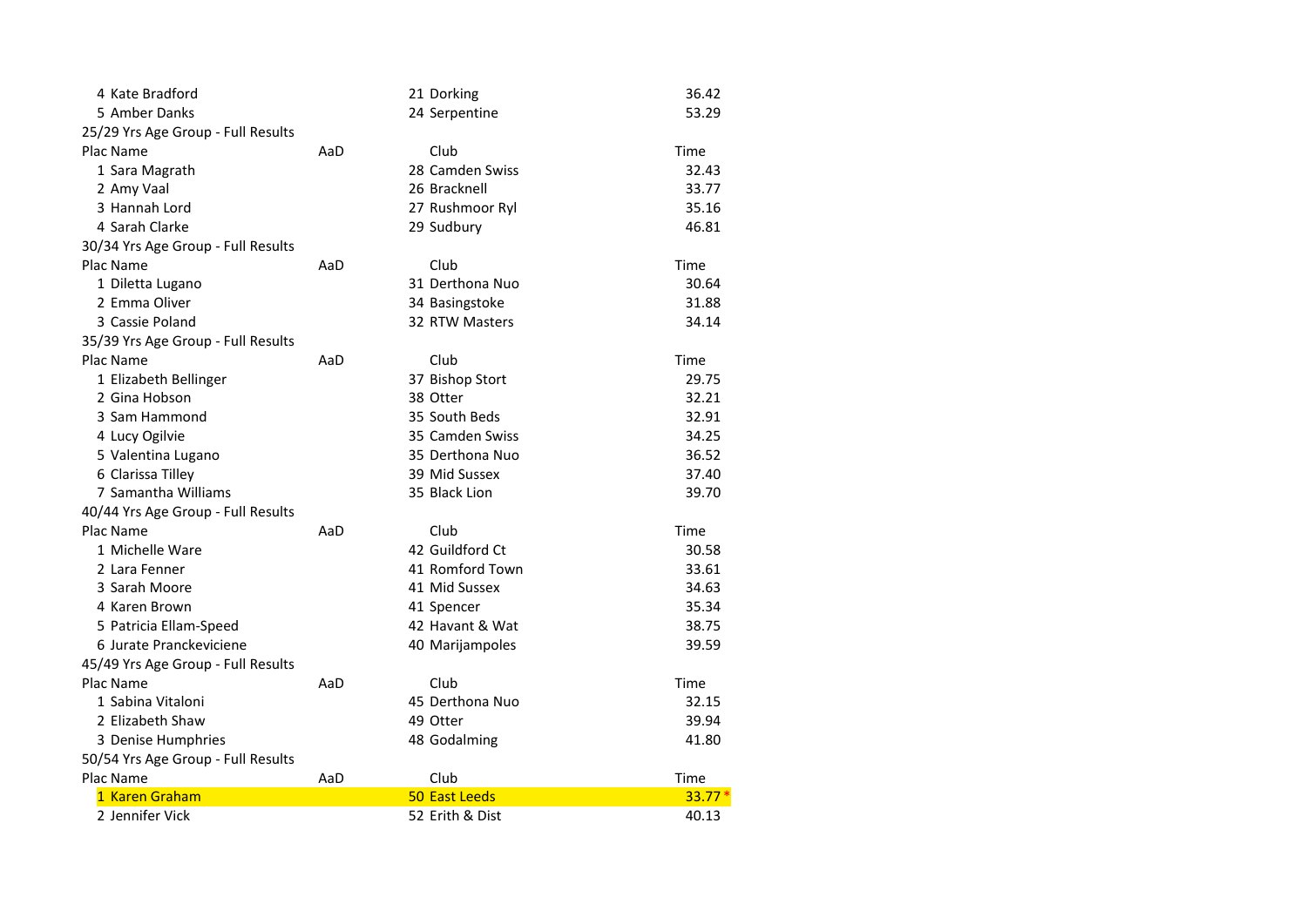| 55/59 Yrs Age Group - Full Results     |     |                 |         |
|----------------------------------------|-----|-----------------|---------|
| Plac Name                              | AaD | Club            | Time    |
| 1 Laura Hoodless                       |     | 57 Hastings     | 38.95   |
| 2 Amanda Heath                         |     | 58 Spencer      | 39.84   |
| 3 Jane Blackwell                       |     | 56 UEA Norwich  | 46.25   |
| 4 Ali Sheehan                          |     | 57 South Beds   | 53.75   |
| 5 Shauna King                          |     | 56 RTW Masters  | 57.27   |
| 6 Camilla Allwood                      |     | 56 Hackney      | 57.30   |
| 7 Jacqueline Patel                     |     | 55 Kings Corm   | 1:00.53 |
| 60/64 Yrs Age Group - Full Results     |     |                 |         |
| Plac Name                              | AaD | Club            | Time    |
| 1 Teresa Stringer                      |     | 62 Mid Sussex   | 46.09   |
| 70/74 Yrs Age Group - Full Results     |     |                 |         |
| Plac Name                              | AaD | Club            | Time    |
| 1 Janet Jeffries                       |     | 70 Eastbourne   | 52.41   |
| 75/79 Yrs Age Group - Full Results     |     |                 |         |
| Plac Name                              | AaD | Club            | Time    |
| 1 Janet Masters                        |     | 75 South Beds   | 51.96   |
| 80/84 Yrs Age Group - Full Results     |     |                 |         |
| Plac Name                              | AaD | Club            | Time    |
| 1 Jane Asher                           |     | 84 Kings Corm   | 52.88   |
| <b>Event 7 Mens Open 50m Butterfly</b> |     |                 |         |
| 18/24 Yrs Age Group - Full Results     |     |                 |         |
| Plac Name                              | AaD | Club            | Time    |
| 1 Oliver Wilson                        |     | 23 Otter        | 25.79   |
| 2 Neal Thomson                         |     | 24 Otter        | 26.46   |
| 3 Christian Parker                     |     | 23 Southend     | 29.65   |
| 4 George Richenberg                    |     | 19 Lewes        | 31.84   |
| 25/29 Yrs Age Group - Full Results     |     |                 |         |
| Plac Name                              | AaD | Club            | Time    |
| 1 Ian Surrage                          |     | 29 Guildford Ct | 27.84   |
| 2 Liam Small                           |     | 29 Co South'ton | 28.59   |
| 3 Andrew Benson                        |     | 26 W Lon Pengu  | 29.44   |
| 4 Sam Parry                            |     | 25 Dunstable    | 29.53   |
| 5 Nicholas Rowe                        |     | 26 Larkfield    | 29.69   |
| 6 Lewis King                           |     | 25 Putteridge   | 29.93   |
| 7 John Children                        |     | 27 RTW Masters  | 30.41   |
| 8 Owen Woodland                        |     | 28 RTW Masters  | 31.95   |
| 9 Toby Banfield                        |     | 29 Spencer      | 32.19   |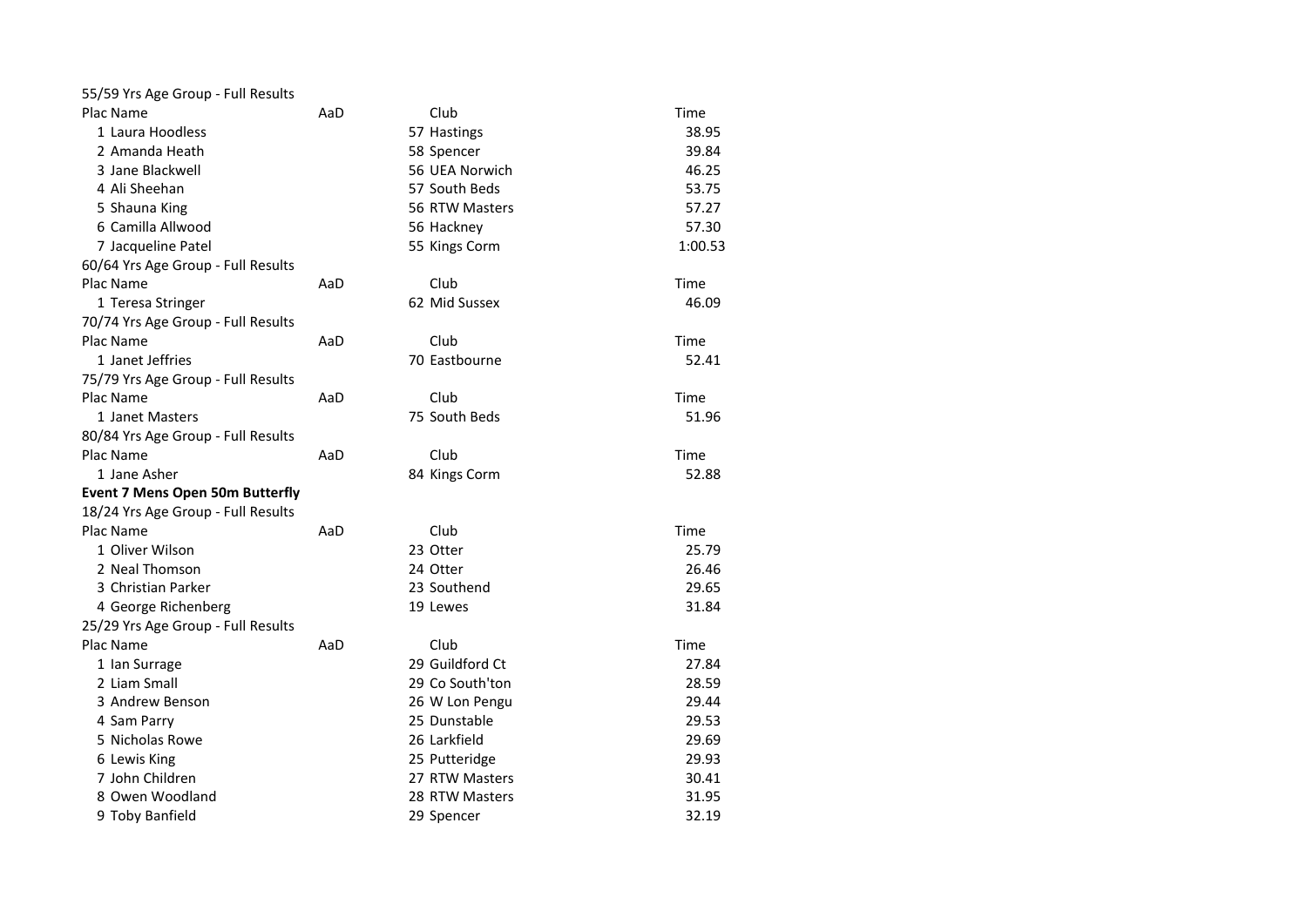| 30/34 Yrs Age Group - Full Results |     |                       |            |
|------------------------------------|-----|-----------------------|------------|
| Plac Name                          | AaD | Club                  | Time       |
| 1 Christopher Jones                |     | 34 Co South'ton       | 28.78      |
| 2 Jimmy Wiseman                    |     | 30 Potters Bar        | 30.78      |
| 3 Stewart Grant                    |     | 31 Tonbridge          | 31.08      |
| 4 James Mactavish                  |     | 33 Co South'ton       | 31.09      |
| 5 Matt Everett                     |     | 32 Co Oxford          | 32.67      |
| 6 Rob Dickson                      |     | 30 RTW Masters        | 33.20      |
| 7 Adrian Sureshkumar               |     | 31 Bracknell          | 35.38      |
| 35/39 Yrs Age Group - Full Results |     |                       |            |
| Plac Name                          | AaD | Club                  | Time       |
| 1 Andrew Farrell                   |     | 37 Templeogue         | 28.83      |
| 2 Kevin Arundell                   |     | 37 Gravesend          | 30.19      |
| 3 Simon Horler                     |     | 36 RTW Masters        | 31.50      |
| 4 Mariusz Barcikowski              |     | 39 Black Lion         | 31.87      |
| 5 David Daporta Mendez             |     | 38 Out To Swim        | 32.59      |
| 6 Karl Beresford                   |     | 36 RTW Masters        | 34.21      |
| Simon Dyson                        |     | 36 Guildford Ct       | <b>DNC</b> |
| 40/44 Yrs Age Group - Full Results |     |                       |            |
| Plac Name                          | AaD | Club                  | Time       |
| 1 Philip McHugh                    |     | 44 Camden Swiss       | 28.57      |
| 2 Richard Stannard                 |     | 41 Maidenhead         | 29.19      |
| 3 Nick Bunclark                    |     | 41 Beckenham          | 29.30      |
| 4 Chris Hopton                     |     | 40 Camden Swiss       | 30.53      |
| 5 Jerry O'Riordan                  |     | 41 Guildford Ct       | 31.00      |
| 6 Jerome Charpy                    |     | 40 Hemel Hemp         | 32.69      |
| 7 Roger Randall                    |     | 44 Barnet Copt        | 34.91      |
| 45/49 Yrs Age Group - Full Results |     |                       |            |
| Plac Name                          | AaD | Club                  | Time       |
| 1 Stephen Atherley                 |     | 49 TigersJersey       | 29.30      |
| 2 Simon Mellor                     |     | 45 Bracknell          | 29.77      |
| 3 Fernando Vicaria                 |     | 45 Newbury            | 30.00      |
| <b>4 VAIDOTAS GUMBIS</b>           |     | <b>49 KAISIADORYS</b> | 31.61      |
| 5 Iain Jameson                     |     | 46 Beckenham          | 32.05      |
| 6 Steven Henbest                   |     | 47 Tonbridge          | 35.30      |
| 7 Keith Spence                     |     | 49 Basingstoke        | 39.10      |
| 8 Hyunho Lee                       |     | 47 RTW Masters        | 45.71      |
| 50/54 Yrs Age Group - Full Results |     |                       |            |
| Plac Name                          | AaD | Club                  | Time       |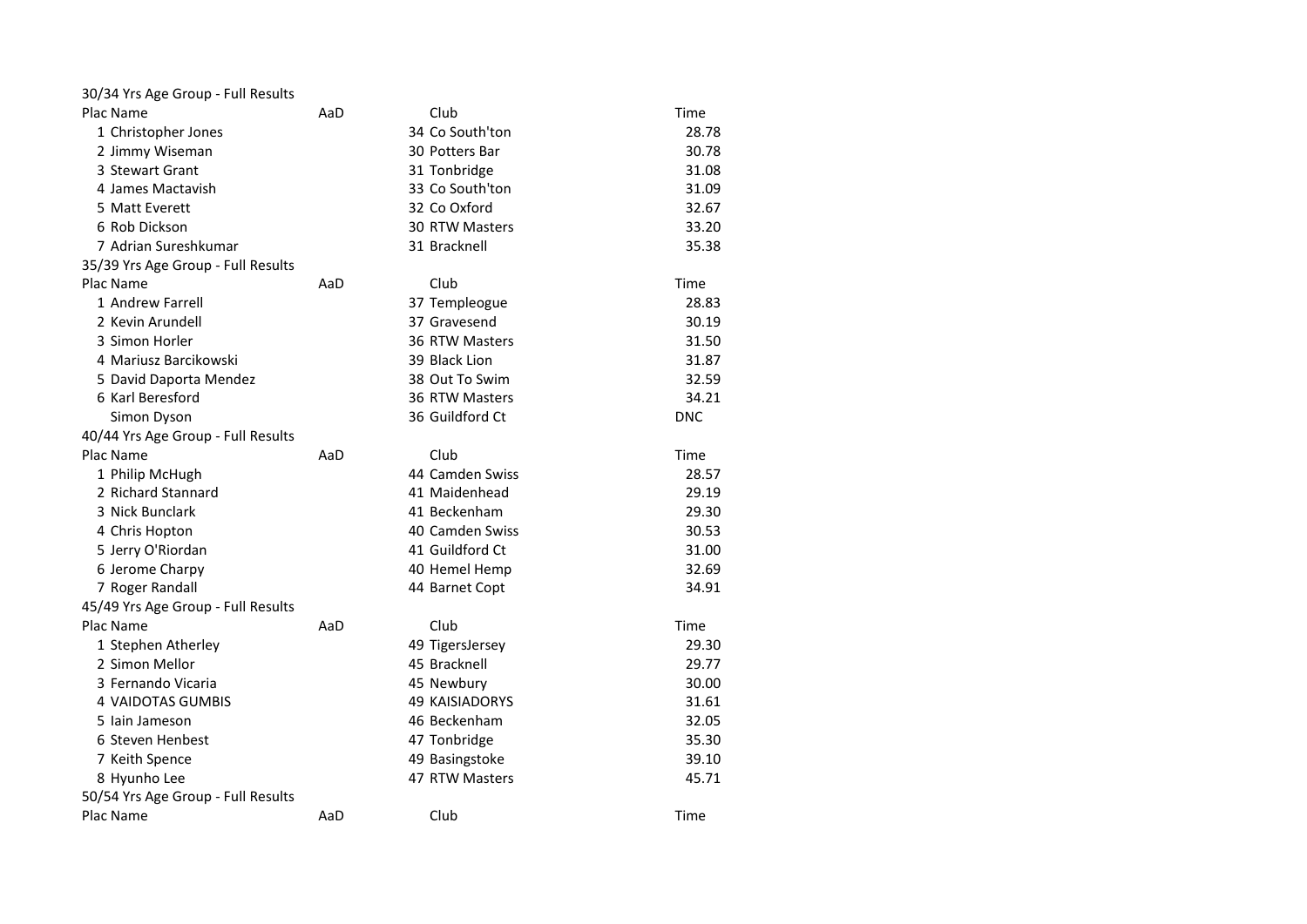| 1 Mark Pincott                     |     | 50 Faversham    | 32.23      |
|------------------------------------|-----|-----------------|------------|
| 2 Martin Fenner                    |     | 53 Romford Town | 32.95      |
| 3 Adrian Pinington                 |     | 53 RTW Masters  | 33.05      |
| 4 Vilmantas Krasauskas             |     | 51 Marijampoles | 33.07      |
| 5 Antony Corben                    |     | 53 Fareham N'ds | 33.58      |
| 6 Keith Roshier                    |     | 52 Tonbridge    | 35.66      |
| 7 Graham Cawte                     |     | 54 Co South'ton | 37.06      |
| 8 Graham Mortimer                  |     | 50 Lewes        | 40.84      |
| 9 Roger Pratt                      |     | 54 Kings Corm   | 45.20      |
| <b>Terry Wright</b>                |     | 54 Bracknell    | <b>DNC</b> |
| 55/59 Yrs Age Group - Full Results |     |                 |            |
| Plac Name                          | AaD | Club            | Time       |
| 1 Alan Parkins                     |     | 55 Spencer      | 31.65      |
| 2 Paul Goudie                      |     | 56 Otter        | 32.63      |
| 3 Pete Kirk                        |     | 59 Otter        | 34.37      |
| 4 Antony Scott                     |     | 56 Basingstoke  | 35.28      |
| 5 Nigel Perrin                     |     | 58 Maidstone    | 37.23      |
| 6 John Paddington                  |     | 58 Beckenham    | 44.65      |
| Andy Huckle                        |     | 59 Wycombe Dist | <b>DNC</b> |
| 60/64 Yrs Age Group - Full Results |     |                 |            |
| Plac Name                          | AaD | Club            | Time       |
| 1 Stephen Braine                   |     | 61 Mid Sussex   | 32.05      |
| 2 Walter Gerrard                   |     | 63 Rochford     | 35.31      |
| 65/69 Yrs Age Group - Full Results |     |                 |            |
| Plac Name                          | AaD | Club            | Time       |
| 1 Antony Meek                      |     | 65 Sevenoaks    | 33.46      |
| 2 Brian Hunt                       |     | 66 RTW Masters  | 34.64      |
| 3 Terry Thorne                     |     | 65 East Anglian | 35.44      |
| 4 Stuart McLellan                  |     | 66 Sudbury      | 39.50      |
| 5 Peter Stephens                   |     | 68 Truro City   | 41.51      |
| 6 James Goodall                    |     | 67 East Anglian | 1:03.00    |
| 70/74 Yrs Age Group - Full Results |     |                 |            |
| Plac Name                          | AaD | Club            | Time       |
| 1 Derek Parr                       |     | 71 Broomfield   | 34.55      |
| 2 David Hall                       |     | 73 Witney       | 41.35      |
| 3 Leonard Mooney                   |     | 71 Maidstone    | 42.81      |
| 4 David Staveley                   |     | 73 Hythe        | 43.42      |
| 75/79 Yrs Age Group - Full Results |     |                 |            |
| Plac Name                          | AaD | Club            | Time       |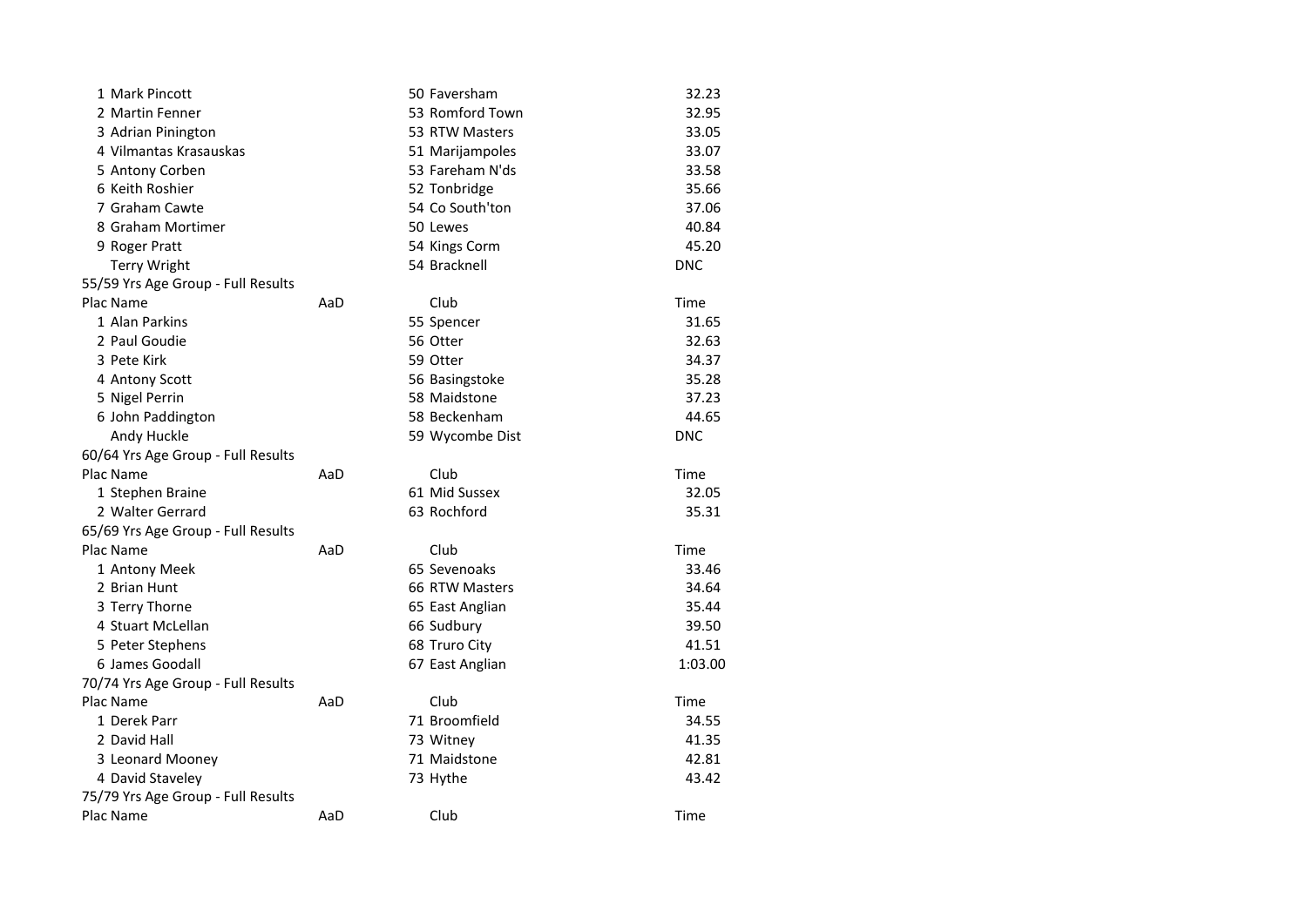| 1 Michael Daniell                        |        | 75 Bracknell        | 39.33      |         |       |               |     |               |     |
|------------------------------------------|--------|---------------------|------------|---------|-------|---------------|-----|---------------|-----|
| 2 John Tennant                           |        | 76 Birmingham M     | 45.56      |         |       |               |     |               |     |
| 3 Anthony Gimson                         |        | 78 Mid Sussex       | 52.89      |         |       |               |     |               |     |
| Event 8 Womens Open 200m Freestyle Team  |        |                     |            |         |       |               |     |               |     |
| 072+ Yrs Age Group - Full Results        |        |                     |            |         |       |               |     |               |     |
| Plac Name                                | A.G    | Club                | Time       |         | 50    |               | 100 |               | 150 |
| 1 Camden Swiss                           | $072+$ | <b>Camden Swiss</b> | 2:07.19    |         |       | 30.88 1:04.82 |     | 1:36.40       |     |
| 160+ Yrs Age Group - Full Results        |        |                     |            |         |       |               |     |               |     |
| Plac Name                                | A.G    | Club                | Time       |         | 50    |               | 100 |               | 150 |
| 1 RTW Masters                            | $160+$ | <b>RTW Masters</b>  | 2:39.29    |         |       | 33.56 1:15.09 |     | 1:54.43       |     |
| 200+ Yrs Age Group - Full Results        |        |                     |            |         |       |               |     |               |     |
| Plac Name                                | A.G    | Club                | Time       |         | 50    |               | 100 |               | 150 |
| 1 RTW Masters                            | $200+$ | <b>RTW Masters</b>  | 2:05.54    |         |       | 30.19 1:01.53 |     | 1:31.64       |     |
| 2 Spencer                                | $200+$ | Spencer             | 2:17.74    |         |       | 32.31 1:06.97 |     | 1:43.37       |     |
| 3 Mid Sussex                             | $200+$ | Mid Sussex          | 2:24.26    |         |       | 34.09 1:12.71 |     | 1:53.56       |     |
| Event 9 Mens Open 200m Freestyle Team    |        |                     |            |         |       |               |     |               |     |
| 120+ Yrs Age Group - Full Results        |        |                     |            |         |       |               |     |               |     |
| Plac Name                                | A.G    | Club                | Time       |         | 50    |               | 100 |               | 150 |
| 1 Co South'ton                           | $120+$ | Co South'ton        | 1:47.56    |         | 28.27 |               |     | 53.96 1:19.86 |     |
| 2 RTW Masters                            | $120+$ | <b>RTW Masters</b>  | 1:53.28    |         | 29    |               |     | 56.2 1:25.19  |     |
| 3 Tonbridge                              | $120+$ | Tonbridge           | 1:57.75    |         | 28.28 |               |     | 56.19 1:26.88 |     |
| 160+ Yrs Age Group - Full Results        |        |                     |            |         |       |               |     |               |     |
| Plac Name                                | A.G    | Club                | Time       |         | 50    |               | 100 |               | 150 |
| 1 RTW Masters "A"                        | $160+$ | <b>RTW Masters</b>  | 1:53.37    |         | 29.44 |               |     | 57.08 1:25.55 |     |
| 2 Beckenham                              | $160+$ | Beckenham           | 2:07.94    |         | 27.6  |               |     | 58.82 1:36.34 |     |
| RTW Masters "B"                          | $160+$ | <b>RTW Masters</b>  | <b>DNC</b> |         |       |               |     |               |     |
| 200+ Yrs Age Group - Full Results        |        |                     |            |         |       |               |     |               |     |
| Plac Name                                | A.G    | Club                | Time       |         | 50    |               | 100 |               | 150 |
| 1 Basingstoke                            | $200+$ | Basingstoke         | 1:49.68    | 1:21.59 |       | 1:49.68       |     |               |     |
| 2 Bracknell                              | $200+$ | <b>Bracknell</b>    | 2:05.34    |         |       | 34.92 1:05.95 |     | 1:36.34       |     |
| Beckenham                                | $200+$ | Beckenham           | <b>DNC</b> |         |       |               |     |               |     |
| 240+ Yrs Age Group - Full Results        |        |                     |            |         |       |               |     |               |     |
| Plac Name                                | A.G    | Club                | Time       |         | 50    |               | 100 |               | 150 |
| 1 RTW Masters                            | $240+$ | <b>RTW Masters</b>  | 2:01.58    |         |       |               |     |               |     |
| 2 Rochford                               | $240+$ | Rochford            | 2:03.81    | 1:34.26 |       | 2:03.81       |     |               |     |
| 3 Spencer                                | $240+$ | Spencer             | 2:23.67    | 1:47.91 |       | 2:23.67       |     |               |     |
| Event 10 Mens/Womens Open 400m Free.Team |        |                     |            |         |       |               |     |               |     |
| 072+ Yrs Age Group - Full Results        |        |                     |            |         |       |               |     |               |     |
| Plac Name                                | A.G    | Club                | Time       |         |       |               |     |               |     |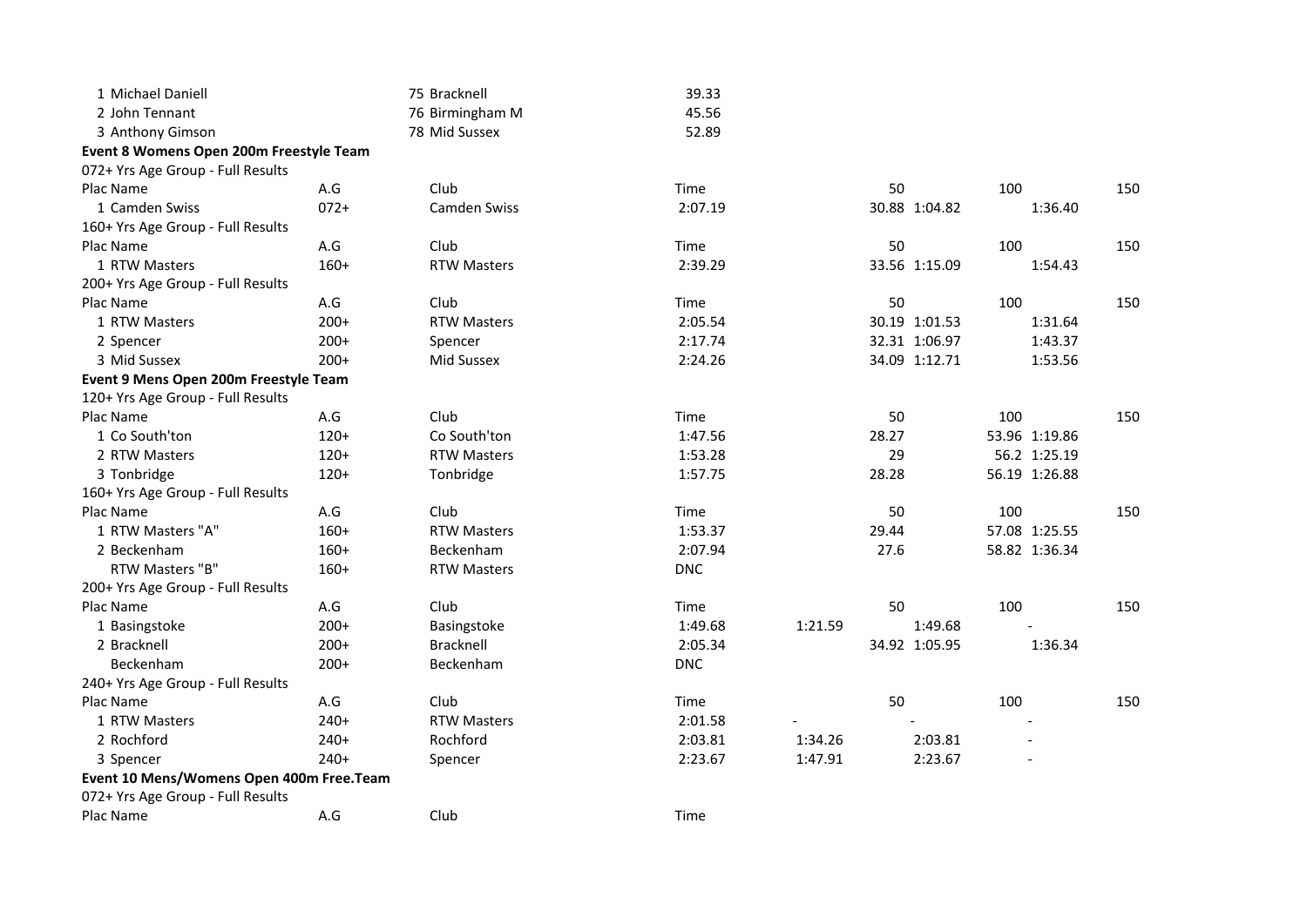| 1 Co South'ton                          | $072+$       | Co South'ton        |              | 4:16.72      |              |               |              |
|-----------------------------------------|--------------|---------------------|--------------|--------------|--------------|---------------|--------------|
| 50m 28.41                               | 100m 1:00.08 | 150m 1:28.36        | 200m 1:58.35 | 250m 2:29.71 | 300m 3:06.58 | 350m 3:39.74  | 400m 4:16.72 |
| 120+ Yrs Age Group - Full Results       |              |                     |              |              |              |               |              |
| Plac Name                               | A.G          | Club                |              | Time         |              |               |              |
| 1 RTW Masters                           | $120+$       | <b>RTW Masters</b>  |              | 4:16.61      |              |               |              |
| 50m 29.86                               | 100m 1:02.57 | 150m 1:33.03        | 200m 2:07.41 | 250m 2:37.14 | 300m 3:10.49 | 350m 3:42.16  | 400m 4:16.61 |
| 2 Camden Swiss                          | $120+$       | <b>Camden Swiss</b> |              | 4:18.16      |              |               |              |
| 50m 29.84                               | 100m 1:01.88 | 150m 1:34.06        | 200m 2:09.09 | 250m 2:41.11 | 300m 3:18.79 | 350m 3:46.91  | 400m 4:18.16 |
| 3 Tonbridge                             | $120+$       | Tonbridge           |              | 4:40.33      |              |               |              |
| 50m 37.14                               | 100m 1:18.33 | 150m 1:53.83        | 200m 2:33.06 | 250m 3:03.26 | 300m 3:35.47 | 350m 4:06.82  | 400m 4:40.33 |
| 4 West London Penguin Sw                | $120+$       | W Lon Pengu         |              | 5:13.83      |              |               |              |
| 50m 40.11                               | 100m 1:30.41 | 150m 2:06.02        | 200m 2:45.51 | 250m 3:22.29 | 300m 4:03.26 | 350m 4:36.25  | 400m 5:13.83 |
| 160+ Yrs Age Group - Full Results       |              |                     |              |              |              |               |              |
| Plac Name                               | A.G          | Club                |              | Time         |              |               |              |
| 1 Crawley                               | $160+$       | Crawley             |              | 4:36.72      |              |               |              |
| $50m -$                                 | 100m 1:10.48 | 150m -              | 200m 2:19.08 | 250m -       | 300m 3:30.55 | $350m -$      | 400m 4:36.72 |
| 2 RTW Masters                           | $160+$       | <b>RTW Masters</b>  |              | 4:52.99      |              |               |              |
| 50m 30.76                               | 100m 1:04.85 | 150m 1:39.99        | 200m 2:18.23 | 250m 2:50.43 | 300m 3:24.96 | 350m 4:07.39  | 400m 4:52.99 |
| <b>Basingstoke</b>                      | $160+$       | <b>Basingstoke</b>  |              | <b>DNC</b>   |              |               |              |
| 200+ Yrs Age Group - Full Results       |              |                     |              |              |              |               |              |
| Plac Name                               | A.G          | Club                |              | Time         |              |               |              |
| 1 RTW Masters                           | $200+$       | <b>RTW Masters</b>  |              | 4:39.14      |              |               |              |
| 50m 36.37                               | 100m 1:15.84 | 150m 1:46.52        | 200m 2:19.36 | 250m 2:52.84 | 300m 3:30.39 | 350m 4:01.90  | 400m 4:39.14 |
| 2 Spencer                               | $200+$       | Spencer             |              | 4:55.16      |              |               |              |
| 50m 29.49                               | 100m 1:01.12 | 150m 1:37.90        | 200m 2:18.41 | 250m 2:54.78 | 300m 3:36.70 | 350m 4:13.06  | 400m 4:55.16 |
| 240+ Yrs Age Group - Full Results       |              |                     |              |              |              |               |              |
| Plac Name                               | A.G          | Club                |              | Time         |              |               |              |
| 1 Mid Sussex                            | $240+$       | Mid Sussex          |              | 5:58.36      |              |               |              |
| 50m 41.44                               | 100m 1:26.53 | 150m 2:10.48        | 200m 2:58.45 | 250m 3:44.79 | 300m 4:36.99 | 350m 5:14.97  | 400m 5:58.36 |
| Event 11 Mens/Womens Open 200m IM       |              |                     |              |              |              |               |              |
| MENS 25/29 Yrs Age Group - Full Results |              |                     |              |              |              |               |              |
| Plac Name                               | AaD          | Club                |              | Time         | 50           | 100           | 150          |
| 1 Gareth Cocks                          |              | 26 Cardiff Mast     |              | 2:27.63      |              | 28.92 1:07.82 | 1:53.40      |
| 2 Lewis King                            |              | 25 Putteridge       |              | 2:32.13      |              | 31.59 1:12.07 | 1:57.90      |
| 3 Victor Estella-Perez                  |              | 29 Co South'ton     |              | 2:34.41      |              | 31.3 1:11.22  | 1:57.22      |
| 4 Adam Warner                           |              | 25 Hillingdon       |              | 2:34.64      |              | 32.31 1:12.82 | 2:00.77      |
| 5 Toby Banfield                         |              | 29 Spencer          |              | 2:41.26      |              | 33.85 1:16.30 | 2:05.79      |
| MENS 30/34 Yrs Age Group - Full Results |              |                     |              |              |              |               |              |
| Plac Name                               | AaD          | Club                |              | Time         | 50           | 100           | 150          |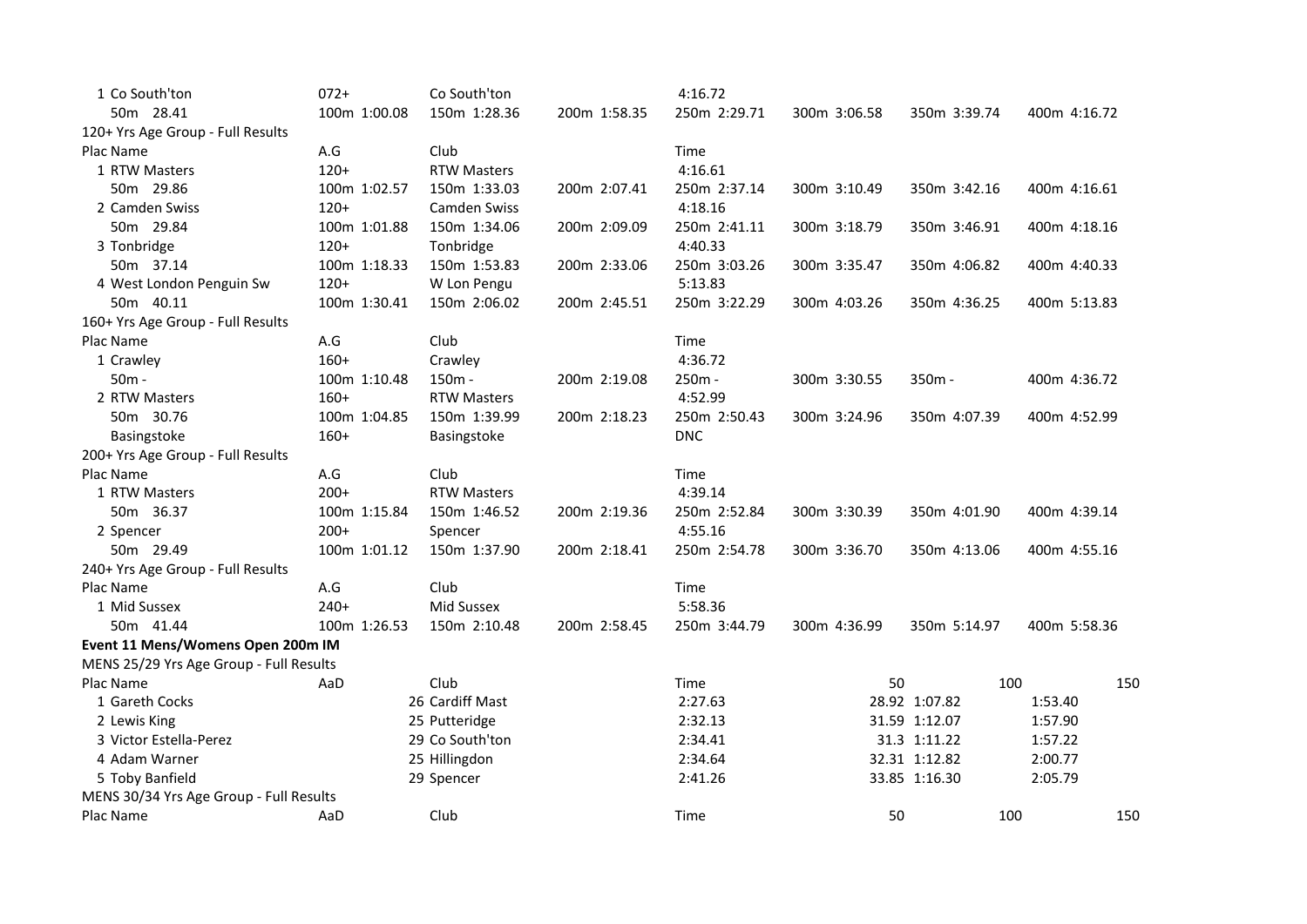| 1 Matt Everett                          |     | 32 Co Oxford    | 2:41.39    | 33.45 1:13.98 | 2:04.15        |     |
|-----------------------------------------|-----|-----------------|------------|---------------|----------------|-----|
| 2 Samuel Batchelor                      |     | 32 Hastings     | 2:52.32    | 35.93 1:21.69 | 2:09.20        |     |
| <b>Christopher Jones</b>                |     | 34 Co South'ton | <b>DNC</b> |               |                |     |
| MENS 35/39 Yrs Age Group - Full Results |     |                 |            |               |                |     |
| Plac Name                               | AaD | Club            | Time       | 50            | 100            | 150 |
| 1 Ian Cameron                           |     | 37 Basingstoke  | 2:33.24    | 31.88 1:12.70 | 1:56.26        |     |
| 2 Samuel Chadwick                       |     | 36 Godalming    | 2:44.29    | 34.68 1:18.96 | 2:09.35        |     |
| 3 Tim Price                             |     | 39 RTW Masters  | 3:00.08    | 36.04 1:22.31 | 2:17.17        |     |
| 4 Michael Carse                         |     | 36 Barnet Copt  | 3:01.15    | 36.75 1:27.39 | 2:18.43        |     |
| Mariusz Barcikowski                     |     | 39 Black Lion   | DQ SL 1L   |               |                |     |
| MENS 40/44 Yrs Age Group - Full Results |     |                 |            |               |                |     |
| Plac Name                               | AaD | Club            | Time       | 50            | 100            | 150 |
| 1 Richard Gardner                       |     | 42 RTW Masters  | 2:40.85    | 34.31 1:16.75 | 2:04.58        |     |
| 2 Chris Hopton                          |     | 40 Camden Swiss | 2:47.83    | 34.6 1:22.04  | 2:12.07        |     |
| 3 Jerome Charpy                         |     | 40 Hemel Hemp   | 2:53.45    | 35.53 1:25.16 | 2:13.29        |     |
| 4 Roger Randall                         |     | 44 Barnet Copt  | 2:58.12    | 37.47 1:25.97 | 2:18.06        |     |
| 5 Stuart Swaffer                        |     | 44 Guildford Ct | 3:07.88    | 1:27.75       | $\overline{a}$ |     |
| 6 Alan Weddell                          |     | 43 Tynemouth    | 3:11.49    | 37.54 1:34.15 | 2:24.67        |     |
| MENS 45/49 Yrs Age Group - Full Results |     |                 |            |               |                |     |
| Plac Name                               | AaD | Club            | Time       | 50            | 100            | 150 |
| 1 Nigel Vickers                         |     | 49 Rushmoor Ryl | 2:34.68    | 32.46 1:13.38 | 1:57.16        |     |
| 2 Matthew Gomez                         |     | 49 Co Oxford    | 2:38.71    | 32.05 1:16.72 | 2:00.66        |     |
| 3 Paul Smoothy                          |     | 47 Spencer      | 2:43.45    | 33.47 1:18.44 | 2:06.14        |     |
| 4 Keith Spence                          |     | 49 Basingstoke  | 3:21.60    | 42.32 1:33.27 | 2:31.95        |     |
| 5 Ewan Benfield                         |     | 49 Cally Mast   | 3:36.58    | 45.73 1:45.76 | 2:44.23        |     |
| 6 Hyunho Lee                            |     | 47 RTW Masters  | 3:49.62    | 1:49.73       |                |     |
| MENS 50/54 Yrs Age Group - Full Results |     |                 |            |               |                |     |
| Plac Name                               | AaD | Club            | Time       | 50            | 100            | 150 |
| 1 Dave Milburn                          |     | 53 Newbury      | 2:43.24    | 36.57 1:24.56 | 2:07.72        |     |
| 2 Martin Fenner                         |     | 53 Romford Town | 2:49.53    | 34.86 1:18.24 | 2:08.08        |     |
| 3 Dale Barker                           |     | 53 Stowmarket   | 2:50.67    | 35.51 1:22.08 | 2:12.43        |     |
| 4 Adam Lelean                           |     | 53 Diss Otters  | 2:59.71    | 39.01 1:29.03 | 2:21.11        |     |
| 5 Keith Roshier                         |     | 52 Tonbridge    | 3:10.06    | 39.41 1:30.65 | 2:25.43        |     |
| 6 Graham Mortimer                       |     | 50 Lewes        | 3:27.14    | 42.06 1:37.15 | 2:39.03        |     |
| David Fallon                            |     | 51 W Lon Pengu  | DQ SL 1L   |               |                |     |
| MENS 55/59 Yrs Age Group - Full Results |     |                 |            |               |                |     |
| Plac Name                               | AaD | Club            | Time       | 50            | 100            | 150 |
| 1 Alan Parkins                          |     | 55 Spencer      | 2:52.68    | 34.19 1:21.14 | 2:13.20        |     |
| 2 Steve Greenfield                      |     | 57 Basingstoke  | 2:55.93    | 1:22.98       |                |     |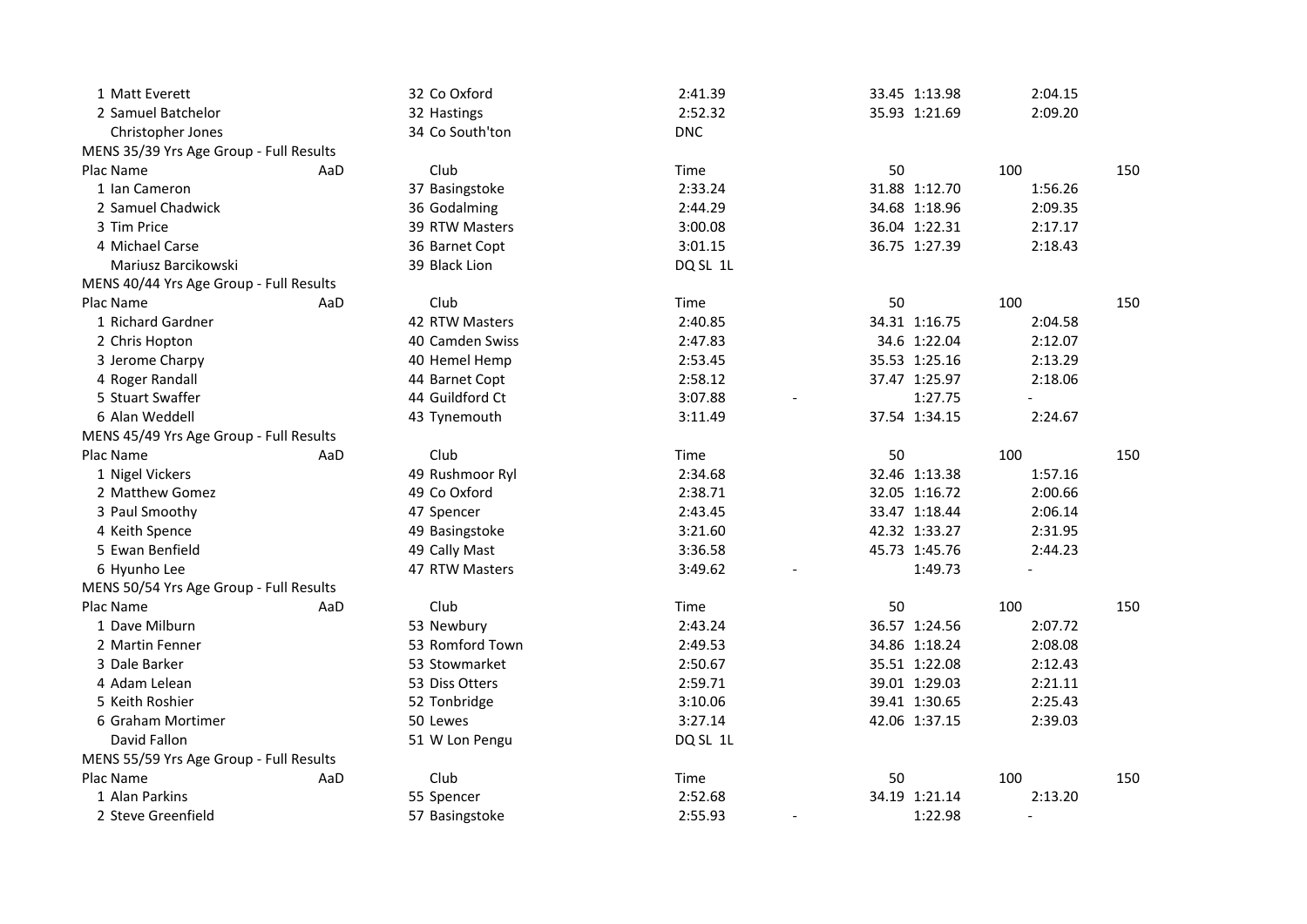| 3 Tom Morrow                              |     | 59 Co Oxford    | 3:04.51 |               | 39.29 1:31.64 | 2:20.16 |     |
|-------------------------------------------|-----|-----------------|---------|---------------|---------------|---------|-----|
| 4 William Widdowson                       |     | 57 AMT Zurich   | 3:17.50 |               | 1:36.55       |         |     |
| MENS 65/69 Yrs Age Group - Full Results   |     |                 |         |               |               |         |     |
| Plac Name                                 | AaD | Club            | Time    | 50            |               | 100     | 150 |
| 1 Chris Dunn                              |     | 69 Hatfield     | 3:00.63 |               | 37.59 1:26.40 | 2:21.58 |     |
| 2 Stuart McLellan                         |     | 66 Sudbury      | 3:14.92 |               | 41.8 1:32.87  | 2:31.59 |     |
| 3 Peter Stephens                          |     | 68 Truro City   | 3:44.97 |               | 51.7 1:53.96  | 2:59.81 |     |
| 4 Chris Jessup                            |     | 69 Salisbury    | 4:06.78 |               | 55.58 1:58.13 | 3:03.23 |     |
| MENS 70/74 Yrs Age Group - Full Results   |     |                 |         |               |               |         |     |
| Plac Name                                 | AaD | Club            | Time    | 50            |               | 100     | 150 |
| 1 Duncan McCreadie                        |     | 70 Maidenhead   | 3:12.89 |               | 43.89 1:37.76 | 2:31.61 |     |
| 2 Derek Parr                              |     | 71 Broomfield   | 3:22.27 |               | 40.56 1:38.60 | 2:38.50 |     |
| MENS 75/79 Yrs Age Group - Full Results   |     |                 |         |               |               |         |     |
| Plac Name                                 | AaD | Club            | Time    | 50            |               | 100     | 150 |
| 1 Keith Ingram                            |     | 75 Birmingham M | 3:23.59 |               | 43.16 1:39.73 | 2:37.52 |     |
| WOMENS 18/24 Yrs Age Group - Full Results |     |                 |         |               |               |         |     |
| Plac Name                                 | AaD | Club            | Time    | 50            |               | 100     | 150 |
| 1 Lou Gates                               |     | 23 Thanet Swim  | 2:29.89 |               | 32.83 1:10.71 | 1:55.43 |     |
| WOMENS 25/29 Yrs Age Group - Full Results |     |                 |         |               |               |         |     |
| Plac Name                                 | AaD | Club            | Time    | 50            |               | 100     | 150 |
| 1 Amy Vaal                                |     | 26 Bracknell    | 2:40.15 |               | 1:15.02       |         |     |
| 2 Hannah Lord                             |     | 27 Rushmoor Ryl | 2:48.03 |               | 34.98 1:18.03 | 2:09.10 |     |
| 3 Sarah Nisbet                            |     | 27 Lewes        | 2:48.32 |               | 37.25 1:23.71 | 2:09.17 |     |
| 4 Camille Vrain                           |     | 27 W Lon Pengu  | 2:59.58 |               | 1:24.29       |         |     |
| 5 Jessica Needham                         |     | 28 W Lon Pengu  | 3:17.11 | 41.97 1:34.20 |               | 2:32.05 |     |
| 6 Sarah Clarke                            |     | 29 Sudbury      | 3:33.05 |               | 1:48.97       |         |     |
| WOMENS 30/34 Yrs Age Group - Full Results |     |                 |         |               |               |         |     |
| Plac Name                                 | AaD | Club            | Time    | 50            |               | 100     | 150 |
| 1 Natasha Morgan                          |     | 33 Cally Mast   | 2:42.07 |               | 34.29 1:17.28 | 2:03.41 |     |
| 2 Cassie Poland                           |     | 32 RTW Masters  | 2:48.96 |               | 36.01 1:20.43 | 2:09.82 |     |
| 3 Carly Newman                            |     | 32 Tonbridge    | 3:04.75 |               | 41.99 1:31.45 | 2:22.19 |     |
| WOMENS 35/39 Yrs Age Group - Full Results |     |                 |         |               |               |         |     |
| Plac Name                                 | AaD | Club            | Time    | 50            |               | 100     | 150 |
| 1 Dawn Palmer                             |     | 39 Romford Town | 2:33.91 |               | 32.1 1:13.14  | 1:57.85 |     |
| 2 Elizabeth Bellinger                     |     | 37 Bishop Stort | 2:42.72 |               | 31.78 1:14.54 | 2:03.71 |     |
| 3 Gina Hobson                             |     | 38 Otter        | 2:45.30 |               | 34.06 1:18.00 | 2:08.58 |     |
| 4 Lizzie Price                            |     | 37 RTW Masters  | 2:49.45 |               | 35.41 1:23.17 | 2:10.63 |     |
| 5 Lucy Ogilvie                            |     | 35 Camden Swiss | 2:57.77 |               | 36.87 1:23.11 | 2:16.80 |     |
| 6 Sam Hammond                             |     | 35 South Beds   | 3:06.10 |               | 34.87 1:26.43 | 2:21.70 |     |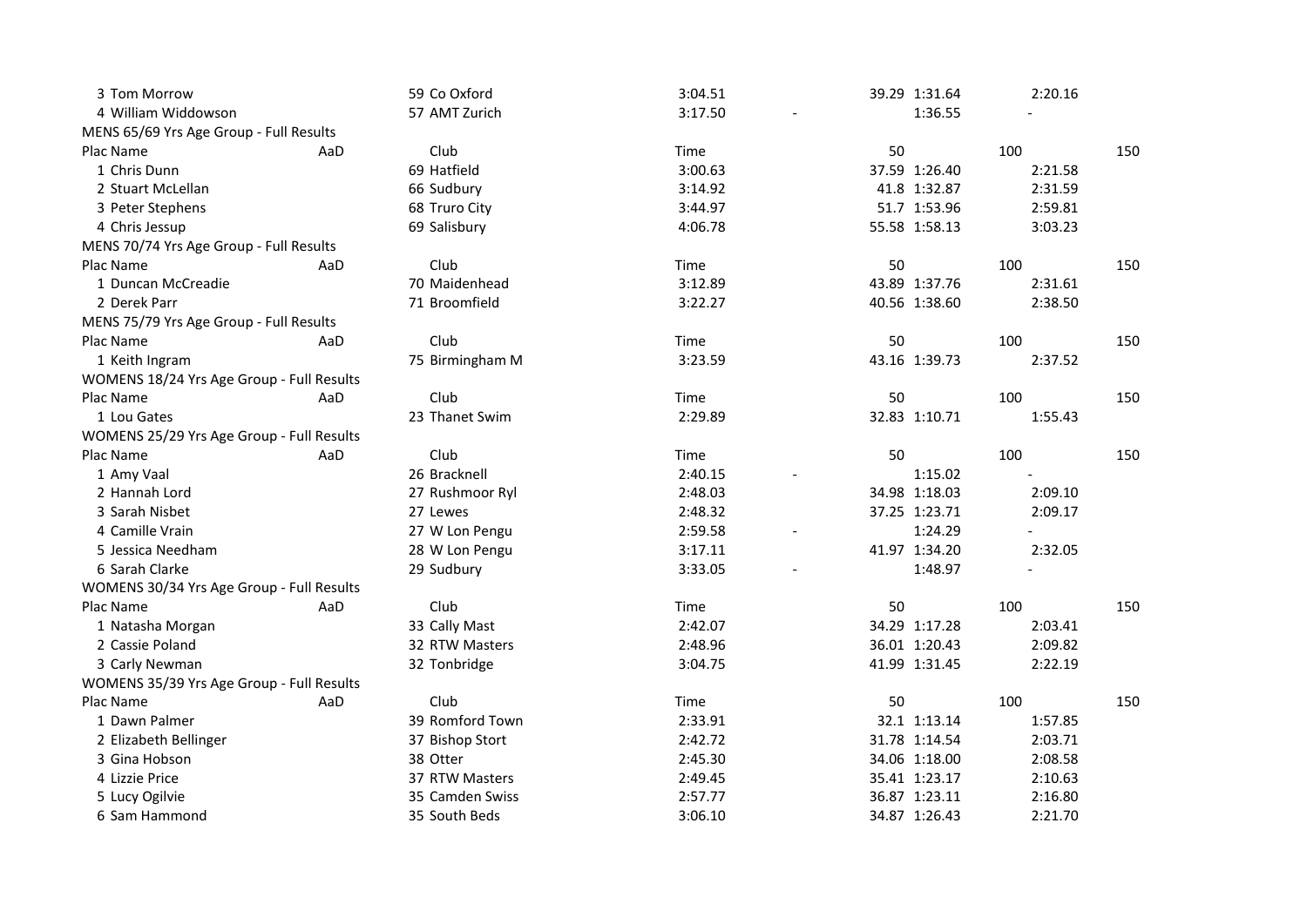| 7 Clarissa Tilley                         |     | 39 Mid Sussex   | 3:13.82 |         |    | 40.54 1:31.61 | 2:28.54 |     |
|-------------------------------------------|-----|-----------------|---------|---------|----|---------------|---------|-----|
| WOMENS 45/49 Yrs Age Group - Full Results |     |                 |         |         |    |               |         |     |
| Plac Name                                 | AaD | Club            | Time    |         | 50 |               | 100     | 150 |
| 1 Karen Leftley                           |     | 45 Bracknell    | 2:56.34 |         |    | 38.55 1:27.16 | 2:17.33 |     |
| 2 Del Jenkins                             |     | 49 RTW Masters  | 3:00.29 |         |    | 36.62 1:29.91 | 2:18.49 |     |
| 3 Sharon Lock                             |     | 46 Melton M'bry | 3:03.08 |         |    | 41.08 1:31.33 | 2:19.22 |     |
| WOMENS 50/54 Yrs Age Group - Full Results |     |                 |         |         |    |               |         |     |
| Plac Name                                 | AaD | Club            | Time    |         | 50 |               | 100     | 150 |
| 1 Clair Baynton                           |     | 50 Bracknell    | 3:23.87 |         |    | 46.11 1:37.39 | 2:36.08 |     |
| 2 Blan Walker                             |     | 52 Witney       | 3:24.95 |         |    | 47.92 1:40.26 | 2:39.10 |     |
| 3 Anne Raymond                            |     | 52 Croydon Amph | 3:25.48 |         |    | 48.39 1:45.87 | 2:40.26 |     |
| 4 Sheena Bassett                          |     | 54 Dorking      | 3:43.41 |         |    | 50.58 1:55.40 | 2:53.92 |     |
| 5 Lucille Thirlby                         |     | 51 Out To Swim  | 3:49.51 |         |    | 54.68 1:53.03 | 2:59.15 |     |
| WOMENS 55/59 Yrs Age Group - Full Results |     |                 |         |         |    |               |         |     |
| Plac Name                                 | AaD | Club            | Time    |         | 50 |               | 100     | 150 |
| 1 Deb Park                                |     | 55 RTW Masters  | 3:10.19 |         |    | 39.22 1:29.29 | 2:25.65 |     |
| 2 Ali Sheehan                             |     | 57 South Beds   | 3:54.43 |         |    | 57.67 1:53.62 | 2:59.12 |     |
| 3 Jacqueline Patel                        |     | 55 Kings Corm   | 4:23.63 | 1:02.38 |    | 2:18.00       | 3:23.62 |     |
| WOMENS 60/64 Yrs Age Group - Full Results |     |                 |         |         |    |               |         |     |
| Plac Name                                 | AaD | Club            | Time    |         | 50 |               | 100     | 150 |
| 1 Christine Ayers                         |     | 62 South Beds   | 3:23.81 |         |    | 47.04 1:41.41 | 2:38.28 |     |
| 2 Sally Lelean                            |     | 64 Diss Otters  | 4:27.91 | 1:05.59 |    | 2:10.44       | 3:18.10 |     |
| 3 Shelley Robinson                        |     | 63 Sevenoaks    | 4:27.97 | 1:03.90 |    | 2:14.22       | 3:29.22 |     |
| WOMENS 70/74 Yrs Age Group - Full Results |     |                 |         |         |    |               |         |     |
| Plac Name                                 | AaD | Club            | Time    |         | 50 |               | 100     | 150 |
| 1 Janet Jeffries                          |     | 70 Eastbourne   | 4:17.42 |         |    | 2:04.55       |         |     |
| WOMENS 75/79 Yrs Age Group - Full Results |     |                 |         |         |    |               |         |     |
| Plac Name                                 | AaD | Club            | Time    |         | 50 |               | 100     | 150 |
| 1 Janet Masters                           |     | 75 South Beds   | 4:08.02 |         |    | 54.32 1:56.87 | 3:08.35 |     |
| WOMENS 80/84 Yrs Age Group - Full Results |     |                 |         |         |    |               |         |     |
| Plac Name                                 | AaD | Club            | Time    |         | 50 |               | 100     | 150 |
| 1 Jane Asher                              |     | 84 Kings Corm   | 4:14.91 | 1:01.23 |    | 2:11.77       | 3:24.23 |     |
| Event 12 Womens Open 50m Freestyle        |     |                 |         |         |    |               |         |     |
| 18/24 Yrs Age Group - Full Results        |     |                 |         |         |    |               |         |     |
| Plac Name                                 | AaD | Club            | Time    |         |    |               |         |     |
| 1 Jessica Farmer                          |     | 20 Co South'ton | 33.53   |         |    |               |         |     |
| 25/29 Yrs Age Group - Full Results        |     |                 |         |         |    |               |         |     |
| Plac Name                                 | AaD | Club            | Time    |         |    |               |         |     |
| 1 Fliss Hawkins                           |     | 28 Faversham    | 29.34   |         |    |               |         |     |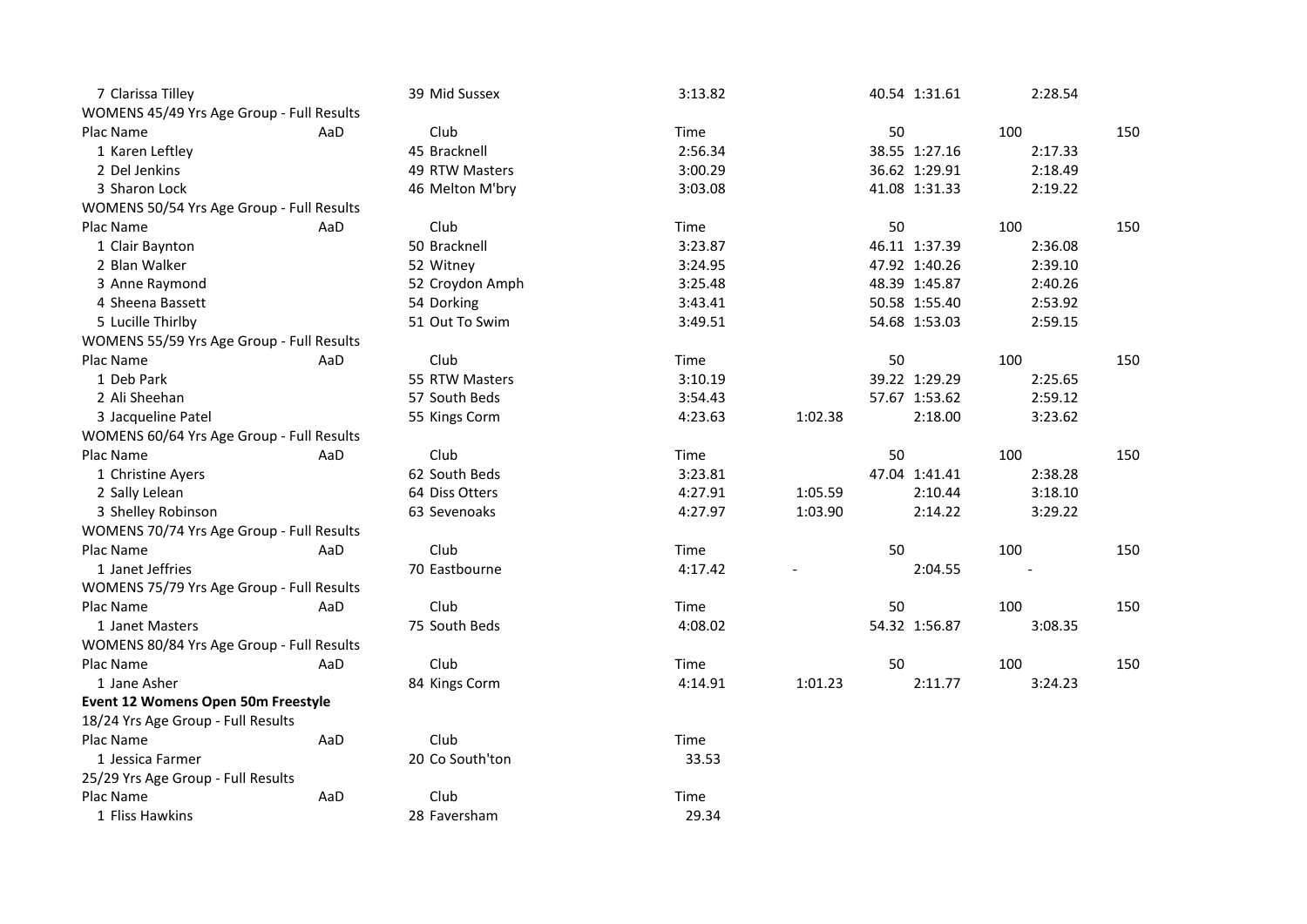| 2 Hannah Kitchen                   |     | 25 Hillingdon   | 31.80 |
|------------------------------------|-----|-----------------|-------|
| 3 Sarah Nisbet                     |     | 27 Lewes        | 33.38 |
| 4 Jessica Needham                  |     | 28 W Lon Pengu  | 33.62 |
| 30/34 Yrs Age Group - Full Results |     |                 |       |
| Plac Name                          | AaD | Club            | Time  |
| 1 Emma Oliver                      |     | 34 Basingstoke  | 29.45 |
| 2 Tania Gordon                     |     | 34 Barnes SC    | 32.02 |
| 35/39 Yrs Age Group - Full Results |     |                 |       |
| Plac Name                          | AaD | Club            | Time  |
| 1 Fleur Parker                     |     | 39 Basingstoke  | 29.45 |
| 2 Gina Hobson                      |     | 38 Otter        | 29.80 |
| 3 Miriama Owens                    |     | 35 Putteridge   | 31.45 |
| 4 Alice Houghton-Rose              |     | 35 RTW Masters  | 33.15 |
| 5 Samantha Williams                |     | 35 Black Lion   | 33.68 |
| 6 Fay Smith                        |     | 37 Sevenoaks    | 35.15 |
| 7 Clarissa Tilley                  |     | 39 Mid Sussex   | 35.49 |
| 40/44 Yrs Age Group - Full Results |     |                 |       |
| Plac Name                          | AaD | Club            | Time  |
| 1 Michelle Ware                    |     | 42 Guildford Ct | 28.78 |
| 2 Sarah Aldridge                   |     | 44 Co South'ton | 30.54 |
| 3 Lara Fenner                      |     | 41 Romford Town | 30.78 |
| 4 Lisa Mickel                      |     | 43 Crawley      | 31.75 |
| 5 Rachael Coleman                  |     | 42 Barnet Copt  | 32.28 |
| 6 Karen Brown                      |     | 41 Spencer      | 32.66 |
| 7 Caroline Hurley                  |     | 43 Tonbridge    | 33.82 |
| 8 Patricia Ellam-Speed             |     | 42 Havant & Wat | 34.23 |
| 9 Jurate Pranckeviciene            |     | 40 Marijampoles | 34.28 |
| 10 Caroline Griffin                |     | 42 Potters Bar  | 37.43 |
| 45/49 Yrs Age Group - Full Results |     |                 |       |
| Plac Name                          | AaD | Club            | Time  |
| 1 Fiona McEwen                     |     | 45 W Lon Pengu  | 31.15 |
| 2 Claudia Goldschmidt              |     | 48 Maidenhead   | 31.45 |
| 3 Karen Leftley                    |     | 45 Bracknell    | 31.79 |
| 4 Penny Stotesbury                 |     | 49 Sevenoaks    | 33.61 |
| 5 Susan Bull                       |     | 45 Mid Sussex   | 33.83 |
| 6 Caroline Butterwick              |     | 47 Farnham      | 39.68 |
| 50/54 Yrs Age Group - Full Results |     |                 |       |
| Plac Name                          | AaD | Club            | Time  |
| 1 Karen Graham                     |     | 50 East Leeds   | 31.18 |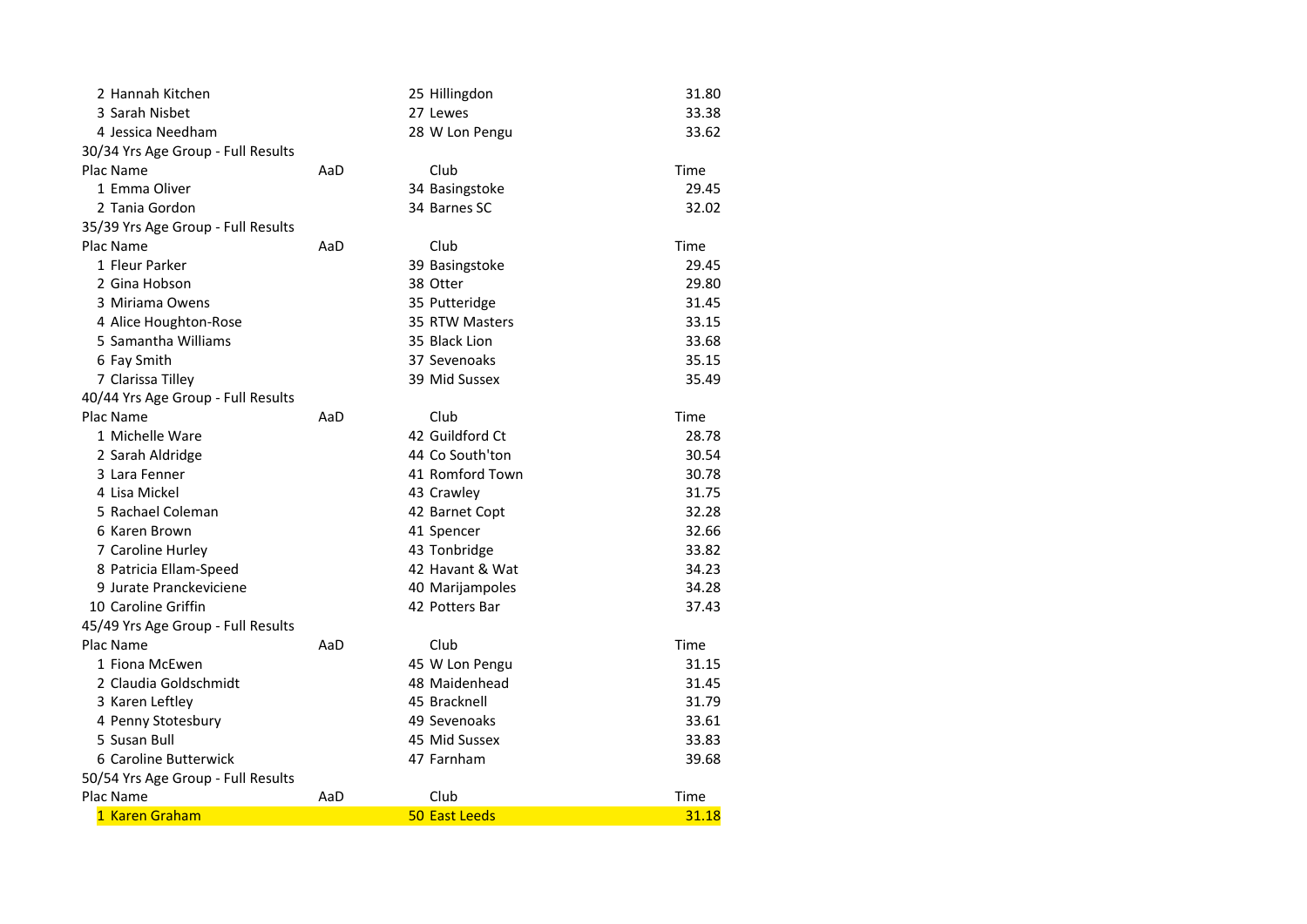| 2 Roz Robertson                    |     | 53 Spencer      | 38.34 |
|------------------------------------|-----|-----------------|-------|
| 3 Jo Challands                     |     | 53 Cally Mast   | 42.34 |
| 55/59 Yrs Age Group - Full Results |     |                 |       |
| Plac Name                          | AaD | Club            | Time  |
| 1 Jane Blackwell                   |     | 56 UEA Norwich  | 34.78 |
| 2 Laura Hoodless                   |     | 57 Hastings     | 35.18 |
| 3 Fran Baker                       |     | 55 Launceston   | 36.03 |
| 4 Barbara Wiles                    |     | 56 RTW Masters  | 38.24 |
| 5 Camilla Allwood                  |     | 56 Hackney      | 51.19 |
| 60/64 Yrs Age Group - Full Results |     |                 |       |
| Plac Name                          | AaD | Club            | Time  |
| 1 Marianne Davey                   |     | 62 Crawley      | 42.00 |
| 65/69 Yrs Age Group - Full Results |     |                 |       |
| Plac Name                          | AaD | Club            | Time  |
| 1 Alison Gwynn                     |     | 67 Spencer      | 35.49 |
| 2 Sandra Vincent                   |     | 65 Black Lion   | 36.98 |
| 3 Andrea Minor                     |     | 67 South Beds   | 43.66 |
| 4 Helen Trippe                     |     | 69 Winchester   | 48.34 |
| 5 Susan Dewar                      |     | 69 Havant & Wat | 49.64 |
| 70/74 Yrs Age Group - Full Results |     |                 |       |
| Plac Name                          | AaD | Club            | Time  |
| 1 Elizabeth Savidge                |     | 71 Kings Corm   | 41.67 |
| 2 Diane Ford                       |     | 72 Spencer      | 42.87 |
| 75/79 Yrs Age Group - Full Results |     |                 |       |
| Plac Name                          | AaD | Club            | Time  |
| 1 Janet Masters                    |     | 75 South Beds   | 45.39 |
| 2 Jenny Ball                       |     | 77 Io Wight Ma  | 49.99 |
| Event 13 Mens Open 50m Freestyle   |     |                 |       |
| 18/24 Yrs Age Group - Full Results |     |                 |       |
| Plac Name                          | AaD | Club            | Time  |
| 1 Oliver Wilson                    |     | 23 Otter        | 23.64 |
| 2 Neal Thomson                     |     | 24 Otter        | 24.78 |
| 3 David Carline                    |     | 22 Guildford Ct | 26.34 |
| 4 James Manning                    |     | 22 Sevenoaks    | 26.98 |
| 5 Christian Parker                 |     | 23 Southend     | 27.99 |
| 6 James Scott                      |     | 24 Basingstoke  | 35.16 |
| 25/29 Yrs Age Group - Full Results |     |                 |       |
| Plac Name                          | AaD | Club            | Time  |
| 1 Sam Parry                        |     | 25 Dunstable    | 25.80 |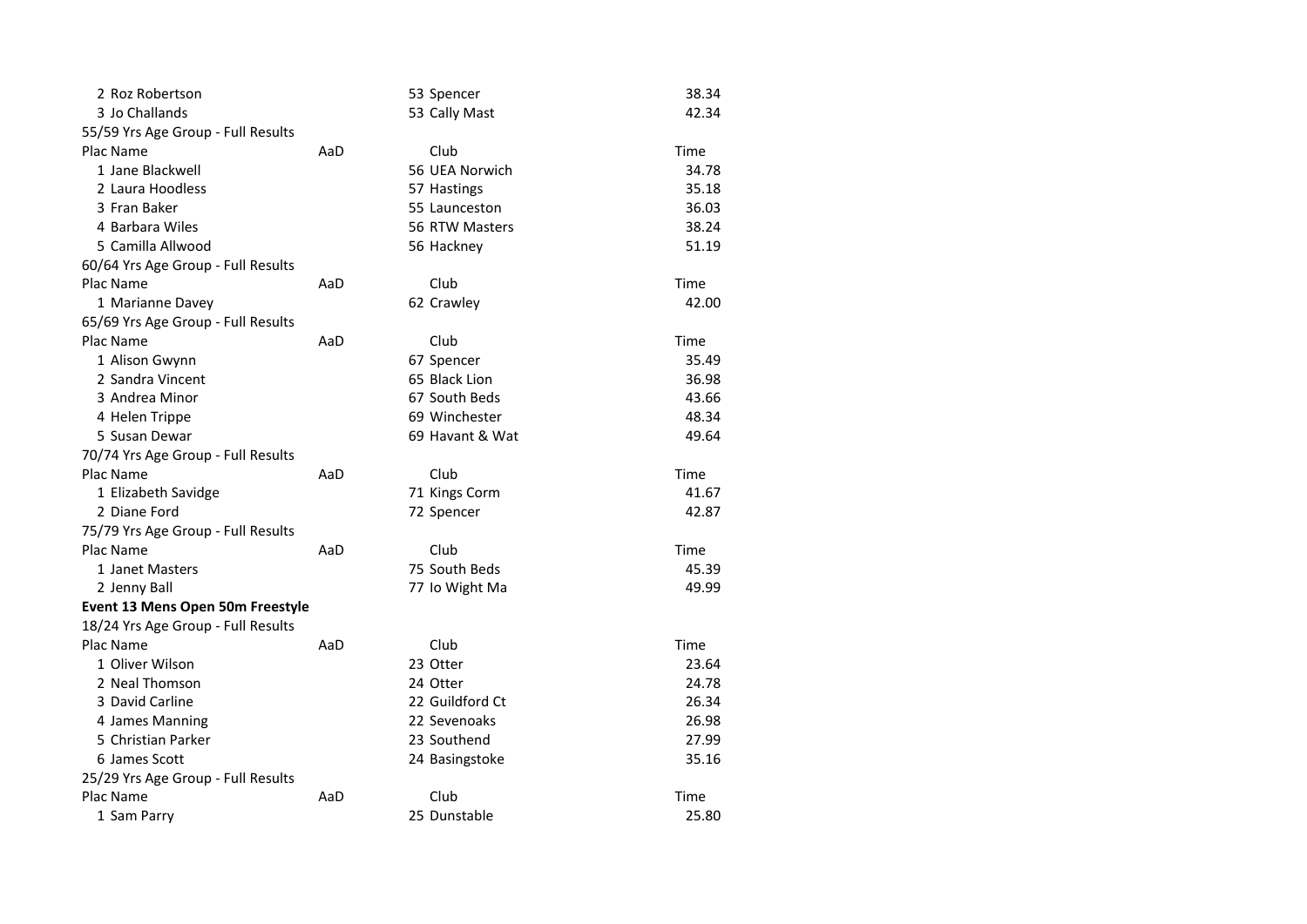| 2 Andrew Benson                    |     | 26 W Lon Pengu        | 26.90 |
|------------------------------------|-----|-----------------------|-------|
| 3 Chris White                      |     | 26 Tonbridge          | 28.38 |
| 4 John Children                    |     | 27 RTW Masters        | 28.61 |
| 5 Nicholas Rowe                    |     | 26 Larkfield          | 28.75 |
| 30/34 Yrs Age Group - Full Results |     |                       |       |
| Plac Name                          | AaD | Club                  | Time  |
| 1 Pete Stewart                     |     | 33 Teddington         | 26.48 |
| 2 Matthew Lambert                  |     | 34 Brighton Dol       | 26.96 |
| 3 James Barwick                    |     | 33 Ilkley             | 27.18 |
| 4 Jimmy Wiseman                    |     | 30 Potters Bar        | 28.71 |
| 5 Stewart Grant                    |     | 31 Tonbridge          | 29.11 |
| 6 Adrian Sureshkumar               |     | 31 Bracknell          | 31.71 |
| 35/39 Yrs Age Group - Full Results |     |                       |       |
| Plac Name                          | AaD | Club                  | Time  |
| 1 Simon Dyson                      |     | 36 Guildford Ct       | 27.41 |
| 2 Andrew Farrell                   |     | 37 Templeogue         | 27.60 |
| 3 David Daporta Mendez             |     | 38 Out To Swim        | 29.32 |
| 4 Simon Horler                     |     | 36 RTW Masters        | 29.38 |
| 5 Barnaby Rudd                     |     | 37 Guildford Ct       | 31.95 |
| 6 Dean Turner                      |     | 39 Basingstoke        | 34.22 |
| 40/44 Yrs Age Group - Full Results |     |                       |       |
| Plac Name                          | AaD | Club                  | Time  |
| 1 Paul Allen                       |     | 43 Boston             | 26.53 |
| 2 Philip McHugh                    |     | 44 Camden Swiss       | 27.56 |
| 3 Chris Hopton                     |     | 40 Camden Swiss       | 27.65 |
| 4 Jerry O'Riordan                  |     | 41 Guildford Ct       | 29.08 |
| 5 Alan Weddell                     |     | 43 Tynemouth          | 32.38 |
| 6 Stuart Swaffer                   |     | 44 Guildford Ct       | 32.69 |
| 7 Gavin Watson                     |     | 44 Rushmoor Ryl       | 43.65 |
| 45/49 Yrs Age Group - Full Results |     |                       |       |
| Plac Name                          | AaD | Club                  | Time  |
| 1 Spencer Turner                   |     | 46 Basingstoke        | 26.68 |
| 2 Simon Mellor                     |     | 45 Bracknell          | 27.74 |
| 3 Stephen Atherley                 |     | 49 TigersJersey       | 27.94 |
| 4 Julian Swain                     |     | 49 Asa Temp 2         | 28.03 |
| 5 VAIDOTAS GUMBIS                  |     | <b>49 KAISIADORYS</b> | 28.91 |
| 6 Stewart Finn                     |     | 45 Rochford           | 30.16 |
| 7 Peter Griffiths                  |     | 45 Dorking            | 30.41 |
| 50/54 Yrs Age Group - Full Results |     |                       |       |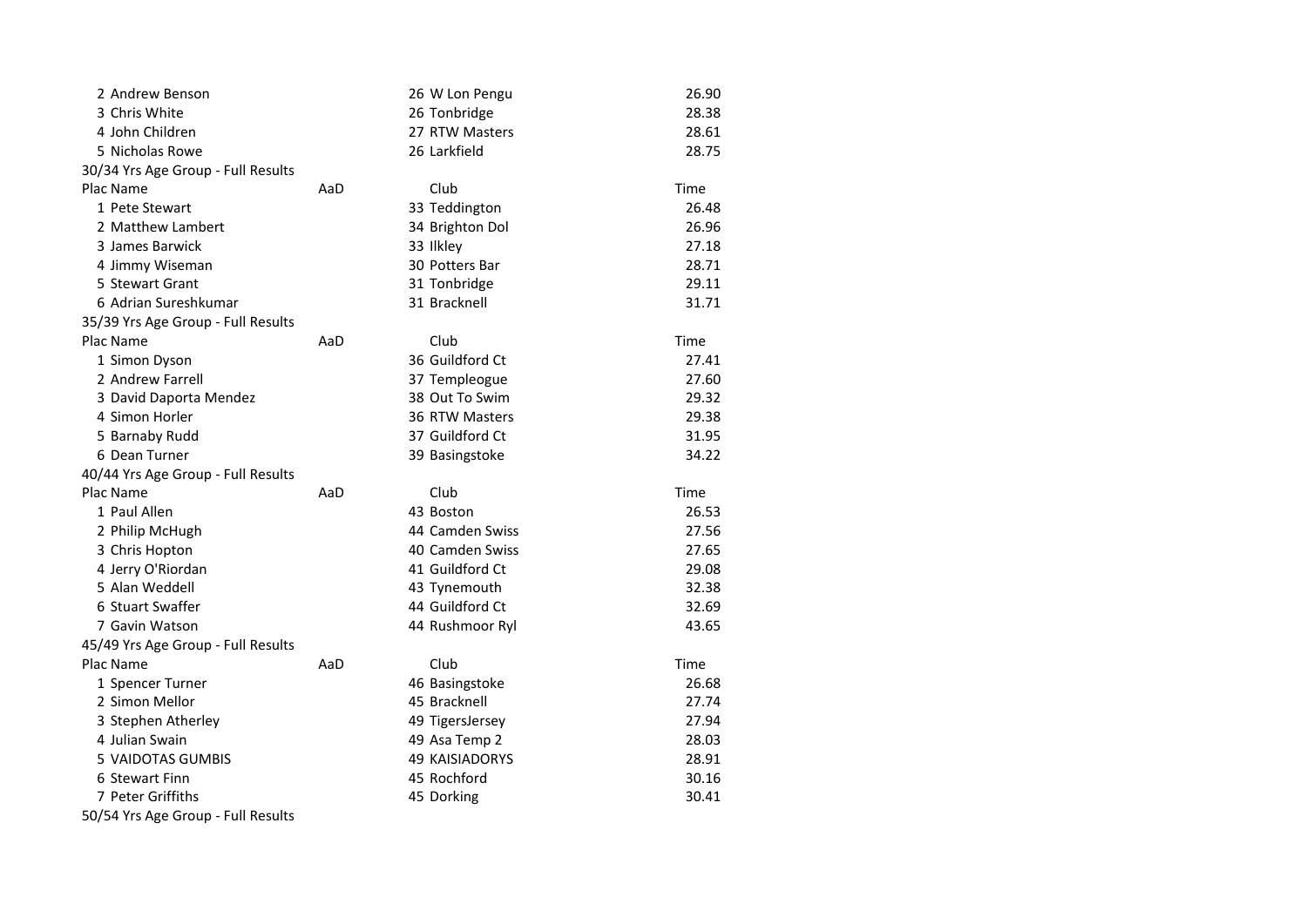| Plac Name                          | AaD | Club            | Time  |
|------------------------------------|-----|-----------------|-------|
| 1 Guy Emerson                      |     | 52 Amersham     | 29.57 |
| 2 Julian Swindale                  |     | 52 Potters Bar  | 29.82 |
| 2 Glen Isaacs                      |     | 50 Black Lion   | 29.82 |
| 4 Vilmantas Krasauskas             |     | 51 Marijampoles | 29.86 |
| 5 Paul French                      |     | 50 Beckenham    | 30.09 |
| 6 Nick Emens                       |     | 51 Crawley      | 30.56 |
| 7 Austin Swain                     |     | 51 Maidenhead   | 31.09 |
| 8 Terry Wright                     |     | 54 Bracknell    | 31.22 |
| 9 Patrick Allen                    |     | 53 Guildford Ct | 31.49 |
| 10 David Norwood                   |     | 50 DLL Ebourne  | 32.87 |
| 11 Graham Cawte                    |     | 54 Co South'ton | 34.46 |
| 12 Roger Pratt                     |     | 54 Kings Corm   | 34.57 |
| 55/59 Yrs Age Group - Full Results |     |                 |       |
| Plac Name                          | AaD | Club            | Time  |
| 1 Alan Parkins                     |     | 55 Spencer      | 29.57 |
| 2 Pete Kirk                        |     | 59 Otter        | 29.62 |
| 3 Paul Goudie                      |     | 56 Otter        | 29.69 |
| 4 Jonathan Exall                   |     | 56 RTW Masters  | 29.80 |
| 5 John Goodall                     |     | 58 Dartford     | 31.98 |
| 6 Nigel Perrin                     |     | 58 Maidstone    | 33.03 |
| 60/64 Yrs Age Group - Full Results |     |                 |       |
| Plac Name                          | AaD | Club            | Time  |
| 1 Steve Weston                     |     | 60 Gloucester M | 29.93 |
| 2 Stephen Braine                   |     | 61 Mid Sussex   | 30.01 |
| 3 Peter Rae                        |     | 62 Rochford     | 31.11 |
| 4 Chris Kaethner                   |     | 60 Hackney      | 31.27 |
| 5 Walter Gerrard                   |     | 63 Rochford     | 32.74 |
| 6 Godfrey Admans                   |     | 61 Spencer      | 34.22 |
| 65/69 Yrs Age Group - Full Results |     |                 |       |
| Plac Name                          | AaD | Club            | Time  |
| 1 Chris Dunn                       |     | 69 Hatfield     | 29.72 |
| 2 Antony Meek                      |     | 65 Sevenoaks    | 31.67 |
| 3 Terry Thorne                     |     | 65 East Anglian | 32.06 |
| 4 Terence Mansi                    |     | 66 Sudbury      | 34.50 |
| 5 Peter Stephens                   |     | 68 Truro City   | 36.17 |
| 6 James Goodall                    |     | 67 East Anglian | 47.87 |
| 70/74 Yrs Age Group - Full Results |     |                 |       |
| Plac Name                          | AaD | Club            | Time  |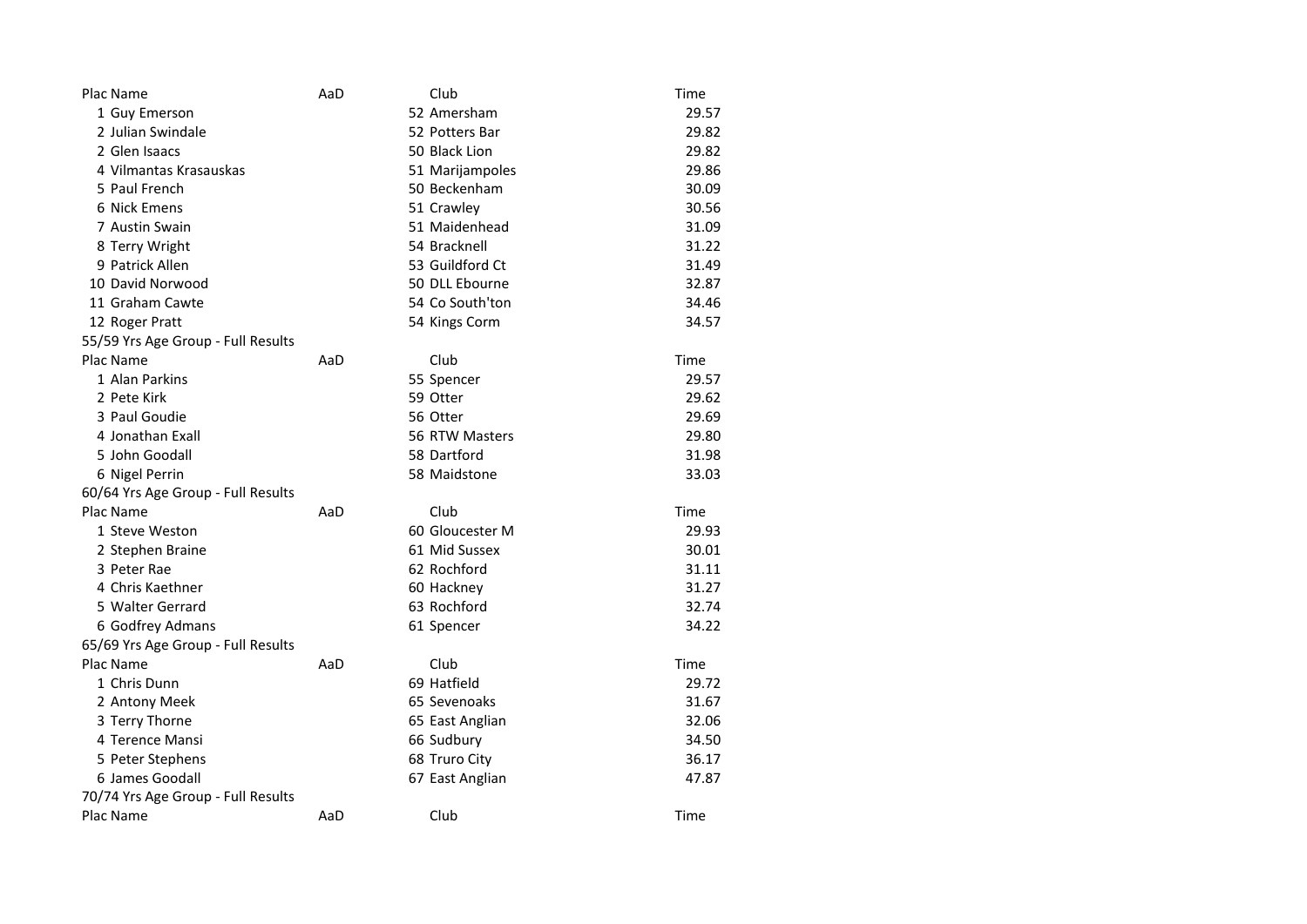| 1 Philip Harper                            |     | 70 Rochford     | 32.36   |
|--------------------------------------------|-----|-----------------|---------|
| 2 Alun Lewis                               |     | 70 Croydon Amph | 34.50   |
| 3 Paul Webster                             |     | 73 Co Cant'bury | 35.45   |
| 4 David Hall                               |     | 73 Witney       | 38.05   |
| 5 Anthony Ray                              |     | 71 Otter        | 38.59   |
| 6 Leonard Mooney                           |     | 71 Maidstone    | 40.85   |
| 7 Stasys Grigas                            |     | 74 Marijampoles | 49.64   |
| 75/79 Yrs Age Group - Full Results         |     |                 |         |
| Plac Name                                  | AaD | Club            | Time    |
| 1 John Tennant                             |     | 76 Birmingham M | 35.33   |
| 2 Anthony Gimson                           |     | 78 Mid Sussex   | 36.94   |
| 3 Peter Sutherland                         |     | 76 Beckenham    | 42.93   |
| 80/84 Yrs Age Group - Full Results         |     |                 |         |
| Plac Name                                  | AaD | Club            | Time    |
| 1 Ted Evans                                |     | 80 Otter        | 38.39   |
| 2 Janos Leigh                              |     | 81 Romford Town | 49.48   |
| 85/89 Yrs Age Group - Full Results         |     |                 |         |
| Plac Name                                  | AaD | Club            | Time    |
| 1 Robert Curr                              |     | 86 Serpentine   | 1:09.37 |
| <b>Event 14 Womens Open 50m Backstroke</b> |     |                 |         |
| 18/24 Yrs Age Group - Full Results         |     |                 |         |
| Plac Name                                  | AaD | Club            | Time    |
| 1 Kate Bradford                            |     | 21 Dorking      | 38.27   |
| 25/29 Yrs Age Group - Full Results         |     |                 |         |
| Plac Name                                  | AaD | Club            | Time    |
| 1 Fliss Hawkins                            |     | 28 Faversham    | 35.55   |
| 2 Caroline Charpentier                     |     | 26 Camden Swiss | 39.56   |
| 30/34 Yrs Age Group - Full Results         |     |                 |         |
| Plac Name                                  | AaD | Club            | Time    |
| 1 Emma Oliver                              |     | 34 Basingstoke  | 35.51   |
| 35/39 Yrs Age Group - Full Results         |     |                 |         |
| Plac Name                                  | AaD | Club            | Time    |
| 1 Gina Hobson                              |     | 38 Otter        | 35.39   |
| 2 Fleur Parker                             |     | 39 Basingstoke  | 36.52   |
| 3 Lucy Ogilvie                             |     | 35 Camden Swiss | 40.12   |
| 40/44 Yrs Age Group - Full Results         |     |                 |         |
| Plac Name                                  | AaD | Club            | Time    |
| 1 Michelle Ware                            |     | 42 Guildford Ct | 33.44   |
| 2 Sarah Aldridge                           |     | 44 Co South'ton | 37.71   |
|                                            |     |                 |         |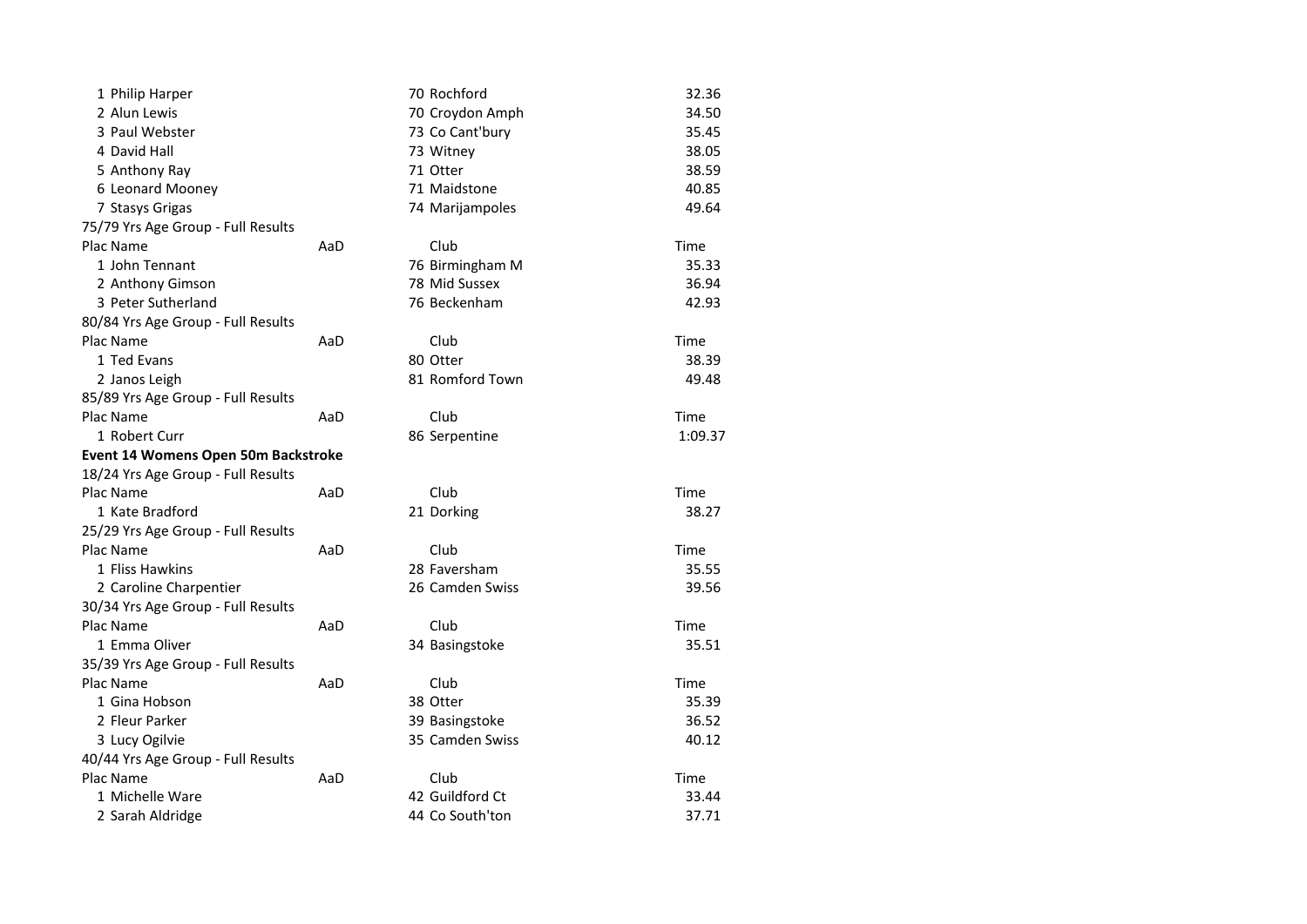| 45/49 Yrs Age Group - Full Results |     |                 |         |
|------------------------------------|-----|-----------------|---------|
| Plac Name                          | AaD | Club            | Time    |
| 1 Penny Stotesbury                 |     | 49 Sevenoaks    | 39.37   |
| 2 Susan Bull                       |     | 45 Mid Sussex   | 41.20   |
| 3 Del Jenkins                      |     | 49 RTW Masters  | 42.04   |
| 4 Denise Humphries                 |     | 48 Godalming    | 42.88   |
| 50/54 Yrs Age Group - Full Results |     |                 |         |
| Plac Name                          | AaD | Club            | Time    |
| 1 Blan Walker                      |     | 52 Witney       | 41.06   |
| 2 Roz Robertson                    |     | 53 Spencer      | 46.28   |
| 3 Jo Challands                     |     | 53 Cally Mast   | 49.15   |
| 55/59 Yrs Age Group - Full Results |     |                 |         |
| Plac Name                          | AaD | Club            | Time    |
| 1 Ali Sheehan                      |     | 57 South Beds   | 45.40   |
| 2 Jane Blackwell                   |     | 56 UEA Norwich  | 47.28   |
| 3 Barbara Wiles                    |     | 56 RTW Masters  | 49.78   |
| 4 Camilla Allwood                  |     | 56 Hackney      | 1:00.12 |
| 60/64 Yrs Age Group - Full Results |     |                 |         |
| Plac Name                          | AaD | Club            | Time    |
| 1 Marianne Davey                   |     | 62 Crawley      | 48.87   |
| 2 Sally Lelean                     |     | 64 Diss Otters  | 54.03   |
| 3 Shelley Robinson                 |     | 63 Sevenoaks    | 55.24   |
| 65/69 Yrs Age Group - Full Results |     |                 |         |
| Plac Name                          | AaD | Club            | Time    |
| 1 Helen Trippe                     |     | 69 Winchester   | 46.33   |
| 2 Mary Johnson                     |     | 65 Mid Sussex   | 48.81   |
| 3 Susan Dewar                      |     | 69 Havant & Wat | 51.32   |
| 4 Andrea Minor                     |     | 67 South Beds   | 58.00   |
| 70/74 Yrs Age Group - Full Results |     |                 |         |
| Plac Name                          | AaD | Club            | Time    |
| 1 Jose Adam                        |     | 74 Brighton Dol | 50.88   |
| 2 Elizabeth Savidge                |     | 71 Kings Corm   | 52.30   |
| 3 Janet Jeffries                   |     | 70 Eastbourne   | 55.18   |
| 75/79 Yrs Age Group - Full Results |     |                 |         |
| Plac Name                          | AaD | Club            | Time    |
| 1 Janet Masters                    |     | 75 South Beds   | 52.22   |
| 2 Jenny Ball                       |     | 77 Io Wight Ma  | 57.52   |
| 80/84 Yrs Age Group - Full Results |     |                 |         |
| Plac Name                          | AaD | Club            | Time    |
|                                    |     |                 |         |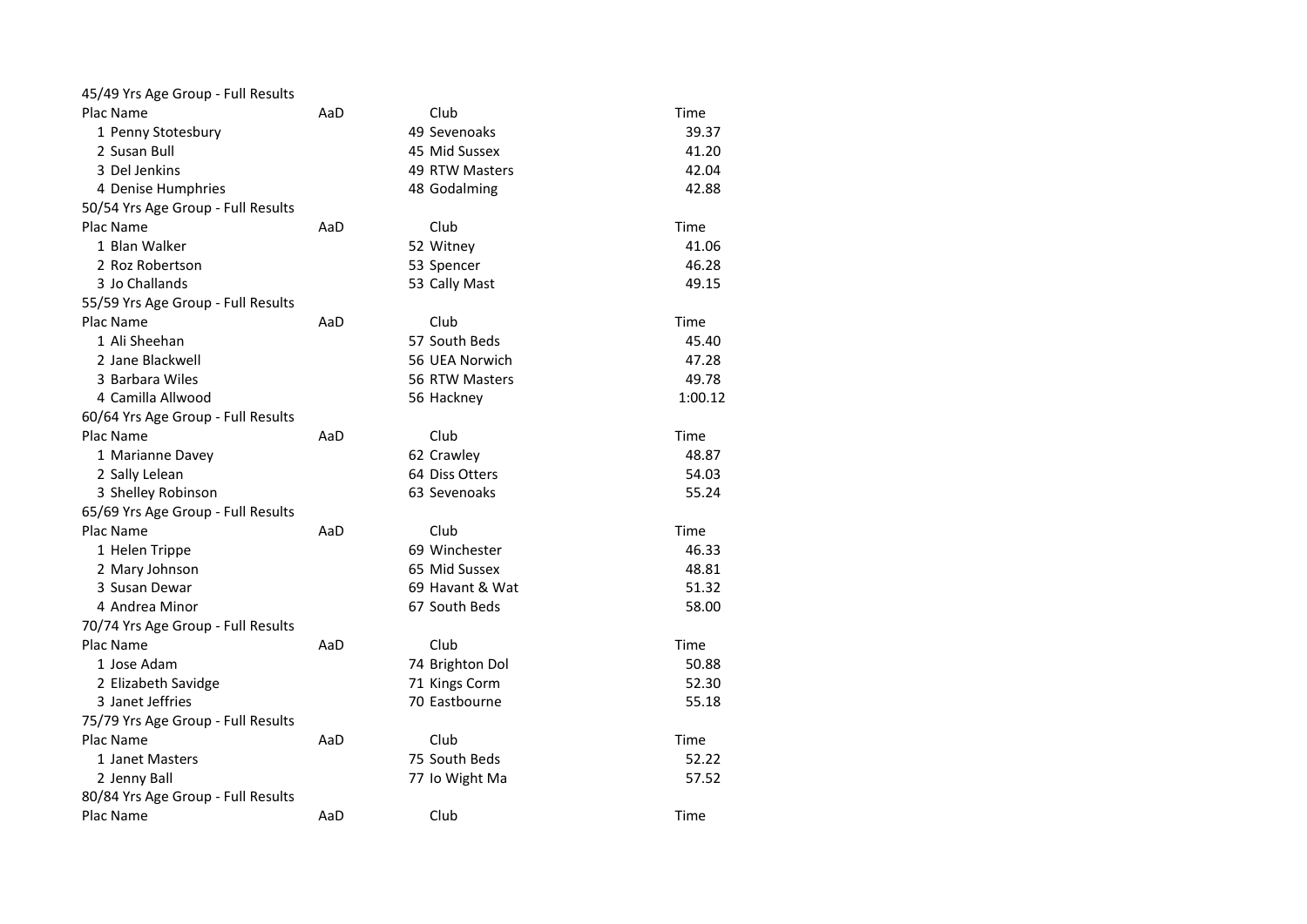| 1 Jane Asher                       |     | 84 Kings Corm   | 49.43   |
|------------------------------------|-----|-----------------|---------|
| 85/89 Yrs Age Group - Full Results |     |                 |         |
| Plac Name                          | AaD | Club            | Time    |
| 1 Susan Halter                     |     | 88 Camden Swiss | 1:39.15 |
| Event 15 Mens Open 50m Backstroke  |     |                 |         |
| 18/24 Yrs Age Group - Full Results |     |                 |         |
| Plac Name                          | AaD | Club            | Time    |
| 1 James Manning                    |     | 22 Sevenoaks    | 32.66   |
| 2 Christian Parker                 |     | 23 Southend     | 34.23   |
| 25/29 Yrs Age Group - Full Results |     |                 |         |
| Plac Name                          | AaD | Club            | Time    |
| 1 Liam Small                       |     | 29 Co South'ton | 32.06   |
| 2 Sam Parry                        |     | 25 Dunstable    | 32.97   |
| 3 Nicholas Rowe                    |     | 26 Larkfield    | 33.40   |
| 4 Chris White                      |     | 26 Tonbridge    | 35.08   |
| 5 Andrew Benson                    |     | 26 W Lon Pengu  | 35.09   |
| 30/34 Yrs Age Group - Full Results |     |                 |         |
| Plac Name                          | AaD | Club            | Time    |
| 1 Matt Everett                     |     | 32 Co Oxford    | 34.83   |
| 35/39 Yrs Age Group - Full Results |     |                 |         |
| Plac Name                          | AaD | Club            | Time    |
| 1 Simon Dyson                      |     | 36 Guildford Ct | 32.34   |
| 2 Mariusz Barcikowski              |     | 39 Black Lion   | 34.08   |
| 3 Simon Horler                     |     | 36 RTW Masters  | 35.97   |
| 4 Dean Turner                      |     | 39 Basingstoke  | 44.58   |
| 40/44 Yrs Age Group - Full Results |     |                 |         |
| Plac Name                          | AaD | Club            | Time    |
| 1 Richard Stannard                 |     | 41 Maidenhead   | 31.44   |
| 2 Paul Allen                       |     | 43 Boston       | 31.55   |
| 3 Richard Gardner                  |     | 42 RTW Masters  | 34.65   |
| 4 Chris Hopton                     |     | 40 Camden Swiss | 37.63   |
| 5 Stuart Swaffer                   |     | 44 Guildford Ct | 39.93   |
| 6 Gavin Watson                     |     | 44 Rushmoor Ryl | 51.79   |
| 45/49 Yrs Age Group - Full Results |     |                 |         |
| Plac Name                          | AaD | Club            | Time    |
| 1 Spencer Turner                   |     | 46 Basingstoke  | 33.73   |
| 2 Simon Mellor                     |     | 45 Bracknell    | 34.42   |
| 3 Stephen Atherley                 |     | 49 TigersJersey | 35.79   |
| 4 Steven Henbest                   |     | 47 Tonbridge    | 38.89   |
|                                    |     |                 |         |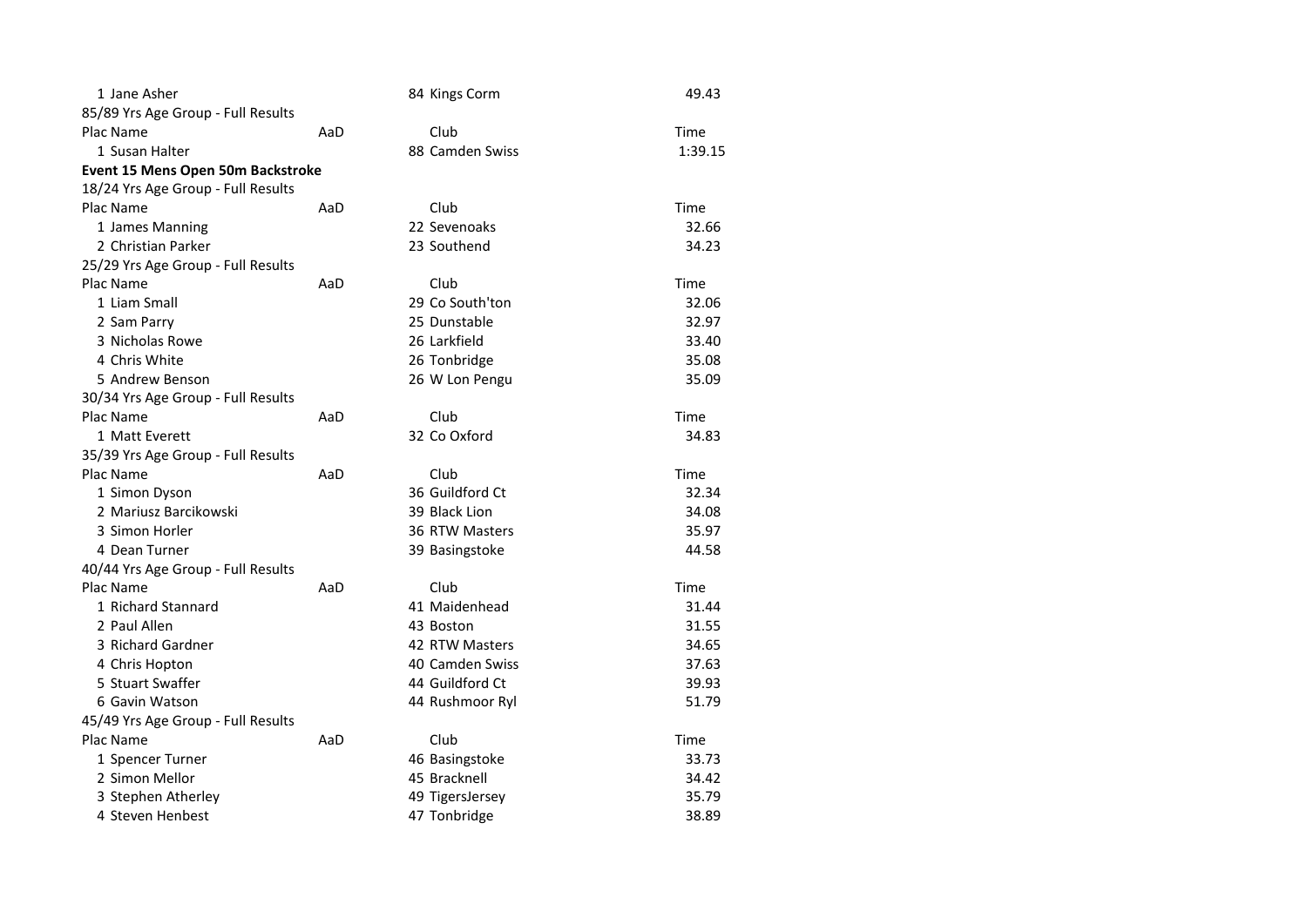| 5 Keith Spence                     |     | 49 Basingstoke  | 41.30   |
|------------------------------------|-----|-----------------|---------|
| 50/54 Yrs Age Group - Full Results |     |                 |         |
| Plac Name                          | AaD | Club            | Time    |
| 1 Guy Emerson                      |     | 52 Amersham     | 33.45   |
| 2 Martin Fenner                    |     | 53 Romford Town | 34.19   |
| 3 Mark Pincott                     |     | 50 Faversham    | 34.96   |
| 4 Julian Swindale                  |     | 52 Potters Bar  | 38.53   |
| 5 Keith Roshier                    |     | 52 Tonbridge    | 38.73   |
| 6 Adrian Pinington                 |     | 53 RTW Masters  | 39.45   |
| 7 Paul French                      |     | 50 Beckenham    | 41.29   |
| 8 Graham Cawte                     |     | 54 Co South'ton | 42.58   |
| 55/59 Yrs Age Group - Full Results |     |                 |         |
| Plac Name                          | AaD | Club            | Time    |
| 1 Steve Greenfield                 |     | 57 Basingstoke  | 34.06   |
| 2 Paul Goudie                      |     | 56 Otter        | 35.76   |
| 3 Pete Kirk                        |     | 59 Otter        | 36.32   |
| 4 Jonathan Exall                   |     | 56 RTW Masters  | 38.75   |
| 5 John Goodall                     |     | 58 Dartford     | 42.71   |
| 60/64 Yrs Age Group - Full Results |     |                 |         |
| Plac Name                          | AaD | Club            | Time    |
| 1 Godfrey Admans                   |     | 61 Spencer      | 39.32   |
| 2 Stephen Braine                   |     | 61 Mid Sussex   | 39.52   |
| 3 Walter Gerrard                   |     | 63 Rochford     | 42.28   |
| 65/69 Yrs Age Group - Full Results |     |                 |         |
| Plac Name                          | AaD | Club            | Time    |
| 1 Brian Hunt                       |     | 66 RTW Masters  | 37.88   |
| 2 Antony Meek                      |     | 65 Sevenoaks    | 40.47   |
| 3 Stuart McLellan                  |     | 66 Sudbury      | 42.77   |
| 4 Chris Jessup                     |     | 69 Salisbury    | 54.29   |
| 5 James Goodall                    |     | 67 East Anglian | 56.96   |
| 70/74 Yrs Age Group - Full Results |     |                 |         |
| Plac Name                          | AaD | Club            | Time    |
| 1 Philip Harper                    |     | 70 Rochford     | 40.41   |
| 2 Paul Webster                     |     | 73 Co Cant'bury | 45.22   |
| 3 Leonard Mooney                   |     | 71 Maidstone    | 50.00   |
| 4 Anthony Ray                      |     | 71 Otter        | 51.86   |
| 5 Stasys Grigas                    |     | 74 Marijampoles | 1:13.46 |
| 75/79 Yrs Age Group - Full Results |     |                 |         |
| Plac Name                          | AaD | Club            | Time    |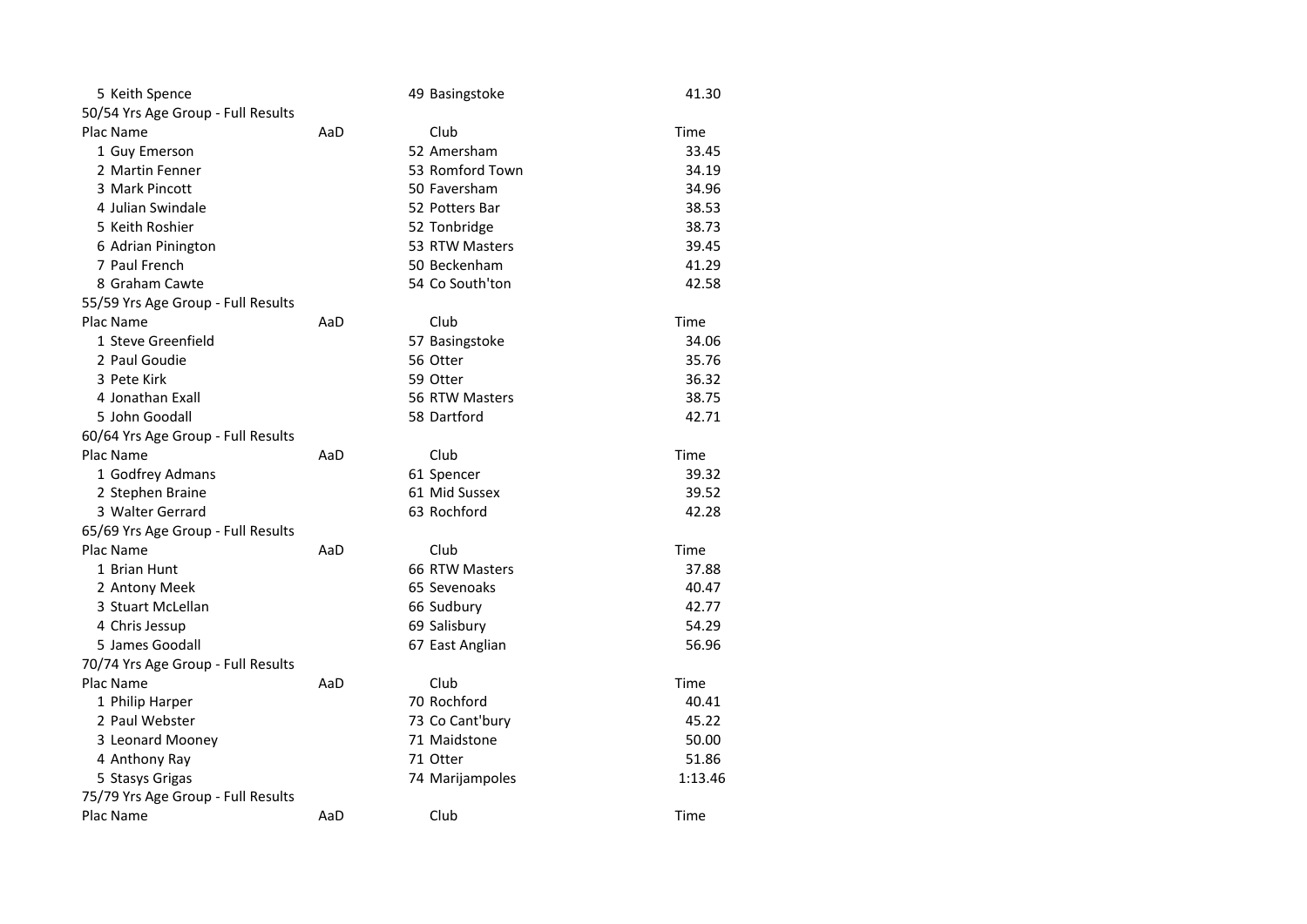| 1 Nigel Salsbury                         |     | 75 Spencer      | 42.83   |               |         |     |
|------------------------------------------|-----|-----------------|---------|---------------|---------|-----|
| 2 Michael Daniell                        |     | 75 Bracknell    | 44.80   |               |         |     |
| 3 Anthony Gimson                         |     | 78 Mid Sussex   | 50.20   |               |         |     |
| 80/84 Yrs Age Group - Full Results       |     |                 |         |               |         |     |
| Plac Name                                | AaD | Club            | Time    |               |         |     |
| 1 Ted Evans                              |     | 80 Otter        | 51.97   |               |         |     |
| 2 Janos Leigh                            |     | 81 Romford Town | 55.82   |               |         |     |
| 85/89 Yrs Age Group - Full Results       |     |                 |         |               |         |     |
| Plac Name                                | AaD | Club            | Time    |               |         |     |
| 1 Robert Curr                            |     | 86 Serpentine   | 1:24.51 |               |         |     |
| Event 16 Mens/Womens Open 200m Butterfly |     |                 |         |               |         |     |
| MENS 18/24 Yrs Age Group - Full Results  |     |                 |         |               |         |     |
| Plac Name                                | AaD | Club            | Time    | 50            | 100     | 150 |
| 1 Christopher Greenhalgh                 |     | 19 Sudbury      | 2:23.54 | 31.27 1:08.25 | 1:46.53 |     |
| MENS 25/29 Yrs Age Group - Full Results  |     |                 |         |               |         |     |
| Plac Name                                | AaD | Club            | Time    | 50            | 100     | 150 |
| 1 Gareth Cocks                           |     | 26 Cardiff Mast | 2:18.37 | 29.41 1:04.00 | 1:40.90 |     |
| 2 John Children                          |     | 27 RTW Masters  | 2:55.45 | 36.06 1:19.90 | 2:05.25 |     |
| MENS 30/34 Yrs Age Group - Full Results  |     |                 |         |               |         |     |
| Plac Name                                | AaD | Club            | Time    | 50            | 100     | 150 |
| 1 James Mactavish                        |     | 33 Co South'ton | 2:48.93 | 35.49 1:17.35 | 2:03.03 |     |
| MENS 35/39 Yrs Age Group - Full Results  |     |                 |         |               |         |     |
| Plac Name                                | AaD | Club            | Time    | 50            | 100     | 150 |
| 1 Samuel Chadwick                        |     | 36 Godalming    | 2:52.48 | 36.92 1:20.27 | 2:06.46 |     |
| 2 Tim Price                              |     | 39 RTW Masters  | 3:12.78 | 40.18 1:27.40 | 2:18.58 |     |
| 3 Michael Carse                          |     | 36 Barnet Copt  | 3:30.98 | 43.72 1:38.24 | 2:34.53 |     |
| MENS 45/49 Yrs Age Group - Full Results  |     |                 |         |               |         |     |
| Plac Name                                | AaD | Club            | Time    | 50            | 100     | 150 |
| 1 VAIDOTAS GUMBIS                        |     | 49 KAISIADORYS  | 3:31.11 | 46 1:38.82    | 2:33.49 |     |
| MENS 50/54 Yrs Age Group - Full Results  |     |                 |         |               |         |     |
| Plac Name                                | AaD | Club            | Time    | 50            | 100     | 150 |
| 1 Roger Pratt                            |     | 54 Kings Corm   | 4:33.25 | 57.12 2:02.77 | 3:15.22 |     |
| MENS 55/59 Yrs Age Group - Full Results  |     |                 |         |               |         |     |
| Plac Name                                | AaD | Club            | Time    | 50            | 100     | 150 |
| 1 Antony Scott                           |     | 56 Basingstoke  | 3:25.07 | 46.94 1:39.32 | 2:34.22 |     |
| MENS 65/69 Yrs Age Group - Full Results  |     |                 |         |               |         |     |
| Plac Name                                | AaD | Club            | Time    | 50            | 100     | 150 |
| 1 Chris Jessup                           |     | 69 Salisbury    | 4:06.31 | 54.86 1:58.32 | 3:04.35 |     |
| 2 Peter Stephens                         |     | 68 Truro City   | 4:14.54 | 53.92 2:03.15 | 3:11.91 |     |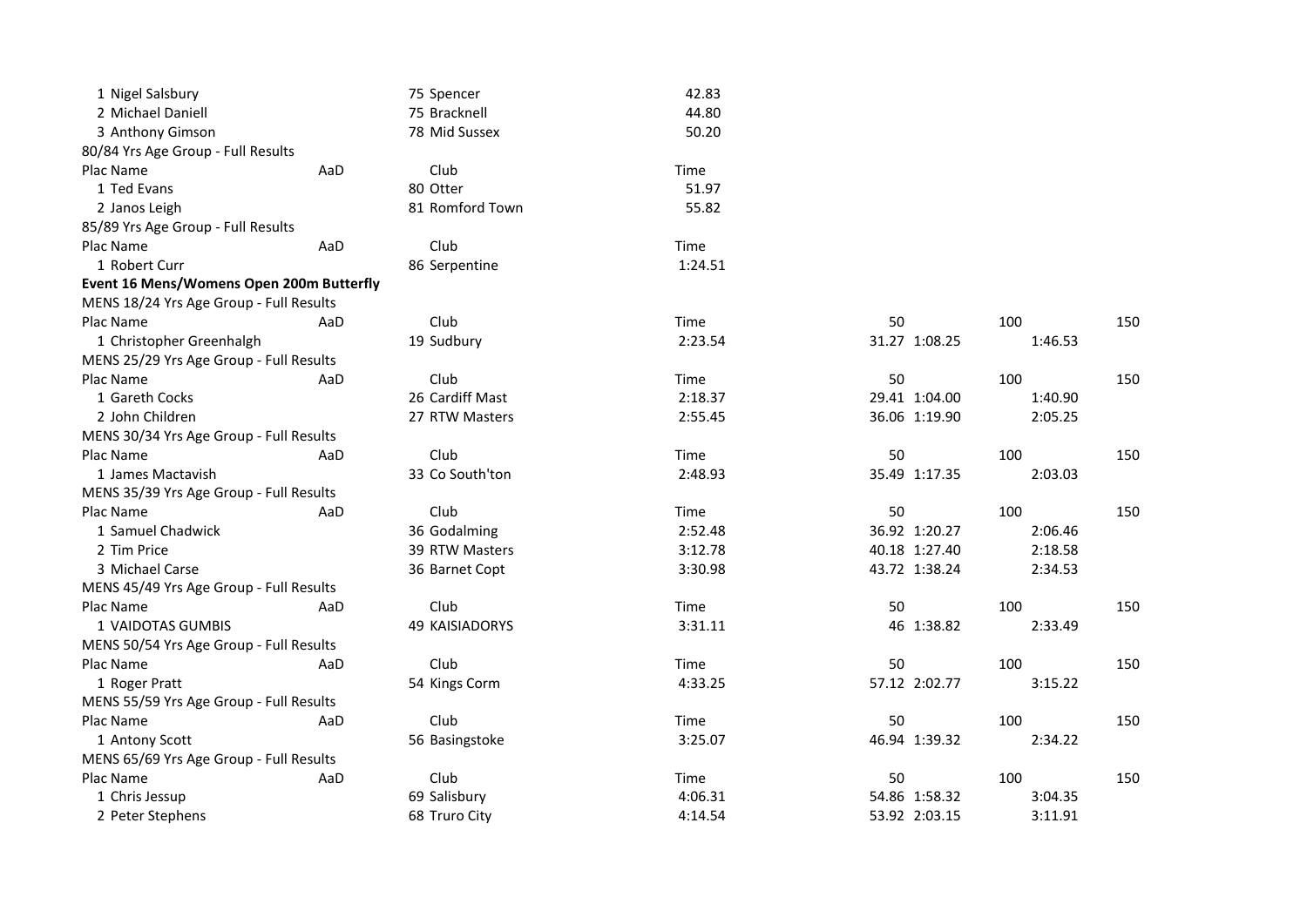| Club<br>Plac Name<br>Time<br>50<br>100<br>150<br>AaD<br>David Hall<br><b>DNF</b><br>73 Witney<br>WOMENS 25/29 Yrs Age Group - Full Results<br>100<br>Plac Name<br>AaD<br>Club<br>50<br>150<br>Time<br>1 Sarah Clarke<br>29 Sudbury<br>4:01.79<br>52.99 1:54.34<br>2:58.28<br>WOMENS 40/44 Yrs Age Group - Full Results<br>Club<br>100<br>150<br>Plac Name<br>AaD<br>Time<br>50 |
|--------------------------------------------------------------------------------------------------------------------------------------------------------------------------------------------------------------------------------------------------------------------------------------------------------------------------------------------------------------------------------|
|                                                                                                                                                                                                                                                                                                                                                                                |
|                                                                                                                                                                                                                                                                                                                                                                                |
|                                                                                                                                                                                                                                                                                                                                                                                |
|                                                                                                                                                                                                                                                                                                                                                                                |
|                                                                                                                                                                                                                                                                                                                                                                                |
|                                                                                                                                                                                                                                                                                                                                                                                |
|                                                                                                                                                                                                                                                                                                                                                                                |
| 1 Sarah Moore<br>41 Mid Sussex<br>2:52.30<br>36.69 1:19.91<br>2:05.59                                                                                                                                                                                                                                                                                                          |
| WOMENS 45/49 Yrs Age Group - Full Results                                                                                                                                                                                                                                                                                                                                      |
| Plac Name<br>AaD<br>Club<br>Time<br>50<br>100<br>150                                                                                                                                                                                                                                                                                                                           |
| 45 RTW Masters<br>1 Kim Fenner<br>3:41.02<br>48.04 1:44.55<br>2:42.60                                                                                                                                                                                                                                                                                                          |
| WOMENS 55/59 Yrs Age Group - Full Results                                                                                                                                                                                                                                                                                                                                      |
| Club<br>50<br>100<br>150<br>Plac Name<br>AaD<br>Time                                                                                                                                                                                                                                                                                                                           |
| 1:29.82<br>1 Esther Iseppi<br>57 Spencer<br>3:07.35                                                                                                                                                                                                                                                                                                                            |
| 2 Fran Baker<br>55 Launceston<br>3:57.11<br>48.18 1:49.27<br>2:54.85                                                                                                                                                                                                                                                                                                           |
| 2:24.41<br>3 Jacqueline Patel<br>55 Kings Corm<br>5:12.82<br>1:04.87<br>3:48.99                                                                                                                                                                                                                                                                                                |
| Event 17 Mens/Womens Open 400m Freestyle                                                                                                                                                                                                                                                                                                                                       |
| MENS 18/24 Yrs Age Group - Full Results                                                                                                                                                                                                                                                                                                                                        |
| Plac Name<br>Club<br>Time<br>AaD                                                                                                                                                                                                                                                                                                                                               |
| 19 Sudbury<br>4:33.95<br>1 Christopher Greenhalgh                                                                                                                                                                                                                                                                                                                              |
| 150m 1:43.03<br>50m 32.63<br>100m 1:08.28<br>200m 2:18.09<br>250m 2:52.62<br>300m 3:26.50<br>350m 4:01.13<br>400m 4:33.95                                                                                                                                                                                                                                                      |
| 22 Sevenoaks<br>4:42.24<br>2 James Manning                                                                                                                                                                                                                                                                                                                                     |
| 50m 32.37<br>100m 1:07.64<br>150m 1:43.11<br>250m 2:55.56<br>300m 3:32.32<br>200m 2:19.00<br>350m 4:08.71<br>400m 4:42.24                                                                                                                                                                                                                                                      |
| MENS 25/29 Yrs Age Group - Full Results                                                                                                                                                                                                                                                                                                                                        |
| Plac Name<br>Club<br>AaD<br>Time                                                                                                                                                                                                                                                                                                                                               |
| 4:40.38<br>1 Adam Warner<br>25 Hillingdon                                                                                                                                                                                                                                                                                                                                      |
| 150m 1:42.26<br>50m 31.85<br>100m 1:06.24<br>200m 2:18.33<br>250m 2:54.56<br>300m 3:30.12<br>350m 4:06.27<br>400m 4:40.38                                                                                                                                                                                                                                                      |
| 25 Putteridge<br>4:44.91<br>2 Lewis King                                                                                                                                                                                                                                                                                                                                       |
| 100m 1:07.05<br>150m 1:42.19<br>250m 2:56.02<br>50m 32.03<br>200m 2:19.08<br>300m 3:32.94<br>350m 4:09.92<br>400m 4:44.91                                                                                                                                                                                                                                                      |
| MENS 30/34 Yrs Age Group - Full Results                                                                                                                                                                                                                                                                                                                                        |
| Plac Name<br>Club<br>Time<br>AaD                                                                                                                                                                                                                                                                                                                                               |
| 31 Co Oxford<br>4:41.56<br>1 Chris Johansen                                                                                                                                                                                                                                                                                                                                    |
| 150m -<br>$50m -$<br>100m 1:08.17<br>200m 2:19.65<br>250m -<br>300m 3:32.02<br>$350m -$<br>400m 4:41.56                                                                                                                                                                                                                                                                        |
| 5:31.06<br>2 Samuel Batchelor<br>32 Hastings                                                                                                                                                                                                                                                                                                                                   |
| 100m 1:13.88<br>50m 34.92<br>150m 1:53.79<br>200m 2:37.23<br>250m 3:20.30<br>300m 4:05.06<br>400m 5:31.06<br>350m 4:47.53                                                                                                                                                                                                                                                      |
| MENS 35/39 Yrs Age Group - Full Results                                                                                                                                                                                                                                                                                                                                        |
| Plac Name<br>AaD<br>Club<br>Time                                                                                                                                                                                                                                                                                                                                               |
| 1 Andrew Farrell<br>37 Templeogue<br>4:50.57                                                                                                                                                                                                                                                                                                                                   |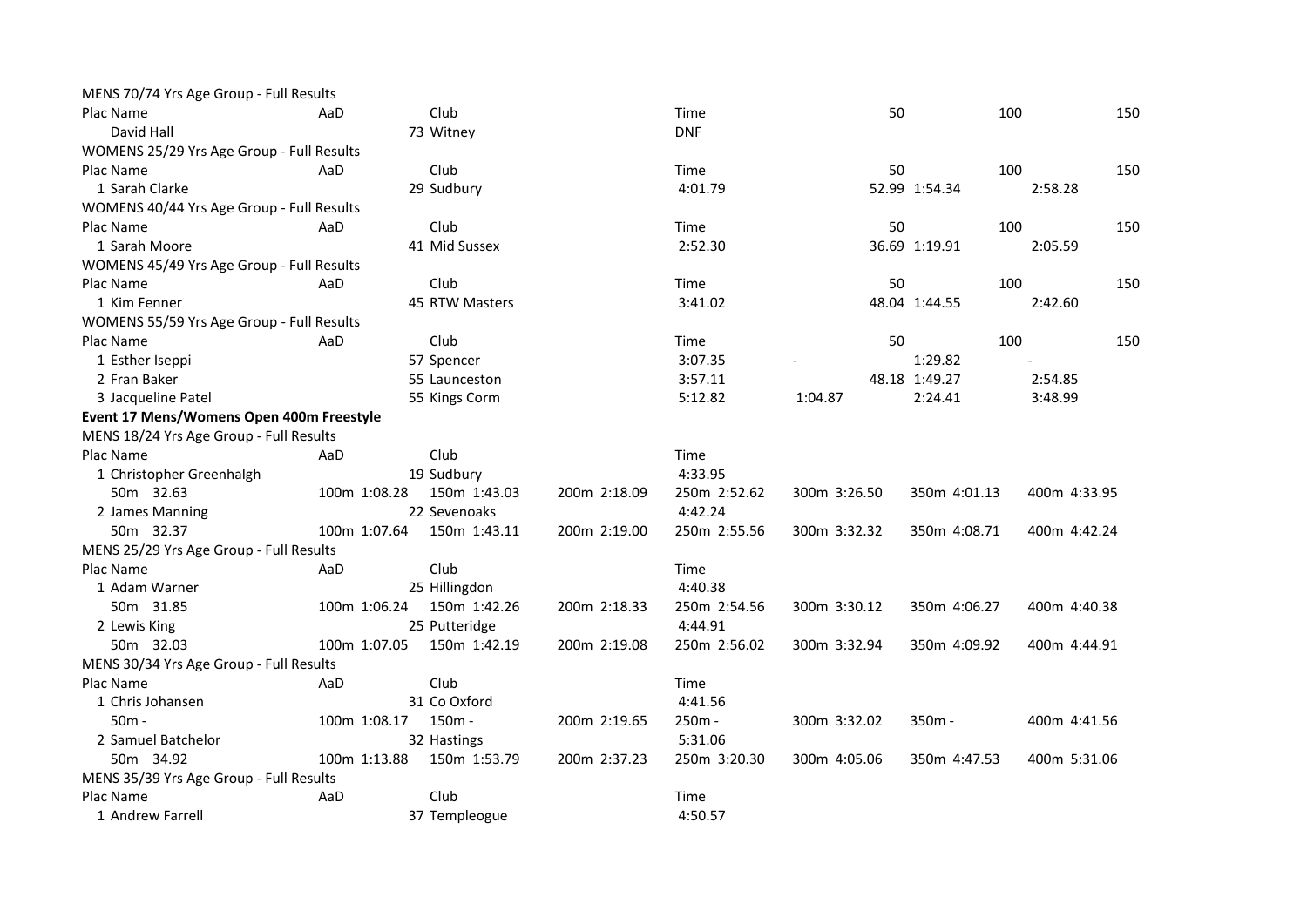| 50m 30.98                               | 100m 1:06.53        | 150m 1:42.90    | 200m 2:20.86 | 250m 2:58.46 | 300m 3:37.02 | 350m 4:14.87 | 400m 4:50.57 |
|-----------------------------------------|---------------------|-----------------|--------------|--------------|--------------|--------------|--------------|
| 2 David Daporta Mendez                  |                     | 38 Out To Swim  |              | 4:52.47      |              |              |              |
| 50m 33.45                               | 100m 1:10.71        | 150m 1:47.38    | 200m 2:24.91 | 250m 3:02.11 | 300m 3:40.34 | 350m 4:16.81 | 400m 4:52.47 |
| 3 Ashley Moon                           |                     | 39 Tonbridge    |              | 5:48.11      |              |              |              |
| 50m 39.99                               | 100m 1:22.69        | 150m 2:06.61    | 200m 2:51.26 | 250m 3:35.58 | 300m 4:20.45 | 350m 5:04.19 | 400m 5:48.11 |
| 4 Barnaby Rudd                          |                     | 37 Guildford Ct |              | 6:03.92      |              |              |              |
| 50m 39.08                               | 100m 1:23.10        | 150m 2:09.82    | 200m 2:56.75 | 250m 3:44.39 | 300m 4:31.81 | 350m 5:19.23 | 400m 6:03.92 |
| MENS 40/44 Yrs Age Group - Full Results |                     |                 |              |              |              |              |              |
| Plac Name                               | AaD                 | Club            |              | Time         |              |              |              |
| 1 Richard Stannard                      |                     | 41 Maidenhead   |              | 4:26.07      |              |              |              |
| 50m 31.52                               | 100m 1:04.27        | 150m 1:37.53    | 200m 2:11.18 | 250m 2:44.92 | 300m 3:19.05 | 350m 3:53.44 | 400m 4:26.07 |
| 2 Chris Hopton                          |                     | 40 Camden Swiss |              | 5:05.43      |              |              |              |
| 50m 34.32                               | 100m 1:12.64        | 150m 1:51.08    | 200m 2:30.73 | 250m 3:09.24 | 300m 3:49.01 | 350m 4:27.16 | 400m 5:05.43 |
| 3 Stuart Swaffer                        |                     | 44 Guildford Ct |              | 6:00.34      |              |              |              |
| 50m 40.35                               | 100m 1:24.13        | 150m 2:10.56    | 200m 2:57.64 | 250m 3:45.96 | 300m 4:32.84 | 350m 5:18.99 | 400m 6:00.34 |
| 4 Duncan Lip                            |                     | 41 Co South'ton |              | 6:23.41      |              |              |              |
| 50m 41.37                               | 100m 1:29.77        | 150m 2:20.25    | 200m 3:11.20 | 250m 4:01.94 | 300m 4:51.86 | 350m 5:42.21 | 400m 6:23.41 |
| 5 Gavin Watson                          |                     | 44 Rushmoor Ryl |              | 7:37.61      |              |              |              |
| 50m 48.20                               | 100m 1:42.00        | 150m 2:39.77    | 200m 3:38.80 | 250m 4:39.46 | 300m 5:38.98 | 350m 6:38.80 | 400m 7:37.61 |
| <b>Richard Gardner</b>                  |                     | 42 RTW Masters  |              | <b>DNC</b>   |              |              |              |
| Philip McHugh                           |                     | 44 Camden Swiss |              | <b>DNC</b>   |              |              |              |
| MENS 45/49 Yrs Age Group - Full Results |                     |                 |              |              |              |              |              |
| Plac Name                               | AaD                 | Club            |              | Time         |              |              |              |
| 1 Matthew Gomez                         |                     | 49 Co Oxford    |              | 5:06.12      |              |              |              |
| 50m 34.77                               | 100m 1:13.81        | 150m 1:53.36    | 200m 2:33.31 | 250m 3:12.91 | 300m 3:52.23 | 350m 4:29.77 | 400m 5:06.12 |
| 2 Paul Smoothy                          |                     | 47 Spencer      |              | 5:14.51      |              |              |              |
| $50m -$                                 | 100m 1:14.16 150m - |                 | 200m 2:35.92 | 250m -       | 300m 3:57.43 | 350m -       | 400m 5:14.51 |
| 3 Mark Hitchcott                        |                     | 47 East Dorset  |              | 6:15.67      |              |              |              |
| 50m -                                   | 100m 1:27.85        | 150m -          | 200m 3:04.20 | 250m -       | 300m 4:41.30 | 350m -       | 400m 6:15.67 |
| 4 Steven Henbest                        |                     | 47 Tonbridge    |              | 6:38.33      |              |              |              |
| 50m 40.83                               | 100m 1:29.73        | 150m 2:22.05    | 200m 3:15.28 | 250m 4:11.34 | 300m 5:02.18 | 350m -       | 400m 6:38.33 |
| <b>Peter Griffiths</b>                  |                     | 45 Dorking      |              | <b>DNC</b>   |              |              |              |
| MENS 50/54 Yrs Age Group - Full Results |                     |                 |              |              |              |              |              |
| Plac Name                               | AaD                 | Club            |              | Time         |              |              |              |
| 1 Austin Swain                          |                     | 51 Maidenhead   |              | 5:07.76      |              |              |              |
| $50m -$                                 | 100m 1:13.06        | 150m -          | 200m 2:31.57 | 250m -       | 300m 3:50.59 | 350m -       | 400m 5:07.76 |
| 2 Vilmantas Krasauskas                  |                     | 51 Marijampoles |              | 5:13.29      |              |              |              |
| 50m 38.08                               | 100m 1:18.09        | 150m 1:57.56    | 200m 2:37.34 | 250m 3:17.23 | 300m 3:56.39 | 350m 4:36.21 | 400m 5:13.29 |
| 3 Glen Isaacs                           |                     | 50 Black Lion   |              | 5:16.26      |              |              |              |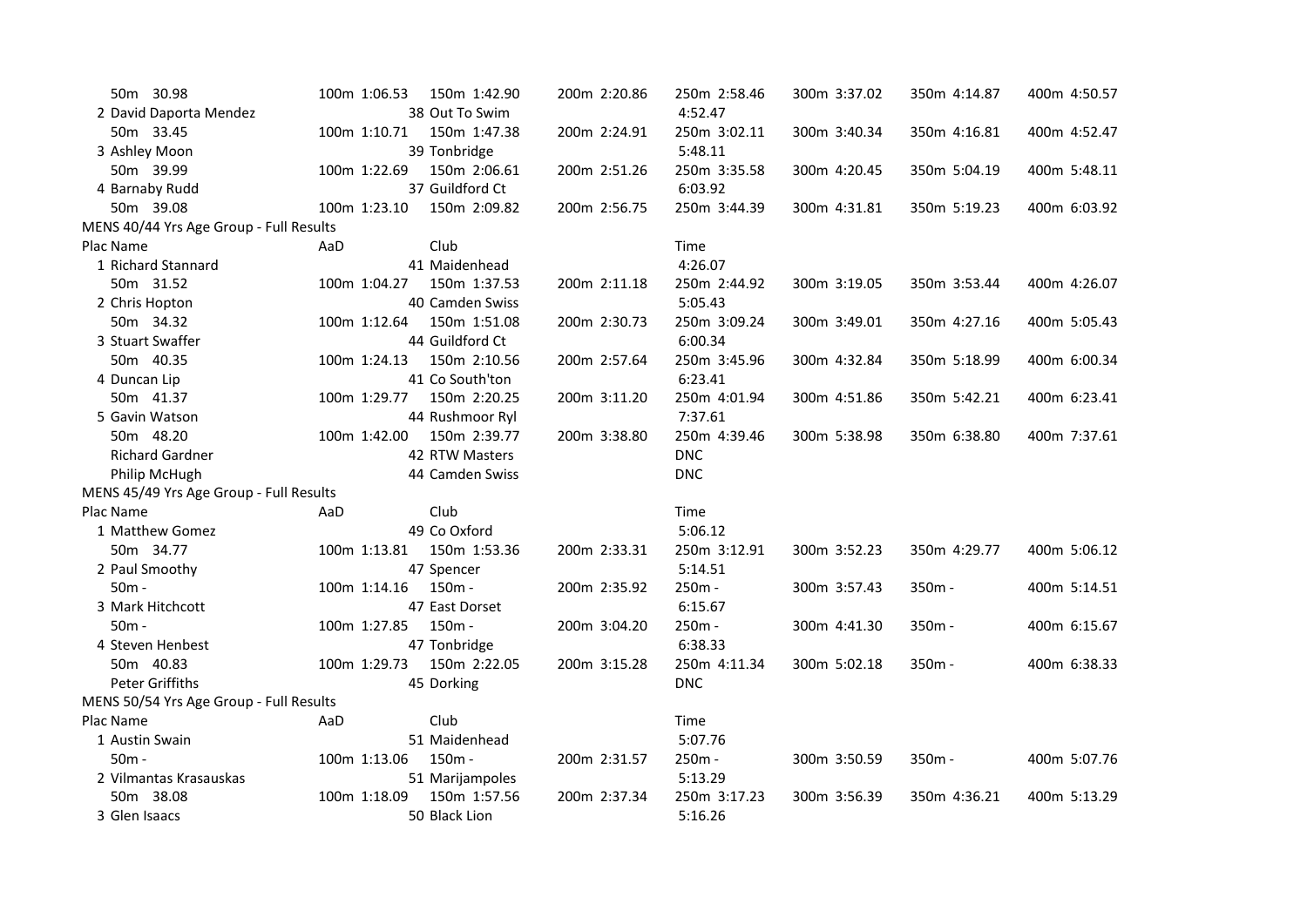|                                         |              | 200m 2:34.04                                                                                                                                                                                                                                                                                                                                                                                                                                                             | 250m 3:14.89 | 300m 3:55.62 | 350m 4:36.77 | 400m 5:16.26 |
|-----------------------------------------|--------------|--------------------------------------------------------------------------------------------------------------------------------------------------------------------------------------------------------------------------------------------------------------------------------------------------------------------------------------------------------------------------------------------------------------------------------------------------------------------------|--------------|--------------|--------------|--------------|
|                                         |              |                                                                                                                                                                                                                                                                                                                                                                                                                                                                          | 5:16.34      |              |              |              |
| 100m 1:16.24                            |              | 200m 2:36.73                                                                                                                                                                                                                                                                                                                                                                                                                                                             | 250m 3:16.91 | 300m 3:57.48 | 350m 4:37.53 | 400m 5:16.34 |
|                                         |              |                                                                                                                                                                                                                                                                                                                                                                                                                                                                          | 5:24.82      |              |              |              |
|                                         | 150m 1:59.57 | 200m 2:41.50                                                                                                                                                                                                                                                                                                                                                                                                                                                             | 250m 3:23.55 | 300m 4:04.95 | 350m 4:46.33 | 400m 5:24.82 |
|                                         |              |                                                                                                                                                                                                                                                                                                                                                                                                                                                                          | 5:43.16      |              |              |              |
|                                         | 150m 2:05.96 | 200m 2:49.75                                                                                                                                                                                                                                                                                                                                                                                                                                                             | 250m 3:33.16 | 300m 4:17.06 | 350m 5:00.88 | 400m 5:43.16 |
|                                         |              |                                                                                                                                                                                                                                                                                                                                                                                                                                                                          | 5:43.55      |              |              |              |
| 100m 1:18.54                            | 150m 2:02.15 | 200m 2:47.28                                                                                                                                                                                                                                                                                                                                                                                                                                                             | 250m 3:32.06 | 300m 4:16.63 | 350m 5:01.19 | 400m 5:43.55 |
|                                         |              |                                                                                                                                                                                                                                                                                                                                                                                                                                                                          | 6:25.54      |              |              |              |
| 100m 1:28.84                            | 150m 2:16.89 | 200m 3:07.70                                                                                                                                                                                                                                                                                                                                                                                                                                                             | 250m 3:57.40 | 300m 4:47.94 | 350m 5:37.48 | 400m 6:25.54 |
| MENS 55/59 Yrs Age Group - Full Results |              |                                                                                                                                                                                                                                                                                                                                                                                                                                                                          |              |              |              |              |
| AaD                                     | Club         |                                                                                                                                                                                                                                                                                                                                                                                                                                                                          | Time         |              |              |              |
|                                         |              |                                                                                                                                                                                                                                                                                                                                                                                                                                                                          | 5:07.27      |              |              |              |
|                                         |              | 200m 2:32.72                                                                                                                                                                                                                                                                                                                                                                                                                                                             | 250m 3:12.59 | 300m 3:51.79 | 350m 4:30.45 | 400m 5:07.27 |
|                                         |              |                                                                                                                                                                                                                                                                                                                                                                                                                                                                          | 5:12.63      |              |              |              |
|                                         | 150m 1:53.31 | 200m 2:33.86                                                                                                                                                                                                                                                                                                                                                                                                                                                             | 250m 3:14.67 | 300m 3:55.76 | 350m 4:36.01 | 400m 5:12.63 |
|                                         |              |                                                                                                                                                                                                                                                                                                                                                                                                                                                                          | 5:47.55      |              |              |              |
| 100m 1:23.28                            |              | 200m 2:52.49                                                                                                                                                                                                                                                                                                                                                                                                                                                             | 250m 3:37.42 | 300m 4:21.98 | 350m 5:05.68 | 400m 5:47.55 |
| MENS 60/64 Yrs Age Group - Full Results |              |                                                                                                                                                                                                                                                                                                                                                                                                                                                                          |              |              |              |              |
| AaD                                     | Club         |                                                                                                                                                                                                                                                                                                                                                                                                                                                                          | Time         |              |              |              |
|                                         |              |                                                                                                                                                                                                                                                                                                                                                                                                                                                                          | 5:33.03      |              |              |              |
| 100m 1:19.27                            | 150m 2:02.02 | 200m 2:45.33                                                                                                                                                                                                                                                                                                                                                                                                                                                             | 250m 3:28.09 | 300m 4:11.01 | 350m 4:53.24 | 400m 5:33.03 |
|                                         |              |                                                                                                                                                                                                                                                                                                                                                                                                                                                                          | 6:09.29      |              |              |              |
| 100m 1:25.59                            |              | 200m 2:58.48                                                                                                                                                                                                                                                                                                                                                                                                                                                             | 250m 3:46.32 | 300m 4:34.81 | 350m 5:23.35 | 400m 6:09.29 |
|                                         |              |                                                                                                                                                                                                                                                                                                                                                                                                                                                                          | 6:10.74      |              |              |              |
| 100m 1:24.60                            |              | 200m 3:02.50                                                                                                                                                                                                                                                                                                                                                                                                                                                             | 250m -       | 300m 4:42.83 | $350m -$     | 400m 6:10.74 |
| MENS 65/69 Yrs Age Group - Full Results |              |                                                                                                                                                                                                                                                                                                                                                                                                                                                                          |              |              |              |              |
| AaD                                     | Club         |                                                                                                                                                                                                                                                                                                                                                                                                                                                                          | Time         |              |              |              |
|                                         |              |                                                                                                                                                                                                                                                                                                                                                                                                                                                                          | 5:16.82      |              |              |              |
| 100m 1:15.98                            |              | 200m 2:36.94                                                                                                                                                                                                                                                                                                                                                                                                                                                             | 250m 3:17.55 | 300m 3:58.54 | 350m 4:39.37 | 400m 5:16.82 |
|                                         |              |                                                                                                                                                                                                                                                                                                                                                                                                                                                                          | 6:00.30      |              |              |              |
| 100m 1:24.56                            | 150m 2:10.83 | 200m 2:57.43                                                                                                                                                                                                                                                                                                                                                                                                                                                             | 250m 3:43.77 | 300m 4:30.18 | 350m 5:16.38 | 400m 6:00.30 |
|                                         |              |                                                                                                                                                                                                                                                                                                                                                                                                                                                                          | 6:16.03      |              |              |              |
| 100m 1:30.28                            | 150m 2:19.52 | 200m 3:08.60                                                                                                                                                                                                                                                                                                                                                                                                                                                             | 250m 3:57.85 | 300m 4:45.91 | 350m 5:32.76 | 400m 6:16.03 |
|                                         |              |                                                                                                                                                                                                                                                                                                                                                                                                                                                                          | 6:19.70      |              |              |              |
| 100m 1:30.92                            |              | 200m 3:09.29                                                                                                                                                                                                                                                                                                                                                                                                                                                             | 250m 3:59.14 | 300m 4:47.00 | 350m 5:34.23 | 400m 6:19.70 |
|                                         |              |                                                                                                                                                                                                                                                                                                                                                                                                                                                                          | 6:28.60      |              |              |              |
| 100m 1:31.67                            | 150m -       | 200m 3:12.30                                                                                                                                                                                                                                                                                                                                                                                                                                                             | 250m -       | 300m 4:54.32 | 350m -       | 400m 6:28.60 |
|                                         |              | 100m 1:13.83 150m 1:53.67<br>53 Stowmarket<br>150m 1:56.35<br>53 Diss Otters<br>100m 1:17.67<br>53 Guildford Ct<br>100m 1:22.82<br>50 Faversham<br>50 Lewes<br>56 Otter<br>100m 1:13.61  150m 1:53.00<br>55 Croydon Amph<br>100m 1:13.37<br>57 Basingstoke<br>150m 2:08.37<br>62 Rochford<br>63 Co Cant'bury<br>150m 2:11.12<br>60 Gloucester M<br>150m -<br>69 Hatfield<br>150m 1:55.90<br>66 Sudbury<br>65 East Anglian<br>68 Truro City<br>150m 2:20.85<br>66 Sudbury |              |              |              |              |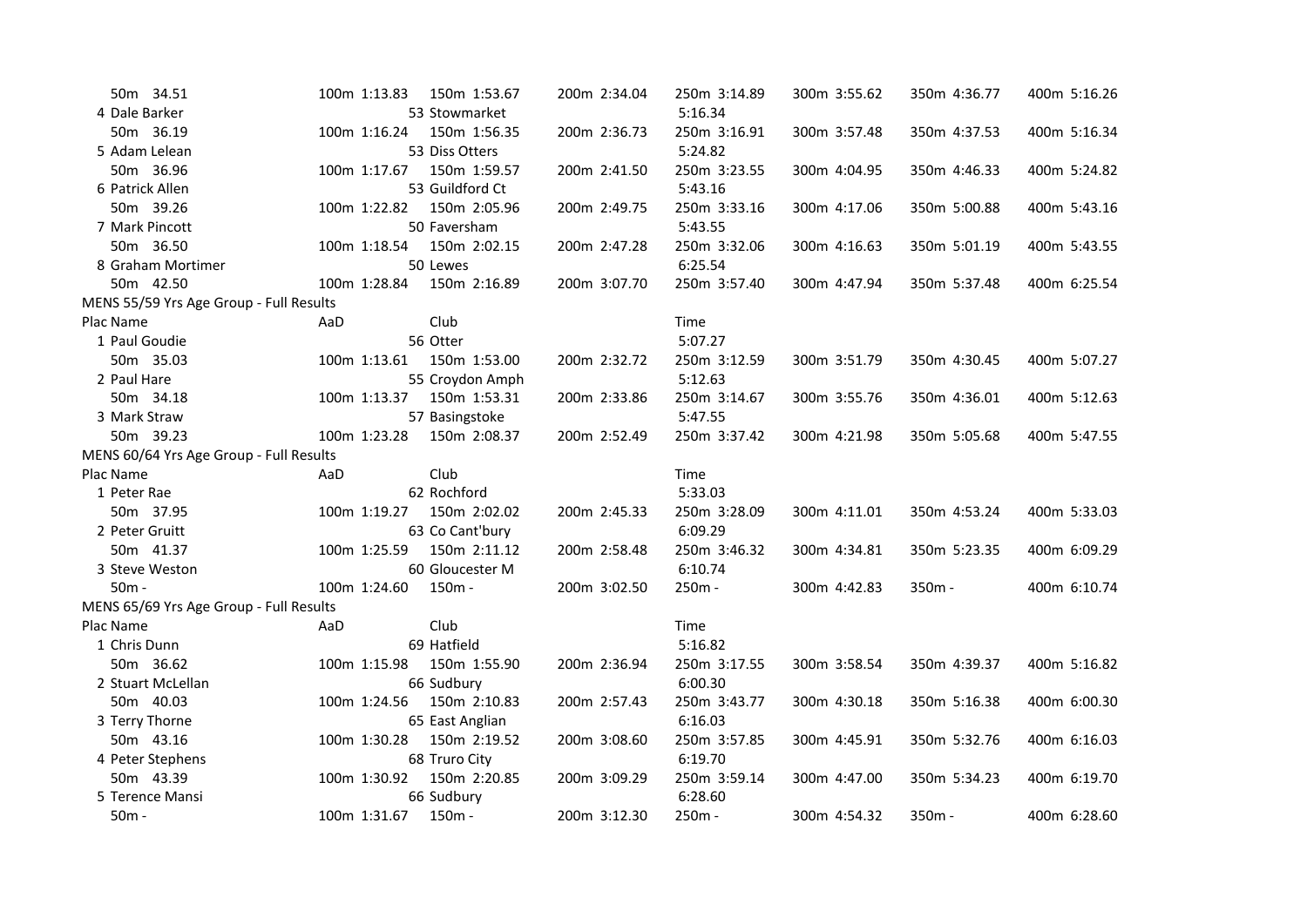| MENS 70/74 Yrs Age Group - Full Results   |              |                 |              |              |              |              |              |
|-------------------------------------------|--------------|-----------------|--------------|--------------|--------------|--------------|--------------|
| Plac Name                                 | AaD          | Club            |              | Time         |              |              |              |
| 1 Duncan McCreadie                        |              | 70 Maidenhead   |              | 5:51.81      |              |              |              |
| 50m 39.91                                 | 100m 1:24.55 | 150m 2:10.13    | 200m 2:56.02 | 250m 3:41.32 | 300m 4:26.24 | 350m 5:10.30 | 400m 5:51.81 |
| 2 Derek Parr                              |              | 71 Broomfield   |              | 6:33.66      |              |              |              |
| 50m 43.82                                 | 100m 1:32.78 | 150m 2:21.94    | 200m 3:13.24 | 250m 4:04.16 | 300m 4:55.73 | 350m 5:45.90 | 400m 6:33.66 |
| MENS 75/79 Yrs Age Group - Full Results   |              |                 |              |              |              |              |              |
| Plac Name                                 | AaD          | Club            |              | Time         |              |              |              |
| 1 Garfield Thomas                         |              | 75 Bridgend Cty |              | 6:38.78      |              |              |              |
| 50m 42.79                                 | 100m 1:32.83 | 150m 2:23.76    | 200m 3:15.74 | 250m 4:07.25 | 300m 4:58.68 | 350m 5:50.69 | 400m 6:38.78 |
| 2 Anthony Gimson                          |              | 78 Mid Sussex   |              | 7:22.84      |              |              |              |
| 50m 49.10                                 | 100m 1:44.00 | 150m 2:41.11    | 200m 3:38.27 | 250m 4:35.77 | 300m 5:33.05 | 350m 6:29.25 | 400m 7:22.84 |
| Max Zeller                                |              | 77 Spencer      |              | <b>DNC</b>   |              |              |              |
| WOMENS 18/24 Yrs Age Group - Full Results |              |                 |              |              |              |              |              |
| Plac Name                                 | AaD          | Club            |              | Time         |              |              |              |
| 1 April Richards                          |              | 23 Potters Bar  |              | 5:01.62      |              |              |              |
| 50m 34.96                                 | 100m 1:12.49 | 150m 1:50.62    | 200m 2:28.62 | 250m 3:06.91 | 300m 3:45.23 | 350m 4:23.92 | 400m 5:01.62 |
| 2 Amber Danks                             |              | 24 Serpentine   |              | 6:57.28      |              |              |              |
| 50m 43.94                                 | 100m 1:34.18 | 150m 2:26.87    | 200m 3:20.31 | 250m 4:14.14 | 300m 5:08.58 | 350m 6:03.63 | 400m 6:57.28 |
| WOMENS 25/29 Yrs Age Group - Full Results |              |                 |              |              |              |              |              |
| Plac Name                                 | AaD          | Club            |              | Time         |              |              |              |
| 1 Hannah Kitchen                          |              | 25 Hillingdon   |              | 4:52.42      |              |              |              |
| 50m 33.85                                 | 100m 1:10.44 | 150m 1:47.47    | 200m 2:24.78 | 250m 3:01.22 | 300m 3:38.28 | 350m 4:15.52 | 400m 4:52.42 |
| WOMENS 30/34 Yrs Age Group - Full Results |              |                 |              |              |              |              |              |
| Plac Name                                 | AaD          | Club            |              | Time         |              |              |              |
| 1 Natasha Morgan                          |              | 33 Cally Mast   |              | 5:10.67      |              |              |              |
| 50m 35.22                                 | 100m 1:13.47 | 150m 1:52.35    | 200m 2:32.28 | 250m 3:11.47 | 300m 3:52.07 | 350m 4:31.43 | 400m 5:10.67 |
| 2 Jessica Thorpe                          |              | 30 Camden Swiss |              | 5:12.64      |              |              |              |
| 50m 36.12                                 | 100m 1:16.98 | 150m 1:57.68    | 200m 2:39.46 | 250m 3:17.00 | 300m 3:56.22 | 350m 4:34.04 | 400m 5:12.64 |
| 3 Jodie Cox                               |              | 34 Guildford Ct |              | 5:42.66      |              |              |              |
| 50m 38.72                                 | 100m 1:21.52 | 150m 2:05.32    | 200m 2:49.86 | 250m 3:34.11 | 300m 4:19.14 | 350m 5:02.40 | 400m 5:42.66 |
| 4 Carly Newman                            |              | 32 Tonbridge    |              | 5:52.13      |              |              |              |
| 50m 36.66                                 | 100m 1:18.82 | 150m 2:02.41    | 200m 2:48.45 | 250m 3:33.27 | 300m 4:20.16 | 350m 5:05.95 | 400m 5:52.13 |
| WOMENS 35/39 Yrs Age Group - Full Results |              |                 |              |              |              |              |              |
| Plac Name                                 | AaD          | Club            |              | Time         |              |              |              |
| 1 Gina Hobson                             |              | 38 Otter        |              | 5:09.15      |              |              |              |
| 50m 34.63                                 | 100m 1:13.23 | 150m 1:52.86    | 200m 2:32.71 | 250m 3:11.96 | 300m 3:51.05 | 350m 4:30.75 | 400m 5:09.15 |
| 2 Elizabeth Bellinger                     |              | 37 Bishop Stort |              | 5:16.27      |              |              |              |
| 50m 34.47                                 | 100m 1:13.36 | 150m 1:53.55    | 200m 2:34.36 | 250m 3:15.32 | 300m 3:56.73 | 350m 4:37.76 | 400m 5:16.27 |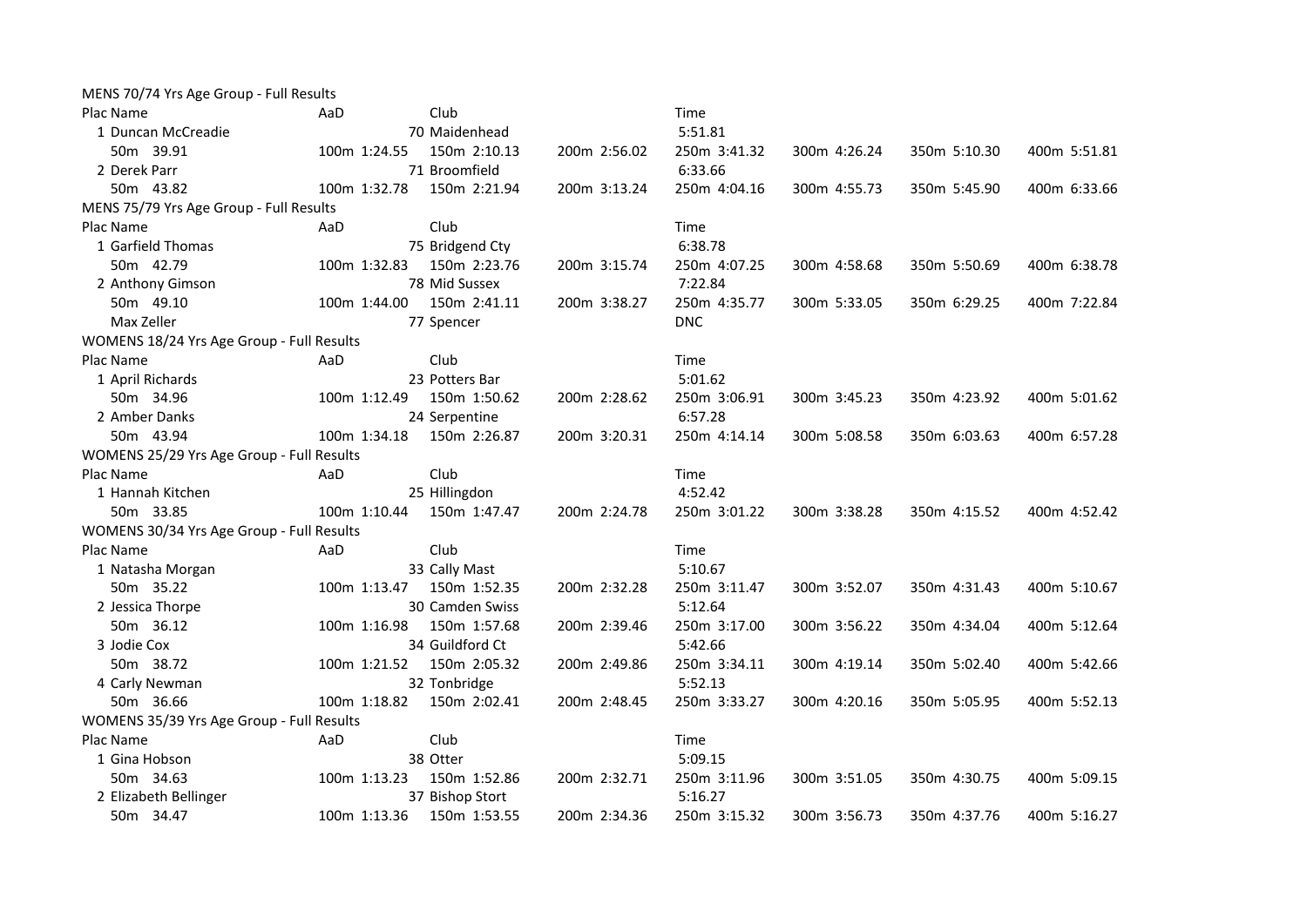| 3 Miriama Owens                           | 35 Putteridge                |              | 5:19.79          |              |              |              |
|-------------------------------------------|------------------------------|--------------|------------------|--------------|--------------|--------------|
| 50m 34.06                                 | 100m 1:12.97<br>150m 1:53.96 | 200m 2:35.34 | 250m 3:16.44     | 300m 3:58.33 | 350m 4:39.40 | 400m 5:19.79 |
| 4 Claire McMahon                          | 35 Barnet Copt               |              | 6:13.47          |              |              |              |
| 50m 43.36                                 | 100m 1:30.16<br>150m 2:17.95 | 200m 3:05.72 | 250m 3:53.72     | 300m 4:41.17 | 350m 5:28.85 | 400m 6:13.47 |
| WOMENS 40/44 Yrs Age Group - Full Results |                              |              |                  |              |              |              |
| Plac Name                                 | Club<br>AaD                  |              | Time             |              |              |              |
| 1 Rachael Coleman                         | 42 Barnet Copt               |              | 5:20.09          |              |              |              |
| 50m 36.14                                 | 100m 1:16.43<br>150m 1:58.31 | 200m 2:40.43 | 250m 3:21.86     | 300m 4:03.11 | 350m 4:43.85 | 400m 5:20.09 |
| 2 Patricia Ellam-Speed                    | 42 Havant & Wat              |              | 5:42.53          |              |              |              |
| 50m 37.09                                 | 100m 1:19.08<br>150m 2:02.56 | 200m 2:47.74 | 250m 3:32.38     | 300m 4:17.15 | 350m 5:00.67 | 400m 5:42.53 |
| WOMENS 45/49 Yrs Age Group - Full Results |                              |              |                  |              |              |              |
| Plac Name                                 | AaD<br>Club                  |              | Time             |              |              |              |
| 1 Fiona McEwen                            | 45 W Lon Pengu               |              | 5:19.99          |              |              |              |
| 50m 35.07                                 | 150m 1:55.25<br>100m 1:14.65 | 200m 2:37.05 | 250m 3:18.22     | 300m 4:00.01 | 350m 4:40.77 | 400m 5:19.99 |
| 2 Susan Bull                              | 45 Mid Sussex                |              | 6:10.94          |              |              |              |
| 50m 41.38                                 | 100m 1:27.42<br>150m 2:14.59 | 200m 3:02.98 | 250m 3:50.50     | 300m 4:38.53 | 350m 5:26.15 | 400m 6:10.94 |
| 3 Caroline Butterwick                     | 47 Farnham                   |              | 6:54.92          |              |              |              |
| 50m 44.23                                 | 150m 2:27.08<br>100m 1:34.74 | 200m 3:21.39 | 250m 4:15.15     | 300m 5:09.48 | 350m 6:03.24 | 400m 6:54.92 |
| 4 Emma France                             | 47 Guildford Ct              |              | 6:56.06          |              |              |              |
| 50m 48.24                                 | 100m 1:39.62<br>150m 2:32.17 | 200m 3:24.59 | 250m 4:18.07     | 300m 5:10.96 | 350m 6:04.46 | 400m 6:56.06 |
| 5 Denise Humphries                        | 48 Godalming                 |              | 7:04.05          |              |              |              |
| 50m 47.36                                 | 150m 2:36.44<br>100m 1:41.79 | 200m 3:31.89 | 250m 4:26.37     | 300m 5:20.36 | 350m 6:14.11 | 400m 7:04.05 |
| Penny Stotesbury                          | 49 Sevenoaks                 |              | <b>DNC</b>       |              |              |              |
| WOMENS 50/54 Yrs Age Group - Full Results |                              |              |                  |              |              |              |
| Plac Name                                 | AaD<br>Club                  |              | Time             |              |              |              |
| 1 Karen Graham                            | 50 East Leeds                |              | $5:02.94*$ (GBR) |              |              |              |
| 50m 34.70                                 | 100m 1:12.59<br>150m 1:50.53 | 200m 2:28.82 | 250m 3:07.36     | 300m 3:46.08 | 350m 4:24.89 | 400m 5:02.94 |
| 2 Lucille Thirlby                         | 51 Out To Swim               |              | 7:06.80          |              |              |              |
| 50m 45.42                                 | 150m 2:31.40<br>100m 1:38.19 | 200m 3:26.95 | 250m 4:21.79     | 300m 5:18.20 | 350m 6:13.03 | 400m 7:06.80 |
| 3 Sheena Bassett                          | 54 Dorking                   |              | 7:16.62          |              |              |              |
| 50m 48.23                                 | 100m 1:42.68<br>150m 2:38.16 | 200m 3:33.91 | 250m 4:30.61     | 300m 5:27.87 | 350m 6:24.40 | 400m 7:16.62 |
| WOMENS 55/59 Yrs Age Group - Full Results |                              |              |                  |              |              |              |
| Plac Name                                 | Club<br>AaD                  |              | Time             |              |              |              |
| 1 Laura Hoodless                          | 57 Hastings                  |              | 5:37.48          |              |              |              |
| 50m 39.18                                 | 100m 1:22.07<br>150m 2:05.26 | 200m 2:48.74 | 250m 3:32.98     | 300m 4:16.66 | 350m 4:58.07 | 400m 5:37.48 |
| 2 Amanda Heath                            | 58 Spencer                   |              | 5:53.98          |              |              |              |
| 50m 41.46                                 | 100m 1:24.82<br>150m 2:09.88 | 200m 2:54.41 | 250m 3:39.49     | 300m 4:24.22 | 350m 5:10.37 | 400m 5:53.98 |
| 3 Linda Hooker                            | 55 Crawley                   |              | 6:06.70          |              |              |              |
| 50m 39.30                                 | 100m 1:23.26<br>150m 2:08.68 | 200m 2:56.30 | 250m 3:43.37     | 300m 4:31.91 | 350m 5:19.12 | 400m 6:06.70 |
|                                           |                              |              |                  |              |              |              |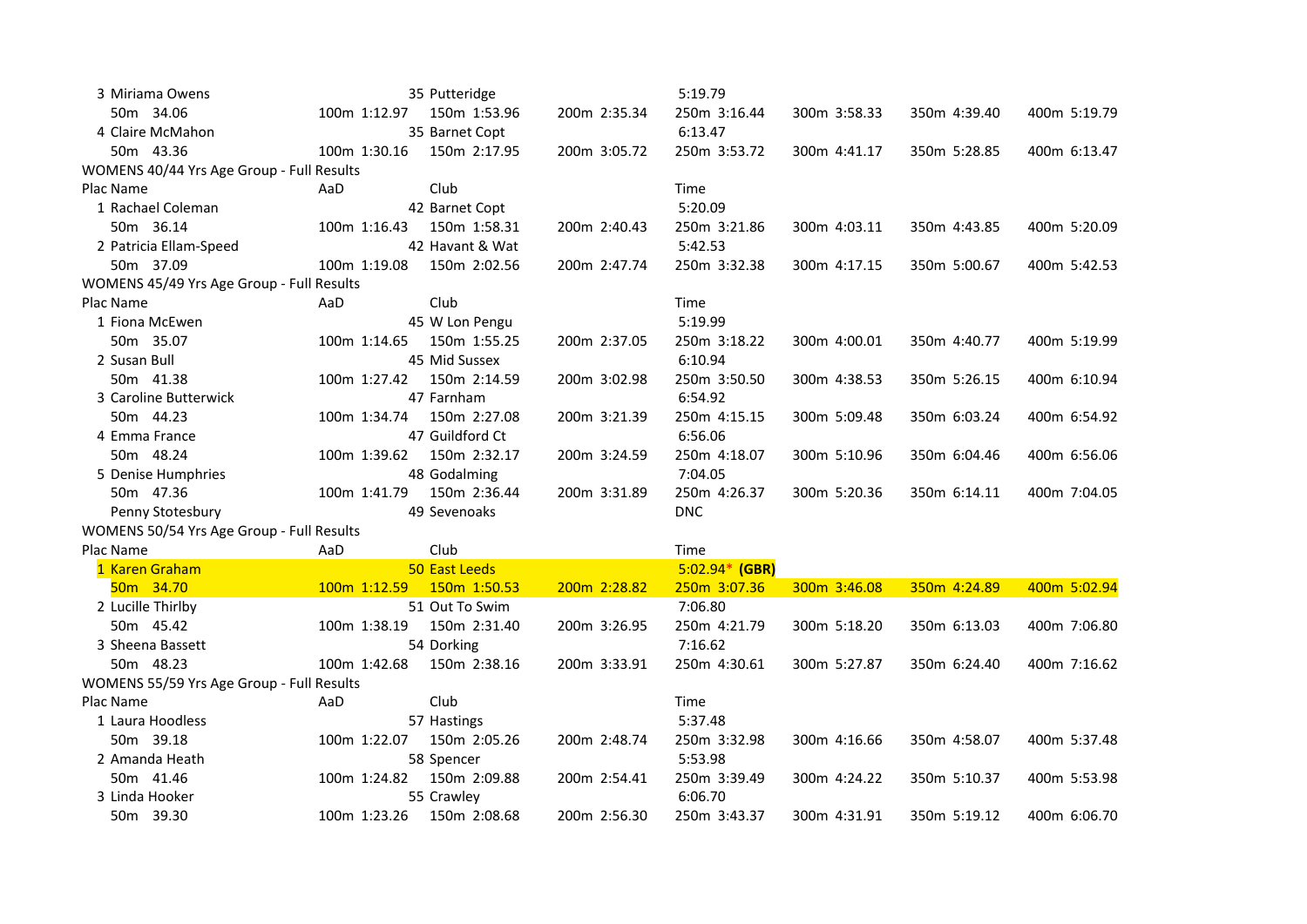| 4 Sharon McLellan                         |              | 57 Sudbury     |              | 6:18.14      |              |              |              |
|-------------------------------------------|--------------|----------------|--------------|--------------|--------------|--------------|--------------|
| $50m -$                                   | 100m 1:31.08 | 150m -         | 200m 3:07.78 | 250m -       | 300m 4:44.80 | 350m -       | 400m 6:18.14 |
| 5 Lyn Ford                                |              | 59 Crawley     |              | 6:28.42      |              |              |              |
| $50m -$                                   | 100m 1:29.47 | 150m -         | 200m 3:09.88 | 250m -       | 300m 4:51.69 | 350m -       | 400m 6:28.42 |
| 6 Rosalind Johnson                        |              | 58 Maidenhead  |              | 6:30.35      |              |              |              |
| 50m 42.45                                 | 100m 1:28.53 | 150m 2:17.51   | 200m 3:07.15 | 250m 3:58.16 | 300m 4:49.34 | 350m 5:41.39 | 400m 6:30.35 |
| 7 Jane Blackwell                          |              | 56 UEA Norwich |              | 6:39.22      |              |              |              |
| 50m 44.37                                 | 100m 1:33.48 | 150m 2:24.49   | 200m 3:16.38 | 250m 4:07.93 | 300m 4:59.11 | 350m 5:52.56 | 400m 6:39.22 |
| 8 Barbara Wiles                           |              | 56 RTW Masters |              | 6:42.80      |              |              |              |
| 50m 44.14                                 | 100m 1:34.66 | 150m 2:26.23   | 200m 3:19.20 | 250m 4:11.46 | 300m 5:04.08 | 350m 5:54.99 | 400m 6:42.80 |
| 9 Ali Sheehan                             |              | 57 South Beds  |              | 7:41.71      |              |              |              |
| 50m 49.38                                 | 100m 1:46.83 | 150m 2:44.34   | 200m 3:45.15 | 250m 4:44.77 | 300m 5:46.42 | 350m 6:45.88 | 400m 7:41.71 |
| 10 Camilla Allwood                        |              | 56 Hackney     |              | 8:19.24      |              |              |              |
| 50m 56.31                                 | 100m 1:57.57 | 150m 3:01.59   | 200m 4:05.29 | 250m 5:09.83 | 300m 6:12.94 | 350m 7:17.79 | 400m 8:19.24 |
| 11 Jacqueline Patel                       |              | 55 Kings Corm  |              | 8:58.02      |              |              |              |
| 50m 57.51                                 | 100m 2:03.09 | 150m 3:11.78   | 200m 4:19.62 | 250m 5:43.65 | 300m 6:47.81 | 350m 7:53.19 | 400m 8:58.02 |
| Deb Park                                  |              | 55 RTW Masters |              | <b>DNC</b>   |              |              |              |
| WOMENS 60/64 Yrs Age Group - Full Results |              |                |              |              |              |              |              |
| Plac Name                                 | AaD          | Club           |              | Time         |              |              |              |
| 1 Christine Ayers                         |              | 62 South Beds  |              | 6:26.91      |              |              |              |
| 50m 41.99                                 | 100m 1:30.08 | 150m 2:18.54   | 200m 3:08.27 | 250m 3:58.12 | 300m 4:48.82 | 350m 5:38.44 | 400m 6:26.91 |
| WOMENS 65/69 Yrs Age Group - Full Results |              |                |              |              |              |              |              |
| Plac Name                                 | AaD          | Club           |              | Time         |              |              |              |
| 1 Alison Gwynn                            |              | 67 Spencer     |              | 6:22.00      |              |              |              |
| 50m 42.43                                 | 100m 1:30.52 | 150m 2:19.31   | 200m 3:08.74 | 250m 3:57.61 | 300m 4:46.76 | 350m 5:36.11 | 400m 6:22.00 |
| 2 Sandra Vincent                          |              | 65 Black Lion  |              | 6:30.02      |              |              |              |
| 50m 43.40                                 | 100m 1:31.25 | 150m 2:21.07   | 200m 3:11.57 | 250m 4:02.21 | 300m 4:53.27 | 350m 5:43.61 | 400m 6:30.02 |
| 3 Mary Johnson                            |              | 65 Mid Sussex  |              | 6:46.52      |              |              |              |
| 50m 45.73                                 | 100m 1:37.83 | 150m 2:29.95   | 200m 3:22.75 | 250m 4:14.78 | 300m 5:07.63 | 350m 5:58.46 | 400m 6:46.52 |
| 4 Andrea Minor                            |              | 67 South Beds  |              | 7:38.82      |              |              |              |
| 50m 48.68                                 | 100m 1:44.52 | 150m 2:43.36   | 200m 3:42.53 | 250m 4:41.92 | 300m 5:41.01 | 350m 6:41.35 | 400m 7:38.82 |
| WOMENS 75/79 Yrs Age Group - Full Results |              |                |              |              |              |              |              |
| Plac Name                                 | AaD          | Club           |              | Time         |              |              |              |
| 1 Jenny Ball                              |              | 77 Io Wight Ma |              | 8:03.09      |              |              |              |
| 50m 53.40                                 | 100m 1:53.82 | 150m 2:55.33   | 200m 3:57.06 | 250m 4:59.30 | 300m 6:02.75 | 350m 7:05.86 | 400m 8:03.09 |
| Event 18 Mens/Womens Open 400m IM         |              |                |              |              |              |              |              |
| MENS 18/24 Yrs Age Group - Full Results   |              |                |              |              |              |              |              |
| Plac Name                                 | AaD          | Club           |              | Time         |              |              |              |
| 1 Christopher Greenhalgh                  |              | 19 Sudbury     |              | 5:03.47      |              |              |              |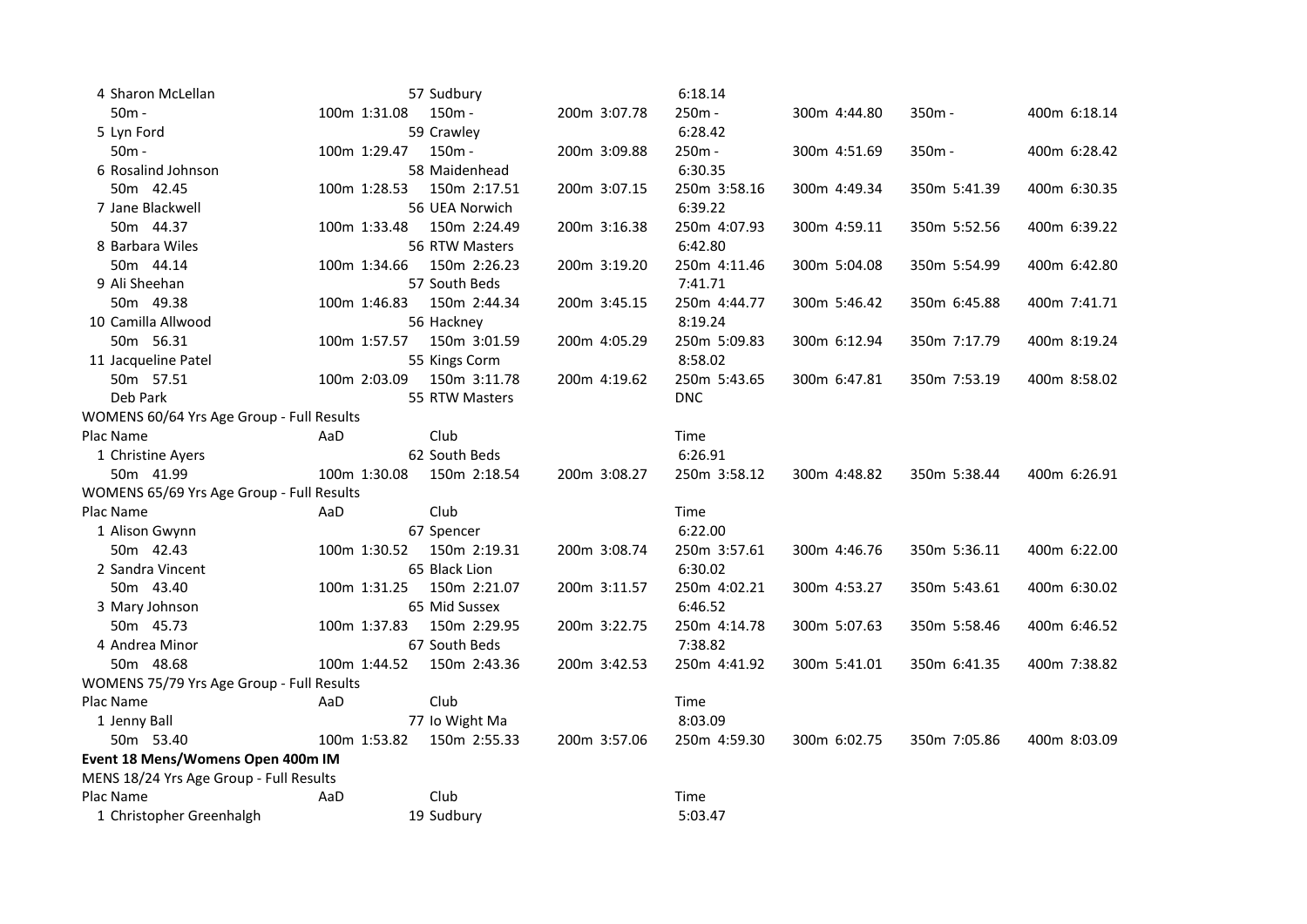| 50m 30.54                               |     | 100m 1:06.86 | 150m 1:49.16    | 200m 2:29.32 | 250m 3:09.84 | 300m 3:52.20 | 350m 4:28.74 | 400m 5:03.47 |
|-----------------------------------------|-----|--------------|-----------------|--------------|--------------|--------------|--------------|--------------|
| MENS 25/29 Yrs Age Group - Full Results |     |              |                 |              |              |              |              |              |
| Plac Name                               | AaD |              | Club            |              | Time         |              |              |              |
| 1 Gareth Cocks                          |     |              | 26 Cardiff Mast |              | 5:13.43      |              |              |              |
| 50m 29.12                               |     | 100m 1:03.70 | 150m 1:47.24    | 200m 2:29.15 | 250m 3:14.32 | 300m 4:00.68 | 350m 4:37.53 | 400m 5:13.43 |
| MENS 30/34 Yrs Age Group - Full Results |     |              |                 |              |              |              |              |              |
| Plac Name                               | AaD |              | Club            |              | Time         |              |              |              |
| 1 Chris Johansen                        |     |              | 31 Co Oxford    |              | 5:36.38      |              |              |              |
| 50m 32.36                               |     | 100m 1:09.69 | 150m 1:54.63    | 200m 2:37.47 | 250m 3:30.28 | 300m 4:22.71 | 350m 5:00.25 | 400m 5:36.38 |
| 2 Guy Armstrong                         |     |              | 33 Black Lion   |              | 6:29.94      |              |              |              |
| 50m 34.52                               |     | 100m 1:19.33 | 150m 2:11.46    | 200m 3:02.47 | 250m 3:59.05 | 300m 4:57.59 | 350m 5:46.32 | 400m 6:29.94 |
| MENS 35/39 Yrs Age Group - Full Results |     |              |                 |              |              |              |              |              |
| Plac Name                               | AaD |              | Club            |              | Time         |              |              |              |
| 1 Mariusz Barcikowski                   |     |              | 39 Black Lion   |              | 5:46.38      |              |              |              |
| 50m 34.06                               |     | 100m 1:14.54 | 150m 1:59.04    | 200m 2:43.32 | 250m 3:33.51 | 300m 4:24.90 | 350m 5:06.33 | 400m 5:46.38 |
| 2 Samuel Chadwick                       |     |              | 36 Godalming    |              | 5:53.87      |              |              |              |
| 50m 35.77                               |     | 100m 1:17.79 | 150m 2:04.83    | 200m 2:51.05 | 250m 3:42.59 | 300m 4:34.82 | 350m 5:14.63 | 400m 5:53.87 |
| <b>Tim Price</b>                        |     |              | 39 RTW Masters  |              | DQ SA 3L     |              |              |              |
| MENS 40/44 Yrs Age Group - Full Results |     |              |                 |              |              |              |              |              |
| Plac Name                               | AaD |              | Club            |              | Time         |              |              |              |
| 1 Paul Standen-Payne                    |     |              | 41 DLL Ebourne  |              | 6:46.23      |              |              |              |
| $50m -$                                 |     | 100m 1:29.39 | 150m -          | 200m 3:23.49 | $250m -$     | 300m 5:18.15 | $350m -$     | 400m 6:46.23 |
| MENS 45/49 Yrs Age Group - Full Results |     |              |                 |              |              |              |              |              |
| Plac Name                               | AaD |              | Club            |              | Time         |              |              |              |
| 1 Ewan Benfield                         |     |              | 49 Cally Mast   |              | 7:38.72      |              |              |              |
| 50m 47.00                               |     | 100m 1:42.65 | 150m 2:47.34    | 200m 3:47.80 | 250m 4:50.58 | 300m 5:53.70 | 350m 6:48.68 | 400m 7:38.72 |
| Keith Spence                            |     |              | 49 Basingstoke  |              | DQ T         |              |              |              |
| MENS 50/54 Yrs Age Group - Full Results |     |              |                 |              |              |              |              |              |
| Plac Name                               | AaD |              | Club            |              | Time         |              |              |              |
| 1 Martin Fenner                         |     |              | 53 Romford Town |              | 6:02.64      |              |              |              |
| 50m 35.70                               |     | 100m 1:20.01 | 150m 2:04.92    | 200m 2:51.13 | 250m 3:42.56 | 300m 4:35.92 | 350m 5:18.61 | 400m 6:02.64 |
| 2 Mark Strakosch                        |     |              | 54 Berkhamsted  |              | 6:23.39      |              |              |              |
| 50m 42.49                               |     | 100m 1:36.74 | 150m 2:27.40    | 200m 3:13.86 | 250m 4:10.57 | 300m 5:04.77 | 350m 5:45.23 | 400m 6:23.39 |
| 3 Glen Isaacs                           |     |              | 50 Black Lion   |              | 6:28.24      |              |              |              |
| 50m 40.68                               |     | 100m 1:30.23 | 150m 2:22.68    | 200m 3:12.08 | 250m 4:10.44 | 300m 5:09.79 | 350m 5:49.82 | 400m 6:28.24 |
| 4 Adam Lelean                           |     |              | 53 Diss Otters  |              | 6:30.80      |              |              |              |
| 50m 45.65                               |     | 100m 1:37.02 | 150m 2:29.80    | 200m 3:20.94 | 250m 4:15.92 | 300m 5:11.20 | 350m 5:51.48 | 400m 6:30.80 |
| MENS 65/69 Yrs Age Group - Full Results |     |              |                 |              |              |              |              |              |
| Plac Name                               | AaD |              | Club            |              | Time         |              |              |              |
|                                         |     |              |                 |              |              |              |              |              |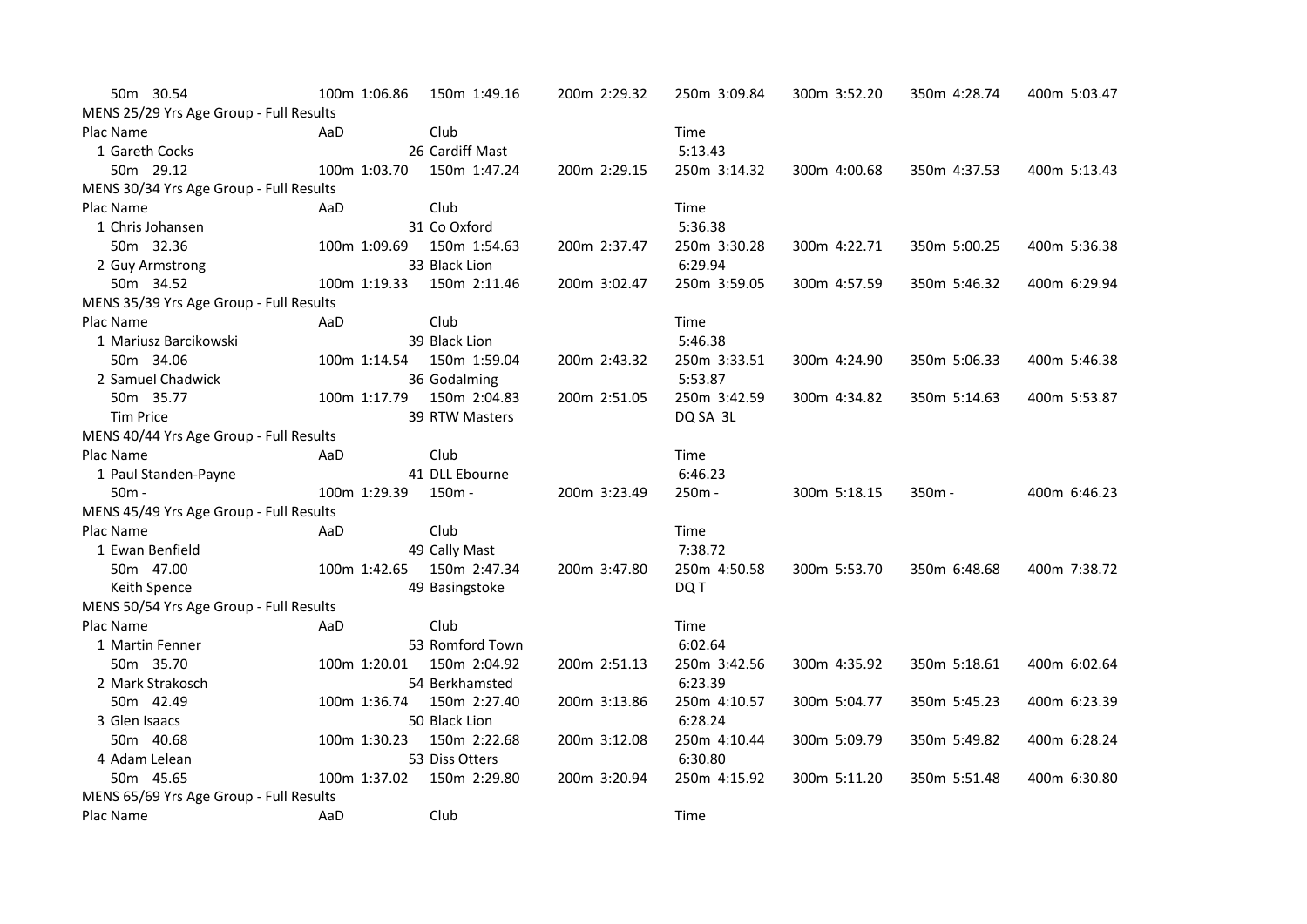| 1 Stuart McLellan                         |              | 66 Sudbury      |              | 7:11.70      |              |              |              |
|-------------------------------------------|--------------|-----------------|--------------|--------------|--------------|--------------|--------------|
| 50m 44.23                                 | 100m 1:37.79 | 150m 2:34.18    | 200m 3:30.42 | 250m 4:31.77 | 300m 5:35.87 | 350m 6:24.28 | 400m 7:11.70 |
| 2 Peter Stephens                          |              | 68 Truro City   |              | 8:33.09      |              |              |              |
| 50m 49.87                                 | 100m 1:53.57 | 150m 3:04.67    | 200m 4:15.11 | 250m 5:28.99 | 300m 6:44.40 | 350m 7:40.09 | 400m 8:33.09 |
| WOMENS 25/29 Yrs Age Group - Full Results |              |                 |              |              |              |              |              |
| Plac Name                                 | AaD          | Club            |              | Time         |              |              |              |
| 1 Sarah Nisbet                            |              | 27 Lewes        |              | 5:49.56      |              |              |              |
| 50m 34.93                                 | 100m 1:19.26 | 150m 2:05.01    | 200m 2:51.40 | 250m 3:36.92 | 300m 4:26.79 | 350m 5:08.03 | 400m 5:49.56 |
| 2 Sarah Clarke                            |              | 29 Sudbury      |              | 7:38.50      |              |              |              |
| 50m 51.49                                 | 100m 1:52.01 | 150m 4:58.41    | 200m 3:59.60 | 250m 6:49.86 | 300m 5:57.74 | $350m -$     | 400m 7:38.50 |
| WOMENS 30/34 Yrs Age Group - Full Results |              |                 |              |              |              |              |              |
| Plac Name                                 | AaD          | Club            |              | Time         |              |              |              |
| 1 Natasha Morgan                          |              | 33 Cally Mast   |              | 5:46.61      |              |              |              |
| 50m -                                     | 100m 1:16.84 | 150m -          | 200m 2:49.11 | $250m -$     | 300m 4:24.36 | $350m -$     | 400m 5:46.61 |
| WOMENS 35/39 Yrs Age Group - Full Results |              |                 |              |              |              |              |              |
| Plac Name                                 | AaD          | Club            |              | Time         |              |              |              |
| 1 Dawn Palmer                             |              | 39 Romford Town |              | 5:35.22      |              |              |              |
| 50m 33.46                                 | 100m 1:13.05 | 150m 1:57.16    | 200m 2:39.94 | 250m 3:27.90 | 300m 4:16.93 | 350m 4:56.70 | 400m 5:35.22 |
| WOMENS 45/49 Yrs Age Group - Full Results |              |                 |              |              |              |              |              |
| Plac Name                                 | AaD          | Club            |              | Time         |              |              |              |
| 1 Kim Fenner                              |              | 45 RTW Masters  |              | 7:11.84      |              |              |              |
| 50m 46.70                                 | 100m 1:41.97 | 150m 2:38.76    | 200m 3:32.76 | 250m 4:34.23 | 300m 5:35.04 | 350m 6:25.23 | 400m 7:11.84 |
| WOMENS 50/54 Yrs Age Group - Full Results |              |                 |              |              |              |              |              |
| Plac Name                                 | AaD          | Club            |              | Time         |              |              |              |
| 1 Anne Raymond                            |              | 52 Croydon Amph |              | 7:22.10      |              |              |              |
| 50m 52.13                                 | 100m 1:53.64 | 150m 2:53.93    | 200m 3:50.60 | 250m 4:46.49 | 300m 5:43.61 | 350m 6:33.85 | 400m 7:22.10 |
| <b>Allie Price</b>                        |              | 50 Cardiff Mast |              | DQ ST        |              |              |              |
| WOMENS 55/59 Yrs Age Group - Full Results |              |                 |              |              |              |              |              |
| Plac Name                                 | AaD          | Club            |              | Time         |              |              |              |
| 1 Fran Baker                              |              | 55 Launceston   |              | 7:07.97      |              |              |              |
| 50m 44.69                                 | 100m 1:44.61 | 150m 2:40.05    | 200m 3:34.91 | 250m 4:34.37 | 300m 5:36.07 | 350m 6:22.03 | 400m 7:07.97 |
| 2 Jacqueline Patel                        |              | 55 Kings Corm   |              | 9:18.18      |              |              |              |
| 50m 1:03.68                               | 100m 2:19.34 | 150m 3:38.42    | 200m 4:58.75 | 250m 6:07.02 | 300m 7:16.78 | 350m 8:16.93 | 400m 9:18.18 |
| Event 19 Mens Open 100m Butterfly         |              |                 |              |              |              |              |              |
| 18/24 Yrs Age Group - Full Results        |              |                 |              |              |              |              |              |
| Plac Name                                 | AaD          | Club            |              | Time         |              | 50           |              |
| 1 Neal Thomson                            |              | 24 Otter        |              | 1:01.23      | 27.91        |              |              |
| 2 David Carline                           |              | 22 Guildford Ct |              | 1:04.10      | 29.08        |              |              |
| 3 Tommy Cowell                            |              | 20 Erith & Dist |              | 1:17.52      | 33.78        |              |              |
|                                           |              |                 |              |              |              |              |              |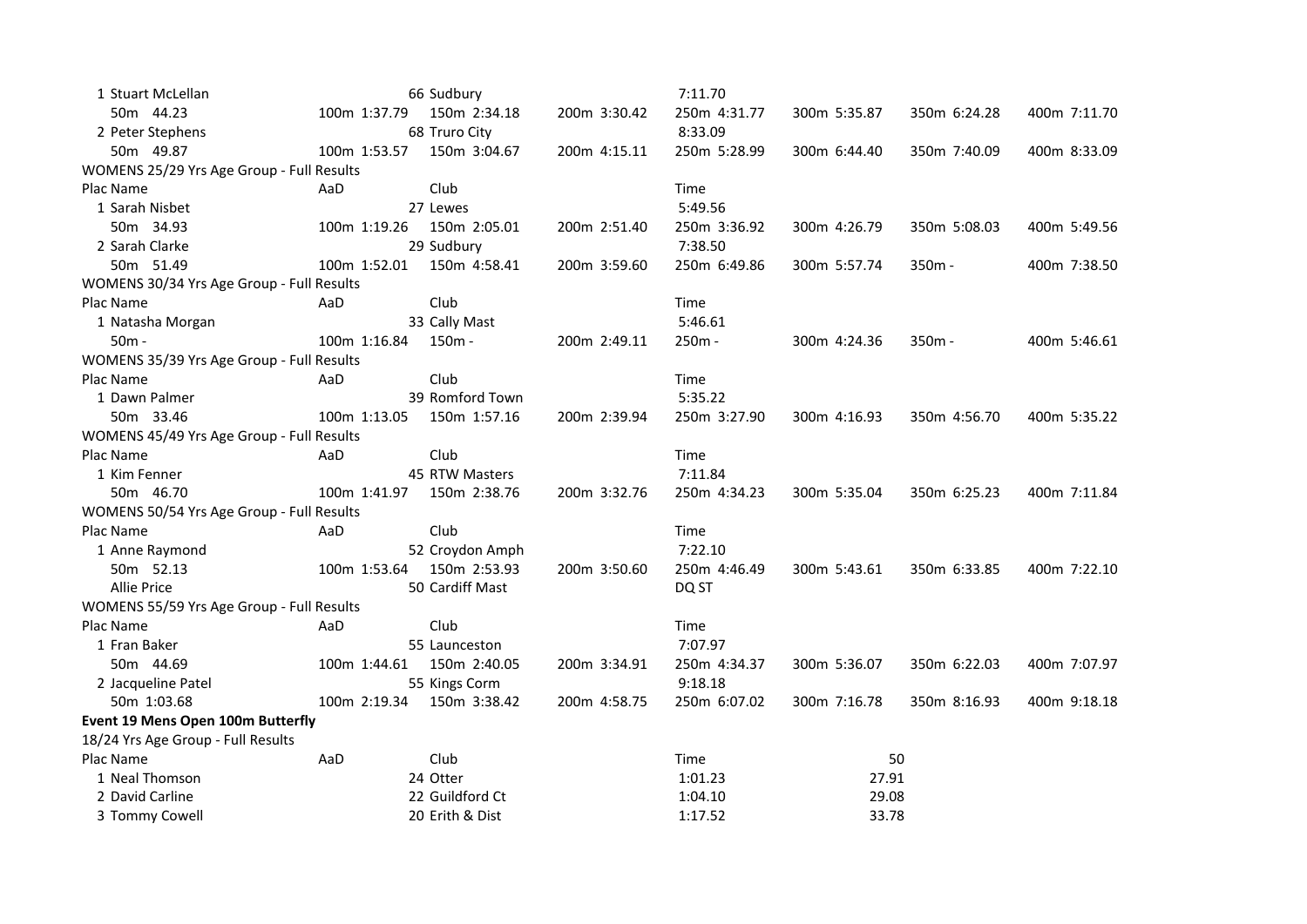| 25/29 Yrs Age Group - Full Results |     |                 |         |       |
|------------------------------------|-----|-----------------|---------|-------|
| Plac Name                          | AaD | Club            | Time    | 50    |
| 1 Gareth Cocks                     |     | 26 Cardiff Mast | 1:00.97 | 28.58 |
| 2 John Children                    |     | 27 RTW Masters  | 1:09.19 | 31.91 |
| 30/34 Yrs Age Group - Full Results |     |                 |         |       |
| Plac Name                          | AaD | Club            | Time    | 50    |
| 1 James Mactavish                  |     | 33 Co South'ton | 1:10.41 | 32.68 |
| 35/39 Yrs Age Group - Full Results |     |                 |         |       |
| Plac Name                          | AaD | Club            | Time    | 50    |
| 1 David Denny                      |     | 39 Co Oxford    | 1:01.85 | 29.59 |
| 2 Edward Pepper                    |     | 37 Godalming    | 1:11.00 | 30.31 |
| 3 Simon Horler                     |     | 36 RTW Masters  | 1:14.53 | 34.27 |
| 40/44 Yrs Age Group - Full Results |     |                 |         |       |
| Plac Name                          | AaD | Club            | Time    | 50    |
| 1 Nick Bunclark                    |     | 41 Beckenham    | 1:07.38 | 30.56 |
| 45/49 Yrs Age Group - Full Results |     |                 |         |       |
| Plac Name                          | AaD | Club            | Time    | 50    |
| 1 Stephen Atherley                 |     | 49 TigersJersey | 1:08.27 | 31.79 |
| 2 Iain Jameson                     |     | 46 Beckenham    | 1:15.92 |       |
| 3 VAIDOTAS GUMBIS                  |     | 49 KAISIADORYS  | 1:23.55 | 36.75 |
| 50/54 Yrs Age Group - Full Results |     |                 |         |       |
| Plac Name                          | AaD | Club            | Time    | 50    |
| 1 Clive Benson                     |     | 52 Hart         | 1:08.12 |       |
| 2 Dale Barker                      |     | 53 Stowmarket   | 1:16.98 | 35.37 |
| 3 Antony Corben                    |     | 53 Fareham N'ds | 1:23.78 | 35.36 |
| 4 Laine Watts                      |     | 51 RTW Masters  | 2:00.12 | 53.7  |
| 55/59 Yrs Age Group - Full Results |     |                 |         |       |
| Plac Name                          | AaD | Club            | Time    | 50    |
| 1 Paul Goudie                      |     | 56 Otter        | 1:12.78 | 33.96 |
| 2 Anthony Ball                     |     | 55 Erith & Dist | 1:16.72 | 35.48 |
| 3 Declan O Sullivan                |     | 55 Aer Lingus M | 1:17.37 | 35.98 |
| 65/69 Yrs Age Group - Full Results |     |                 |         |       |
| Plac Name                          | AaD | Club            | Time    | 50    |
| 1 Chris Jessup                     |     | 69 Salisbury    | 1:50.15 |       |
| 2 Peter Stephens                   |     | 68 Truro City   | 1:52.74 | 51.71 |
| 70/74 Yrs Age Group - Full Results |     |                 |         |       |
| Plac Name                          | AaD | Club            | Time    | 50    |
| 1 Derek Parr                       |     | 71 Broomfield   | 1:27.11 | 40.68 |
| 2 David Hall                       |     | 73 Witney       | 1:52.79 | 51.23 |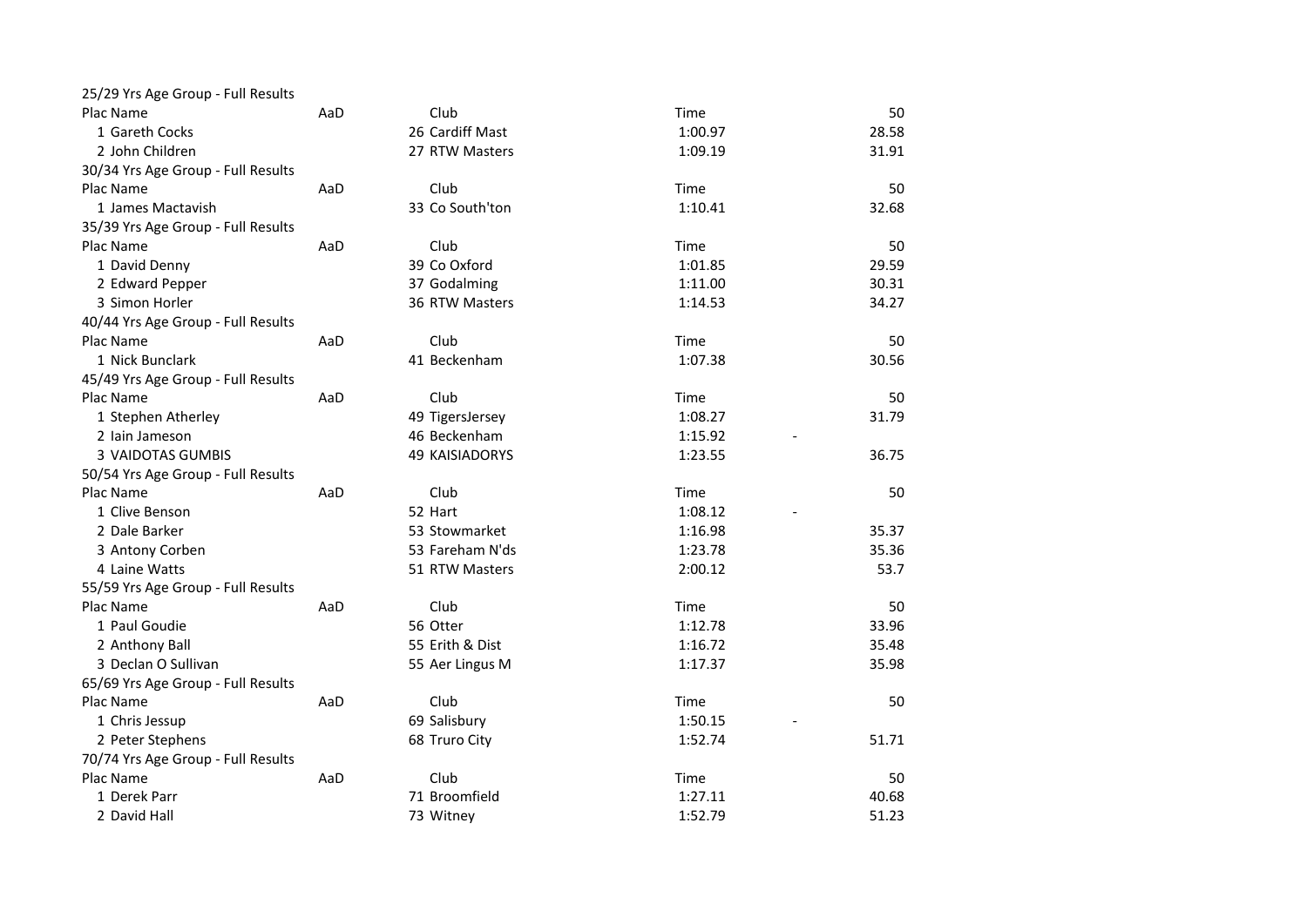| 75/79 Yrs Age Group - Full Results        |     |                 |            |         |     |     |
|-------------------------------------------|-----|-----------------|------------|---------|-----|-----|
| Plac Name                                 | AaD | Club            | Time       | 50      |     |     |
| 1 Michael Daniell                         |     | 75 Bracknell    | 1:46.06    | 48.27   |     |     |
| 2 Garfield Thomas                         |     | 75 Bridgend Cty | 1:54.87    | 53.51   |     |     |
| Event 20 Womens Open 100m Butterfly       |     |                 |            |         |     |     |
| 18/24 Yrs Age Group - Full Results        |     |                 |            |         |     |     |
| Plac Name                                 | AaD | Club            | Time       | 50      |     |     |
| 1 Charlotte Humphreys                     |     | 24 Ealing       | 1:06.53    | 31.39   |     |     |
| 2 April Richards                          |     | 23 Potters Bar  | 1:11.55    | 32.85   |     |     |
| 25/29 Yrs Age Group - Full Results        |     |                 |            |         |     |     |
| Plac Name                                 | AaD | Club            | Time       | 50      |     |     |
| 1 Jenny Jones                             |     | 25 Cardiff Mast | 1:15.01    | 34.13   |     |     |
| 2 Sarah-Jane Law                          |     | 26 W Lon Pengu  | 1:22.31    | 35.64   |     |     |
| 30/34 Yrs Age Group - Full Results        |     |                 |            |         |     |     |
| Plac Name                                 | AaD | Club            | Time       | 50      |     |     |
| 1 Emma Oliver                             |     | 34 Basingstoke  | 1:11.99    | 32.79   |     |     |
| 2 Carly Bland                             |     | 34 White Oak    | 1:18.93    | 35.44   |     |     |
| 35/39 Yrs Age Group - Full Results        |     |                 |            |         |     |     |
| Plac Name                                 | AaD | Club            | Time       | 50      |     |     |
| 1 Elizabeth Bellinger                     |     | 37 Bishop Stort | 1:07.39    | 30.76   |     |     |
| 2 Zsuzsanna Felvegi                       |     | 36 Co Oxford    | 1:17.45    | 35.1    |     |     |
| 3 Lisa Burdett                            |     | 39 Erith & Dist | 1:17.53    |         |     |     |
| 4 Sam Hammond                             |     | 35 South Beds   | 1:22.31    | 34.97   |     |     |
| 40/44 Yrs Age Group - Full Results        |     |                 |            |         |     |     |
| Plac Name                                 | AaD | Club            | Time       | 50      |     |     |
| 1 Jessica Wooddisse                       |     | 40 Stroud Mast  | 1:14.45    | 34.58   |     |     |
| 2 Lara Fenner                             |     | 41 Romford Town | 1:17.01    | 35.27   |     |     |
| 50/54 Yrs Age Group - Full Results        |     |                 |            |         |     |     |
| Plac Name                                 | AaD | Club            | Time       | 50      |     |     |
| Jennifer Vick                             |     | 52 Erith & Dist | <b>DNC</b> |         |     |     |
| 55/59 Yrs Age Group - Full Results        |     |                 |            |         |     |     |
| Plac Name                                 | AaD | Club            | Time       | 50      |     |     |
| 1 Shauna King                             |     | 56 RTW Masters  | 2:07.22    | 1:01.33 |     |     |
| 2 Jacqueline Patel                        |     | 55 Kings Corm   | 2:17.66    |         |     |     |
| Event 21 Mens/Womens Open 200m Backstroke |     |                 |            |         |     |     |
| MENS 18/24 Yrs Age Group - Full Results   |     |                 |            |         |     |     |
| Plac Name                                 | AaD | Club            | Time       | 50      | 100 | 150 |
| <b>Thomas Anson</b>                       |     | 19 Brighton Dol | DQ FI      |         |     |     |
| MENS 25/29 Yrs Age Group - Full Results   |     |                 |            |         |     |     |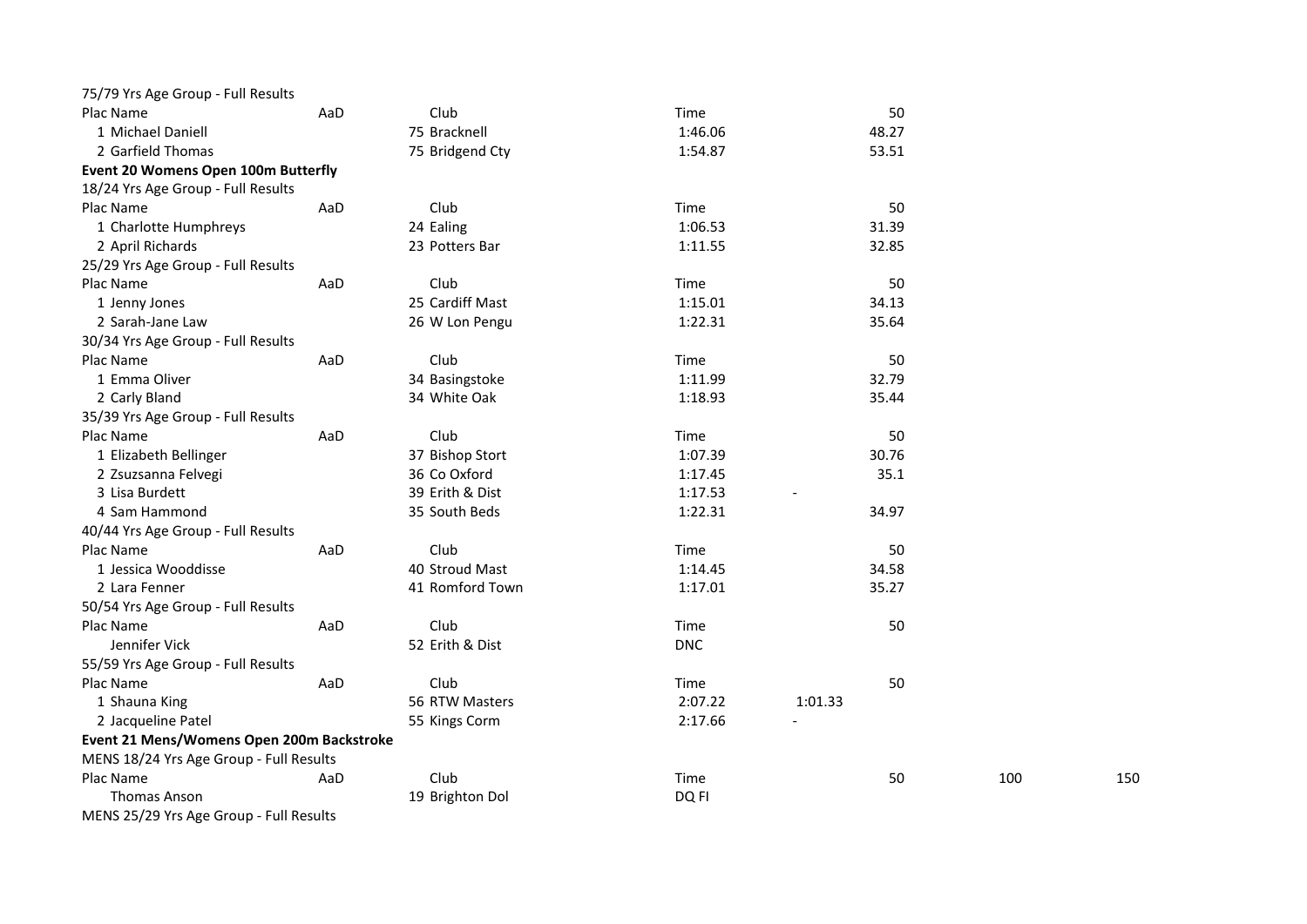| Plac Name                                 | AaD | Club            | Time       |         | 50 |               | 100     | 150 |
|-------------------------------------------|-----|-----------------|------------|---------|----|---------------|---------|-----|
| 1 Victor Estella-Perez                    |     | 29 Co South'ton | 2:30.53    |         |    | 34.43 1:11.76 | 1:50.69 |     |
| MENS 30/34 Yrs Age Group - Full Results   |     |                 |            |         |    |               |         |     |
| Plac Name                                 | AaD | Club            | Time       |         | 50 |               | 100     | 150 |
| 1 Matt Everett                            |     | 32 Co Oxford    | 2:35.22    |         |    | 35.94 1:16.21 | 1:55.90 |     |
| MENS 40/44 Yrs Age Group - Full Results   |     |                 |            |         |    |               |         |     |
| Plac Name                                 | AaD | Club            | Time       |         | 50 |               | 100     | 150 |
| 1 Richard Stannard                        |     | 41 Maidenhead   | 2:20.92    |         |    | 32.74 1:07.73 | 1:44.75 |     |
| 2 Paul Allen                              |     | 43 Boston       | 2:28.84    |         |    | 34.83 1:11.56 | 1:49.83 |     |
| MENS 45/49 Yrs Age Group - Full Results   |     |                 |            |         |    |               |         |     |
| Plac Name                                 | AaD | Club            | Time       |         | 50 |               | 100     | 150 |
| 1 Mark Phillips                           |     | 49 Sevenoaks    | 2:46.25    |         |    | 37.44 1:19.90 | 2:03.83 |     |
| 2 Ian James                               |     | 45 Co Oxford    | 3:37.02    |         |    | 51.63 1:46.08 | 2:42.92 |     |
| MENS 50/54 Yrs Age Group - Full Results   |     |                 |            |         |    |               |         |     |
| Plac Name                                 | AaD | Club            | Time       |         | 50 |               | 100     | 150 |
| 1 Martin Fenner                           |     | 53 Romford Town | 2:46.50    |         |    | 38.07 1:20.40 | 2:04.06 |     |
| 2 Mark Pincott                            |     | 50 Faversham    | 2:54.00    |         |    | 40.69 1:24.22 | 2:09.89 |     |
| 3 Mark Walsh                              |     | 54 Eastbourne   | 2:54.37    |         |    | 39.25 1:23.21 | 2:09.75 |     |
| 4 Terry Wright                            |     | 54 Bracknell    | 3:09.01    |         |    | 44.55 1:32.20 | 2:21.95 |     |
| MENS 55/59 Yrs Age Group - Full Results   |     |                 |            |         |    |               |         |     |
| Plac Name                                 | AaD | Club            | Time       |         | 50 |               | 100     | 150 |
| 1 Anthony Ball                            |     | 55 Erith & Dist | 3:02.28    |         |    | 43.87 1:30.76 | 2:17.28 |     |
| MENS 60/64 Yrs Age Group - Full Results   |     |                 |            |         |    |               |         |     |
| Plac Name                                 | AaD | Club            | Time       |         | 50 |               | 100     | 150 |
| 1 FRANCOIS RENAUDIE                       |     | 63 BORDEAUX ETU | 2:57.00    |         |    | 42.85 1:27.66 | 2:12.82 |     |
| MENS 65/69 Yrs Age Group - Full Results   |     |                 |            |         |    |               |         |     |
| Plac Name                                 | AaD | Club            | Time       |         | 50 |               | 100     | 150 |
| 1 Chris Jessup                            |     | 69 Salisbury    | 4:00.75    |         |    | 56.91 1:59.16 | 3:01.55 |     |
| MENS 70/74 Yrs Age Group - Full Results   |     |                 |            |         |    |               |         |     |
| Plac Name                                 | AaD | Club            | Time       |         | 50 |               | 100     | 150 |
| 1 Stasys Grigas                           |     | 74 Marijampoles | 5:13.68    | 1:10.70 |    | 2:32.56       | 3:55.32 |     |
| MENS 75/79 Yrs Age Group - Full Results   |     |                 |            |         |    |               |         |     |
| Plac Name                                 | AaD | Club            | Time       |         | 50 |               | 100     | 150 |
| Nigel Salsbury                            |     | 75 Spencer      | <b>DNC</b> |         |    |               |         |     |
| MENS 80/84 Yrs Age Group - Full Results   |     |                 |            |         |    |               |         |     |
| Plac Name                                 | AaD | Club            | Time       |         | 50 |               | 100     | 150 |
| 1 Janos Leigh                             |     | 81 Romford Town | 4:21.17    | 1:06.12 |    | 2:12.75       |         |     |
| WOMENS 18/24 Yrs Age Group - Full Results |     |                 |            |         |    |               |         |     |
| Plac Name                                 | AaD | Club            | Time       |         | 50 |               | 100     | 150 |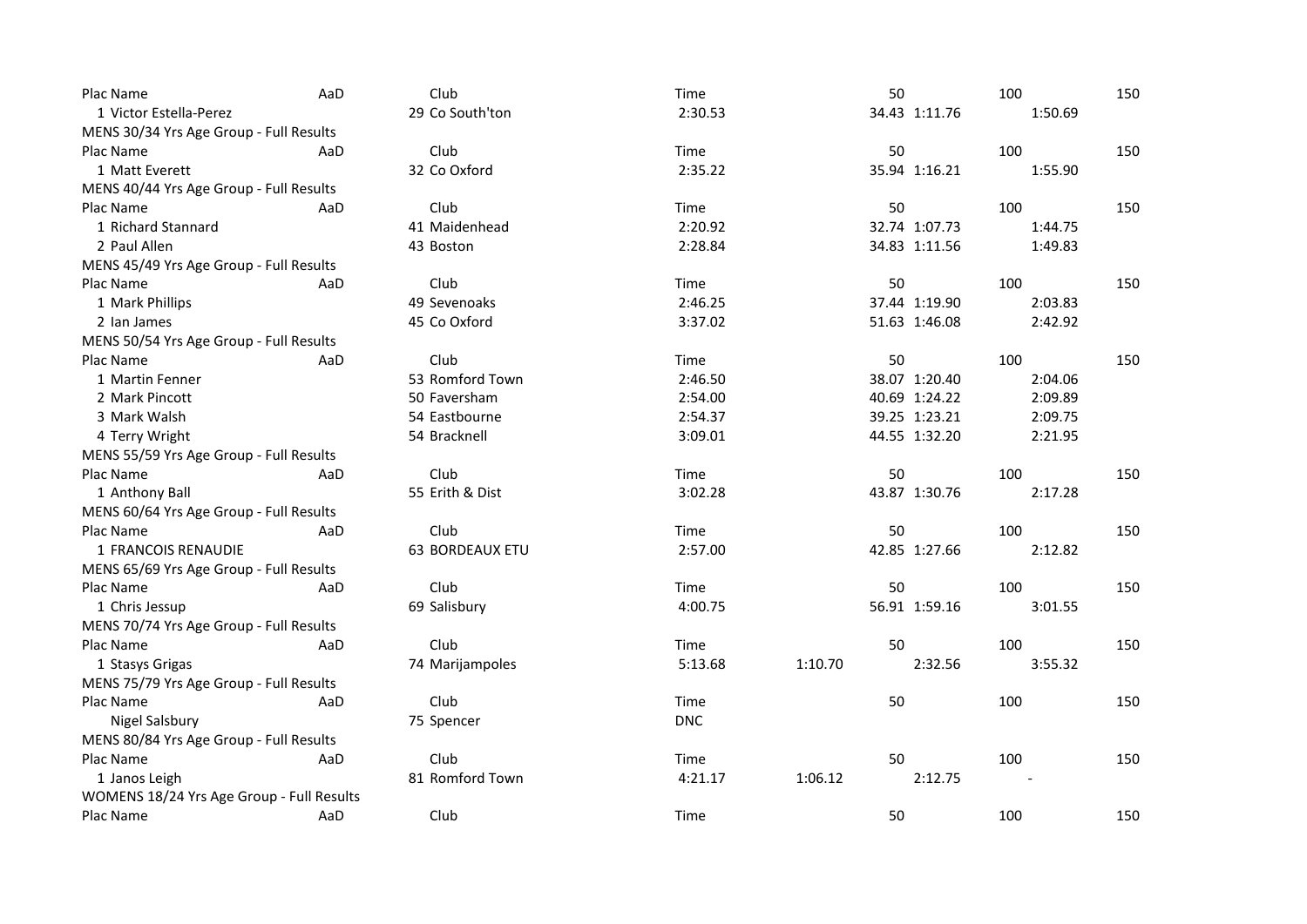| 1 Olivia Handley                          |     | 19 Beckenham    | 2:38.87    |         |           | 35.82 1:15.90 | 1:58.16 |     |
|-------------------------------------------|-----|-----------------|------------|---------|-----------|---------------|---------|-----|
| 2 Laura Phillips                          |     | 20 Sevenoaks    | 2:48.12    |         |           | 38.6 1:20.56  | 2:04.65 |     |
| 3 Amber Danks                             |     | 24 Serpentine   | 3:50.19    |         |           |               |         |     |
| WOMENS 25/29 Yrs Age Group - Full Results |     |                 |            |         |           |               |         |     |
| Plac Name                                 | AaD | Club            | Time       |         | 50        |               | 100     | 150 |
| 1 Hannah Lord                             |     | 27 Rushmoor Ryl | 2:46.05    |         |           | 1:20.37       |         |     |
| WOMENS 35/39 Yrs Age Group - Full Results |     |                 |            |         |           |               |         |     |
| Plac Name                                 | AaD | Club            | Time       |         | 50        |               | 100     | 150 |
| 1 Carrie Page                             |     | 37 Putteridge   | 3:04.45    |         | $42.65 -$ |               | 2:19.53 |     |
| WOMENS 45/49 Yrs Age Group - Full Results |     |                 |            |         |           |               |         |     |
| Plac Name                                 | AaD | Club            | Time       |         | 50        |               | 100     | 150 |
| 1 Jo Corben                               |     | 45 Fareham N'ds | 2:27.86    |         |           | 35.54 1:13.55 | 1:50.99 |     |
| 2 Penny Stotesbury                        |     | 49 Sevenoaks    | 3:06.31    |         |           | 43.46 1:31.57 | 2:21.14 |     |
| 3 Denise Humphries                        |     | 48 Godalming    | 3:38.59    |         |           | 47.3 1:42.90  | 2:42.82 |     |
| WOMENS 50/54 Yrs Age Group - Full Results |     |                 |            |         |           |               |         |     |
| Plac Name                                 | AaD | Club            | Time       |         | 50        |               | 100     | 150 |
| 1 Carolynn Curtis                         |     | 52 Spencer      | 2:49.98    |         |           | 39.48 1:22.08 | 2:06.12 |     |
| 2 Blan Walker                             |     | 52 Witney       | 3:17.73    |         |           | 46.64 1:37.29 | 2:29.02 |     |
| 3 Roz Robertson                           |     | 53 Spencer      | 3:35.17    |         |           | 52.55 1:46.96 | 2:41.25 |     |
| WOMENS 55/59 Yrs Age Group - Full Results |     |                 |            |         |           |               |         |     |
| Plac Name                                 | AaD | Club            | Time       |         | 50        |               | 100     | 150 |
| 1 Deb Park                                |     | 55 RTW Masters  | 3:05.81    |         |           | 42.92 1:29.65 | 2:17.89 |     |
| 2 Fran Baker                              |     | 55 Launceston   | 3:23.59    |         |           | 50.52 1:43.14 | 2:34.16 |     |
| 3 Alison Cox                              |     | 55 Y Swim       | 3:28.58    |         |           | 1:41.79       |         |     |
| 4 Amanda Doyle                            |     | 59 Dorking      | 3:32.88    |         |           | 50.28 1:44.35 | 2:40.92 |     |
| 5 Sharon McLellan                         |     | 57 Sudbury      | 3:42.12    |         |           | 52.99 1:48.88 | 2:45.99 |     |
| 6 Babs Collier                            |     | 57 Eastbourne   | 3:51.94    |         |           | 53.22 1:53.18 | 2:51.73 |     |
| Rosalind Johnson                          |     | 58 Maidenhead   | <b>DNC</b> |         |           |               |         |     |
| WOMENS 60/64 Yrs Age Group - Full Results |     |                 |            |         |           |               |         |     |
| Plac Name                                 | AaD | Club            | Time       |         | 50        |               | 100     | 150 |
| 1 Kathy Bidnall                           |     | 60 Mid Sussex   | 3:09.79    |         |           | 43.58 1:30.59 | 2:20.40 |     |
| 2 Marianne Davey                          |     | 62 Crawley      | 3:50.55    |         |           | 55.43 1:54.25 | 2:55.07 |     |
| 3 Shelley Robinson                        |     | 63 Sevenoaks    | 4:23.15    | 1:05.59 |           | 2:14.71       | 3:21.73 |     |
| Sally Lelean                              |     | 64 Diss Otters  | DQ FI      |         |           |               |         |     |
| WOMENS 65/69 Yrs Age Group - Full Results |     |                 |            |         |           |               |         |     |
| Plac Name                                 | AaD | Club            | Time       |         | 50        |               | 100     | 150 |
| 1 Mary Johnson                            |     | 65 Mid Sussex   | 3:30.49    |         |           | 47.75 1:42.41 | 2:37.86 |     |
| WOMENS 70/74 Yrs Age Group - Full Results |     |                 |            |         |           |               |         |     |
| Plac Name                                 | AaD | Club            | Time       |         | 50        |               | 100     | 150 |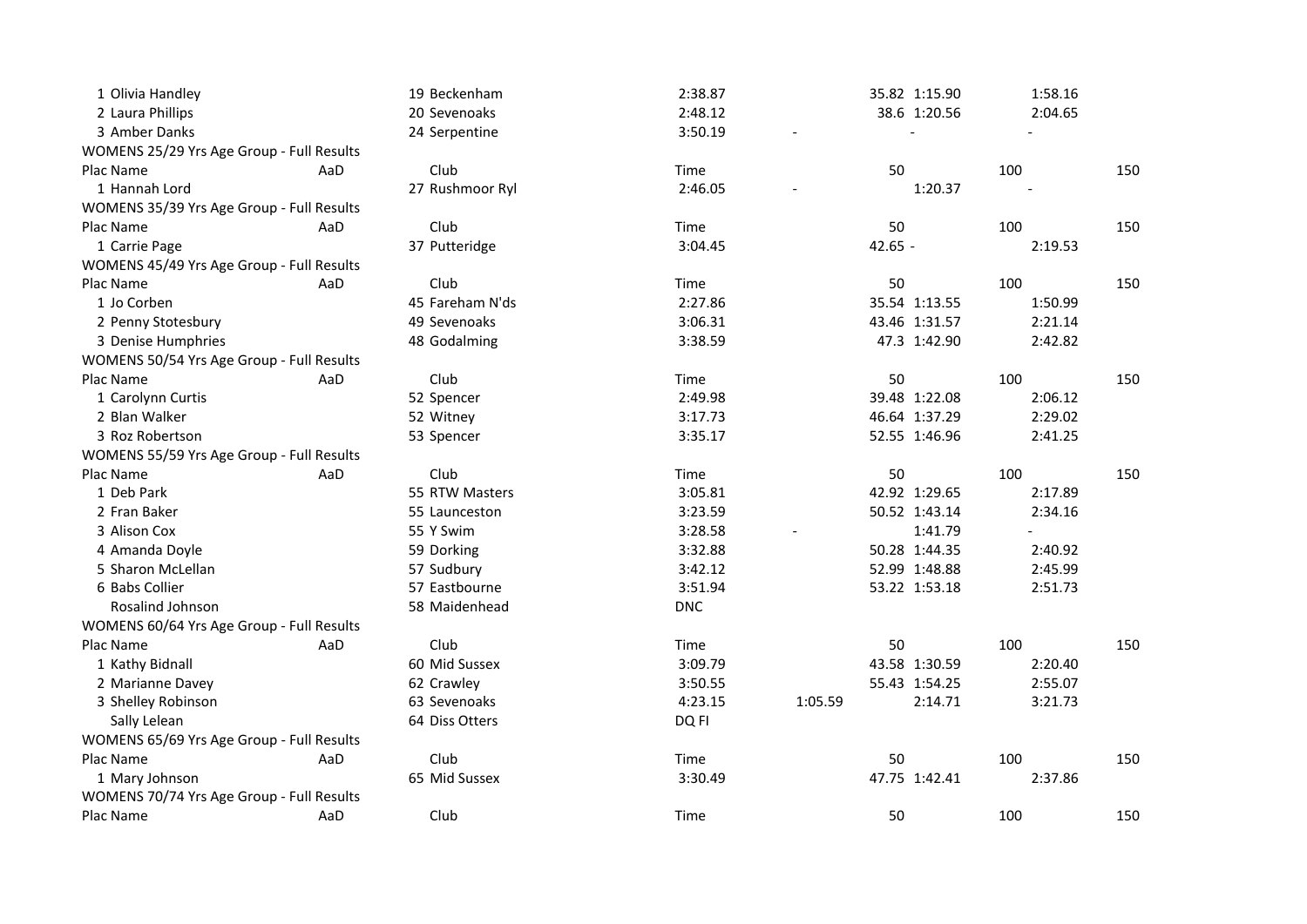| 1 Jose Adam                               |     | 74 Brighton Dol | 4:36.12 | 1:00.40 | 2:10.38       | 3:23.93 |     |
|-------------------------------------------|-----|-----------------|---------|---------|---------------|---------|-----|
| WOMENS 75/79 Yrs Age Group - Full Results |     |                 |         |         |               |         |     |
| Plac Name                                 | AaD | Club            | Time    |         | 50            | 100     | 150 |
| 1 Janet Masters                           |     | 75 South Beds   | 4:00.93 |         | 54.53 1:56.30 |         |     |
| 2 Jenny Ball                              |     | 77 Io Wight Ma  | 4:22.35 | 1:00.70 | 2:11.40       | 3:19.08 |     |
| WOMENS 80/84 Yrs Age Group - Full Results |     |                 |         |         |               |         |     |
| Plac Name                                 | AaD | Club            | Time    |         | 50            | 100     | 150 |
| 1 Jane Asher                              |     | 84 Kings Corm   | 4:06.42 |         | 59.1 2:03.66  | 3:08.02 |     |
| Event 22 Mens Open 100m Freestyle         |     |                 |         |         |               |         |     |
| 18/24 Yrs Age Group - Full Results        |     |                 |         |         |               |         |     |
| Plac Name                                 | AaD | Club            | Time    |         | 50            |         |     |
| 1 Oliver Wilson                           |     | 23 Otter        | 52.40   |         | 24.84         |         |     |
| 2 Neal Thomson                            |     | 24 Otter        | 54.61   |         | 26.49         |         |     |
| 3 James Manning                           |     | 22 Sevenoaks    | 59.51   |         | 28.19         |         |     |
| 4 David Carline                           |     | 22 Guildford Ct | 1:00.15 |         | 28.32         |         |     |
| 5 Thomas Anson                            |     | 19 Brighton Dol | 1:08.02 |         | 31.8          |         |     |
| 25/29 Yrs Age Group - Full Results        |     |                 |         |         |               |         |     |
| Plac Name                                 | AaD | Club            | Time    |         | 50            |         |     |
| 1 Gareth Cocks                            |     | 26 Cardiff Mast | 58.06   |         | 27.71         |         |     |
| 2 Sam Parry                               |     | 25 Dunstable    | 58.92   |         | 26.79         |         |     |
| 3 John Children                           |     | 27 RTW Masters  | 1:00.79 |         | 29.27         |         |     |
| 4 Valentin Goverdovsky                    |     | 28 Beckenham    | 1:13.22 |         | 34.2          |         |     |
| 5 Andrew Benson                           |     | 26 W Lon Pengu  | 1:26.47 |         | 39.28         |         |     |
| 30/34 Yrs Age Group - Full Results        |     |                 |         |         |               |         |     |
| Plac Name                                 | AaD | Club            | Time    |         | 50            |         |     |
| 1 Pete Stewart                            |     | 33 Teddington   | 58.83   |         | 27.85         |         |     |
| 2 Chris Johansen                          |     | 31 Co Oxford    | 1:00.81 |         | 29.24         |         |     |
| 3 James Barwick                           |     | 33 Ilkley       | 1:01.21 |         | 28.64         |         |     |
| 4 James Mactavish                         |     | 33 Co South'ton | 1:01.30 |         | 29.82         |         |     |
| 5 Stewart Grant                           |     | 31 Tonbridge    | 1:06.10 |         | 31.85         |         |     |
| 6 Rob Dickson                             |     | 30 RTW Masters  | 1:07.70 |         | 32.42         |         |     |
| 7 Adrian Sureshkumar                      |     | 31 Bracknell    | 1:09.94 |         | 32.67         |         |     |
| 35/39 Yrs Age Group - Full Results        |     |                 |         |         |               |         |     |
| Plac Name                                 | AaD | Club            | Time    |         | 50            |         |     |
| 1 David Denny                             |     | 39 Co Oxford    | 57.57   |         |               |         |     |
| 2 Edward Pepper                           |     | 37 Godalming    | 1:00.40 |         | 29.08         |         |     |
| 3 Simon Dyson                             |     | 36 Guildford Ct | 1:00.72 |         | 28.74         |         |     |
| 4 David Daporta Mendez                    |     | 38 Out To Swim  | 1:02.52 |         |               |         |     |
| 5 Mariusz Barcikowski                     |     | 39 Black Lion   | 1:03.78 |         | 30.6          |         |     |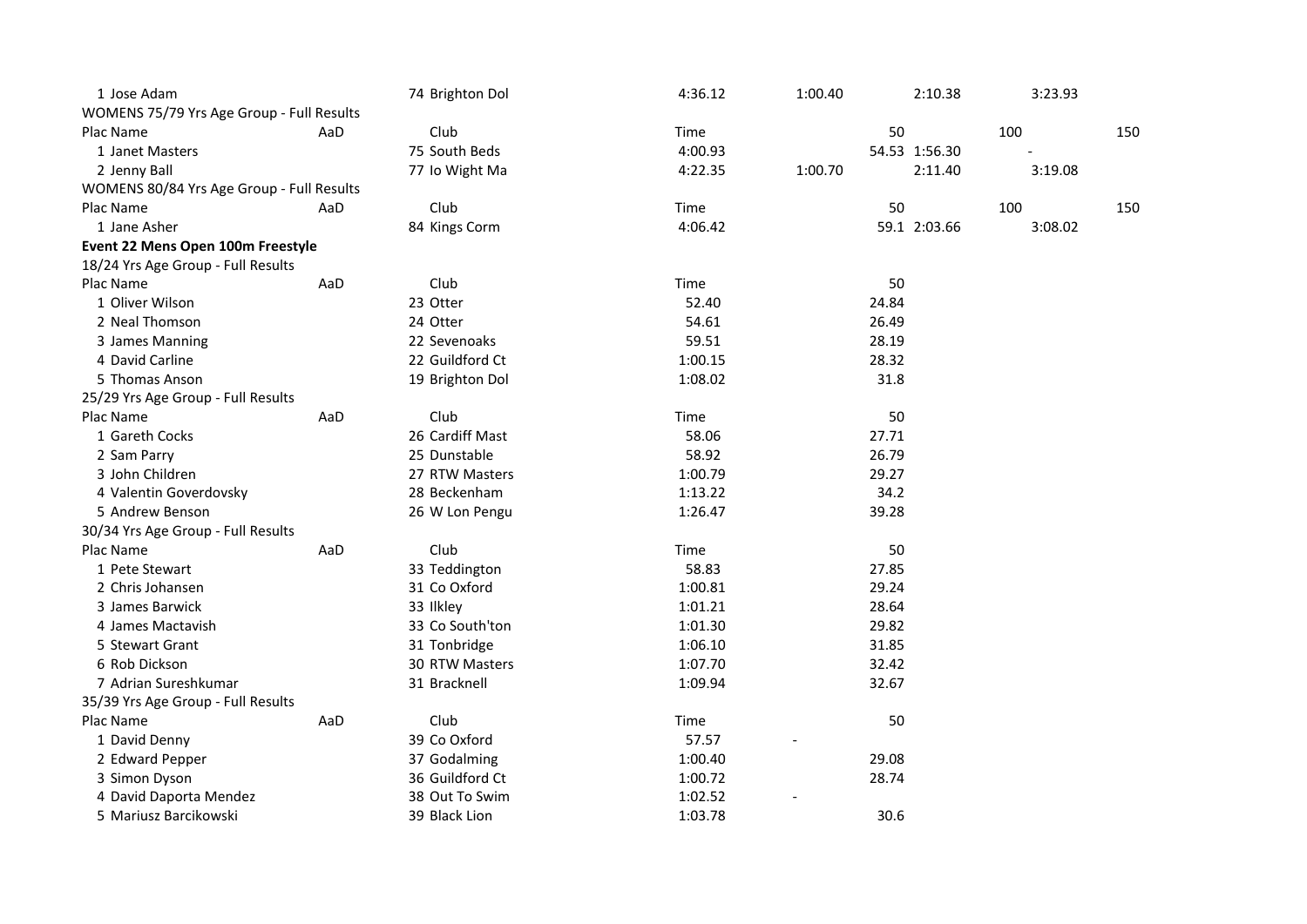| 6 Samuel Chadwick                  |     | 36 Godalming    | 1:04.01 | 31.37 |
|------------------------------------|-----|-----------------|---------|-------|
| 7 Richard Hughes                   |     | 37 Out To Swim  | 1:37.08 | 45.12 |
| 40/44 Yrs Age Group - Full Results |     |                 |         |       |
| Plac Name                          | AaD | Club            | Time    | 50    |
| 1 Jerry O'Riordan                  |     | 41 Guildford Ct | 1:03.98 | 30.47 |
| 2 Ian Butler                       |     | 43 RTW Masters  | 1:05.22 |       |
| 3 Paul Standen-Payne               |     | 41 DLL Ebourne  | 1:05.47 | 31.33 |
| 4 Alan Weddell                     |     | 43 Tynemouth    | 1:10.88 | 33.62 |
| 45/49 Yrs Age Group - Full Results |     |                 |         |       |
| Plac Name                          | AaD | Club            | Time    | 50    |
| 1 Stephen Atherley                 |     | 49 TigersJersey | 1:03.19 | 31.37 |
| 2 Paul Smoothy                     |     | 47 Spencer      | 1:03.64 | 30.44 |
| 3 Julian Swain                     |     | 49 Asa Temp 2   | 1:04.10 | 29.73 |
| 4 Matthew Hills                    |     | 45 RTW Masters  | 1:11.48 |       |
| 5 Ian James                        |     | 45 Co Oxford    | 1:18.92 | 38.27 |
| 6 Andrew Haestier                  |     | 48 Putteridge   | 1:21.22 | 38.59 |
| 7 Ewan Benfield                    |     | 49 Cally Mast   | 1:29.72 | 42.27 |
| 50/54 Yrs Age Group - Full Results |     |                 |         |       |
| Plac Name                          | AaD | Club            | Time    | 50    |
| 1 Clive Benson                     |     | 52 Hart         | 1:03.44 | 30.73 |
| 2 Vilmantas Krasauskas             |     | 51 Marijampoles | 1:05.26 | 30.69 |
| 3 Glen Isaacs                      |     | 50 Black Lion   | 1:06.75 | 32.05 |
| 4 Austin Swain                     |     | 51 Maidenhead   | 1:08.03 | 32.66 |
| 5 Julian Swindale                  |     | 52 Potters Bar  | 1:08.51 | 31.44 |
| 6 Mark Strakosch                   |     | 54 Berkhamsted  | 1:08.58 | 33.76 |
| 7 Paul French                      |     | 50 Beckenham    | 1:08.90 | 32.14 |
| 8 Mark Pincott                     |     | 50 Faversham    | 1:08.99 | 32.56 |
| 9 Terry Wright                     |     | 54 Bracknell    | 1:09.71 | 33.71 |
| 10 Adrian Pinington                |     | 53 RTW Masters  | 1:11.20 | 34.7  |
| 11 Patrick Allen                   |     | 53 Guildford Ct | 1:12.16 | 33.52 |
| 12 David Norwood                   |     | 50 DLL Ebourne  | 1:15.26 | 36.69 |
| 13 Andrew Craven                   |     | 52 Farnham      | 1:21.76 | 38.68 |
| 14 Laine Watts                     |     | 51 RTW Masters  | 1:25.90 | 41.35 |
| 55/59 Yrs Age Group - Full Results |     |                 |         |       |
| Plac Name                          | AaD | Club            | Time    | 50    |
| 1 Paul Goudie                      |     | 56 Otter        | 1:02.70 |       |
| 2 Paul Hare                        |     | 55 Croydon Amph | 1:03.36 | 30.12 |
| 3 Declan O Sullivan                |     | 55 Aer Lingus M | 1:07.45 | 32.63 |
| 4 Anthony Ball                     |     | 55 Erith & Dist | 1:08.80 | 33.59 |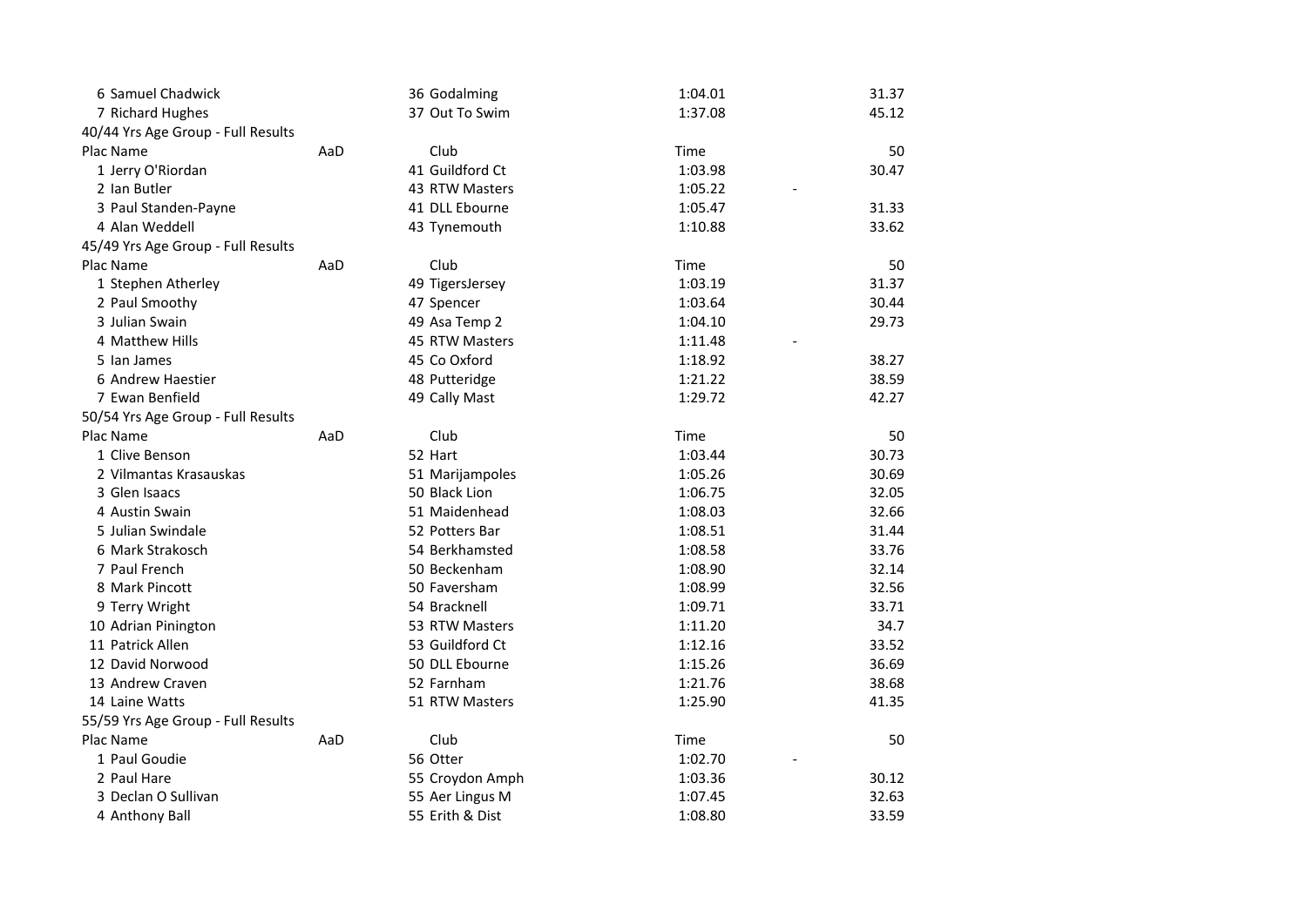| 5 Jonathan Exall                    |     | 56 RTW Masters  | 1:09.99 |       |
|-------------------------------------|-----|-----------------|---------|-------|
| 6 Mark Straw                        |     | 57 Basingstoke  | 1:13.04 | 34.34 |
| 7 Philip Holme                      |     | 56 Barnet Copt  | 1:17.09 |       |
| 8 William Widdowson                 |     | 57 AMT Zurich   | 1:17.53 | 39    |
| 9 Mark Royden                       |     | 55 Teddington   | 1:21.08 | 38.57 |
| 60/64 Yrs Age Group - Full Results  |     |                 |         |       |
| Plac Name                           | AaD | Club            | Time    | 50    |
| 1 Steve Weston                      |     | 60 Gloucester M | 1:09.71 | 32.99 |
| 2 Peter Iles                        |     | 62 South Beds   | 1:13.06 | 35.28 |
| 65/69 Yrs Age Group - Full Results  |     |                 |         |       |
| Plac Name                           | AaD | Club            | Time    | 50    |
| 1 Chris Dunn                        |     | 69 Hatfield     | 1:05.25 | 31.11 |
| 2 Antony Meek                       |     | 65 Sevenoaks    | 1:10.77 | 34.64 |
| 3 James Pearson                     |     | 67 RTW Masters  | 1:12.94 | 34.99 |
| 4 Stuart McLellan                   |     | 66 Sudbury      | 1:14.52 | 36.15 |
| 5 Terence Mansi                     |     | 66 Sudbury      | 1:16.06 | 37.46 |
| 6 Peter Stephens                    |     | 68 Truro City   | 1:21.88 | 39.25 |
| 70/74 Yrs Age Group - Full Results  |     |                 |         |       |
| Plac Name                           | AaD | Club            | Time    | 50    |
| 1 Derek Parr                        |     | 71 Broomfield   | 1:20.84 |       |
| 2 Paul Webster                      |     | 73 Co Cant'bury | 1:22.22 | 38.55 |
| 3 David Hall                        |     | 73 Witney       | 1:28.49 | 41.36 |
| 75/79 Yrs Age Group - Full Results  |     |                 |         |       |
| Plac Name                           | AaD | Club            | Time    | 50    |
| 1 Anthony Gimson                    |     | 78 Mid Sussex   | 1:24.78 | 40.75 |
| 2 Peter Sutherland                  |     | 76 Beckenham    | 1:50.35 | 49.51 |
| 80/84 Yrs Age Group - Full Results  |     |                 |         |       |
| Plac Name                           | AaD | Club            | Time    | 50    |
| 1 Janos Leigh                       |     | 81 Romford Town | 1:48.56 |       |
| Event 23 Womens Open 100m Freestyle |     |                 |         |       |
| 18/24 Yrs Age Group - Full Results  |     |                 |         |       |
| Plac Name                           | AaD | Club            | Time    | 50    |
| 1 Lou Gates                         |     | 23 Thanet Swim  | 1:01.53 | 29.48 |
| 2 April Richards                    |     | 23 Potters Bar  | 1:06.08 | 31.93 |
| 3 Sophie Liddament                  |     | 23 UEA Norwich  | 1:10.04 | 33.63 |
| 4 Jessica Farmer                    |     | 20 Co South'ton | 1:11.23 | 33.74 |
| 5 Amber Danks                       |     | 24 Serpentine   | 1:30.11 | 42.1  |
| 25/29 Yrs Age Group - Full Results  |     |                 |         |       |
| Plac Name                           | AaD | Club            | Time    | 50    |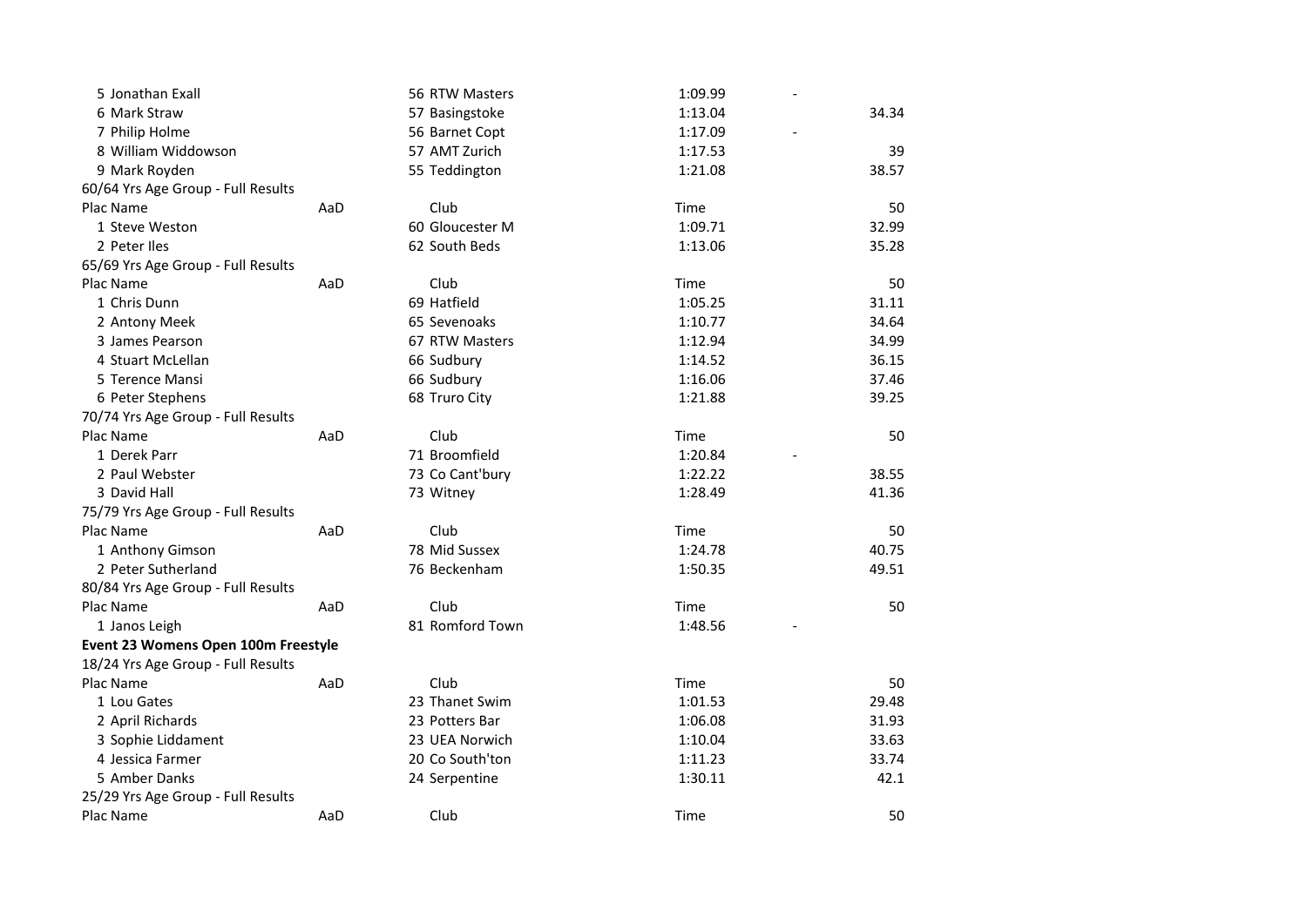| 1 Jenny Jones                      |     | 25 Cardiff Mast | 1:04.75 | 31.02 |
|------------------------------------|-----|-----------------|---------|-------|
| 2 Hannah Monaghan                  |     | 28 W Lon Pengu  | 1:08.20 |       |
| 3 Sarah-Jane Law                   |     | 26 W Lon Pengu  | 1:09.96 | 34.05 |
| 30/34 Yrs Age Group - Full Results |     |                 |         |       |
| Plac Name                          | AaD | Club            | Time    | 50    |
| 1 Natasha Morgan                   |     | 33 Cally Mast   | 1:06.66 | 32.25 |
| 2 Carly Bland                      |     | 34 White Oak    | 1:09.82 | 33.22 |
| 3 Tania Gordon                     |     | 34 Barnes SC    | 1:10.14 | 33.88 |
| 4 Kate Whitmill                    |     | 33 Out To Swim  | 1:11.82 | 33.69 |
| 35/39 Yrs Age Group - Full Results |     |                 |         |       |
| Plac Name                          | AaD | Club            | Time    | 50    |
| 1 Lisa Burdett                     |     | 39 Erith & Dist | 1:06.73 | 32.14 |
| 2 Zsuzsanna Felvegi                |     | 36 Co Oxford    | 1:09.46 | 33.7  |
| 3 Samantha Williams                |     | 35 Black Lion   | 1:14.56 | 35.64 |
| 4 Carrie Page                      |     | 37 Putteridge   | 1:16.97 | 36.46 |
| 5 Jill Geer                        |     | 39 Sevenoaks    | 1:21.72 | 38.14 |
| 40/44 Yrs Age Group - Full Results |     |                 |         |       |
| Plac Name                          | AaD | Club            | Time    | 50    |
| 1 Jessica Wooddisse                |     | 40 Stroud Mast  | 1:07.21 | 32.95 |
| 2 Lara Fenner                      |     | 41 Romford Town | 1:07.47 | 31.99 |
| 3 Suzanne Wilding                  |     | 42 Erith & Dist | 1:07.83 | 32.26 |
| 4 Lisa Mickel                      |     | 43 Crawley      | 1:08.78 | 32.56 |
| 5 Rachael Coleman                  |     | 42 Barnet Copt  | 1:10.42 | 33.64 |
| 45/49 Yrs Age Group - Full Results |     |                 |         |       |
| Plac Name                          | AaD | Club            | Time    | 50    |
| 1 Fiona McEwen                     |     | 45 W Lon Pengu  | 1:07.63 | 32.37 |
| 2 Karen Leftley                    |     | 45 Bracknell    | 1:08.95 | 32.09 |
| 3 Claudia Goldschmidt              |     | 48 Maidenhead   | 1:11.13 |       |
| 4 Penny Stotesbury                 |     | 49 Sevenoaks    | 1:15.32 |       |
| 5 Denise Humphries                 |     | 48 Godalming    | 1:32.65 | 44.61 |
| 6 Lisa Hasted                      |     | 47 RTW Masters  | 1:37.99 | 45.91 |
| 50/54 Yrs Age Group - Full Results |     |                 |         |       |
| Plac Name                          | AaD | Club            | Time    | 50    |
| 1 Allie Price                      |     | 50 Cardiff Mast | 1:10.18 | 33.7  |
| 2 Jennifer Vick                    |     | 52 Erith & Dist | 1:16.75 |       |
| 3 Blan Walker                      |     | 52 Witney       | 1:21.97 | 38.12 |
| 4 Roz Robertson                    |     | 53 Spencer      | 1:25.75 | 41.13 |
| 55/59 Yrs Age Group - Full Results |     |                 |         |       |
| Plac Name                          | AaD | Club            | Time    | 50    |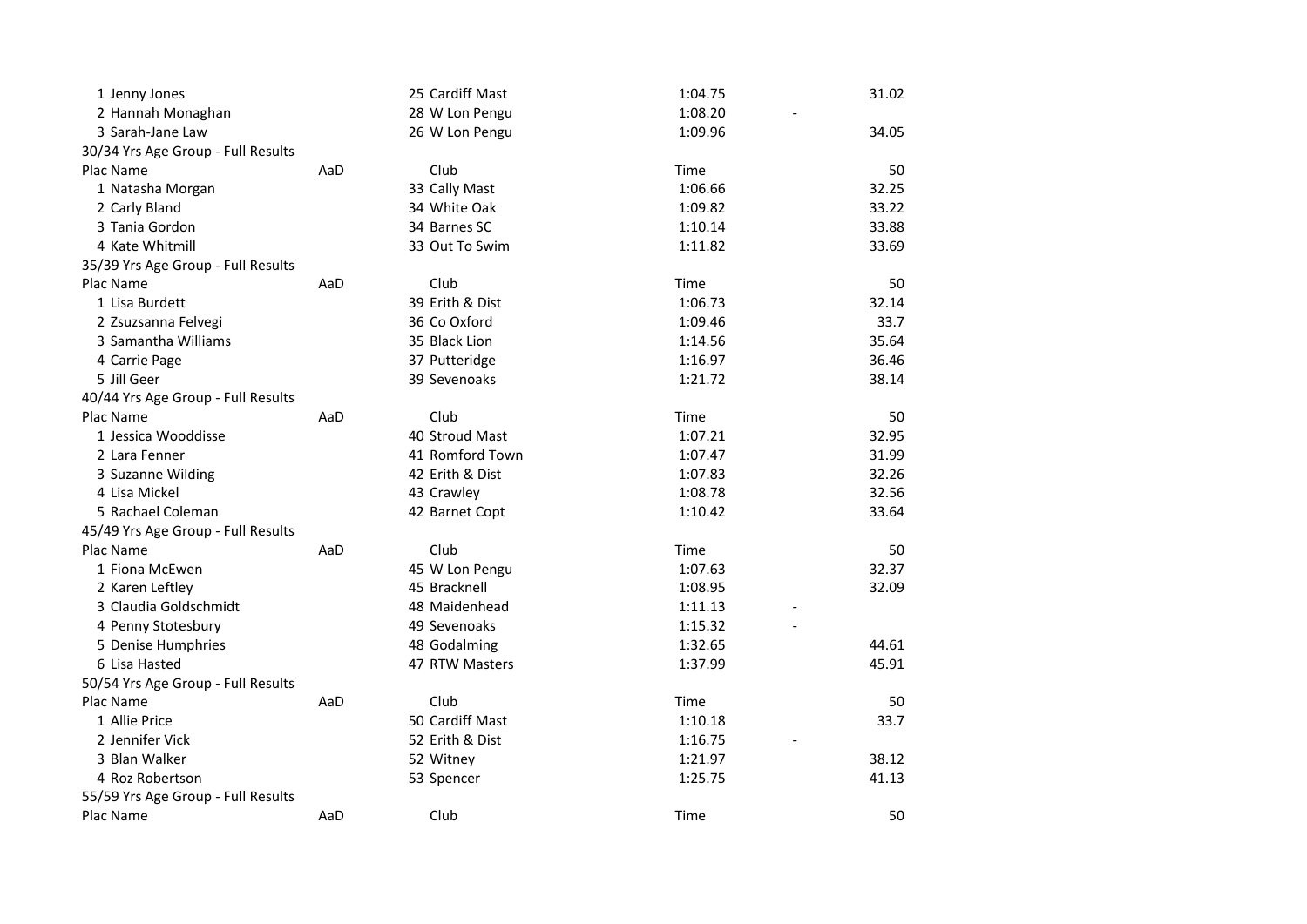| 1 Sally Winter                              |     | 55 Bishop Stort | 1:07.84 | 32.52         |         |     |
|---------------------------------------------|-----|-----------------|---------|---------------|---------|-----|
| 2 Jane Blackwell                            |     | 56 UEA Norwich  | 1:19.57 | 39.05         |         |     |
| 3 Lyn Ford                                  |     | 59 Crawley      | 1:22.06 | 39.7          |         |     |
| 4 Sharon McLellan                           |     | 57 Sudbury      | 1:23.85 | 40.12         |         |     |
| 5 Amanda Doyle                              |     | 59 Dorking      | 1:23.95 | 40.84         |         |     |
| 6 Shauna King                               |     | 56 RTW Masters  | 1:30.17 | 43.56         |         |     |
| 7 Ali Sheehan                               |     | 57 South Beds   | 1:35.82 |               |         |     |
| 8 Babs Collier                              |     | 57 Eastbourne   | 1:37.58 | 46.55         |         |     |
| 60/64 Yrs Age Group - Full Results          |     |                 |         |               |         |     |
| Plac Name                                   | AaD | Club            | Time    | 50            |         |     |
| 1 Christine Ayers                           |     | 62 South Beds   | 1:23.68 | 40            |         |     |
| 65/69 Yrs Age Group - Full Results          |     |                 |         |               |         |     |
| Plac Name                                   | AaD | Club            | Time    | 50            |         |     |
| 1 Alison Gwynn                              |     | 67 Spencer      | 1:20.94 | 38.09         |         |     |
| 2 Sandra Vincent                            |     | 65 Black Lion   | 1:21.72 | 38.66         |         |     |
| 3 Meryl Alexander                           |     | 65 Crawley      | 1:28.27 | 42.46         |         |     |
| 4 Andrea Minor                              |     | 67 South Beds   | 1:37.96 | 45.62         |         |     |
| 5 Nina Foord                                |     | 67 RTW Masters  | 1:41.07 | 47.59         |         |     |
| 70/74 Yrs Age Group - Full Results          |     |                 |         |               |         |     |
| Plac Name                                   | AaD | Club            | Time    | 50            |         |     |
| 1 Janet Jeffries                            |     | 70 Eastbourne   | 1:37.49 |               |         |     |
| 75/79 Yrs Age Group - Full Results          |     |                 |         |               |         |     |
| Plac Name                                   | AaD | Club            | Time    | 50            |         |     |
| 1 Janet Masters                             |     | 75 South Beds   | 1:44.31 | 48.67         |         |     |
| 2 Jenny Ball                                |     | 77 Io Wight Ma  | 1:47.95 | 51.44         |         |     |
| 80/84 Yrs Age Group - Full Results          |     |                 |         |               |         |     |
| Plac Name                                   | AaD | Club            | Time    | 50            |         |     |
| 1 Jane Asher                                |     | 84 Kings Corm   | 1:28.08 | 43.73         |         |     |
| Event 24 Mens/Womens Open 200m Breaststroke |     |                 |         |               |         |     |
| MENS 18/24 Yrs Age Group - Full Results     |     |                 |         |               |         |     |
| Plac Name                                   | AaD | Club            | Time    | 50            | 100     | 150 |
| 1 Christopher Greenhalgh                    |     | 19 Sudbury      | 2:39.30 | 35.28 1:16.20 | 1:58.13 |     |
| MENS 25/29 Yrs Age Group - Full Results     |     |                 |         |               |         |     |
| Plac Name                                   | AaD | Club            | Time    | 50            | 100     | 150 |
| 1 Ian Surrage                               |     | 29 Guildford Ct | 2:34.33 | 34.11 1:13.80 | 1:54.56 |     |
| 2 Andrew Benson                             |     | 26 W Lon Pengu  | 2:46.06 | 35.03 1:16.48 | 2:00.37 |     |
| MENS 30/34 Yrs Age Group - Full Results     |     |                 |         |               |         |     |
| Plac Name                                   | AaD | Club            | Time    | 50            | 100     | 150 |
| 1 Stewart Grant                             |     | 31 Tonbridge    | 2:47.39 | 37.49 1:20.69 | 2:05.44 |     |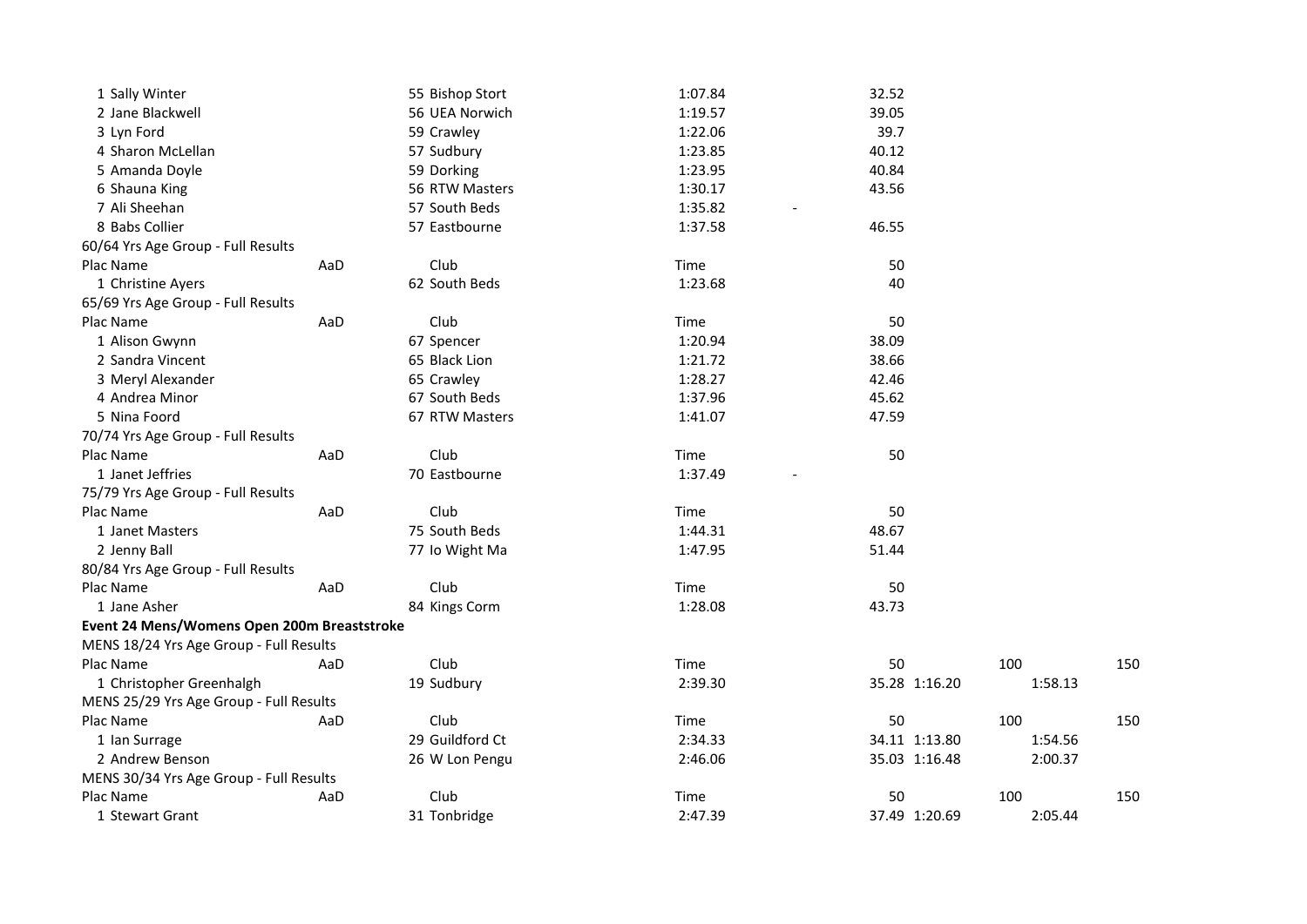| 2 Jimmy Wiseman                           |     | 30 Potters Bar  | 3:14.20    |         | 38.69 1:27.24 | 2:19.88 |     |
|-------------------------------------------|-----|-----------------|------------|---------|---------------|---------|-----|
| 3 Guy Armstrong                           |     | 33 Black Lion   | 3:27.66    |         | 44.35 1:35.71 | 2:30.90 |     |
| MENS 35/39 Yrs Age Group - Full Results   |     |                 |            |         |               |         |     |
| Plac Name                                 | AaD | Club            | Time       |         | 50            | 100     | 150 |
| 1 Samuel Chadwick                         |     | 36 Godalming    | 3:14.99    |         | 44.98 1:35.06 | 2:25.63 |     |
| Karl Beresford                            |     | 36 RTW Masters  | <b>DNC</b> |         |               |         |     |
| MENS 45/49 Yrs Age Group - Full Results   |     |                 |            |         |               |         |     |
| Plac Name                                 | AaD | Club            | Time       |         | 50            | 100     | 150 |
| 1 Tom Marks                               |     | 48 Rushmoor Ryl | 3:14.19    |         | 42.94 1:32.54 | 2:23.73 |     |
| 2 Mark Phillips                           |     | 49 Sevenoaks    | 3:22.48    |         | 46.99 1:38.98 | 2:32.58 |     |
| 3 Keith Spence                            |     | 49 Basingstoke  | 3:35.13    |         | 46.78 1:40.65 | 2:37.55 |     |
| MENS 50/54 Yrs Age Group - Full Results   |     |                 |            |         |               |         |     |
| Plac Name                                 | AaD | Club            | Time       |         | 50            | 100     | 150 |
| 1 Adam Lelean                             |     | 53 Diss Otters  | 3:22.60    |         | 46.3 1:39.43  | 2:32.22 |     |
| 2 Ian Glover                              |     | 54 SevenoaksTri | 3:56.97    |         | 52.53 1:52.82 | 2:54.77 |     |
| MENS 55/59 Yrs Age Group - Full Results   |     |                 |            |         |               |         |     |
| Plac Name                                 | AaD | Club            | Time       |         | 50            | 100     | 150 |
| 1 Tom Morrow                              |     | 59 Co Oxford    | 3:12.62    |         | 1:31.39       |         |     |
| 2 NEIL DEIGHTON                           |     | 56 Rushmoor Ryl | 3:27.38    |         | 46.24 1:38.16 | 2:32.52 |     |
| 3 Peter Manning                           |     | 56 Sevenoaks    | 3:34.18    |         | 48.79 1:43.62 | 2:39.90 |     |
| 4 Mark Royden                             |     | 55 Teddington   | 3:38.44    |         | 45.64 1:39.22 | 2:38.58 |     |
| MENS 60/64 Yrs Age Group - Full Results   |     |                 |            |         |               |         |     |
| Plac Name                                 | AaD | Club            | Time       |         | 50            | 100     | 150 |
| 1 Colin Mayes                             |     | 60 Team Luton   | 3:22.17    |         | 44.91 1:38.30 | 2:32.38 |     |
| MENS 65/69 Yrs Age Group - Full Results   |     |                 |            |         |               |         |     |
| Plac Name                                 | AaD | Club            | Time       |         | 50            | 100     | 150 |
| 1 Chris Jessup                            |     | 69 Salisbury    | 3:55.00    |         | 54.37 1:56.20 | 2:57.45 |     |
| MENS 70/74 Yrs Age Group - Full Results   |     |                 |            |         |               |         |     |
| Plac Name                                 | AaD | Club            | Time       |         | 50            | 100     | 150 |
| 1 Morris Dick                             |     | 73 Spencer      | 3:44.24    |         | 51.02 1:47.73 | 2:46.15 |     |
| 2 Stasys Grigas                           |     | 74 Marijampoles | 5:30.91    | 1:12.23 | 2:39.53       | 4:09.46 |     |
| MENS 85/89 Yrs Age Group - Full Results   |     |                 |            |         |               |         |     |
| Plac Name                                 | AaD | Club            | Time       |         | 50            | 100     | 150 |
| 1 James Green                             |     | 87 Redhill & R  | 5:44.48    | 1:16.43 | 2:45.88       | 4:14.87 |     |
| WOMENS 18/24 Yrs Age Group - Full Results |     |                 |            |         |               |         |     |
| Plac Name                                 | AaD | Club            | Time       |         | 50            | 100     | 150 |
| 1 Louise Bush                             |     | 24 UEA Norwich  | 2:53.01    |         | 37.06 1:21.03 | 2:07.51 |     |
| 2 Jessica Farmer                          |     | 20 Co South'ton | 3:22.35    |         | 1:37.70       |         |     |
| 3 Laura Phillips                          |     | 20 Sevenoaks    | 3:26.22    |         | 46.24 1:38.99 | 2:33.30 |     |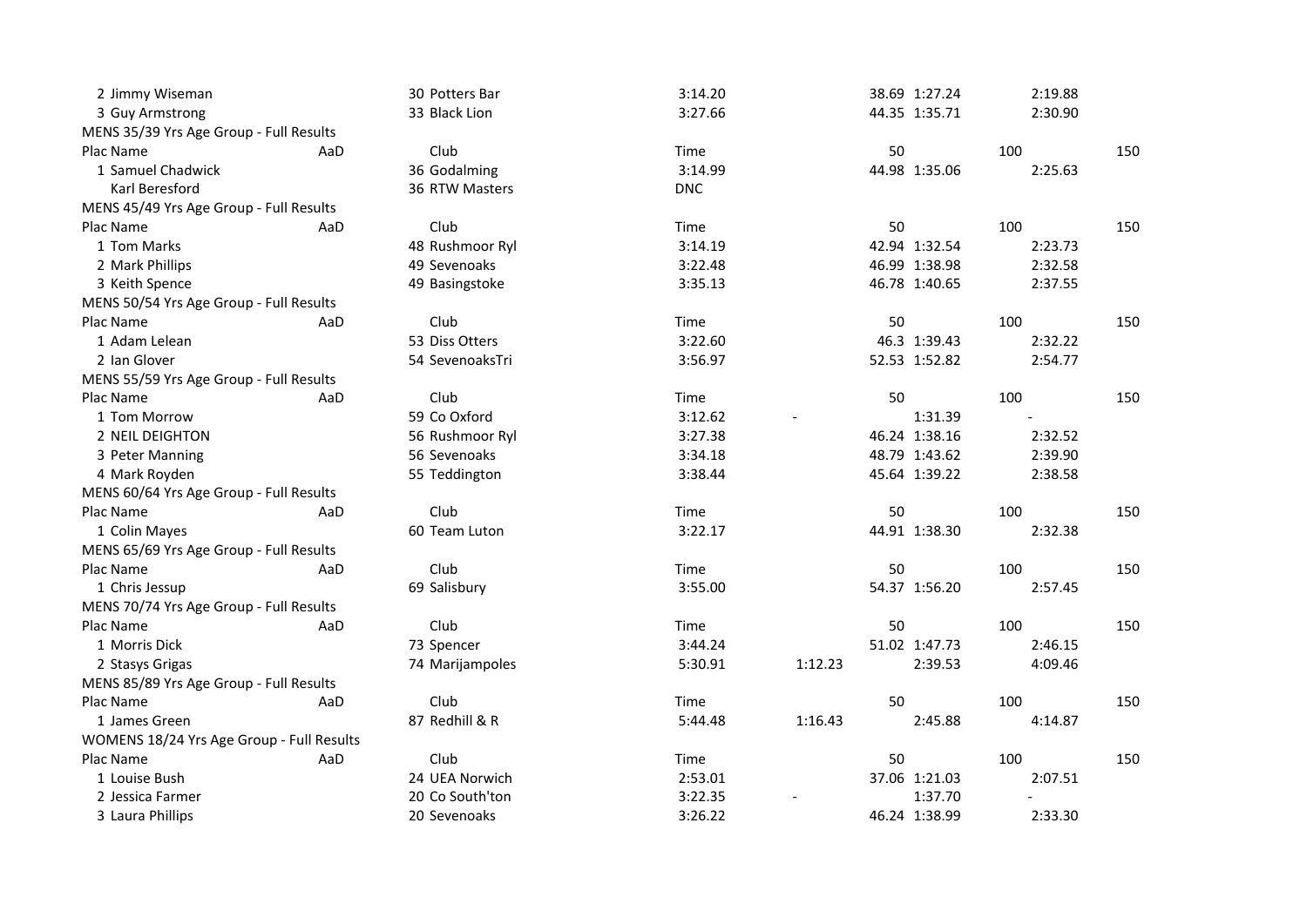| 4 Amber Danks                             |     | 24 Serpentine   | 3:47.39 | 1:49.19       |         |     |
|-------------------------------------------|-----|-----------------|---------|---------------|---------|-----|
| WOMENS 25/29 Yrs Age Group - Full Results |     |                 |         |               |         |     |
| Plac Name                                 | AaD | Club            | Time    | 50            | 100     | 150 |
| 1 Sarah Nisbet                            |     | 27 Lewes        | 3:03.33 | 41.53 1:28.51 | 2:15.59 |     |
| 2 Sarah Clarke                            |     | 29 Sudbury      | 3:41.03 | 49.93 1:45.69 | 2:44.92 |     |
| 3 Zoe Cain                                |     | 29 Crawley      | 6:23.05 | 3:02.32       |         |     |
| WOMENS 30/34 Yrs Age Group - Full Results |     |                 |         |               |         |     |
| Plac Name                                 | AaD | Club            | Time    | 50            | 100     | 150 |
| 1 Emma Oliver                             |     | 34 Basingstoke  | 3:01.00 | 39.36 1:24.75 | 2:12.42 |     |
| 2 Natasha Morgan                          |     | 33 Cally Mast   | 3:02.89 | 41.18 1:26.85 | 2:14.45 |     |
| WOMENS 35/39 Yrs Age Group - Full Results |     |                 |         |               |         |     |
| Plac Name                                 | AaD | Club            | Time    | 50            | 100     | 150 |
| 1 Hannah Newsham                          |     | 36 Erith & Dist | 3:10.84 | 41.63 1:29.88 | 2:20.08 |     |
| 2 Jill Geer                               |     | 39 Sevenoaks    | 3:32.66 | 48.36 1:43.03 | 2:38.29 |     |
| WOMENS 40/44 Yrs Age Group - Full Results |     |                 |         |               |         |     |
| Plac Name                                 | AaD | Club            | Time    | 50            | 100     | 150 |
| 1 Sue Price                               |     | 44 Rushmoor Ryl | 3:10.95 | 44.35 1:32.52 | 2:22.08 |     |
| WOMENS 45/49 Yrs Age Group - Full Results |     |                 |         |               |         |     |
| Plac Name                                 | AaD | Club            | Time    | 50            | 100     | 150 |
| 1 Sharon Lock                             |     | 46 Melton M'bry | 3:03.24 | 41.68 1:29.73 | 2:17.53 |     |
| 2 Alison Heasman                          |     | 45 Black Lion   | 4:07.55 | 1:57.36       |         |     |
| WOMENS 50/54 Yrs Age Group - Full Results |     |                 |         |               |         |     |
| Plac Name                                 | AaD | Club            | Time    | 50            | 100     | 150 |
| 1 Hannah Ueckermann                       |     | 52 Witham Dolph | 3:09.46 | 43.27 1:30.18 | 2:19.44 |     |
| 2 Bridget Bewick                          |     | 50 Maidenhead   | 3:13.18 | 43.43 1:31.22 | 2:22.06 |     |
| 3 Sara Allen                              |     | 52 Epsom Dist   | 3:29.60 | 49.07 1:42.11 | 2:35.57 |     |
| 4 Anne Raymond                            |     | 52 Croydon Amph | 3:38.48 | 49.77 1:46.28 | 2:43.18 |     |
| 5 Lucille Thirlby                         |     | 51 Out To Swim  | 4:15.17 | 58.05 2:02.49 | 3:09.30 |     |
| WOMENS 55/59 Yrs Age Group - Full Results |     |                 |         |               |         |     |
| Plac Name                                 | AaD | Club            | Time    | 50            | 100     | 150 |
| 1 Esther Iseppi                           |     | 57 Spencer      | 3:14.55 | 44.15 1:34.63 | 2:24.23 |     |
| 2 Linda Hooker                            |     | 55 Crawley      | 3:28.98 | 1:39.39       |         |     |
| WOMENS 60/64 Yrs Age Group - Full Results |     |                 |         |               |         |     |
| Plac Name                                 | AaD | Club            | Time    | 50            | 100     | 150 |
| 1 Frances Penwarden                       |     | 61 Croydon Amph | 3:24.99 | 45.91 1:37.97 | 2:30.80 |     |
| 2 Sally Lelean                            |     | 64 Diss Otters  | 4:16.25 | 58.34 2:05.20 | 3:10.62 |     |
| WOMENS 65/69 Yrs Age Group - Full Results |     |                 |         |               |         |     |
| Plac Name                                 | AaD | Club            | Time    | 50            | 100     | 150 |
| 1 Rose Dudeney                            |     | 68 Mid Sussex   | 4:08.37 | 57.71 2:01.99 | 3:06.06 |     |
|                                           |     |                 |         |               |         |     |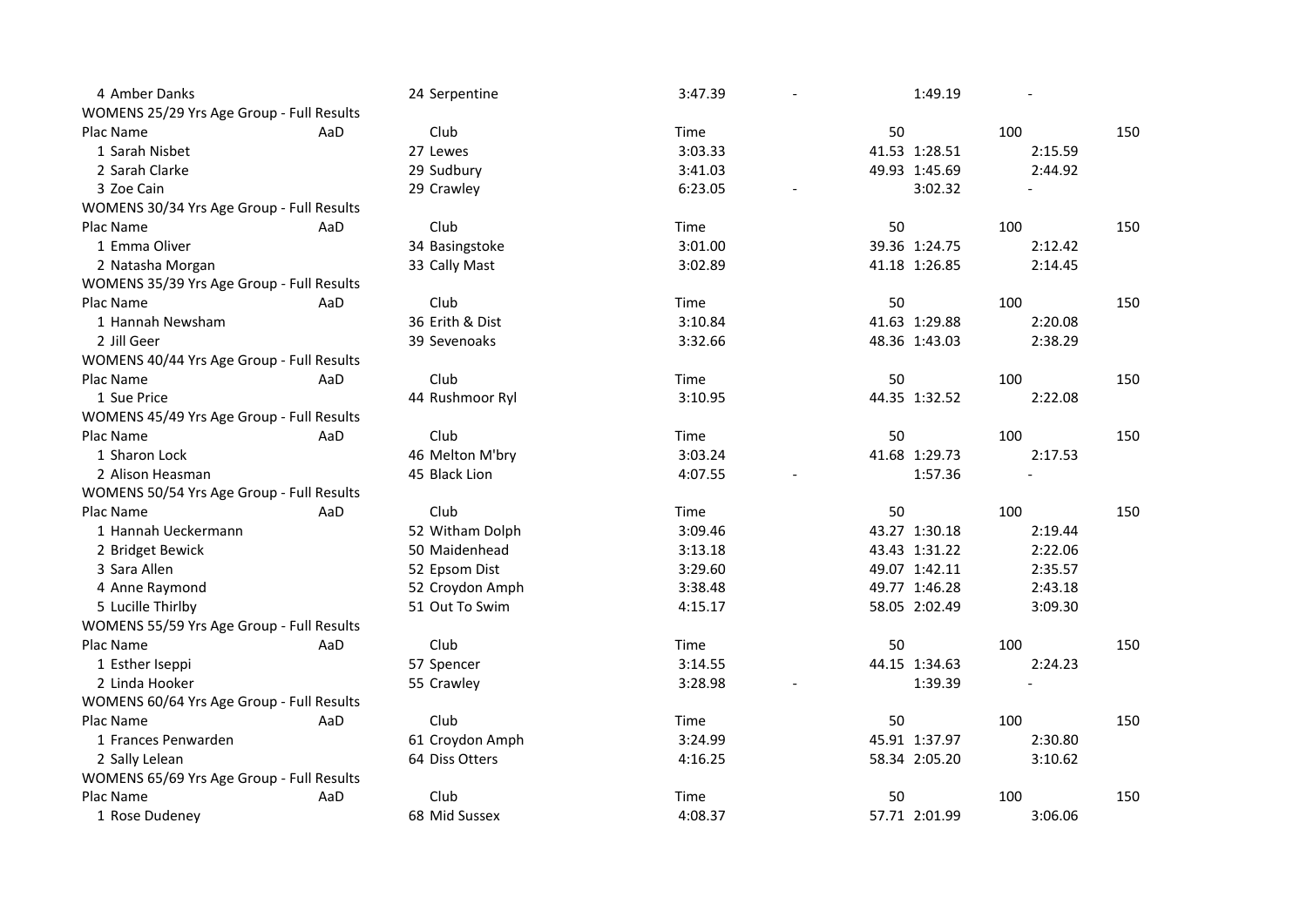## **Event 25 Mens Open 200m Medley Team**

| 120+ Yrs Age Group - Full Results          |              |                    |              |              |              |               |              |     |
|--------------------------------------------|--------------|--------------------|--------------|--------------|--------------|---------------|--------------|-----|
| Plac Name                                  | A.G          | Club               |              | Time         | 50           | 100           |              | 150 |
| 1 RTW Masters                              | $120+$       | <b>RTW Masters</b> |              | 2:11.08      |              | 34.78 1:12.91 | 1:42.44      |     |
| Co South'ton                               | $120+$       | Co South'ton       |              | DQ M         |              |               |              |     |
| 160+ Yrs Age Group - Full Results          |              |                    |              |              |              |               |              |     |
| Plac Name                                  | A.G          | Club               |              | Time         | 50           | 100           |              | 150 |
| 1 Beckenham                                | $160+$       | Beckenham          |              | 2:15.02      |              | 34.19 1:14.92 | 1:45.98      |     |
| 2 RTW Masters "A"                          | $160+$       | <b>RTW Masters</b> |              | 2:16.87      |              | 36.39 1:13.67 | 1:46.04      |     |
| 200+ Yrs Age Group - Full Results          |              |                    |              |              |              |               |              |     |
| Plac Name                                  | A.G          | Club               |              | Time         | 50           | 100           |              | 150 |
| Beckenham                                  | $200+$       | Beckenham          |              | <b>DNC</b>   |              |               |              |     |
| Basingstoke                                | $200+$       | Basingstoke        |              | <b>DNC</b>   |              |               |              |     |
| 240+ Yrs Age Group - Full Results          |              |                    |              |              |              |               |              |     |
| Plac Name                                  | A.G          | Club               |              | Time         | 50           | 100           |              | 150 |
| 1 RTW Masters                              | $240+$       | <b>RTW Masters</b> |              | 2:20.33      |              | 37.16 1:16.55 | 1:49.73      |     |
| 2 Spencer                                  | $240+$       | Spencer            |              | 2:30.02      |              | 1:29.10       |              |     |
| Event 26 Womens Open 200m Medley Team      |              |                    |              |              |              |               |              |     |
| 160+ Yrs Age Group - Full Results          |              |                    |              |              |              |               |              |     |
| Plac Name                                  | A.G          | Club               |              | Time         | 50           | 100           |              | 150 |
| 1 Erith & Dist                             | $160+$       | Erith & Dist       |              | 2:23.72      |              | 36.46 1:16.08 | 1:49.26      |     |
| 2 RTW Masters                              | $160+$       | <b>RTW Masters</b> |              | 2:28.32      |              | 36.59 1:20.75 | 1:54.41      |     |
| 200+ Yrs Age Group - Full Results          |              |                    |              |              |              |               |              |     |
| Plac Name                                  | A.G          | Club               |              | Time         | 50           | 100           |              | 150 |
| 1 Crawley                                  | $200+$       | Crawley            |              | 2:33.97      |              | 43.58 1:20.47 | 2:02.94      |     |
| 2 RTW Masters                              | $200+$       | <b>RTW Masters</b> |              | 2:53.99      |              | 45.37 1:34.40 | 2:09.36      |     |
| 240+ Yrs Age Group - Full Results          |              |                    |              |              |              |               |              |     |
| Plac Name                                  | A.G          | Club               |              | Time         | 50           | 100           |              | 150 |
| 1 Spencer                                  | $240+$       | Spencer            |              | 2:37.77      |              | 35.54 1:22.43 | 2:01.78      |     |
| Event 27 Mens/Womens Open 400m Medley Team |              |                    |              |              |              |               |              |     |
| 120+ Yrs Age Group - Full Results          |              |                    |              |              |              |               |              |     |
| Plac Name                                  | A.G          | Club               |              | Time         |              |               |              |     |
| 1 Erith & Dist                             | $120+$       | Erith & Dist       |              | 5:09.75      |              |               |              |     |
| 50m 39.98                                  | 100m 1:22.58 | 150m 2:02.50       | 200m 2:49.70 | 250m 3:25.38 | 300m 4:08.26 | 350m 4:36.90  | 400m 5:09.75 |     |
| West London Penguin Sw                     | $120+$       | W Lon Pengu        |              | <b>DNC</b>   |              |               |              |     |
| 160+ Yrs Age Group - Full Results          |              |                    |              |              |              |               |              |     |
| Plac Name                                  | A.G          | Club               |              | Time         |              |               |              |     |
| 1 Crawley                                  | $160+$       | Crawley            |              | 5:03.52      |              |               |              |     |
| 50m 37.59                                  | 100m 1:16.77 | 150m 1:54.46       | 200m 2:38.84 | 250m 3:13.41 | 300m 3:55.15 |               | 400m 5:03.52 |     |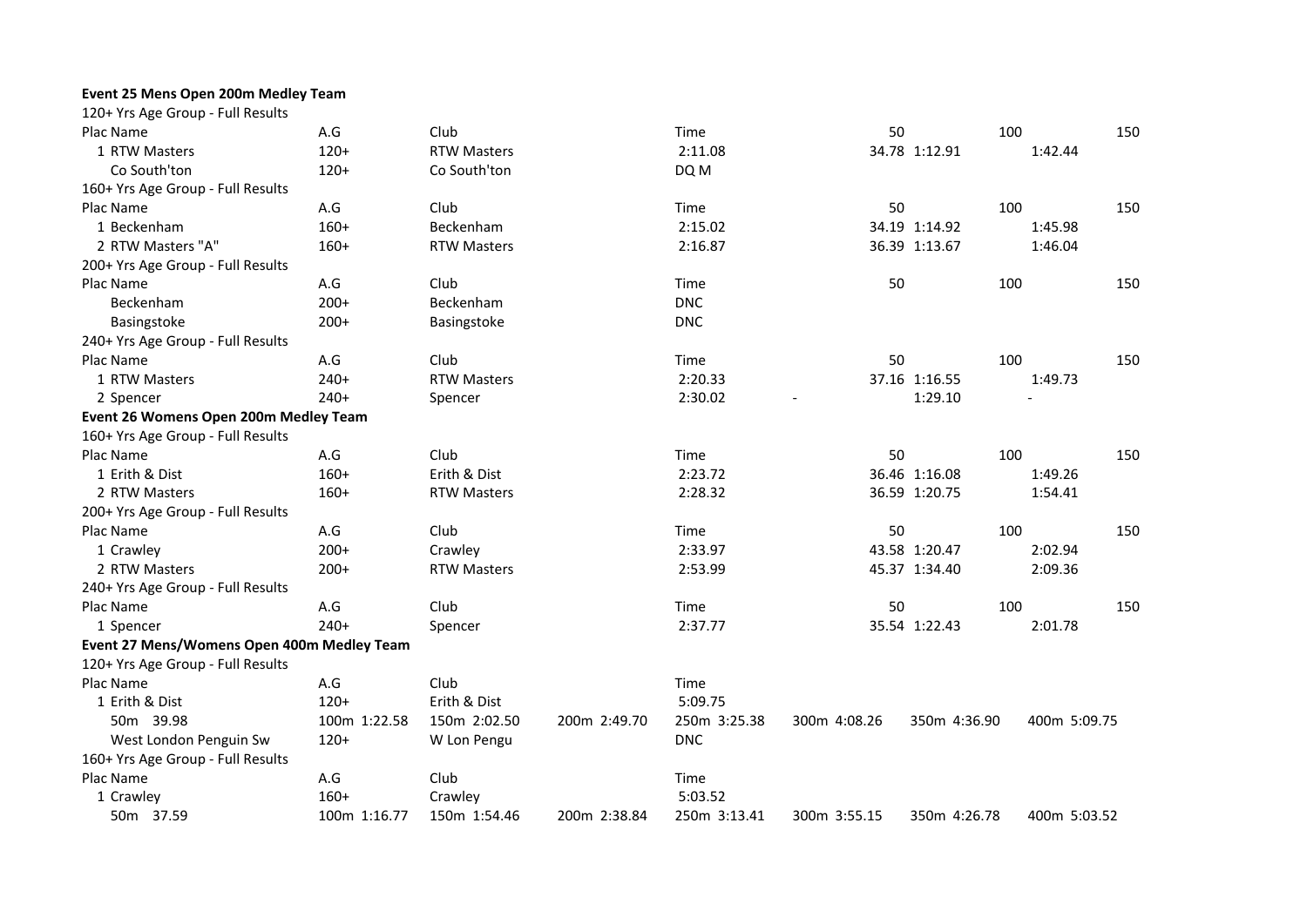| 200+ Yrs Age Group - Full Results   |              |                 |              |              |              |              |              |
|-------------------------------------|--------------|-----------------|--------------|--------------|--------------|--------------|--------------|
| Plac Name                           | A.G          | Club            |              | Time         |              |              |              |
| 1 Spencer                           | $200+$       | Spencer         |              | 5:11.14      |              |              |              |
| 50m 39.05                           | 100m 1:19.10 | 150m 1:57.14    | 200m 2:40.11 | 250m 3:13.67 | 300m 3:52.98 | 350m 4:30.05 | 400m 5:11.14 |
| 240+ Yrs Age Group - Full Results   |              |                 |              |              |              |              |              |
| Plac Name                           | A.G          | Club            |              | Time         |              |              |              |
| 1 Mid Sussex                        | $240+$       | Mid Sussex      |              | 5:41.13      |              |              |              |
| 50m 41.44                           | 100m 1:26.46 | 150m 2:11.14    | 200m 3:02.28 | 250m 3:45.07 | 300m 4:33.87 | 350m 5:05.82 | 400m 5:41.13 |
| 2 Spencer                           | $240+$       | Spencer         |              | 6:03.62      |              |              |              |
| 50m 47.54                           | 100m 1:37.06 | 150m 2:24.78    | 200m 3:18.26 | 250m 3:57.14 | 300m 4:43.34 | 350m 5:22.95 | 400m 6:03.62 |
| Event 28 Mens Open 50m Breaststroke |              |                 |              |              |              |              |              |
| 18/24 Yrs Age Group - Full Results  |              |                 |              |              |              |              |              |
| Plac Name                           | AaD          | Club            |              | Time         |              |              |              |
| 1 Christian Parker                  |              | 23 Southend     |              | 32.41        |              |              |              |
| 25/29 Yrs Age Group - Full Results  |              |                 |              |              |              |              |              |
| Plac Name                           | AaD          | Club            |              | Time         |              |              |              |
| 1 Ian Surrage                       |              | 29 Guildford Ct |              | 31.64        |              |              |              |
| 2 Andrew Benson                     |              | 26 W Lon Pengu  |              | 31.99        |              |              |              |
| 3 Sam Parry                         |              | 25 Dunstable    |              | 35.67        |              |              |              |
| 30/34 Yrs Age Group - Full Results  |              |                 |              |              |              |              |              |
| Plac Name                           | AaD          | Club            |              | Time         |              |              |              |
| 1 Stewart Grant                     |              | 31 Tonbridge    |              | 33.43        |              |              |              |
| 2 Jimmy Wiseman                     |              | 30 Potters Bar  |              | 37.35        |              |              |              |
| 3 Ross Funnell                      |              | 34 RTW Masters  |              | 38.34        |              |              |              |
| 4 Guy Armstrong                     |              | 33 Black Lion   |              | 38.81        |              |              |              |
| 35/39 Yrs Age Group - Full Results  |              |                 |              |              |              |              |              |
| Plac Name                           | AaD          | Club            |              | Time         |              |              |              |
| 1 Mariusz Barcikowski               |              | 39 Black Lion   |              | 35.78        |              |              |              |
| 2 Karl Beresford                    |              | 36 RTW Masters  |              | 41.26        |              |              |              |
| 40/44 Yrs Age Group - Full Results  |              |                 |              |              |              |              |              |
| Plac Name                           | AaD          | Club            |              | Time         |              |              |              |
| 1 Jerry O'Riordan                   |              | 41 Guildford Ct |              | 38.81        |              |              |              |
| 2 Alan Weddell                      |              | 43 Tynemouth    |              | 40.24        |              |              |              |
| 45/49 Yrs Age Group - Full Results  |              |                 |              |              |              |              |              |
| Plac Name                           | AaD          | Club            |              | Time         |              |              |              |
| 1 Philip Bradley                    |              | 47 Gravesend    |              | 34.58        |              |              |              |
| 2 Tom Marks                         |              | 48 Rushmoor Ryl |              | 39.77        |              |              |              |
| 3 Keith Spence                      |              | 49 Basingstoke  |              | 42.70        |              |              |              |
| 50/54 Yrs Age Group - Full Results  |              |                 |              |              |              |              |              |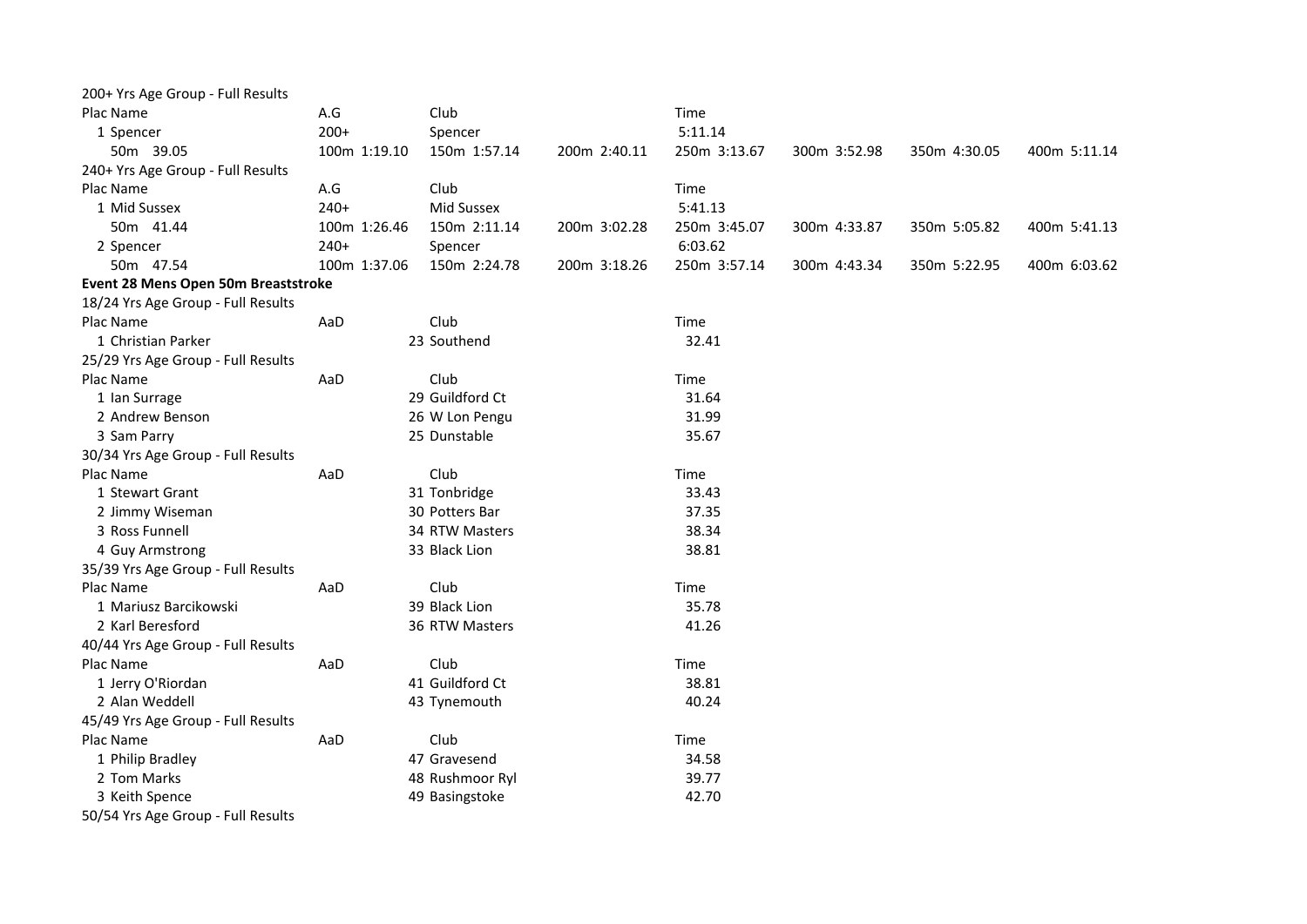| Plac Name                             | AaD | Club            | Time    |
|---------------------------------------|-----|-----------------|---------|
| 1 Austin Swain                        |     | 51 Maidenhead   | 38.09   |
| 2 Adam Lelean                         |     | 53 Diss Otters  | 40.19   |
| 3 David Norwood                       |     | 50 DLL Ebourne  | 40.59   |
| 4 Glen Isaacs                         |     | 50 Black Lion   | 41.84   |
| 5 Paul Glover                         |     | 53 Tonbridge    | 44.70   |
| 55/59 Yrs Age Group - Full Results    |     |                 |         |
| Plac Name                             | AaD | Club            | Time    |
| 1 Philip Holme                        |     | 56 Barnet Copt  | 39.49   |
| 2 NEIL DEIGHTON                       |     | 56 Rushmoor Ryl | 42.01   |
| 3 Mark Royden                         |     | 55 Teddington   | 42.34   |
| 60/64 Yrs Age Group - Full Results    |     |                 |         |
| Plac Name                             | AaD | Club            | Time    |
| 1 Chris Kaethner                      |     | 60 Hackney      | 36.55   |
| 2 Colin Mayes                         |     | 60 Team Luton   | 38.94   |
| 3 Stephen Braine                      |     | 61 Mid Sussex   | 48.76   |
| 65/69 Yrs Age Group - Full Results    |     |                 |         |
| Plac Name                             | AaD | Club            | Time    |
| 1 Chris Jessup                        |     | 69 Salisbury    | 48.35   |
| 2 Peter Stephens                      |     | 68 Truro City   | 50.31   |
| 70/74 Yrs Age Group - Full Results    |     |                 |         |
| Plac Name                             | AaD | Club            | Time    |
| 1 Morris Dick                         |     | 73 Spencer      | 46.59   |
| 2 Paul Webster                        |     | 73 Co Cant'bury | 51.29   |
| 75/79 Yrs Age Group - Full Results    |     |                 |         |
| Plac Name                             | AaD | Club            | Time    |
| 1 Anthony Gimson                      |     | 78 Mid Sussex   | 49.99   |
| 85/89 Yrs Age Group - Full Results    |     |                 |         |
| Plac Name                             | AaD | Club            | Time    |
| 1 James Green                         |     | 87 Redhill & R  | 1:13.36 |
| Event 29 Womens Open 50m Breaststroke |     |                 |         |
| 18/24 Yrs Age Group - Full Results    |     |                 |         |
| Plac Name                             | AaD | Club            | Time    |
| 1 Lou Gates                           |     | 23 Thanet Swim  | 37.29   |
| 2 Jessica Farmer                      |     | 20 Co South'ton | 42.42   |
| 25/29 Yrs Age Group - Full Results    |     |                 |         |
| Plac Name                             | AaD | Club            | Time    |
| 1 Jenny Jones                         |     | 25 Cardiff Mast | 39.83   |
| 2 Hannah Monaghan                     |     | 28 W Lon Pengu  | 43.31   |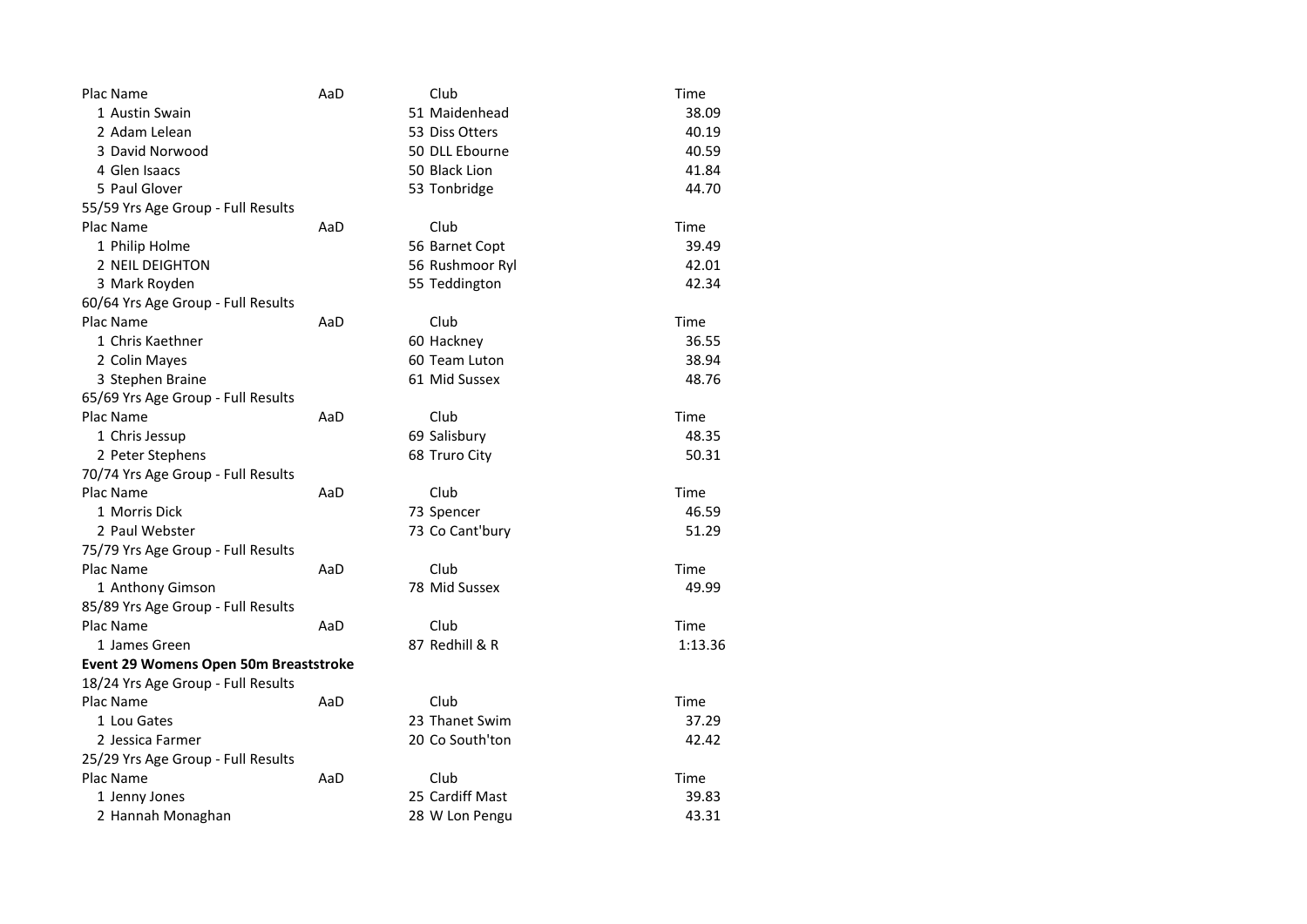| 3 Sarah Clarke                     |     | 29 Sudbury      | 46.83 |
|------------------------------------|-----|-----------------|-------|
| 30/34 Yrs Age Group - Full Results |     |                 |       |
| Plac Name                          | AaD | Club            | Time  |
| 1 Emma Oliver                      |     | 34 Basingstoke  | 36.26 |
| 2 Tania Gordon                     |     | 34 Barnes SC    | 41.97 |
| 3 Hayley Parker                    |     | 33 Eastleigh    | 43.04 |
| 35/39 Yrs Age Group - Full Results |     |                 |       |
| Plac Name                          | AaD | Club            | Time  |
| 1 Sharon Burchell                  |     | 39 Crawley      | 37.94 |
| 2 Hannah Newsham                   |     | 36 Erith & Dist | 39.48 |
| 3 Jill Geer                        |     | 39 Sevenoaks    | 43.98 |
| 4 Alice Houghton-Rose              |     | 35 RTW Masters  | 45.68 |
| 40/44 Yrs Age Group - Full Results |     |                 |       |
| Plac Name                          | AaD | Club            | Time  |
| 1 Caroline Hurley                  |     | 43 Tonbridge    | 44.89 |
| 2 Helen Jenkins                    |     | 43 Godalming    | 47.56 |
| 45/49 Yrs Age Group - Full Results |     |                 |       |
| Plac Name                          | AaD | Club            | Time  |
| 1 Sharon Lock                      |     | 46 Melton M'bry | 39.84 |
| 2 Karen Leftley                    |     | 45 Bracknell    | 40.94 |
| 3 Natasha Bye-Brooks               |     | 48 Co South'ton | 44.87 |
| 4 Alison Heasman                   |     | 45 Black Lion   | 50.21 |
| 50/54 Yrs Age Group - Full Results |     |                 |       |
| Plac Name                          | AaD | Club            | Time  |
| 1 Anne Raymond                     |     | 52 Croydon Amph | 46.95 |
| <b>Allie Price</b>                 |     | 50 Cardiff Mast | DQ S  |
| 55/59 Yrs Age Group - Full Results |     |                 |       |
| Plac Name                          | AaD | Club            | Time  |
| 1 Judith McKerchar                 |     | 58 Mid Sussex   | 43.83 |
| 2 Linda Hooker                     |     | 55 Crawley      | 45.58 |
| 3 Ali Sheehan                      |     | 57 South Beds   | 51.03 |
| 4 Amanda Doyle                     |     | 59 Dorking      | 51.67 |
| 60/64 Yrs Age Group - Full Results |     |                 |       |
| Plac Name                          | AaD | Club            | Time  |
| 1 Christine Ayers                  |     | 62 South Beds   | 46.79 |
| 2 Sally Lelean                     |     | 64 Diss Otters  | 54.22 |
| 65/69 Yrs Age Group - Full Results |     |                 |       |
| Plac Name                          | AaD | Club            | Time  |
| 1 Andrea Minor                     |     | 67 South Beds   | 54.09 |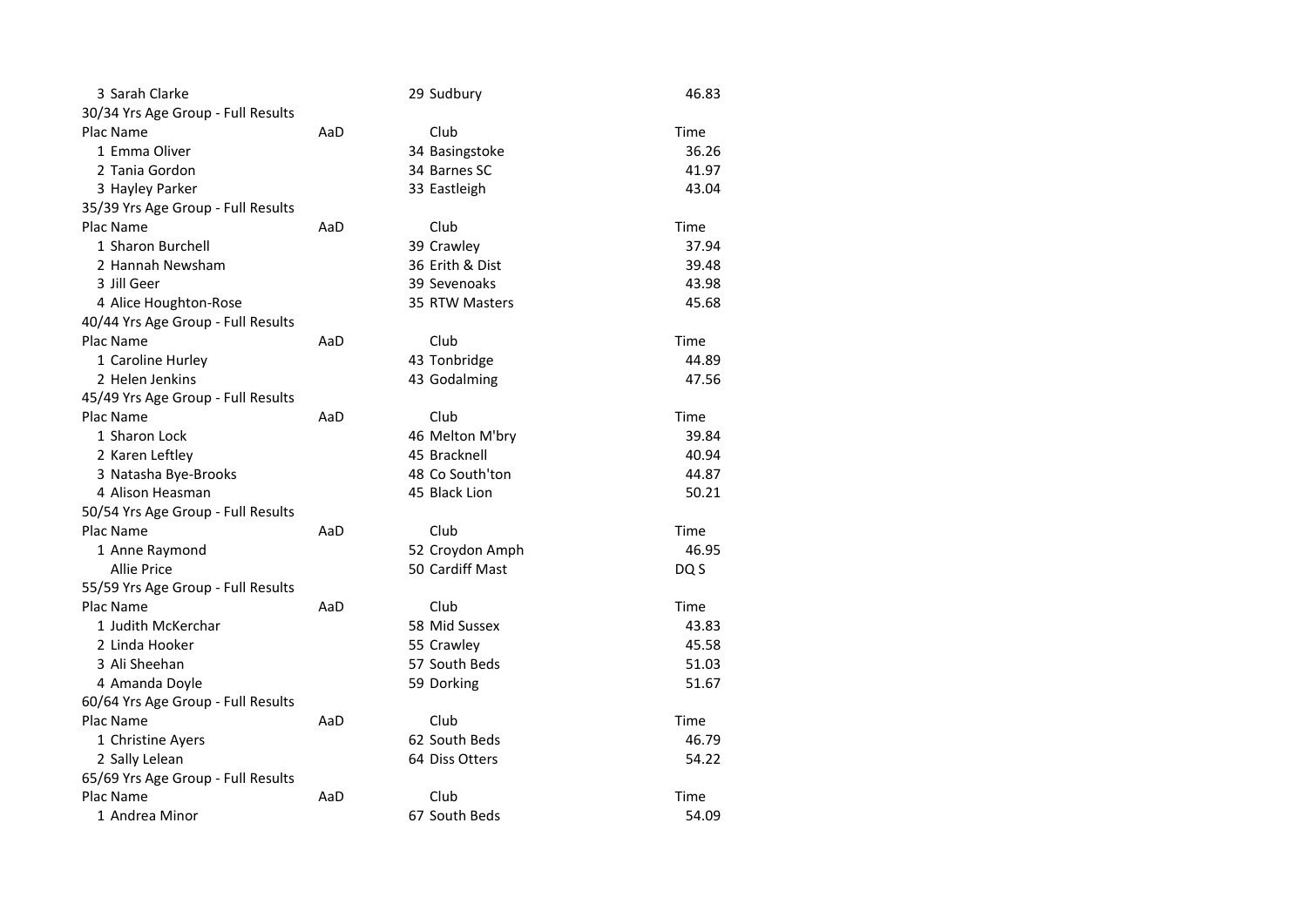| 70/74 Yrs Age Group - Full Results       |     |              |                 |              |              |               |               |               |
|------------------------------------------|-----|--------------|-----------------|--------------|--------------|---------------|---------------|---------------|
| Plac Name                                | AaD |              | Club            |              | Time         |               |               |               |
| 1 Diane Ford                             |     |              | 72 Spencer      |              | 47.51        |               |               |               |
| 75/79 Yrs Age Group - Full Results       |     |              |                 |              |              |               |               |               |
| Plac Name                                | AaD |              | Club            |              | Time         |               |               |               |
| 1 Jenny Ball                             |     |              | 77 Io Wight Ma  |              | 1:03.95      |               |               |               |
| Event 30 Mens/Womens Open 800m Freestyle |     |              |                 |              |              |               |               |               |
| MENS 18/24 Yrs Age Group - Full Results  |     |              |                 |              |              |               |               |               |
| Plac Name                                | AaD |              | Club            |              | Time         |               |               |               |
| 1 Christopher Greenhalgh                 |     |              | 19 Sudbury      |              | 9:22.30      |               |               |               |
| 50m 32.20                                |     | 100m 1:07.54 | 150m 1:43.48    | 200m 2:18.25 | 250m 2:53.64 | 300m 3:28.64  | 350m 4:03.96  | 400m 4:38.50  |
| 450m 5:14.15                             |     | 500m 5:49.38 | 550m 6:25.50    | 600m 7:01.21 | 650m 7:37.27 | 700m 8:12.98  | 750m 8:48.67  | 800m 9:22.30  |
| MENS 25/29 Yrs Age Group - Full Results  |     |              |                 |              |              |               |               |               |
| Plac Name                                | AaD |              | Club            |              | Time         |               |               |               |
| 1 Adam Warner                            |     |              | 25 Hillingdon   |              | 9:49.85      |               |               |               |
| 50m 31.91                                |     | 100m 1:07.22 | 150m 1:42.95    | 200m 2:19.22 | 250m 2:56.19 | 300m 3:33.69  | 350m 4:12.42  | 400m 4:49.88  |
| 450m 5:27.62                             |     | 500m 6:05.18 | 550m 6:42.83    | 600m 7:20.56 | 650m 7:58.43 | 700m 8:36.47  | 750m 9:13.41  | 800m 9:49.85  |
| 2 Andrew Benson                          |     |              | 26 W Lon Pengu  |              | 10:14.40     |               |               |               |
| 50m 33.56                                |     | 100m 1:10.18 | 150m 1:48.25    | 200m 2:27.05 | 250m 3:05.43 | 300m 3:43.59  | 350m 4:22.09  | 400m 5:00.75  |
| 450m 5:39.42                             |     | 500m 6:17.60 | 550m 6:56.60    | 600m 7:36.11 | 650m 8:16.19 | 700m 8:56.14  | 750m 9:35.52  | 800m 10:14.40 |
| 3 Victor Estella-Perez                   |     |              | 29 Co South'ton |              | 10:51.76     |               |               |               |
| 50m 35.90                                |     | 100m 1:16.10 | 150m 1:56.06    | 200m 2:37.23 | 250m 3:17.79 | 300m 3:59.12  | 350m 4:40.16  | 400m 5:22.07  |
| 450m 6:02.81                             |     | 500m 6:43.92 | 550m 7:25.32    | 600m 8:07.83 | 650m 8:48.66 | 700m 9:30.50  | 750m 10:11.34 | 800m 10:51.76 |
| MENS 30/34 Yrs Age Group - Full Results  |     |              |                 |              |              |               |               |               |
| Plac Name                                | AaD |              | Club            |              | Time         |               |               |               |
| 1 Chris Johansen                         |     |              | 31 Co Oxford    |              | 9:57.25      |               |               |               |
| 50m 33.67                                |     | 100m 1:10.06 | 150m 1:47.42    | 200m 2:24.84 | 250m 3:02.59 | 300m 3:40.21  | 350m 4:18.09  | 400m 4:55.92  |
| 450m 5:33.59                             |     | 500m 6:11.47 | 550m 6:49.60    | 600m 7:27.62 | 650m 8:05.67 | 700m 8:43.04  | 750m 9:20.61  | 800m 9:57.25  |
| 2 Guy Armstrong                          |     |              | 33 Black Lion   |              | 11:42.41     |               |               |               |
| 50m 35.76                                |     | 100m 1:15.65 | 150m 1:58.39    | 200m 2:41.37 | 250m 3:25.66 | 300m 4:10.10  | 350m 4:55.35  | 400m 5:40.53  |
| 450m 6:25.99                             |     | 500m 7:11.61 | 550m 7:57.77    | 600m 8:43.17 | 650m 9:29.17 | 700m 10:13.85 | 750m 10:59.11 | 800m 11:42.41 |
| MENS 35/39 Yrs Age Group - Full Results  |     |              |                 |              |              |               |               |               |
| Plac Name                                | AaD |              | Club            |              | Time         |               |               |               |
| 1 David Daporta Mendez                   |     |              | 38 Out To Swim  |              | 10:01.07     |               |               |               |
| 50m 33.26                                |     | 100m 1:10.74 | 150m 1:49.05    | 200m 2:27.50 | 250m 3:05.37 | 300m 3:44.40  | 350m 4:22.18  | 400m 5:00.80  |
| 450m 5:38.35                             |     | 500m 6:17.02 | 550m 6:54.52    | 600m 7:33.07 | 650m 8:10.13 | 700m 8:48.43  | 750m 9:25.17  | 800m 10:01.07 |
| MENS 40/44 Yrs Age Group - Full Results  |     |              |                 |              |              |               |               |               |
| Plac Name                                | AaD |              | Club            |              | Time         |               |               |               |
| 1 Richard Stannard                       |     |              | 41 Maidenhead   |              | 9:13.25      |               |               |               |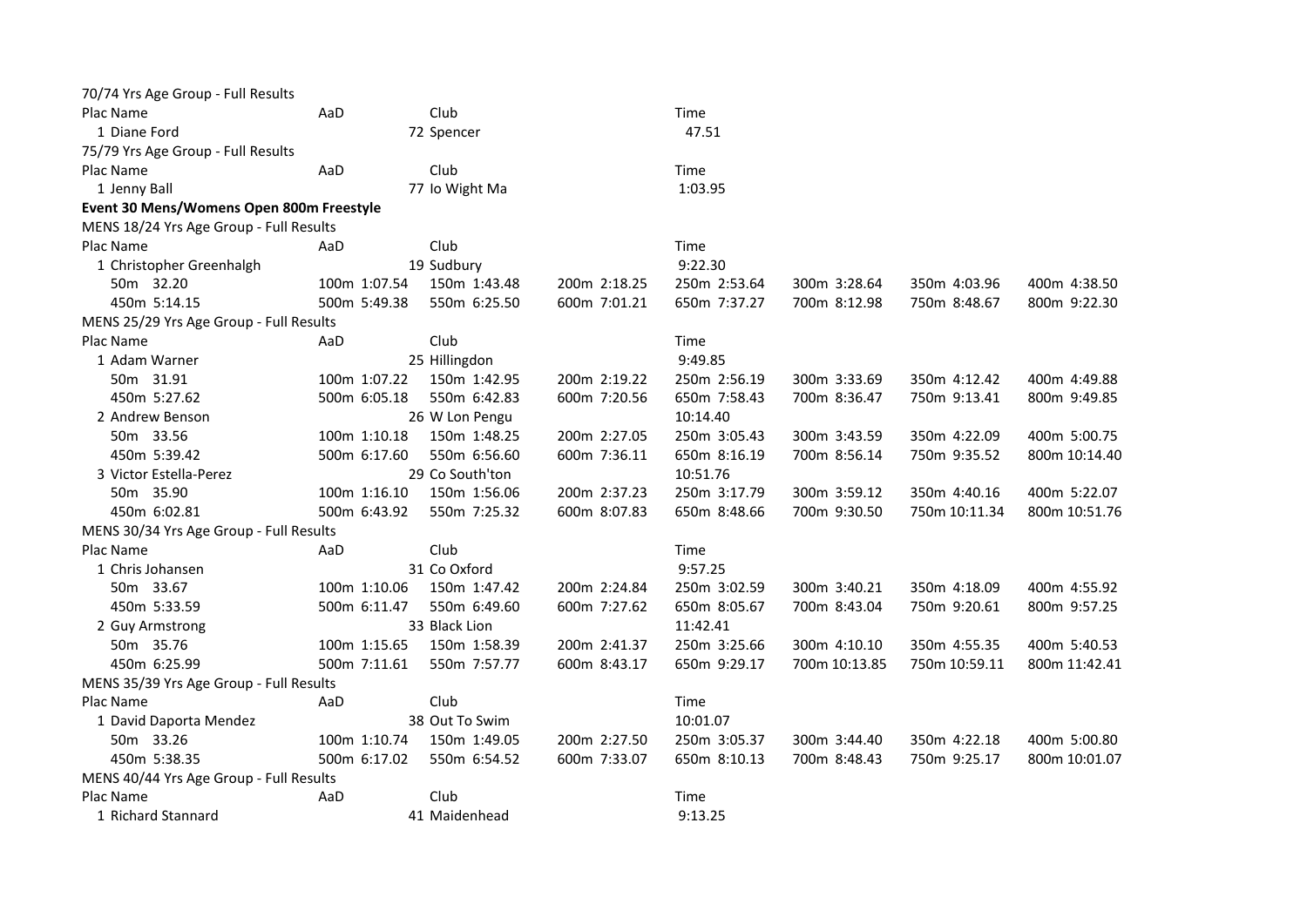| 50m 32.48                               | 100m 1:08.14 | 150m 1:41.89    | 200m 2:16.53  | 250m 2:51.54  | 300m 3:26.80  | 350m 4:01.80  | 400m 4:37.25  |
|-----------------------------------------|--------------|-----------------|---------------|---------------|---------------|---------------|---------------|
| 450m 5:11.19                            | 500m 5:45.40 | 550m 6:20.30    | 600m 6:55.61  | 650m 7:30.77  | 700m 8:06.00  | 750m 8:40.49  | 800m 9:13.25  |
| 2 Adam Harper                           |              | 44 Brighton     |               | 11:04.27      |               |               |               |
| 50m 34.73                               | 100m 1:15.38 | 150m 1:58.46    | 200m 2:41.88  | 250m 3:25.43  | 300m 4:09.48  | 350m 4:52.24  | 400m 5:34.65  |
| 450m 6:16.90                            | 500m 6:59.81 | 550m 7:40.87    | 600m 8:23.07  | 650m 9:04.27  | 700m 9:45.78  | 750m 10:26.00 | 800m 11:04.27 |
| 3 Paul Standen-Payne                    |              | 41 DLL Ebourne  |               | 11:38.92      |               |               |               |
| $50m -$                                 | 100m 1:19.30 | 150m -          | 200m 2:45.99  | 250m -        | 300m 4:14.70  | 350m -        | 400m 5:44.60  |
| 450m -                                  | 500m 7:14.98 | 550m -          | 600m 8:45.05  | 650m -        | 700m 10:15.16 | 750m-         | 800m 11:38.92 |
| 4 Duncan Lip                            |              | 41 Co South'ton |               | 13:14.07      |               |               |               |
| 50m 43.19                               | 100m 1:31.95 | 150m 2:21.68    | 200m 3:12.61  | 250m 4:01.48  | 300m 4:49.67  | 350m 5:38.17  | 400m 6:30.25  |
| 450m 7:23.01                            | 500m 8:12.84 | 550m 9:04.40    | 600m 9:55.42  | 650m 10:47.99 | 700m 11:39.42 | 750m 12:29.35 | 800m 13:14.07 |
| 5 Kerry Purcell                         |              | 44 RTW Masters  |               | 14:25.69      |               |               |               |
| $50m -$                                 | 100m 1:30.02 | 150m -          | 200m 3:16.87  | 250m -        | 300m 5:08.19  | 350m -        | 400m 6:59.73  |
| 450m -                                  | 500m 8:52.14 | 550m -          | 600m 10:45.55 | 650m -        | 700m 12:39.23 | 750m -        | 800m 14:25.69 |
| 6 Gavin Watson                          |              | 44 Rushmoor Ryl |               | 15:30.76      |               |               |               |
| 50m 50.23                               | 100m 1:44.75 | 150m 2:42.61    | 200m 3:40.29  | 250m 4:39.47  | 300m 5:39.03  | 350m 6:38.89  | 400m 7:38.66  |
| 450m 8:38.40                            | 500m 9:36.77 | 550m 10:36.98   | 600m 11:35.04 | 650m 12:35.01 | 700m 13:34.73 | 750m 14:34.25 | 800m 15:30.76 |
| MENS 45/49 Yrs Age Group - Full Results |              |                 |               |               |               |               |               |
| Plac Name                               | AaD          | Club            |               | Time          |               |               |               |
| 1 Paul Smoothy                          |              | 47 Spencer      |               | 10:35.85      |               |               |               |
| 50m 35.42                               | 100m 1:14.82 | 150m 1:54.47    | 200m 2:34.65  | 250m 3:15.40  | 300m 3:56.36  | 350m 4:37.08  | 400m 5:18.13  |
| 450m 5:58.44                            | 500m 6:38.59 | 550m 7:18.92    | 600m 7:58.93  | 650m 8:39.72  | 700m 9:19.59  | 750m 9:59.40  | 800m 10:35.85 |
| 2 Ian James                             |              | 45 Co Oxford    |               | 13:10.81      |               |               |               |
| 50m 44.39                               | 100m 1:31.31 | 150m 2:20.55    | 200m 3:10.64  | 250m 4:01.84  | 300m 4:53.00  | 350m 5:44.83  | 400m 6:36.08  |
| 450m 7:27.84                            | 500m 8:18.71 | 550m 9:07.92    | 600m 9:55.89  | 650m 10:43.64 | 700m 11:34.40 | 750m 12:24.45 | 800m 13:10.81 |
| MENS 50/54 Yrs Age Group - Full Results |              |                 |               |               |               |               |               |
| Plac Name                               | AaD          | Club            |               | Time          |               |               |               |
| 1 Austin Swain                          |              | 51 Maidenhead   |               | 10:44.39      |               |               |               |
| 50m 35.89                               | 100m 1:14.46 | 150m 1:54.12    | 200m 2:34.31  | 250m 3:15.03  | 300m 3:55.97  | 350m 4:36.80  | 400m 5:17.84  |
| 450m 5:58.80                            | 500m 6:39.80 | 550m 7:21.31    | 600m 8:03.13  | 650m 8:44.59  | 700m 9:25.72  | 750m 10:05.85 | 800m 10:44.39 |
| 2 Gary Brickley                         |              | 50 Eastbourne   |               | 10:57.65      |               |               |               |
| $50m -$                                 | 100m 1:16.95 | 150m -          | 200m 2:38.93  | 250m -        | 300m 4:01.79  | 350m -        | 400m 5:24.77  |
| 450m -                                  | 500m 6:48.14 | 550m -          | 600m 8:11.93  | 650m -        | 700m 9:35.91  | 750m -        | 800m 10:57.65 |
| 3 Glen Isaacs                           |              | 50 Black Lion   |               | 11:02.07      |               |               |               |
| 50m 37.24                               | 100m 1:19.24 | 150m 2:02.05    | 200m 2:44.78  | 250m 3:27.33  | 300m 4:09.45  | 350m 4:50.97  | 400m 5:33.15  |
| 450m 6:14.99                            | 500m 6:56.76 | 550m 7:38.18    | 600m 8:20.25  | 650m 9:01.91  | 700m 9:43.34  | 750m 10:24.25 | 800m 11:02.07 |
| 4 Adam Lelean                           |              | 53 Diss Otters  |               | 11:10.84      |               |               |               |
| 50m 36.92                               | 100m 1:18.33 | 150m 2:00.45    | 200m 2:42.71  | 250m 4:49.75  | 300m 4:07.40  | 350m 6:15.38  | 400m 5:32.30  |
| 450m 7:41.00                            | 500m 6:58.07 | 550m 9:06.32    | 600m 8:23.60  | 650m 10:30.86 | 700m 9:48.58  | 750m -        | 800m 11:10.84 |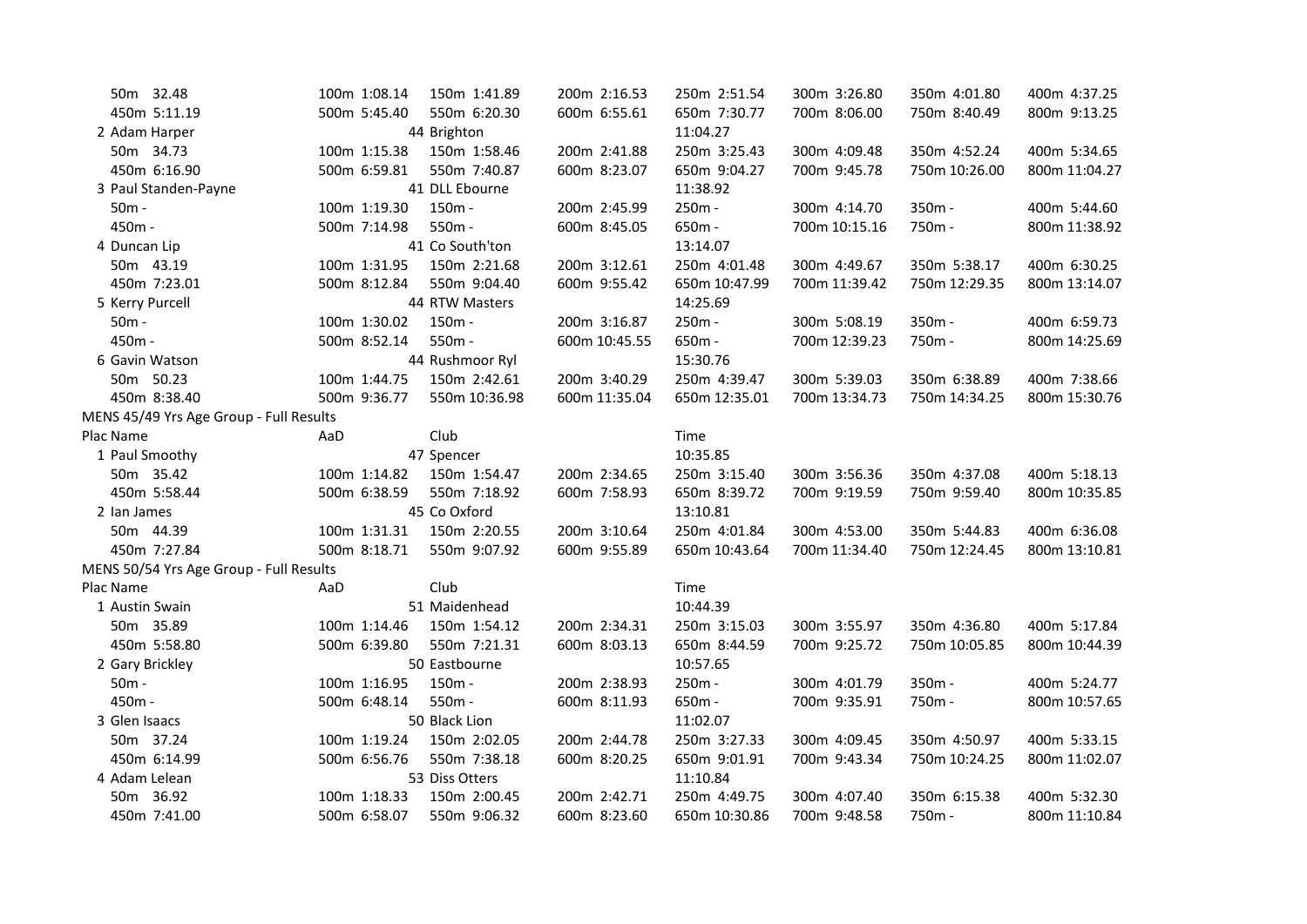| 5 Patrick Allen                         |              | 53 Guildford Ct |               | 11:44.83      |               |               |               |
|-----------------------------------------|--------------|-----------------|---------------|---------------|---------------|---------------|---------------|
| 50m 41.26                               | 100m 1:24.25 | 150m 2:08.89    | 200m 2:53.05  | 250m 3:37.12  | 300m 4:21.69  | 350m 5:05.94  | 400m 5:50.23  |
| 450m 6:35.10                            | 500m 7:20.16 | 550m 8:05.05    | 600m 8:50.02  | 650m 9:34.33  | 700m 10:18.66 | 750m 11:03.08 | 800m 11:44.83 |
| 6 David Lawson                          |              | 54 SevenoaksTri |               | 12:44.81      |               |               |               |
| 50m 41.53                               | 100m 1:26.36 | 150m 2:12.77    | 200m 3:00.13  | 250m 3:47.95  | 300m 4:36.22  | 350m 5:24.77  | 400m 6:13.54  |
| 450m 7:02.60                            | 500m 9:31.18 | 550m 8:40.73    | 600m 11:08.68 | 650m 10:19.71 | 700m -        | 750m 11:57.34 | 800m 12:44.81 |
| Charlie Mortleman                       |              | 50 SevenoaksTri |               | <b>DNC</b>    |               |               |               |
| MENS 55/59 Yrs Age Group - Full Results |              |                 |               |               |               |               |               |
| Plac Name                               | AaD          | Club            |               | Time          |               |               |               |
| 1 Paul Hare                             |              | 55 Croydon Amph |               | 10:43.86      |               |               |               |
| 50m 35.44                               | 100m 1:15.23 | 150m 1:56.03    | 200m 2:36.70  | 250m 3:17.51  | 300m 3:58.03  | 350m 4:39.16  | 400m 5:20.31  |
| 450m 6:00.88                            | 500m 6:41.86 | 550m 7:23.15    | 600m 8:04.10  | 650m 8:45.39  | 700m 9:26.46  | 750m 10:07.16 | 800m 10:43.86 |
| 2 Declan O Sullivan                     |              | 55 Aer Lingus M |               | 11:14.31      |               |               |               |
| $50m -$                                 | 100m 1:20.47 | 150m -          | 200m 2:46.43  | 250m -        | 300m 4:13.53  | 350m -        | 400m 5:39.72  |
| 450m -                                  | 500m 7:05.90 | 550m -          | 600m 8:31.11  | 650m -        | 700m 9:55.85  | 750m -        | 800m 11:14.31 |
| 3 Anthony Ball                          |              | 55 Erith & Dist |               | 11:19.14      |               |               |               |
| 50m 36.87                               | 100m 1:19.09 | 150m 2:02.21    | 200m 2:46.03  | 250m 3:29.73  | 300m 4:13.41  | 350m 4:56.00  | 400m 5:39.85  |
| 450m 6:23.22                            | 500m 7:06.36 | 550m 7:49.31    | 600m 8:32.70  | 650m 9:15.52  | 700m 9:58.55  | 750m 10:40.50 | 800m 11:19.14 |
| 4 Yon Marsh                             |              | 55 Sevenoaks    |               | 11:31.25      |               |               |               |
| 50m 40.85                               | 100m 1:25.11 | 150m 2:08.44    | 200m 2:52.93  | 250m 3:35.95  | 300m 4:21.23  | 350m 5:04.01  | 400m 5:48.72  |
| 450m 6:31.02                            | 500m 7:15.84 | 550m 7:58.81    | 600m 8:42.82  | 650m 9:25.39  | 700m 10:09.68 | 750m 10:51.10 | 800m 11:31.25 |
| 5 Mark Straw                            |              | 57 Basingstoke  |               | 12:05.30      |               |               |               |
| 50m 38.79                               | 100m 1:22.97 | 150m 2:07.80    | 200m 2:52.51  | 250m 3:38.45  | 300m 4:23.80  | 350m 5:10.28  | 400m 5:55.94  |
| 450m 6:42.98                            | 500m 7:28.60 | 550m 8:16.52    | 600m 9:03.16  | 650m 9:50.96  | 700m 10:36.17 | 750m 11:24.31 | 800m 12:05.30 |
| MENS 60/64 Yrs Age Group - Full Results |              |                 |               |               |               |               |               |
| Plac Name                               | AaD          | Club            |               | Time          |               |               |               |
| 1 Peter Gruitt                          |              | 63 Co Cant'bury |               | 12:39.47      |               |               |               |
| 50m 41.81                               | 100m 1:27.02 | 150m 2:12.99    | 200m 3:00.04  | 250m 3:48.20  | 300m 4:36.45  | 350m 5:24.94  | 400m 6:13.95  |
| 450m 7:02.24                            | 500m 7:51.67 | 550m 8:40.01    | 600m 9:28.82  | 650m 10:17.12 | 700m 11:06.32 | 750m 11:53.76 | 800m 12:39.47 |
| 2 Peter Iles                            |              | 62 South Beds   |               | 12:49.25      |               |               |               |
| $50m -$                                 | 100m 1:28.06 | 150m -          | 200m 3:03.89  | 250m -        | 300m 4:42.15  | 350m -        | 400m 6:20.01  |
| 450m -                                  | 500m 7:58.63 | 550m -          | 600m 9:38.29  | 650m -        | 700m 11:15.52 | 750m -        | 800m 12:49.25 |
| 3 James Brent                           |              | 60 Eastbourne   |               | 13:15.67      |               |               |               |
| 50m 42.99                               | 100m 1:30.62 | 150m 2:19.02    | 200m 3:08.22  | 250m 3:56.98  | 300m 4:46.90  | 350m 5:36.45  | 400m 6:26.65  |
| 450m 7:16.00                            | 500m 8:08.25 | 550m 8:58.52    | 600m 9:50.78  | 650m 10:41.30 | 700m 11:33.94 | 750m 12:24.80 | 800m 13:15.67 |
| MENS 65/69 Yrs Age Group - Full Results |              |                 |               |               |               |               |               |
| Plac Name                               | AaD          | Club            |               | Time          |               |               |               |
| 1 Chris Dunn                            |              | 69 Hatfield     |               | 10:48.95      |               |               |               |
| 50m 36.86                               | 100m 1:17.00 | 150m 1:57.51    | 200m 2:38.76  | 250m 3:19.55  | 300m 4:01.13  | 350m 4:42.18  | 400m 5:23.30  |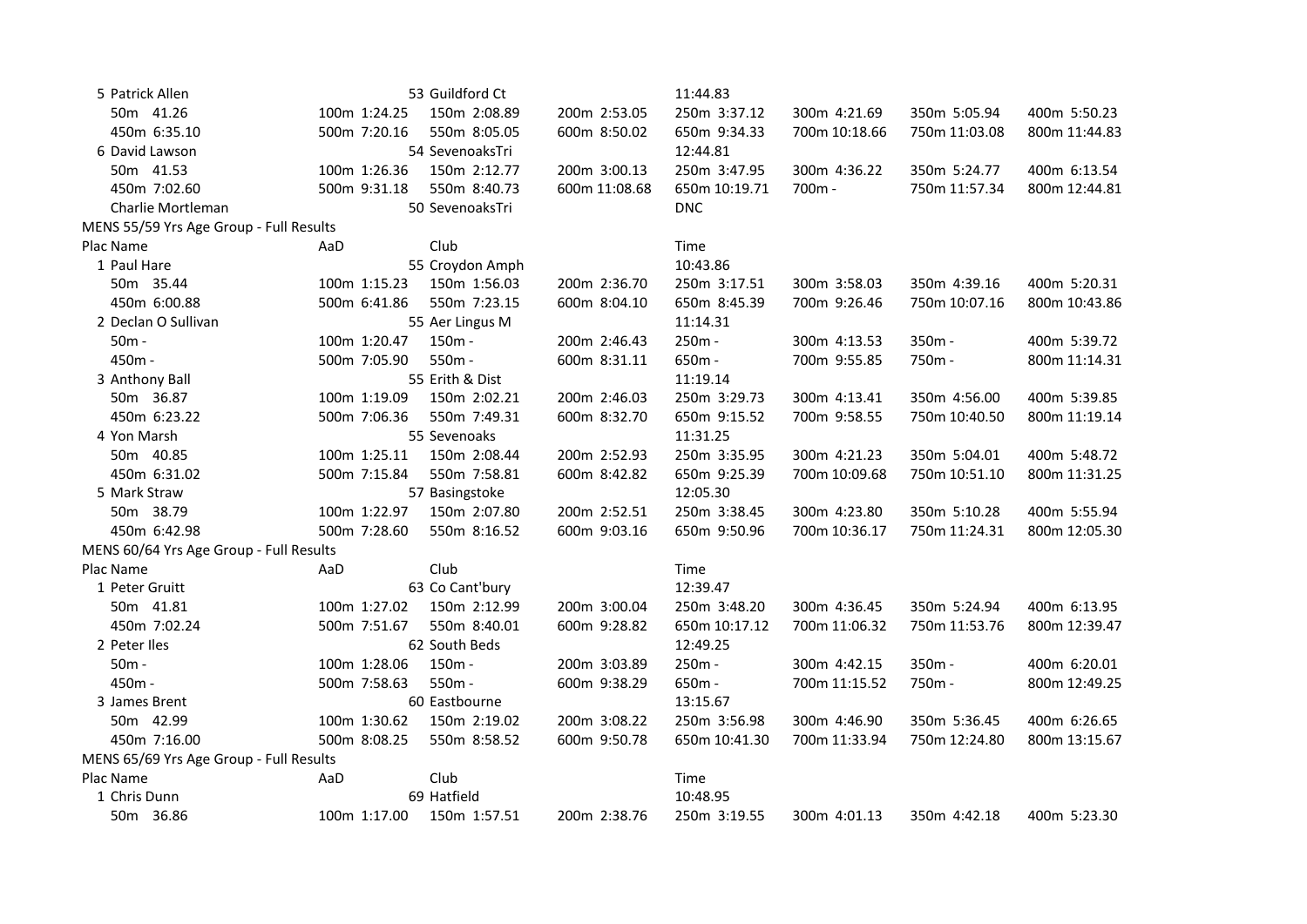| 450m 6:04.85                              | 500m 6:46.23 | 550m 7:27.35    | 600m 8:08.31  | 650m 8:48.81  | 700m 9:30.15  | 750m 10:10.45 | 800m 10:48.95 |
|-------------------------------------------|--------------|-----------------|---------------|---------------|---------------|---------------|---------------|
| 2 Stuart McLellan                         |              | 66 Sudbury      |               | 12:16.74      |               |               |               |
| 50m 40.31                                 | 100m 1:25.40 | 150m 2:12.23    | 200m 2:59.09  | 250m 3:46.05  | 300m 4:33.08  | 350m 5:20.29  | 400m 6:06.83  |
| 450m 6:53.57                              | 500m 7:40.13 | 550m 8:26.95    | 600m 9:13.57  | 650m 10:00.22 | 700m 10:46.28 | 750m 11:32.84 | 800m 12:16.74 |
| 3 Peter Stephens                          |              | 68 Truro City   |               | 13:13.68      |               |               |               |
| $50m -$                                   | 100m 1:33.15 | 150m -          | 200m 3:13.92  | 250m -        | 300m 4:55.07  | 350m -        | 400m 6:36.50  |
| 450m -                                    | 500m 8:18.92 | 550m -          | 600m 9:59.01  | 650m -        | 700m 11:40.27 | 750m -        | 800m 13:13.68 |
| 4 Terence Mansi                           |              | 66 Sudbury      |               | 13:17.91      |               |               |               |
| 50m 43.43                                 | 100m 1:31.60 | 150m 2:23.39    | 200m 3:13.63  | 250m 4:04.40  | 300m 4:54.98  | 350m 5:45.82  | 400m 6:36.25  |
| 450m 7:26.88                              | 500m 8:17.73 | 550m 9:08.52    | 600m 9:59.61  | 650m 10:50.34 | 700m 11:41.36 | 750m 12:31.35 | 800m 13:17.91 |
| MENS 70/74 Yrs Age Group - Full Results   |              |                 |               |               |               |               |               |
| Plac Name                                 | AaD          | Club            |               | Time          |               |               |               |
| 1 Derek Parr                              |              | 71 Broomfield   |               | 13:19.40      |               |               |               |
| 50m 43.50                                 | 100m 1:31.61 | 150m 2:21.42    | 200m 3:12.39  | 250m 4:03.64  | 300m 4:55.03  | 350m 5:45.87  | 400m 6:36.93  |
| 450m 7:27.47                              | 500m 8:18.18 | 550m 9:08.98    | 600m 9:59.85  | 650m 10:51.56 | 700m 11:41.96 | 750m 12:32.57 | 800m 13:19.40 |
| 2 David Hall                              |              | 73 Witney       |               | 14:25.57      |               |               |               |
| 50m 46.70                                 | 100m 1:40.34 | 150m 2:35.70    | 200m 3:31.26  | 250m 4:26.58  | 300m 5:21.98  | 350m 6:17.96  | 400m 7:13.58  |
| 450m 8:08.22                              | 500m 9:03.20 | 550m 9:58.29    | 600m 10:53.36 | 650m 11:48.27 | 700m 12:43.47 | 750m 13:36.23 | 800m 14:25.57 |
| MENS 75/79 Yrs Age Group - Full Results   |              |                 |               |               |               |               |               |
| Plac Name                                 | AaD          | Club            |               | Time          |               |               |               |
| 1 Garfield Thomas                         |              | 75 Bridgend Cty |               | 14:07.55      |               |               |               |
| $50m -$                                   | 100m 1:39.34 | $150m -$        | 200m 3:28.65  | 250m -        | 300m 5:17.42  | 350m -        | 400m 7:05.67  |
| 450m -                                    | 500m 8:53.15 | 550m -          | 600m 10:40.78 | 650m -        | 700m 12:27.48 | 750m -        | 800m 14:07.55 |
| WOMENS 18/24 Yrs Age Group - Full Results |              |                 |               |               |               |               |               |
| Plac Name                                 | AaD          | Club            |               | Time          |               |               |               |
| 1 Jessica Farmer                          |              | 20 Co South'ton |               | 10:49.90      |               |               |               |
| 50m 35.58                                 | 100m 1:14.52 | 150m 1:53.90    | 200m 2:34.63  | 250m 3:15.17  | 300m 3:56.34  | 350m 4:37.03  | 400m 5:18.52  |
| 450m 5:59.12                              | 500m 6:40.62 | 550m 7:22.12    | 600m 8:04.22  | 650m 8:45.76  | 700m 9:27.99  | 750m 10:08.82 | 800m 10:49.90 |
| 2 Amber DANKS                             |              | 24 Serpentine   |               | 14:39.05      |               |               |               |
| 50m 45.36                                 | 100m 1:36.81 | 150m 2:31.48    | 200m 3:26.87  | 250m 4:22.57  | 300m 5:18.14  | 350m 6:14.89  | 400m 7:09.94  |
| 450m 8:07.11                              | 500m 9:03.45 | 550m 9:59.55    | 600m 10:55.57 | 650m 11:52.49 | 700m 12:48.35 | 750m 13:44.20 | 800m 14:39.05 |
| WOMENS 25/29 Yrs Age Group - Full Results |              |                 |               |               |               |               |               |
| Plac Name                                 | AaD          | Club            |               | Time          |               |               |               |
| 1 Hannah Kitchen                          |              | 25 Hillingdon   |               | 10:01.95      |               |               |               |
| 50m 35.12                                 | 100m 1:13.61 | 150m 1:50.94    | 200m 2:28.80  | 250m 3:06.15  | 300m 3:43.90  | 350m 4:21.29  | 400m 4:59.17  |
| 450m 5:36.53                              | 500m 6:14.60 | 550m 6:51.74    | 600m 7:29.72  | 650m 8:07.59  | 700m 8:46.47  | 750m 9:24.56  | 800m 10:01.95 |
| WOMENS 30/34 Yrs Age Group - Full Results |              |                 |               |               |               |               |               |
| Plac Name                                 | AaD          | Club            |               | Time          |               |               |               |
| 1 Jessica Thorpe                          |              | 30 Camden Swiss |               | 10:32.32      |               |               |               |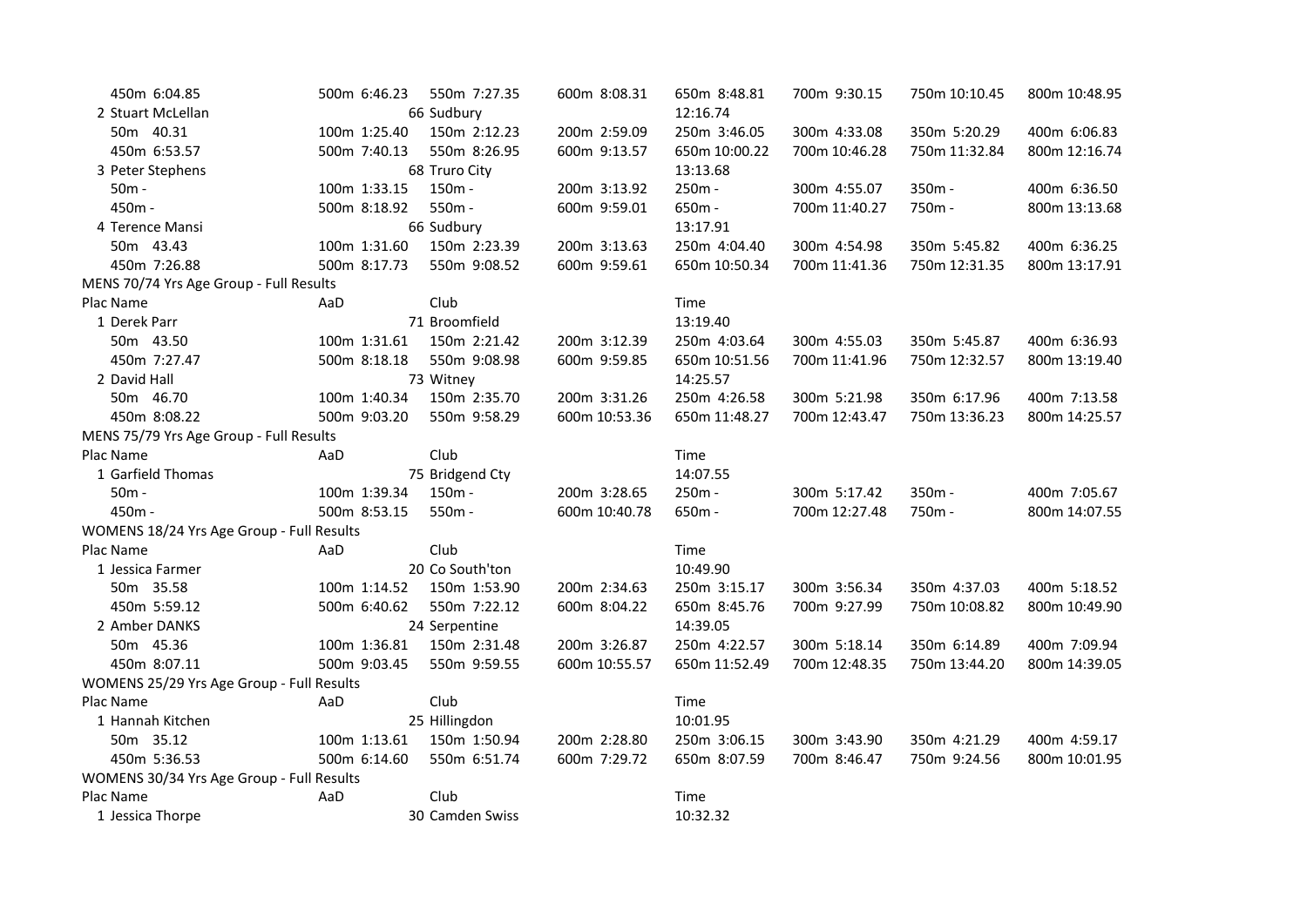| 50m 35.17                                 | 100m 1:13.84<br>150m 1:53.54 | 200m 2:34.05  | 250m 3:15.12  | 300m 3:56.10  | 350m 4:37.09  | 400m 5:17.92  |
|-------------------------------------------|------------------------------|---------------|---------------|---------------|---------------|---------------|
| 450m 5:57.25                              | 500m 6:36.47<br>550m 7:15.99 | 600m 7:55.68  | 650m 8:35.16  | 700m 9:14.83  | 750m 9:53.87  | 800m 10:32.32 |
| 2 Emma Oliver                             | 34 Basingstoke               |               | 11:16.93      |               |               |               |
| 50m 36.83                                 | 100m 1:19.13<br>150m 2:01.93 | 200m 2:45.38  | 250m 3:28.33  | 300m 4:12.10  | 350m 4:55.01  | 400m 5:38.86  |
| 450m 6:21.90                              | 500m 7:05.36<br>550m 7:48.64 | 600m 8:32.06  | 650m 9:14.79  | 700m 9:57.83  | 750m 10:38.51 | 800m 11:16.93 |
| WOMENS 35/39 Yrs Age Group - Full Results |                              |               |               |               |               |               |
| Plac Name                                 | Club<br>AaD                  |               | Time          |               |               |               |
| 1 Zsuzsanna Felvegi                       | 36 Co Oxford                 |               | 11:48.48      |               |               |               |
| 50m 36.86                                 | 150m 2:01.57<br>100m 1:18.33 | 200m 2:45.61  | 250m 3:30.05  | 300m 4:14.85  | 350m 4:59.86  | 400m 5:45.41  |
| 450m 6:30.74                              | 500m 7:16.83<br>550m 8:02.88 | 600m 8:49.14  | 650m 9:35.24  | 700m 10:20.78 | 750m 11:05.82 | 800m 11:48.48 |
| WOMENS 40/44 Yrs Age Group - Full Results |                              |               |               |               |               |               |
| Plac Name                                 | Club<br>AaD                  |               | Time          |               |               |               |
| 1 Jessica Wooddisse                       | 40 Stroud Mast               |               | 10:03.51      |               |               |               |
| $50m -$                                   | 100m 1:12.71<br>150m -       | 200m 2:28.67  | 250m -        | 300m 3:45.08  | 350m -        | 400m 5:01.21  |
| 450m -                                    | 500m 6:16.86<br>550m -       | 600m 7:32.92  | 650m -        | 700m 8:48.91  | 750m-         | 800m 10:03.51 |
| 2 Rachael Coleman                         | 42 Barnet Copt               |               | 11:06.21      |               |               |               |
| 50m 36.71                                 | 100m 1:17.48<br>150m 1:59.49 | 200m 2:41.67  | 250m 3:23.99  | 300m 4:06.19  | 350m 4:48.81  | 400m 5:31.68  |
| 450m 6:14.46                              | 500m 6:57.43<br>550m 7:40.11 | 600m 8:22.80  | 650m 9:04.63  | 700m 9:46.58  | 750m 10:27.40 | 800m 11:06.21 |
| 3 Patricia Ellam-Speed                    | 42 Havant & Wat              |               | 11:27.36      |               |               |               |
| 50m 37.64                                 | 100m 1:19.27<br>150m 2:02.98 | 200m 2:46.91  | 250m 3:31.09  | 300m 4:15.16  | 350m 4:59.43  | 400m 5:43.17  |
| 450m 6:26.79                              | 500m 7:10.10<br>550m 7:53.69 | 600m 8:37.05  | 650m 9:20.61  | 700m 10:04.31 | 750m 10:46.75 | 800m 11:27.36 |
| 4 Lucy Roper                              | 43 Reading                   |               | 12:53.67      |               |               |               |
| 50m 43.43                                 | 100m 1:30.88<br>150m 2:18.74 | 200m 3:07.72  | 250m 3:56.01  | 300m 4:45.63  | 350m 5:34.18  | 400m 6:24.01  |
| 450m 7:12.81                              | 550m 8:51.37<br>500m 8:02.71 | 600m 9:41.36  | 650m 10:29.92 | 700m 11:19.76 | 750m 12:07.26 | 800m 12:53.67 |
| 5 Helen JENKINS                           | 43 Godalming                 |               | 13:39.59      |               |               |               |
| 50m 41.93                                 | 100m 1:31.16<br>150m 2:21.83 | 200m 3:13.49  | 250m 4:04.53  | 300m 4:57.13  | 350m 5:48.76  | 400m 6:42.14  |
| 450m 7:33.66                              | 500m 8:26.89<br>550m 9:18.24 | 600m 10:11.63 | 650m 11:03.47 | 700m 11:56.44 | 750m 12:48.01 | 800m 13:39.59 |
| WOMENS 45/49 Yrs Age Group - Full Results |                              |               |               |               |               |               |
| Plac Name                                 | AaD<br>Club                  |               | Time          |               |               |               |
| 1 Fiona McEwen                            | 45 W Lon Pengu               |               | 10:57.29      |               |               |               |
| 50m 36.70                                 | 100m 1:17.83<br>150m 1:59.58 | 200m 2:41.65  | 250m 3:23.72  | 300m 4:05.95  | 350m 4:48.14  | 400m 5:29.92  |
| 450m 6:11.12                              | 500m 6:52.35<br>550m 7:33.42 | 600m 8:14.60  | 650m 8:55.61  | 700m 9:36.81  | 750m 10:17.59 | 800m 10:57.29 |
| 2 Del Jenkins                             | 49 RTW Masters               |               | 11:34.06      |               |               |               |
| 50m 36.36                                 | 100m 1:17.38<br>150m 2:00.77 | 200m 2:44.09  | 250m 3:28.52  | 300m 4:12.03  | 350m 4:56.71  | 400m 5:41.95  |
| 450m 6:26.50                              | 500m 7:10.68<br>550m 7:55.20 | 600m 8:40.30  | 650m 9:24.69  | 700m 10:09.42 | 750m 10:52.16 | 800m 11:34.06 |
| 3 Kim Fenner                              | 45 RTW Masters               |               | 13:01.84      |               |               |               |
| 50m 43.59                                 | 100m 1:32.10<br>150m 2:19.68 | 200m 3:08.93  | 250m 3:57.35  | 300m 4:47.17  | 350m 5:36.25  | 400m 6:26.50  |
| 450m 7:15.11                              | 500m 8:05.72<br>550m 8:55.10 | 600m 9:45.81  | 650m 10:35.00 | 700m 11:25.24 | 750m 12:13.56 | 800m 13:01.84 |
| 4 Emma France                             | 47 Guildford Ct              |               | 14:10.82      |               |               |               |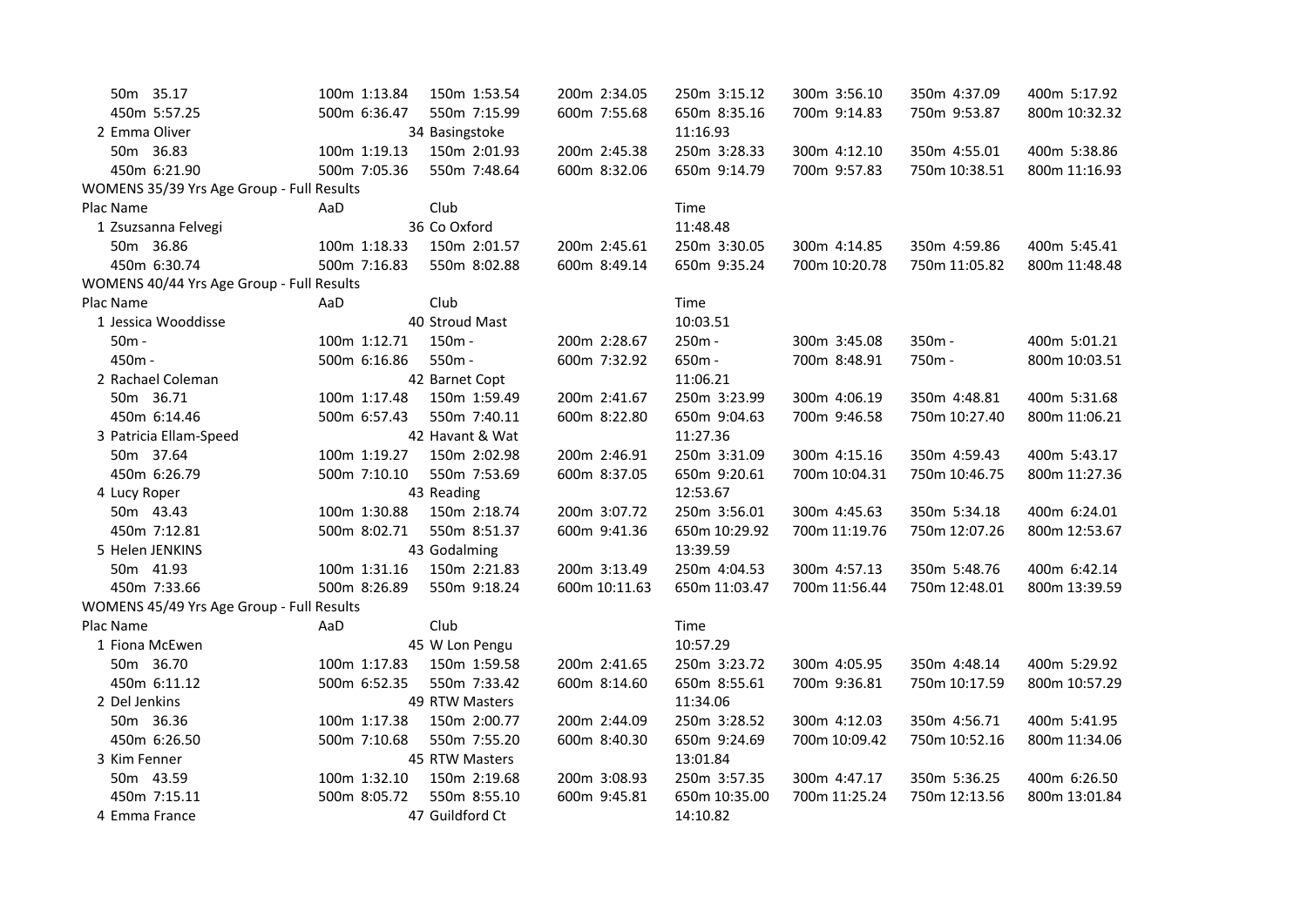| 50m 49.16                                 | 100m 1:41.24  | 150m 2:34.00    | 200m 3:26.89  | 250m 4:20.25  | 300m 5:13.47  | 350m 6:06.75  | 400m 6:59.95  |
|-------------------------------------------|---------------|-----------------|---------------|---------------|---------------|---------------|---------------|
| 450m 7:53.21                              | 500m 8:46.74  | 550m 9:40.63    | 600m 10:34.81 | 650m 11:29.32 | 700m 12:23.34 | 750m 13:17.88 | 800m 14:10.82 |
| WOMENS 50/54 Yrs Age Group - Full Results |               |                 |               |               |               |               |               |
| Plac Name                                 | AaD           | Club            |               | Time          |               |               |               |
| 1 Bridget Bewick                          |               | 50 Maidenhead   |               | 11:15.92      |               |               |               |
| 50m 36.91                                 | 100m 1:17.04  | 150m 1:58.50    | 200m 2:40.88  | 250m 3:23.04  | 300m 4:06.34  | 350m 4:49.32  | 400m 5:32.31  |
| 450m 6:16.34                              | 500m 6:59.16  | 550m 7:42.34    | 600m 8:25.91  | 650m 9:08.94  | 700m 9:52.23  | 750m 10:35.73 | 800m 11:15.92 |
| 2 Hannah Ueckermann                       |               | 52 Witham Dolph |               | 11:31.96      |               |               |               |
| 50m 39.68                                 | 100m 1:23.79  | 150m 2:06.38    | 200m 2:49.91  | 250m 3:32.72  | 300m 4:16.81  | 350m 5:00.06  | 400m 5:44.38  |
| 450m 6:26.93                              | 500m 7:10.78  | 550m 7:53.81    | 600m 8:38.13  | 650m 9:21.32  | 700m 10:06.28 | 750m 10:49.66 | 800m 11:31.96 |
| 3 Anne Raymond                            |               | 52 Croydon Amph |               | 13:33.85      |               |               |               |
| 50m 44.45                                 | 100m 1:34.32  | 150m 2:23.88    | 200m 3:15.10  | 250m 4:06.90  | 300m 4:58.77  | 350m 5:49.72  | 400m 6:41.05  |
| 450m 7:32.50                              | 500m 8:24.50  | 550m 9:15.95    | 600m 10:07.36 | 650m 10:59.01 | 700m 11:50.83 | 750m 12:42.85 | 800m 13:33.85 |
| 4 Jackie Little                           |               | 50 Mid Sussex   |               | 14:40.68      |               |               |               |
| 50m 45.83                                 | 100m 1:37.51  | 150m 2:32.10    | 200m 3:27.43  | 250m 4:23.08  | 300m 5:18.48  | 350m 6:16.47  | 400m 7:12.19  |
| 450m 8:08.39                              | 500m 9:04.46  | 550m 10:01.58   | 600m 10:56.90 | 650m 11:54.25 | 700m 12:50.11 | 750m 13:46.16 | 800m 14:40.68 |
| WOMENS 55/59 Yrs Age Group - Full Results |               |                 |               |               |               |               |               |
| Plac Name                                 | AaD           | Club            |               | Time          |               |               |               |
| 1 Fran Baker                              |               | 55 Launceston   |               | 12:32.64      |               |               |               |
| 50m 42.00                                 | 100m 1:28.44  | 150m 2:15.70    | 200m 3:03.93  | 250m 3:51.54  | 300m 4:40.18  | 350m 5:27.72  | 400m 6:15.97  |
| 450m 7:03.74                              | 500m 7:51.50  | 550m 8:39.29    | 600m 9:26.70  | 650m 10:13.95 | 700m 11:01.77 | 750m 11:47.17 | 800m 12:32.64 |
| 2 Sharon McLellan                         |               | 57 Sudbury      |               | 13:01.97      |               |               |               |
| 50m 43.55                                 | 100m 1:31.28  | 150m 2:20.47    | 200m 3:09.59  | 250m 3:59.53  | 300m 4:49.47  | 350m 5:39.29  | 400m 6:29.22  |
| 450m 7:19.04                              | 500m 8:08.64  | 550m 8:58.27    | 600m 9:47.87  | 650m 10:37.29 | 700m 11:26.60 | 750m 12:15.58 | 800m 13:01.97 |
| 3 Amanda Doyle                            |               | 59 Dorking      |               | 13:06.97      |               |               |               |
| 50m 43.12                                 | 100m 1:31.51  | 150m 2:20.97    | 200m 3:10.41  | 250m 3:59.98  | 300m 4:49.82  | 350m 5:39.44  | 400m 6:29.52  |
| 450m 7:19.45                              | 500m 8:09.24  | 550m 8:59.88    | 600m 9:50.97  | 650m 10:40.79 | 700m 11:30.75 | 750m 12:19.87 | 800m 13:06.97 |
| 4 Lyn Ford                                |               | 59 Crawley      |               | 13:14.73      |               |               |               |
| 50m 43.41                                 | 100m 1:31.60  | 150m 2:21.57    | 200m 3:12.13  | 250m 4:02.58  | 300m 4:53.44  | 350m 5:44.70  | 400m 6:35.46  |
| 450m 7:26.30                              | 500m 8:16.98  | 550m 9:07.79    | 600m 9:58.52  | 650m 10:49.34 | 700m 11:39.57 | 750m 12:29.69 | 800m 13:14.73 |
| 5 Pat Reed                                |               | 58 Bexley       |               | 13:40.89      |               |               |               |
| 50m 45.51                                 | 100m 1:36.73  | 150m 2:28.22    | 200m 3:20.20  | 250m 4:11.49  | 300m 5:03.37  | 350m 5:54.56  | 400m 6:46.52  |
| 450m 7:38.19                              | 500m 8:30.26  | 550m 9:22.15    | 600m 10:14.74 | 650m 11:06.42 | 700m 11:58.91 | 750m 12:50.77 | 800m 13:40.89 |
| 6 Shauna King                             |               | 56 RTW Masters  |               | 15:09.75      |               |               |               |
| 50m 47.31                                 | 100m 1:40.69  | 150m 2:38.58    | 200m 3:36.84  | 250m 4:35.17  | 300m 5:33.57  | 350m 6:30.42  | 400m 7:29.37  |
| 450m 8:28.14                              | 500m 9:26.97  | 550m 10:25.30   | 600m 11:23.13 | 650m 12:21.25 | 700m 13:19.70 | 750m 14:17.23 | 800m 15:09.75 |
| 7 Jacqueline Patel                        |               | 55 Kings Corm   |               | 17:13.17      |               |               |               |
| 50m 54.14                                 | 100m 1:57.73  | 150m 3:03.83    | 200m 4:09.23  | 250m 5:15.63  | 300m 6:21.44  | 350m 7:27.73  | 400m 8:33.20  |
| 450m 9:39.38                              | 500m 10:44.67 | 550m 11:50.16   | 600m 12:54.66 | 650m 13:59.97 | 700m 15:04.24 | 750m 16:09.57 | 800m 17:13.17 |